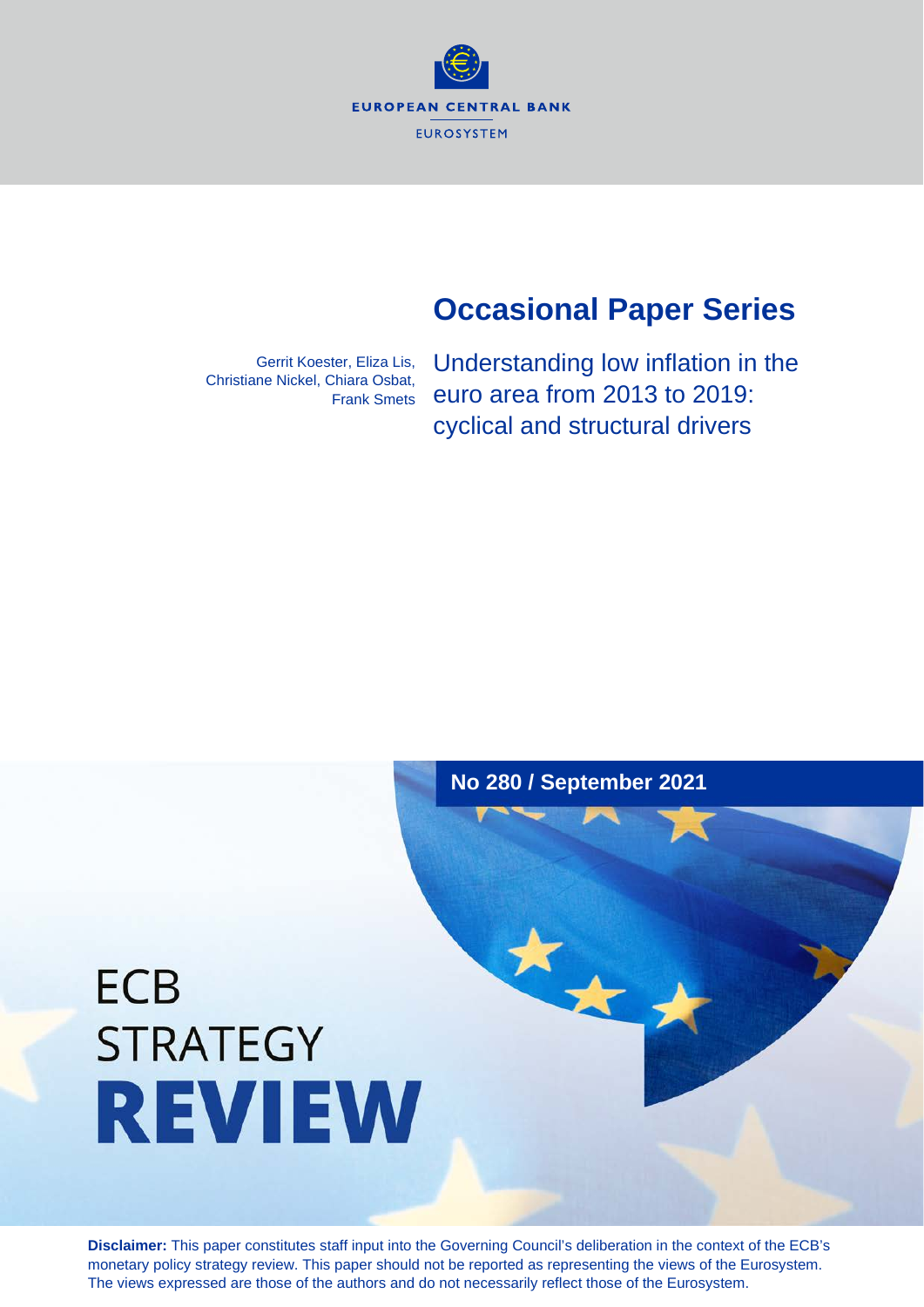#### **Acknowledgements**

This report has been jointly produced by staff from the European Central Bank (ECB). The report fed into the Governing Council's deliberations on the monetary policy strategy review 2020-21.

We would like to thank Philip Lane, João Sousa, Thomas Westermann and members of the Monetary Policy Committee for their kind and extremely helpful and constructive comments. We also thank Helen Grapow and Jakob Nordeman for their research assistance.

### **Editors**

# **Gerrit Koester**

European Central Bank email[: gerrit.koester@ecb.europa.eu](mailto:Gerrit.Koester@ecb.europa.eu) **Eliza Lis** European Central Bank email[: eliza.lis@ecb.europa.eu](mailto:Eliza.Lis@ecb.europa.eu)

**Christiane Nickel** European Central Bank email[: christiane.nickel@ecb.europa.eu](mailto:christiane.nickel@ecb.europa.eu)

### **Chiara Osbat** European Central Bank email: [chiara.osbat@ecb.europa.eu](mailto:chiara.osbat@ecb.europa.eu) **Frank Smets** European Central Bank email[: frank.smets@ecb.europa.eu](mailto:frank.smets@ecb.europa.eu)

#### **Contributors**

**Maria Grazia Attinasi** (Box 4) European Central Bank **Mirco Balatti** (Box 4)

European Central Bank **Marta Banbura** (Box 2) European Central Bank

**Irina Belousova** (Box 2) European Central Bank

**Elena Bobeica** (Boxes 7 and 8) European Central Bank

**Francesco Chiacchio** (Box 6) European Central Bank

**Günter Coenen** (Section 4.1) European Central Bank

**José Emilio Gumiel** (Box 3) European Central Bank

**Elke Hahn** (Box 7) European Central Bank

**Benny Hartwig** (Box 5) European Central Bank **Friderike Kuik** (Box 9) European Central Bank

**Omiros Kouvavas** (Box 7) European Central Bank

**Alberto Lentini** (Box 4) European Central Bank

**Michele Lenza** (Box 2) European Central Bank **Eliza Lis** (Box 9) European Central Bank **Aidan Meyler** (Box 8) European Central Bank

**Carlos Montes-Galdon** (Section 4.1) European Central Bank

**Georg Müller** European Central Bank **Christiane Nickel** (Box 9)

European Central Bank

**Chiara Osbat** (Box 4 and 5) European Central Bank

**Adrian Page** (Box 3) European Central Bank **Gabriel Perez-Quiros** (Box 2) European Central Bank

**Timo Reinelt** (Box 7) European Central Bank

**Lina Segers** (Box 4) European Central Bank **Andrej Sokol** (Box 1) European Central Bank

**Bela Szörfi** (Box 2) European Central Bank

**Mate Tóth** (Box 2) European Central Bank

**Tina Zumer** (Box 6) European Central Bank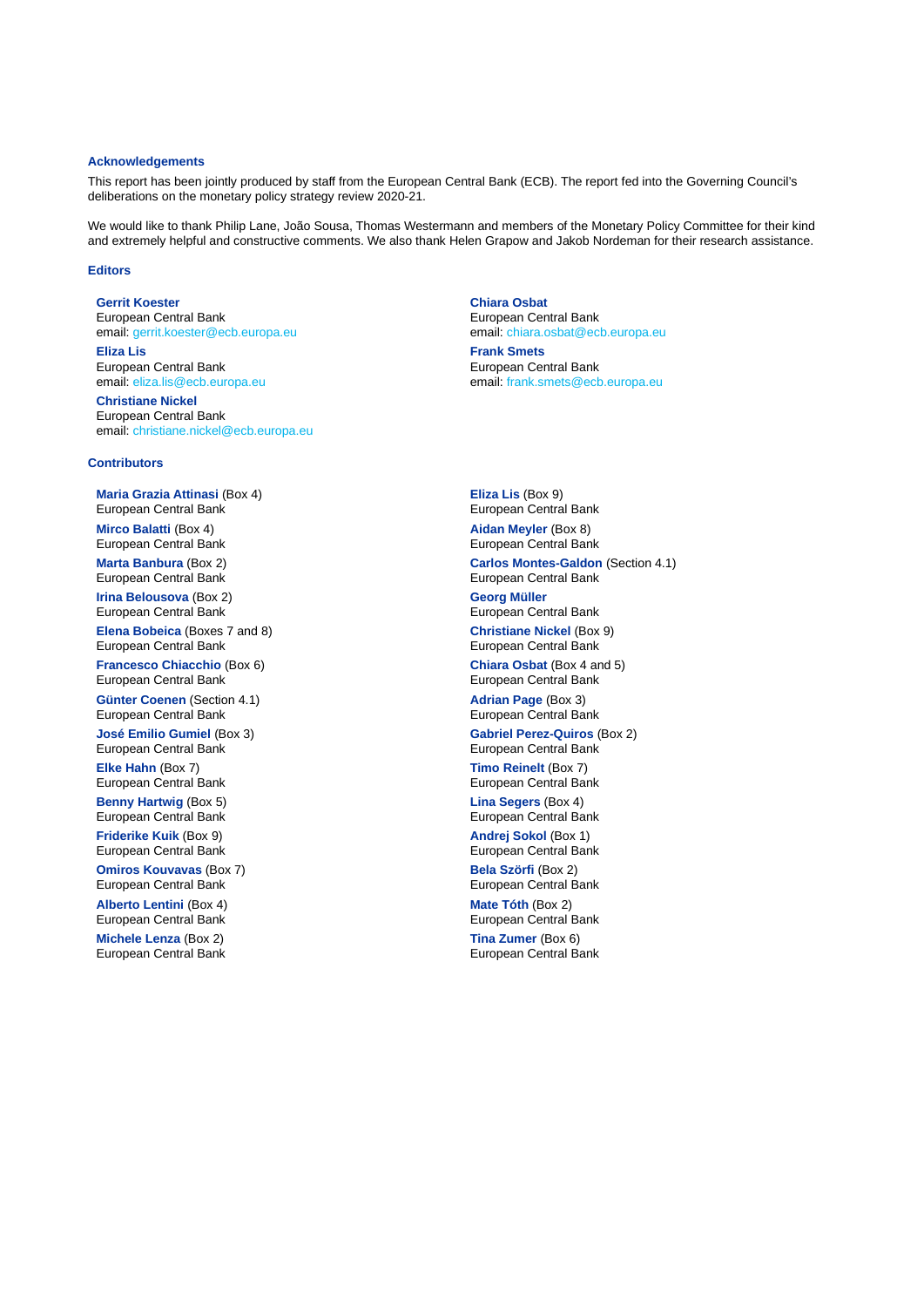This report is part of a set of papers within the ECB's Occasional Paper Series, related to the ECB's Strategy review 2020-21. This set includes the following papers:

#### **Set of Occasional Papers related to the ECB's Strategy review 2020-21**

- [No 263,](https://www.ecb.europa.eu/pub/pdf/scpops/ecb.op263%7E9b56a71297.en.pdf?8b6c8db92822ea9c641f03d91697ec34) "The implications of globalisation for the ECB monetary policy strategy".
- [No 264,](https://www.ecb.europa.eu/pub/pdf/scpops/ecb.op264%7Ec8a3ee35b5.en.pdf?0068e6a790ca6b69fda88e2803ff845b) "Inflation expectations and their role in Eurosystem forecasting".

[No 265,](https://www.ecb.europa.eu/pub/pdf/scpops/ecb.op265%7Ea3fb0b611d.en.pdf?2d183d622a95ae84f46982196b8a76ea) "Inflation measurement and its assessment in the ECB's monetary policy strategy review".

[No 266,](https://www.ecb.europa.eu/pub/pdf/scpops/ecb.op266%7E1056aea77c.en.pdf?54939c0df0b6393a6b8b45dc93d8f5ae) "Digitalisation: channels, impacts and implications for monetary policy in the euro area".

- [No 267,](https://www.ecb.europa.eu/pub/pdf/scpops/ecb.op267%7E63c1f094d6.en.pdf?af4842784348f851ba5f4c055411eb75) "Review of macroeconomic modelling in the Eurosystem: current practices and scope for improvement".
- [No 268,](https://www.ecb.europa.eu/pub/pdf/scpops/ecb.op268%7E73e6860c62.en.pdf?50475a2d2b751b94b8b984866508068d) "Key factors behind productivity trends in EU countries".

[No 269,](https://www.ecb.europa.eu/pub/pdf/scpops/ecb.op269%7E3f2619ac7a.en.pdf?1c987a0159c8294e9e34130f21a6b389) "The ECB's price stability framework: past experience, and current and future challenges".

[No 270,](https://www.ecb.europa.eu/pub/pdf/scpops/ecb.op270%7E36f79cd6ca.en.pdf?f78feebf8d1405a1b52eed090775b20a) "Non-bank financial intermediation in the euro area: implications for monetary policy transmission and key vulnerabilities".

[No 271,](https://www.ecb.europa.eu/pub/pdf/scpops/ecb.op271%7E36775d43c8.en.pdf?8068c39c5c19cd647e471b4ef8f60e5a) "Climate change and monetary policy in the euro area".

[No 272,](https://www.ecb.europa.eu/pub/pdf/scpops/ecb.op272%7Edd8168a8cc.en.pdf?cade83bfd242af419262f40118d4e4ae) "The role of financial stability considerations in monetary policy and the interaction with macroprudential policy in the euro area".

[No 273,](https://www.ecb.europa.eu/pub/pdf/scpops/ecb.op273%7Efae24ce432.en.pdf?43454399aaedea571985f4825dfb74e6) "Monetary-fiscal policy interactions in the euro area".

[No 274,](https://www.ecb.europa.eu/pub/pdf/scpops/ecb.op274%7E9aca14e6f6.en.pdf?a23702e7fbd3176e748c652fe1949d0e) "Clear, consistent and engaging: ECB monetary policy communication in a changing world".

[No 275,](https://www.ecb.europa.eu/pub/pdf/scpops/ecb.op275%7Ee76a79539d.en.pdf?8e0fa7207f6f7ba4b4a4c5f791530296) "Employment and the conduct of monetary policy in the euro area".

[No 276,](https://www.ecb.europa.eu/pub/pdf/scpops/ecb.op276%7E3c53a6755d.en.pdf?1c01b997e11da2c1945d9551bc9a5477) "The mandate of the ECB: Legal considerations in the ECB's monetary policy strategy review".

[No 277,](https://www.ecb.europa.eu/pub/pdf/scpops/ecb.op277%7Ea3fc2dd56e.en.pdf?e5fd4396900b70726aac158a691b2176) "Evolution of the ECB's analytical framework".

- [No 278,](https://www.ecb.europa.eu/pub/pdf/scpops/ecb.op278%7Ea1ca90a789.en.pdf?f7eb7e959d0a797ec11cc20220315a09) "Assessing the efficacy, efficiency and potential side effects of the ECB's monetary policy instruments since 2014".
- [No 279,](https://www.ecb.europa.eu/pub/pdf/scpops/ecb.op279%7E016b279f2e.en.pdf?7f28f23f39feb1a62391283f6dcf1b09) "The need for an inflation buffer in the ECB's price stability objective the role of nominal rigidities and inflation differentials".

[No 280,](https://www.ecb.europa.eu/pub/pdf/scpops/ecb.op280%7E697ef44c1e.en.pdf?79cab242322776ab26ee3c012517ba80) "Understanding low inflation in the euro area from 2013 to 2019: cyclical and structural drivers".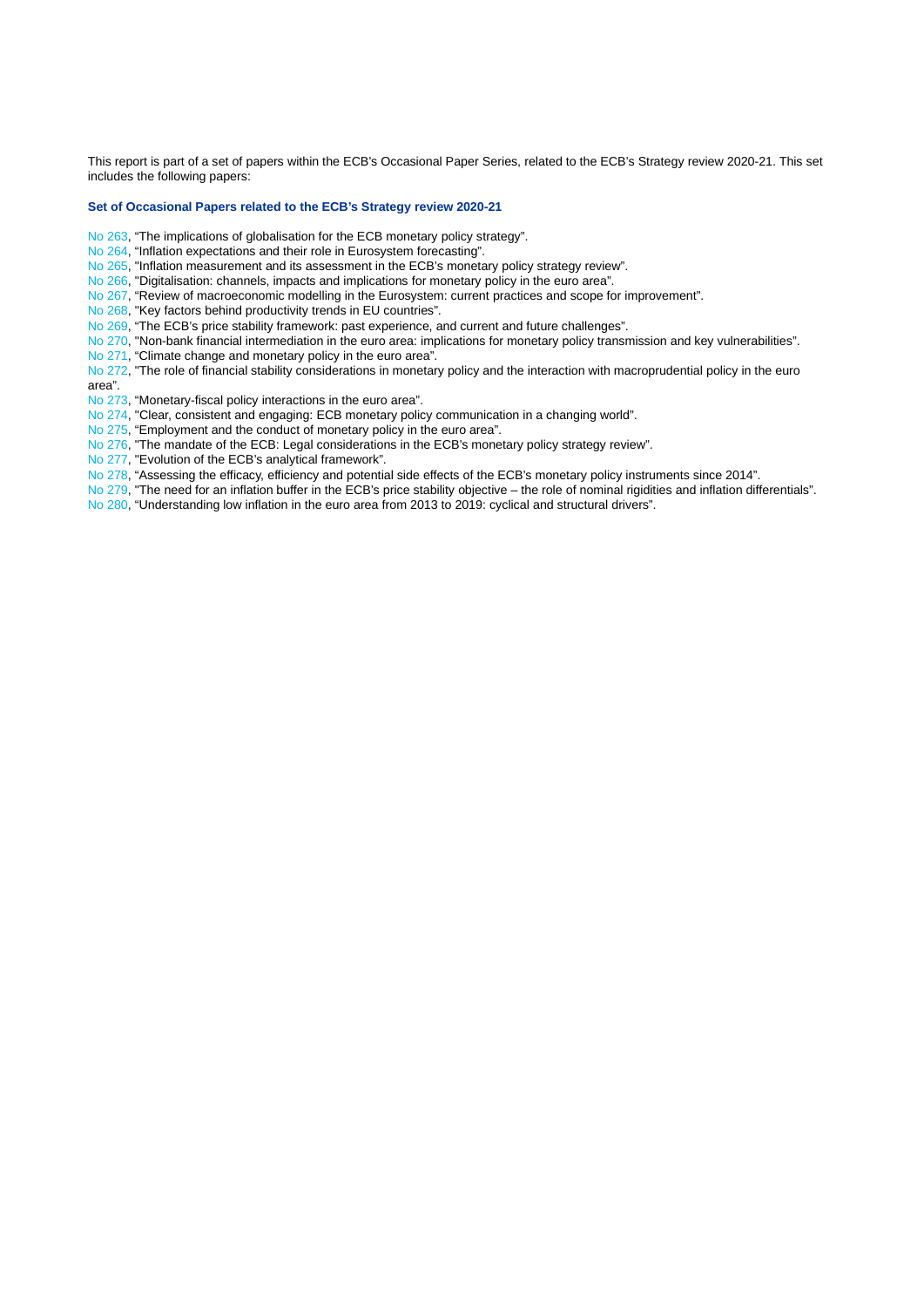# **Contents**

| <b>Abstract</b>          |                                                                                                      | 3  |
|--------------------------|------------------------------------------------------------------------------------------------------|----|
| <b>Executive summary</b> |                                                                                                      |    |
| 1                        | <b>Introduction and main findings</b>                                                                | 6  |
| $\mathbf{2}$             | Low inflation through the lens of the Phillips curve                                                 | 8  |
|                          | Box 1 What are possible sources of a shift in the Phillips curve?                                    | 13 |
|                          | Box 2 Phillips curve-based estimates of the trend or persistent<br>component of euro area inflation  | 16 |
|                          | Box 3 Projection errors for underlying inflation - stylised facts and a<br>structural interpretation | 19 |
| 3                        | <b>Structural trends and inflation</b>                                                               | 23 |
|                          | 3.1<br>Globalisation, digitalisation and inflation                                                   | 23 |
|                          | Demographic transition, the natural rate of interest and inflation<br>3.2                            | 27 |
|                          | <b>Box 4 Globalisation and inflation</b>                                                             | 29 |
|                          | Box 5 Digitalisation and inflation through the lens of the New<br><b>Keynesian Phillips curve</b>    | 35 |
|                          | Box 6 Trade integration and price Phillips curves in euro area countries                             | 37 |
| 4                        | The role of supply shocks and inflation expectations in an<br>effective lower bound environment      | 42 |
|                          | 4.1<br>Model-based illustrations highlighting the role of the effective<br>lower bound               | 42 |
|                          | Supply shocks and the hidden slack hypothesis<br>4.2                                                 | 44 |
|                          | 4.3<br>Have inflation expectations become less well-anchored?                                        | 47 |
|                          | Box 7 Wage-price pass-through, profit margins and markups in the<br>euro area                        | 49 |
|                          | Box 8 Inflation expectations and their role in interpreting low inflation                            | 53 |
| 5                        | The outlook for structural forces after the pandemic                                                 | 57 |
|                          | Box 9 Considerations on the impact of climate change on inflation                                    | 58 |
| 6                        | <b>Conclusion</b>                                                                                    | 62 |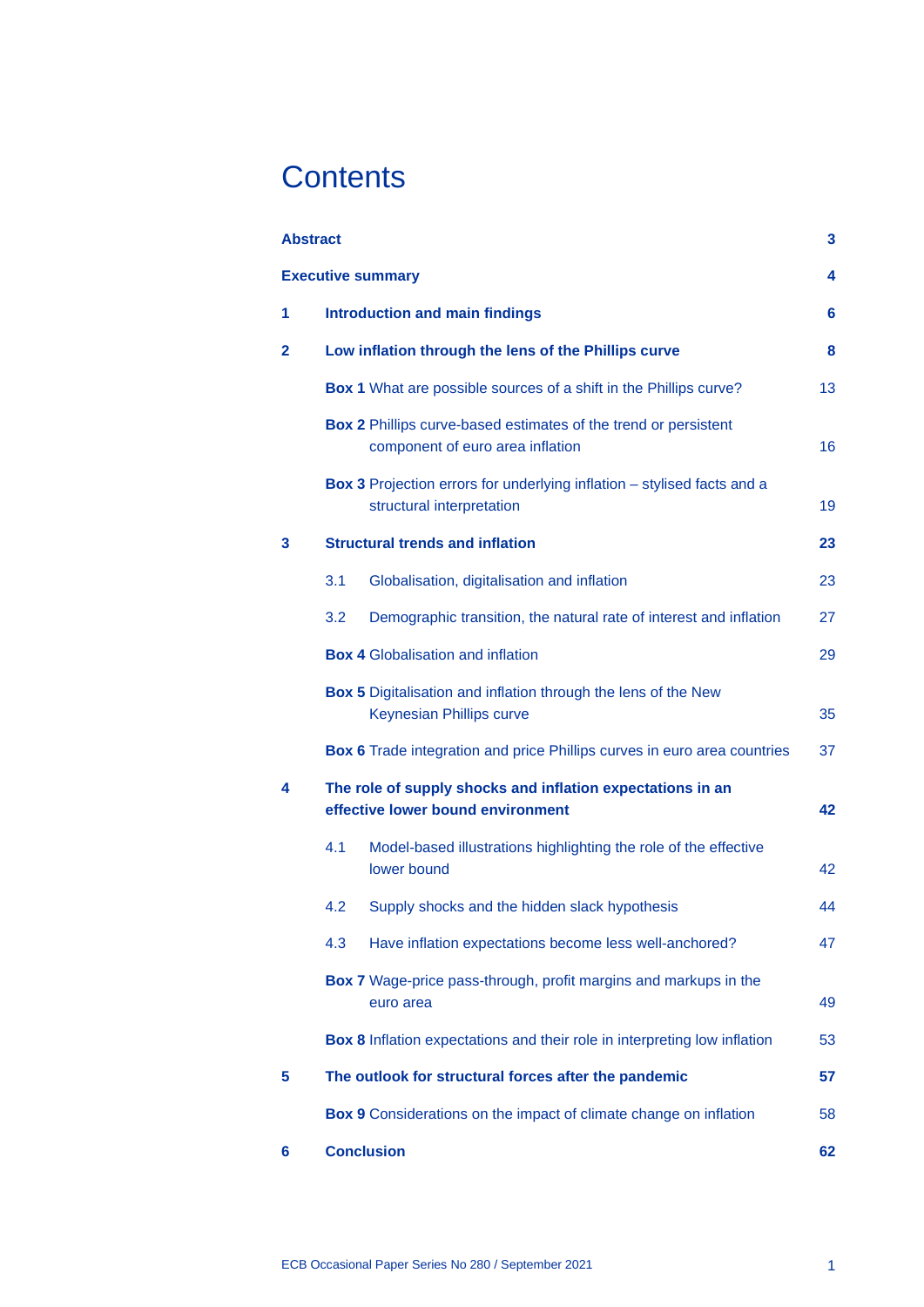# **[References](#page-66-0) 64**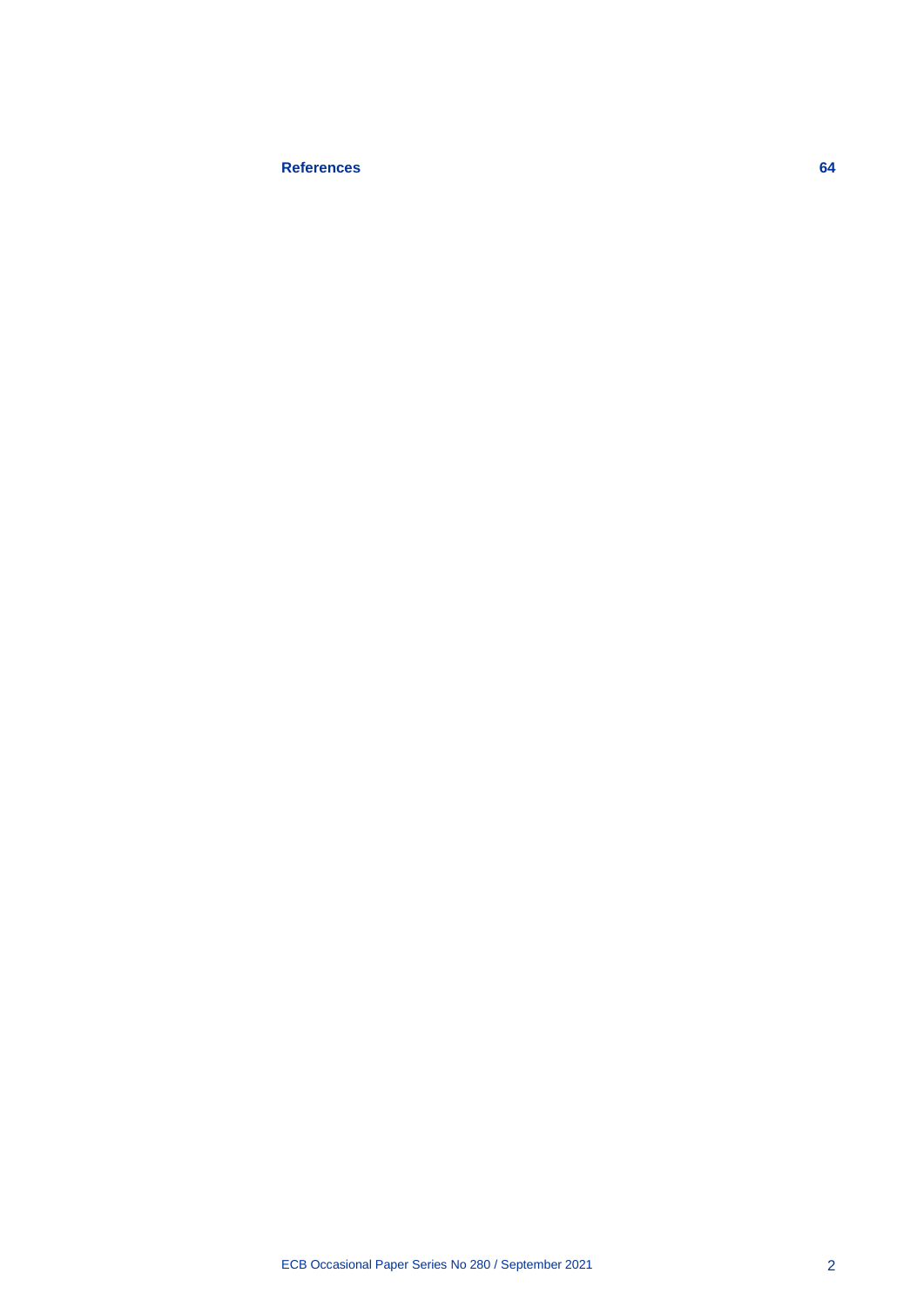# <span id="page-5-0"></span>Abstract

From 2013 up to the launch of the ECB's strategy review in January 2020, inflation in the euro area was low and over-predicted. This low inflation during the years 2013- 19 can be attributed to a combination of interconnected factors. Cyclical developments account for a substantial share of the fall in underlying inflation, mainly in the first part of the low inflation period. Additionally, there is evidence that an underestimation of the amount of economic slack and less well-anchored longerterm inflation expectations, in combination with monetary policy in the euro area being constrained by the effective lower bound, have played an important role in the long period of subdued inflation. Ongoing disinflationary structural trends (such as globalisation, digitalisation and demographic factors) are likely to have had a dampening effect on inflation over the last few decades, but were in themselves not the main drivers of low inflation in the euro area from 2013 to 2019. However, as they could not have been easily offset by interest rate policy in an effective lower bound environment, they might also have contributed to the more subdued inflation dynamics in the euro area from 2013 to 2019.

**JEL codes:** C51, E31, E32, E37, E52, F62, J11, J30.

**Keywords:** Monetary policy review, HICP inflation, underlying inflation, low inflation, effective lower bound.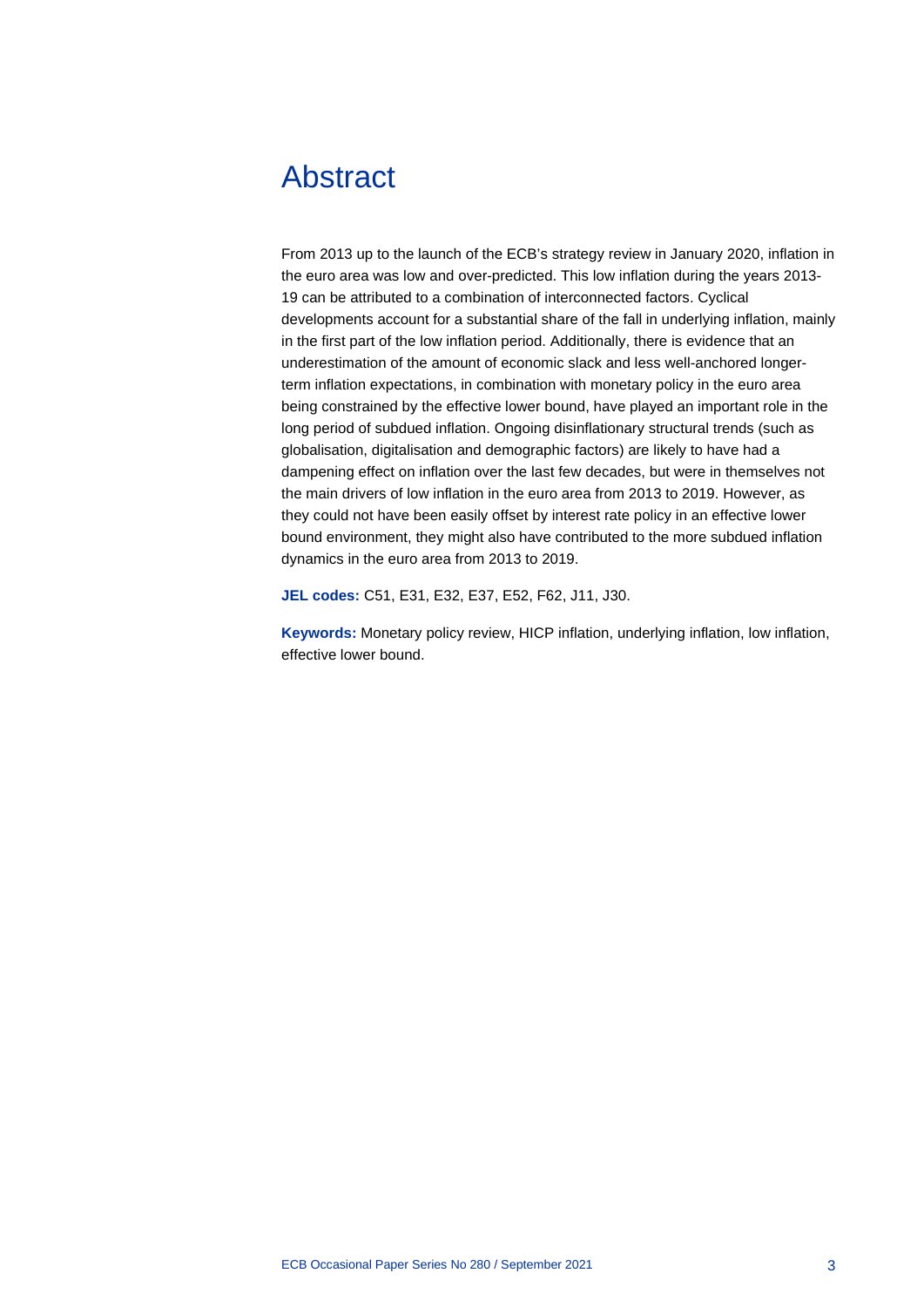# <span id="page-6-0"></span>Executive summary

A robust new strategy hinges on a thorough understanding of why inflation has been persistently low − and below the ECB's inflation aim − for nearly all of the period from 2013 to the launch of the ECB strategy review in January 2020.

This paper aims at providing a holistic view on the role of the cyclical and structural drivers of low inflation in the euro area from 2013 to 2019. It includes an analysis of the effects of major economic shocks such as the global financial and sovereign debt crises, which caused a twin recession in the euro area in 2009 and 2012, widening the output gap and putting downward pressure on inflation. In addition, long-standing structural trends such as globalisation, digitalisation and demographic change may have either intensified or developed a stronger influence on goods, services and labour markets with a direct effect on prices that may affect inflation beyond the short term. Understanding inflation developments also needs to take into account the decline in the equilibrium real interest rate, which has brought nominal policy rates close to the effective lower bound for more than ten years and limited the conventional monetary policy response to disinflationary shocks, while the persistence of low inflation has contributed to lower inflation expectations. These factors are interlocking and no single one can in itself explain the low inflation period.

In 2013 at the start of the period under review − after the twin recessions − euro area inflation declined across most measures. Energy prices played an important role in the drop in headline inflation at the beginning of this period. Underlying inflation also decreased and remained subdued throughout 2013-19. Analysing underlying inflation through the lens of the Phillips curve shows that cyclical developments can account for a significant share of the fall in underlying inflation – but mainly in the first part of the low inflation period when levels of economic slack were high. This confirms that the Phillips curve has been "alive", but that other factors beyond cyclical drivers played a role in keeping underlying inflation subdued as well. The importance of such other factors has been reflected not only in negative Phillips curve residuals but also in a decline of the persistent component of headline and underlying inflation, as well as in a systematic and substantial overestimation of inflation.

Structural trends such as globalisation, digitalisation and demographic change are likely to have had a dampening effect on inflation over the last decades. Globalisation has increased gradually, especially since the early 1990s, but has not accelerated much since 2013. Its influence on past inflation developments can only be measured over a longer period of time and it is, in itself, unlikely to have been the main driver of low inflation in the years 2013-19. A more recent phenomenon has been digitalisation, which can affect inflation directly through the prices of information and communications technology (ICT) products and their share in the household consumption basket, as well as indirectly through firms' pricing behaviour, market power and concentration, and productivity and marginal costs. Empirically, both the direct and indirect effects of digitalisation seem to have influenced inflation – but only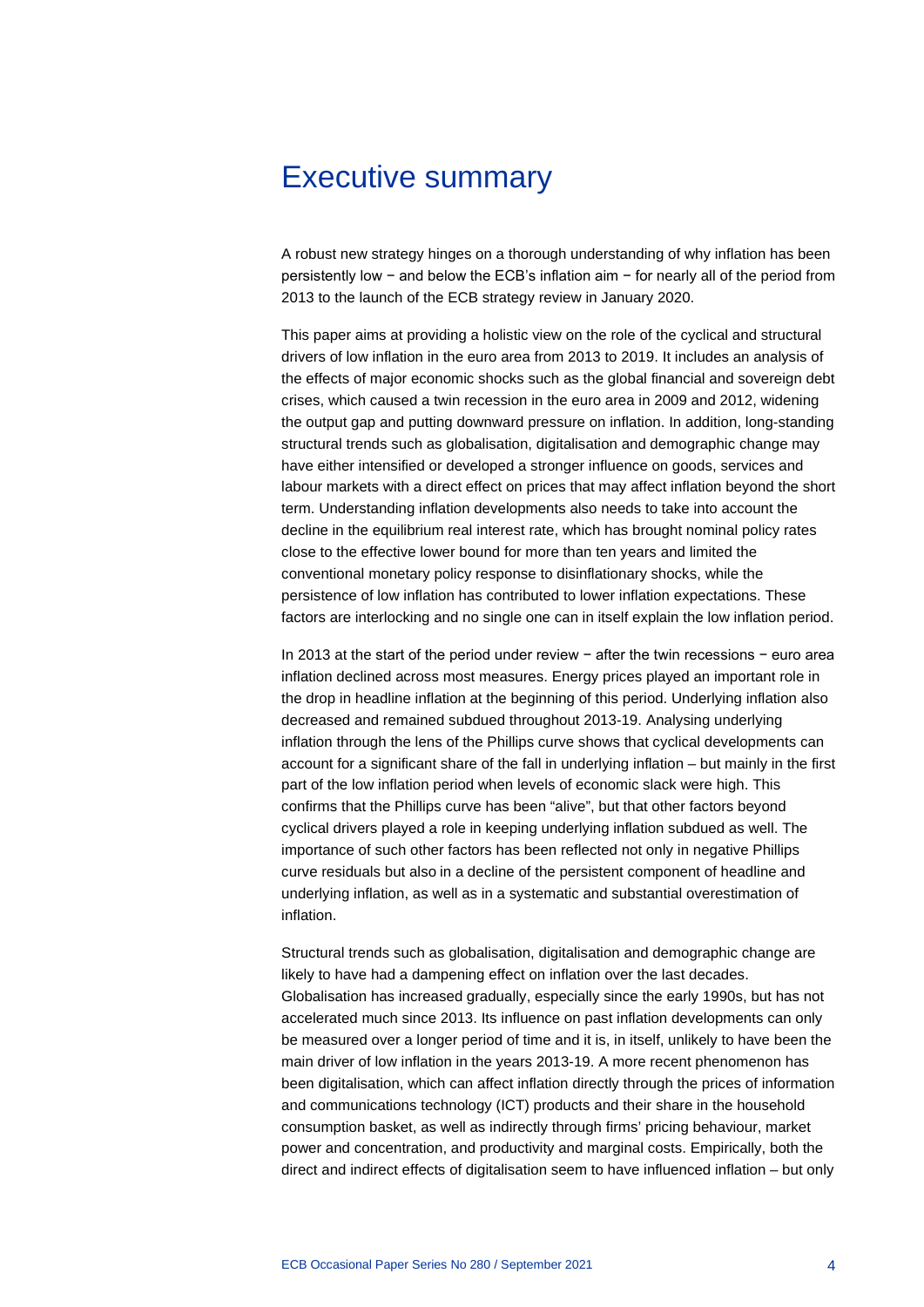with a marginal negative impact. With respect to demographic change, ECB staff model analysis shows that if monetary policy does not fully internalise the downward impact of ageing on the equilibrium real interest rate, it is likely to be tighter than intended, thus generating a potential disinflationary bias. The effects of secular trends such as globalisation, digitalisation and demographic change can normally be internalised and offset by the monetary authority. In the low inflation period, however, being at the effective lower bound limited the available monetary policy space and might have allowed secular trends to have a tangible negative effect on inflation in the euro area from 2013 to 2019.

Two additional factors could be crucial for understanding the low inflation period in the euro area: (i) unexpected positive supply developments, which led to an underestimation of economic slack and (ii) a de-anchoring of inflation expectations following a low interest rate, low inflation environment. Hidden slack, which goes beyond the level of slack indicated by conventional measures, could be one factor that kept inflation from rising more strongly. For example, positive supply shocks from the labour market stimulating employment and growth potential could have been important reasons behind an underestimation of economic slack, thereby holding inflation down. On top of this there is evidence that medium-term inflation expectations have become less well anchored to the ECB's inflation aim – as reflected by decreases in survey-based and market-based (corrected for inflation risk premia) measures of inflation expectations. Such a decline in inflation expectations can reinforce a low inflation period via price and wage-setting decisions of firms and households.[1](#page-7-0)

In sum, a combination of interconnected factors explains the persistently low inflation over the years 2013-19. Cyclical developments can account for a significant share of the fall in underlying inflation – but mainly in the first part of the low inflation period. Model-based simulations confirm the view that underestimating the amount of economic slack and a de-anchoring of longer-term inflation expectations, among other factors, could also have contributed to persistently low inflation in the period 2017-19, especially as monetary policy has at the same time been constrained by the effective lower bound. In an effective lower bound environment, ongoing disinflationary structural trends (such as globalisation, digitalisation and demographic factors) could not have been easily offset by interest rate policy and might have also contributed to the subdued inflation dynamics over the years [2](#page-7-1)013-19.<sup>2</sup>

See Work stream on inflation expectations (2021).

<span id="page-7-1"></span><span id="page-7-0"></span><sup>&</sup>lt;sup>2</sup> For the implications of the new monetary policy strategy see, for example, Holm-Hadulla et al. (eds.) (2021).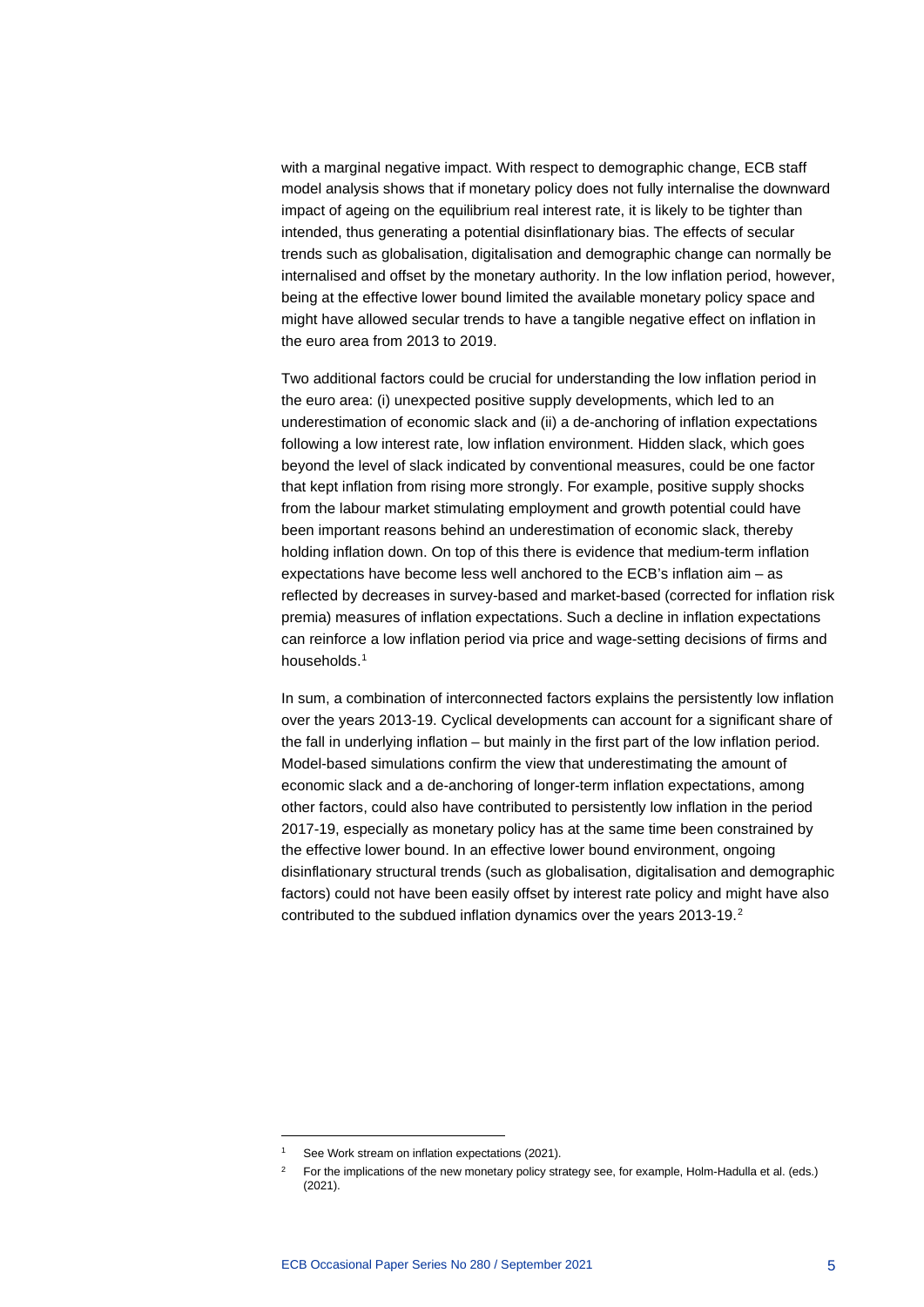# <span id="page-8-0"></span>1 **Introduction and main findings**

**Euro area inflation was persistently low from 2013 to 2019.** This holds not only for Harmonised Index of Consumer Prices (HICP) headline inflation, which averaged 1.0% from 2013 to 2019, substantially below 2%, but also for a broad range of inflation measures, including wages, producer prices and indicators of underlying inflation. Other advanced economies also recorded inflation rates which were persistently below target during this period. During the low inflation period between 2013 and 2019, inflation developments (excluding the volatile energy component) were systematically over-predicted in the Eurosystem/ECB staff macroeconomic projections, as well as in forecasts by other institutions such as the European Commission and the Organisation for Economic Co-operation and Development (OECD) and in private sector forecasts.

**The strategy review conducted in 2020-21 necessitated a thorough understanding of why inflation has been persistently low – and below the ECB's inflation aim – since 2013.** Inflation outcomes result from the interaction between economic developments, both conjunctural and structural, affecting inflation and the central bank's response to such developments in the pursuit of maintaining price stability. Understanding low inflation in the euro area therefore requires us to analyse the effects of major economic shocks such as the global financial and sovereign debt crises, which caused a twin recession in the euro area in 2009 and 2012 and put downward pressure on inflation. But also structural trends such as globalisation, digitalisation and demographic change have influenced goods, services and labour markets and have had a direct effect on prices that may affect inflation beyond the short term. To understand inflation developments we also need to take into account the decline in the equilibrium real interest rate<sup>[3](#page-8-1)</sup>, which has brought nominal policy rates close to the effective lower bound (ELB) for more than ten years and has limited the conventional monetary policy response to disinflationary shocks.<sup>[4](#page-8-2)</sup> These factors are interlocking and no single one can in itself explain the low inflation period.

**This paper aims to provide a holistic view of the role of the cyclical and structural factors that have driven inflation dynamics in the euro area since 2013, while monetary policy has been close to the effective lower bound.**[5](#page-8-3) Chapter 2 reviews developments in euro area inflation through the lens of the Phillips curve. Chapter 3 assesses the role of structural trends for inflation developments. Chapter 4 discusses the role of supply shocks and inflation expectations in an

<span id="page-8-1"></span><sup>&</sup>lt;sup>3</sup> There is broad consensus that a decline in productivity growth, demographic factors and persistently higher demand for safe and liquid assets in the wake of the global financial crisis have contributed to lowering the equilibrium real interest rate. Combined with persistently low rates of inflation, the fall in the equilibrium real interest rate has increased the incidence and duration of episodes in which nominal policy interest rates are close to the effective lower bound, often requiring the deployment of additional policy instruments to maintain price stability.

<span id="page-8-3"></span><span id="page-8-2"></span><sup>4</sup> For a discussion see, for example, Hartmann and Smets (2018), Part 3.3.

The paper builds on earlier work on the topic, including Ciccarelli and Osbat (2017) on the drivers of low inflation in the euro area over the years 2013-16 and Nickel et al. (2019) on understanding low wage growth in the euro area and European countries.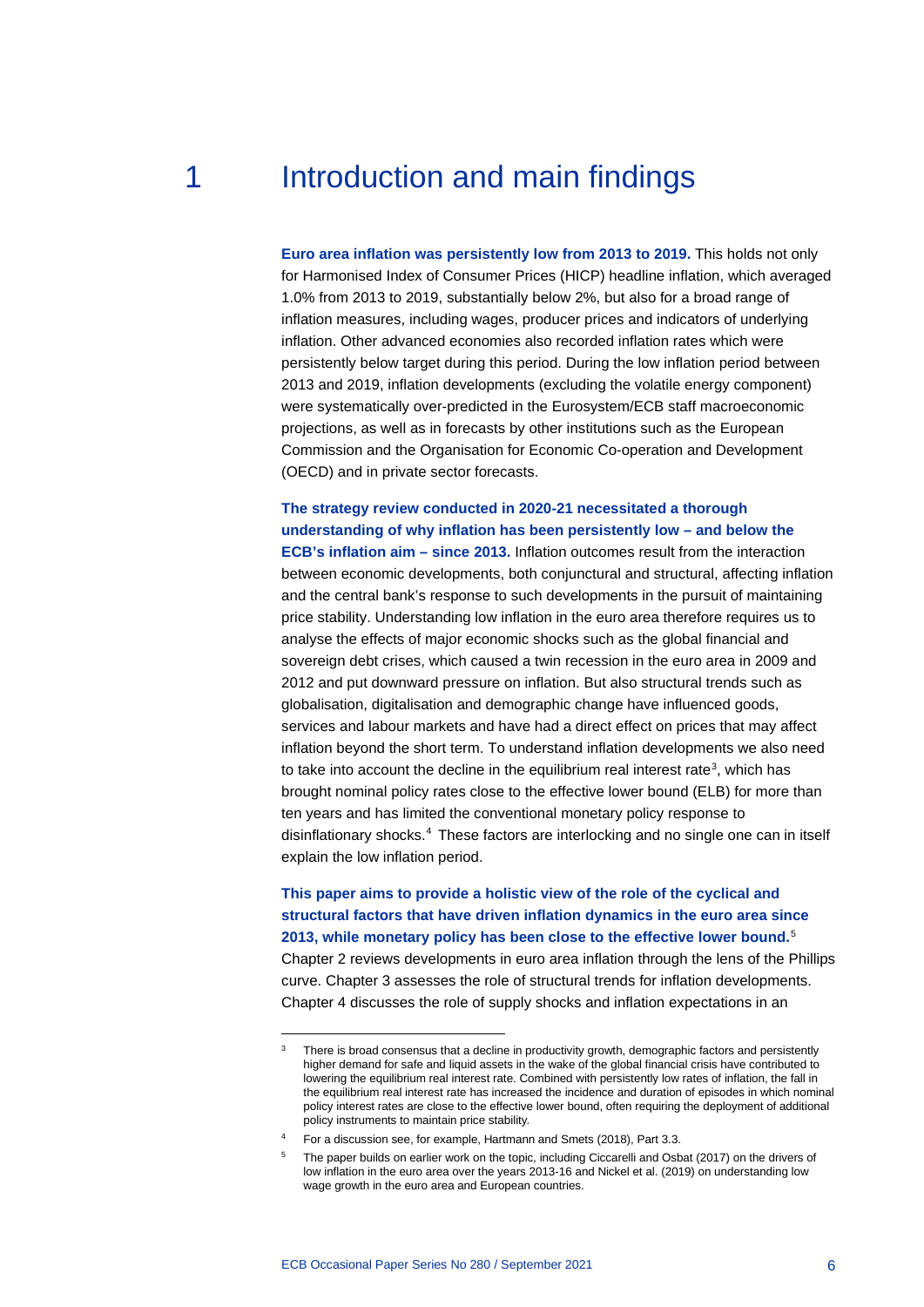effective lower bound environment. Chapter 5 provides a brief outlook for structural forces after the pandemic.

### **The main findings of this paper are as follows:**

**Cyclical developments can account for a significant share of the fall in underlying inflation – but mainly in the first part of the low inflation period.** High levels of economic slack in the period from 2013 to 2017 after the twin recessions put downward pressure on inflation. However, inflation remained low even when conventional measures of economic slack suggested that the economy had been growing faster than potential for a few years.

**Structural trends like globalisation, digitalisation and demographic change are likely to have had a dampening effect on inflation over the last decades, but were in themselves not the main drivers of low inflation in the euro area from 2013 to 2019.**

**The underestimation of economic slack, as well as inflation expectations being less well anchored to the ECB's inflation aim, might help towards understanding the recent period of low inflation (i.e. 2017-19) in the euro area.** There might have been hidden slack, i.e. an underestimation of economic slack as measured by the gap between actual and potential output for example. Also, positive supply shocks from the labour market stimulating employment and GDP could have significantly contributed to an underestimation of potential output and hence of economic slack. A further important factor could be the pronounced fall in longerterm survey-based and market-based (corrected for inflation risk premia) measures of inflation expectations from levels close to 2% over the low inflation period.

# **Persistently low inflation over the years 2013-19 can be explained by a**

**combination of interconnected factors.** Model-based simulations confirm the view that underestimating the amount of economic slack and a de-anchoring of longerterm inflation expectations can result in a persistent shortfall in inflation, especially when monetary policy is constrained by the effective lower bound. These factors can decisively contribute to understanding why inflation has remained low, also in the later part of the low inflation period (2017-19). Similarly, ongoing disinflationary structural trends (such as globalisation, digitalisation and demographic factors) are likely to have had a dampening effect on inflation over the last few decades, but were in themselves not the main drivers of low inflation in the euro area from 2013 to 2019. However, as they could not have been easily offset by interest rate policy in an effective lower bound environment, they might also have contributed to the more subdued inflation dynamics in the euro area over the years 2013-19.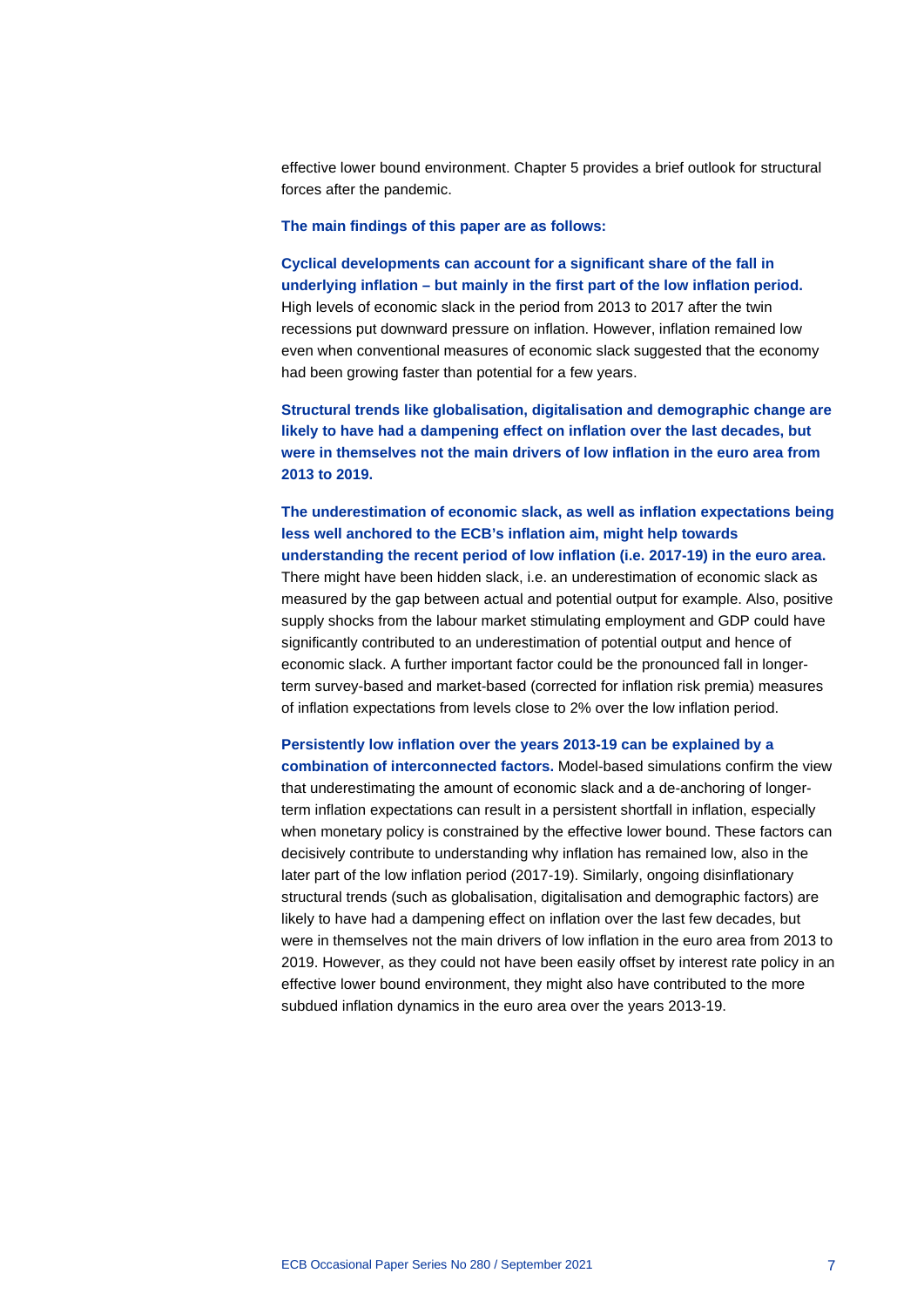# <span id="page-10-0"></span>2 Low inflation through the lens of the Phillips curve

**Euro area inflation declined across most measures after the sovereign debt crisis (see Chart 1).** Headline HICP inflation was on average 2.1% from 1999 to 2012 and dropped to an average of 1.0% from 2013 to 2019 (see Chart 2, left panel). Average HICP inflation excluding energy and food also declined by 0.6 percentage points from 1.6% to 1.0%, dominated by a substantial decline in services inflation. All measures of price pressure along the pricing chain, ranging from wages and import prices to producer and consumer prices, showed lower averages after 2013.

### **Chart 1**

Difference between average inflation during the years 2000-2012 and 2013-19



(annual percentage changes)

Sources: Eurostat and ECB staff calculations.

Notes: The blue dots denote the average inflation rate between 2000 and 2012 and the red dots that between 2013 and 2019. Total industry for the Producer Price Index (PPI) and import prices exclude construction. The latest observations are for December 2019 for monthly data and the fourth quarter of 2019 for quarterly data.

**Energy prices played an important role in the drop in headline inflation at the beginning of the low inflation period.** While the average contribution from energy inflation to headline inflation was 0.5 percentage points in the period from1999 to 2012, it substantially dropped to around zero in the years 2013-19 (see Chart 2, right panel). In the first part of the low inflation period (starting in 2013), the contributions of energy inflation were persistently negative.

**Indirect effects from energy prices also dampened non-energy inflation in the first part of the low inflation period.** Oil price changes not only have direct effects on HICP inflation through consumer energy prices, but also indirect effects through the production and distribution costs of domestically produced goods and of imports of intermediate and final consumer goods. Estimates based on the ECB's New Multi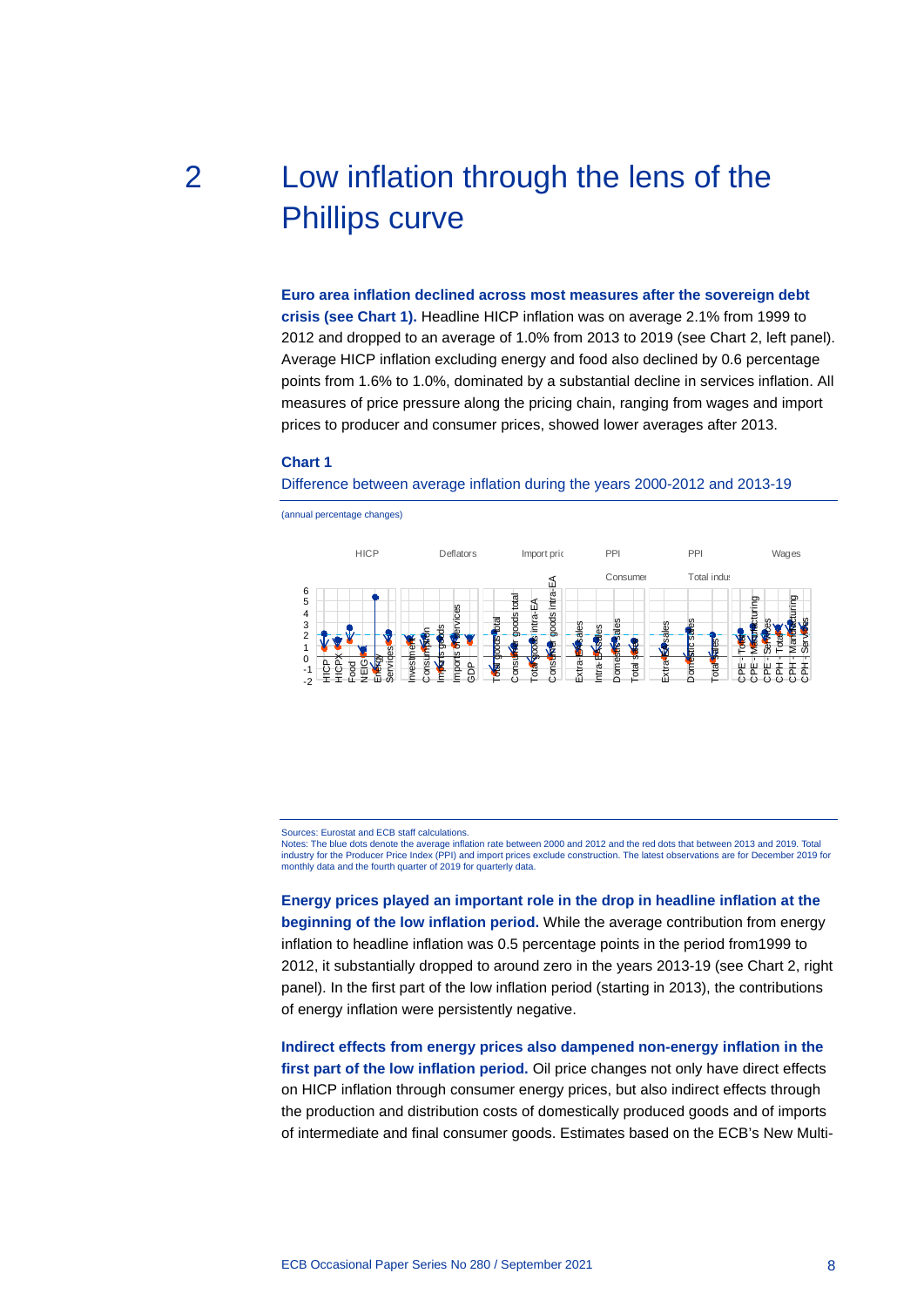Country Model $6$  suggest that, in the period from 2013 to mid-2016, indirect effects from oil prices pushed down HICP inflation excluding energy by 0.3 percentage points. Taken together, the direct and indirect developments in oil prices in the more recent period explain about 0.7 percentage points of the decline in headline inflation in the period from 2013 to mid-2016.

#### **Chart 2**

# Inflation developments in the euro area

**Headline and HICPX inflation** − **averages between 1999-2012 and 2013-19**

**Contributions of components of euro area headline HICP inflation**



Sources: Eurostat and ECB staff calculations. Note: The latest observation is for the fourth quarter of 2019.

**Underlying inflation (measured as HICP excluding energy and food)**[7](#page-11-1) **was also heavily affected by the consequences of the twin recessions.** In the aftermath of the global financial crisis, heightened sovereign risk concerns led to a rise in sovereign spreads and a tightening of fiscal policies. These developments contributed to a renewed widening of the output gap, which according to the European Commission's estimates only closed in 2017 (see Chart 12 in Chapter 4).

**Fiscal tightening in the context of the sovereign debt crisis also had a bearing on inflation developments in the euro area.** Counterfactual scenarios developed by the Work stream on monetary-fiscal policy interactions (2021) show that additional fiscal spending after the twin crises would have ensured a quicker closure of the output gap and would have pushed inflation closer to the ECB's inflation target. This suggests that a well-coordinated fiscal-monetary policy mix can stabilise the real economy quicker and lift inflation towards its target more effectively. The importance of mutual fiscal and monetary support is particularly important when monetary policy is constrained by the ELB or in tail events of repeatedly adverse shocks.

<span id="page-11-1"></span><span id="page-11-0"></span>See Dieppe et al. (2011) for more details on the model.

See Work stream on inflation measurement (2021) for a deeper discussion on measures of underlying inflation.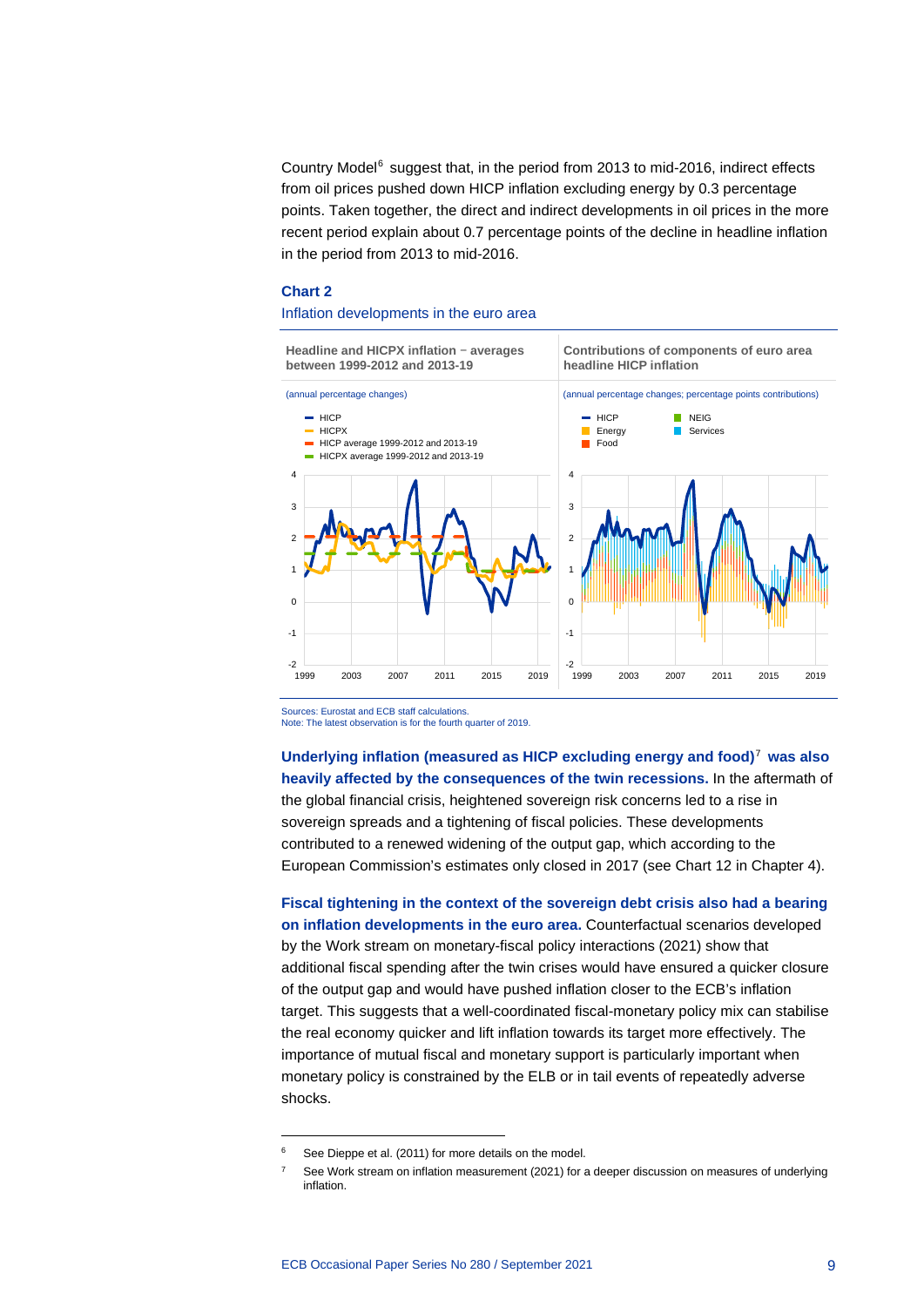# **The Phillips curve remains "alive" (but rather flat) and developments in economic slack can account for a significant share of the fall in inflation.** The Phillips curve is the workhorse model for analysing the cyclical drivers of inflation

and relating inflation to economic slack. Empirically, the Phillips curve is usually specified in terms of domestic inflation, which is why the standard econometric models refer to HICP excluding energy and food (HICPX) as a measure which is predominantly determined by domestic developments.<sup>[8](#page-12-0)</sup> Estimates from a "thick modelling" Phillips curve framework<sup>[9](#page-12-1)</sup> yield significant slack coefficients of the expected sign: conditional on inflation expectations and external prices, slack and inflation appeared to co-move broadly in line with economic theory – with higher amounts of slack leading to lower inflation.<sup>[10](#page-12-2)</sup> Estimates of the slope of the Phillips curve range from around 0.05 to 0.24 for measures based on output gaps, and from around -0.05 to -0.37 for measures based on the unemployment rate and unemployment gaps (see Chart 3, left panel). These ranges of estimates imply that – depending on the model − a change in the output gap of between around 4 percentage points (for the models with the steepest PC) and close to 20 percentage points (for the models with the flatter PC) would be required to change inflation by one percentage point.<sup>[11](#page-12-3)</sup> Overall, the slope estimates point to a rather "flat" Phillips curve, both in the output and in the unemployment space, but nevertheless explain a significant share of the low inflation period after 2013. As shown in Chart 3, right panel, the large amount of slack in 2013 following the double-dip recession was an important driver of low inflation after 2013. Lower inflation expectations and external prices also contributed to low inflation until mid-2018.

# **However, the Phillips curve relationship cannot fully explain inflation**

**developments in more recent years.** This is highlighted by the series of mostly negative and relatively large residuals since late 2017 (see Chart 3, right panel and Box 1 on the possible sources of a shift in the Phillips curve).<sup>[12](#page-12-4)</sup>

<span id="page-12-1"></span><span id="page-12-0"></span>See European Central Bank (2017).

<sup>9</sup> "Thick" modelling relies on a large set of specifications, defined by iterating across measures of slack, inflation expectations and external prices. This insures against model uncertainty. See Bobeica and Sokol (2019) as well as Eser et al. (2020), who also discuss how the "Phillips correlation" in this reduced-form model relates to the structural Phillips curve.

<span id="page-12-2"></span><sup>&</sup>lt;sup>10</sup> The exercise was also conducted with market-based and consumer-based measures of expectations, yielding qualitatively similar results in terms of residuals.

<span id="page-12-3"></span><sup>&</sup>lt;sup>11</sup> The range covers both fixed-parameter and time-varying parameter models. For the latter, the average estimate for 2019 is considered.

<span id="page-12-4"></span><sup>12</sup> Recent papers (see, for example, Hazell et al. (2021) and McLeay and Tenreyro (2019) on the Phillips curve relationship in the US show that using a multi-region model to estimate the slope of the aggregate Phillips curve from regional estimates would yield better identification of the slope parameter. The identification approach by McLeay and Tenreyro (2019) was also applied in Eser et al (2020), indicating that the slope of the Phillips curve in the euro area is not "flat", but at the same time cannot fully explain the low inflation from 2013 to 2019.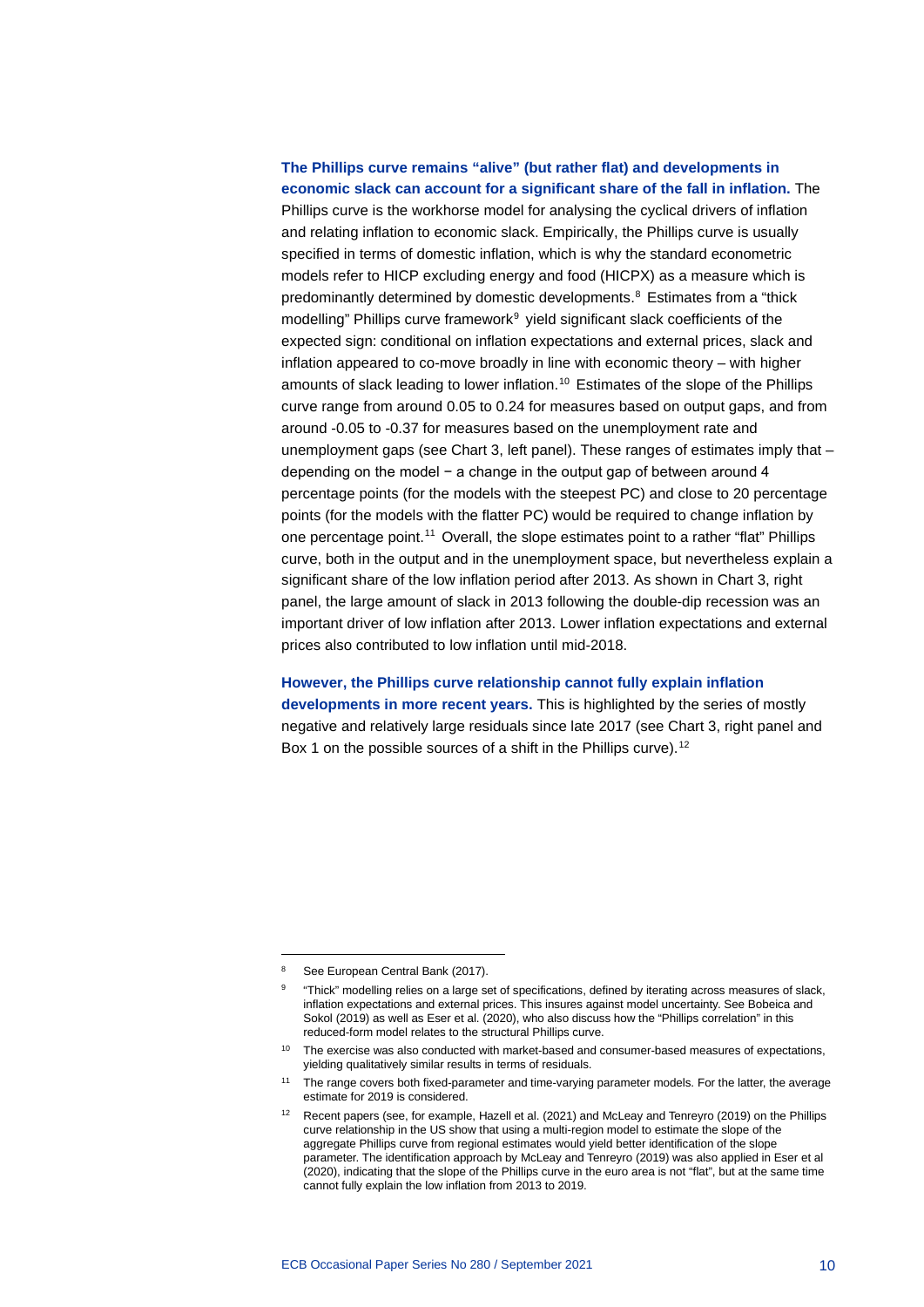# **Chart 3**

### Phillips curve in the euro area

**a) Estimated Phillips curve slope across all specifications** – **HICPX**



**b) Thick modelling Phillips curve decomposition of HICP excluding energy and food**



Sources: European Commission, Eurostat, International Monetary Fund (IMF), OECD, and ECB staff calculations. Notes: Panel a): The sign of the coefficients for unemployment rates/gaps have been inverted after estimation for comparability. The range of specifications for each slack measure includes different measures of inflation expectations and of external price variables.<br>The sample is from the first quarter of 1999 to the fourth quarter of 2019. Panel b): Al averages since 1999 or later, depending on the specification. The bars show average contributions across all the models included in<br>the thick modelling exercise. Details are provided in Bobeica.and Sokol (2019). The HICPX displays a kink in 2015 due to a methodological change.

**The persistent component of inflation has declined in recent years, pointing to the importance of factors beyond the business cycle.** One way of analysing the persistent unexplained deviation of inflation from the level implied by cyclical developments is to estimate a suite of Phillips curve models that links the deviation of inflation from a time-varying mean (instead of the deviation from a constant mean) to a measure of economic slack. The combined results show that the persistent component of headline inflation, i.e. the time-varying mean, declined from 1.8% in the second quarter of 2013 to 1.6% more recently (see Chart 4). Similarly, the persistent component of HICP excluding energy and food fell from 1.6% to 1.3% in the same period. The uncertainty around these estimates is sufficiently large for a non-declining persistent inflation component to also lie within the uncertainty range.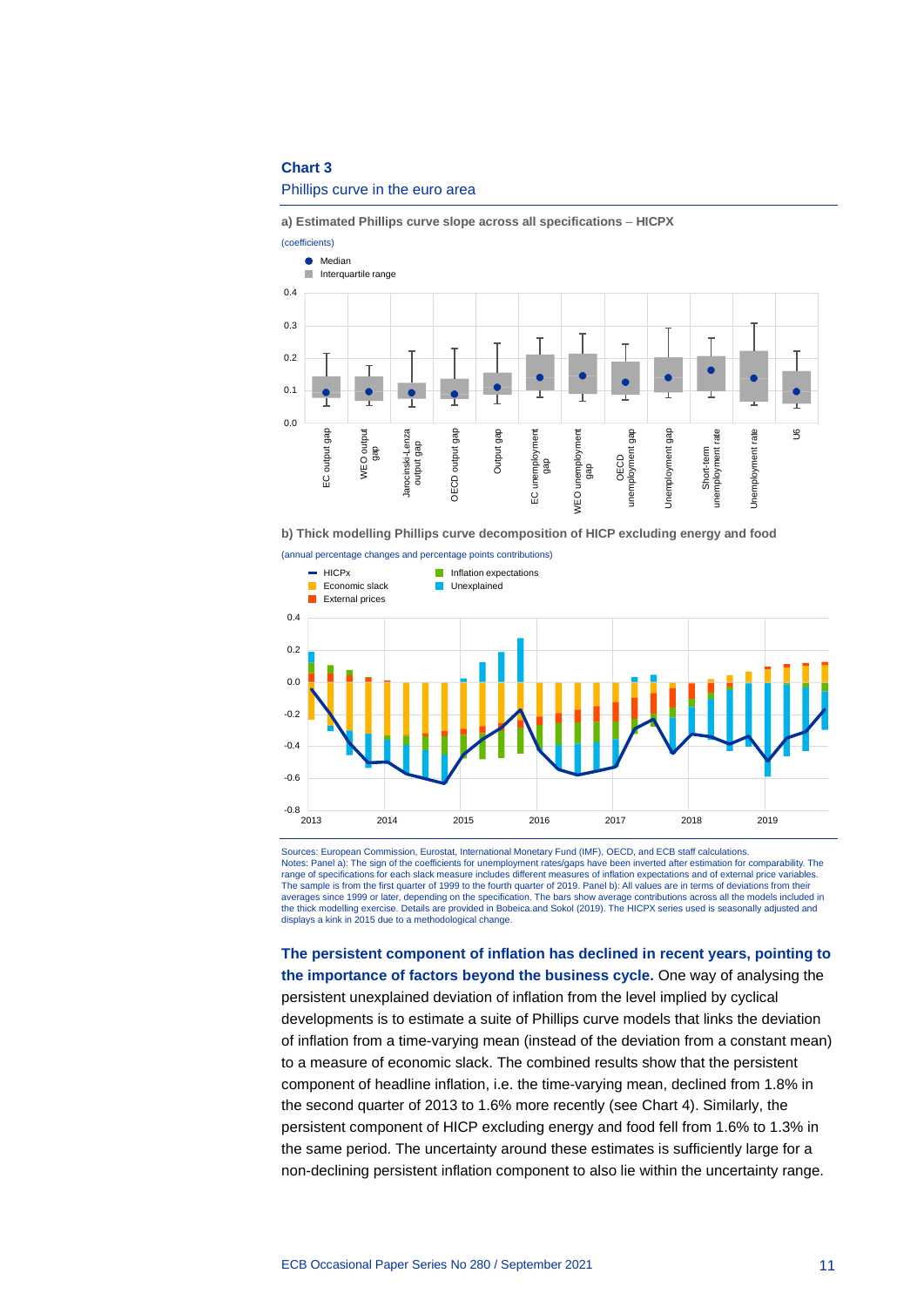However, the whole distribution has shifted downwards, supporting the view of a decline in the persistent component. In this context the probability that the persistent component was below 1.5% increased from 10% up to mid-2013 to 37% at the end of 2019 (see Box 2 for a detailed discussion on the estimations).

# **Chart 4**

# Persistent component



Sources: ECB staff calculations.

Notes: Panel a): Combined trend inflation density estimates from four specifications of two models (Phillips curve and semi-structural). Panel b): Combined trend inflation density estimates from five specifications of three models. The latest observation is for the fourth quarter of 2019.

# **Besides being low, inflation was also persistently overestimated in the Eurosystem/ECB staff macroeconomic projections.** In the years 2013-19,

inflation was systematically over-predicted in successive forecast rounds (see Chart 5, left panel and Box 3). A large part of the forecast errors for inflation excluding energy and food can be accounted for by errors in the technical assumptions (such as oil prices, exchange rates or fiscal policy stance) and in the projections for the global economy (see Chart 5, right panel, blue bars). At the longer end of the horizon, another source of the systematic over-prediction of HICP inflation was judgement. Decompositions of the forecast errors with structural shocks assign an important role to foreign developments (see Chart C in Box 3), as well as supply shocks (especially in the first part of the low inflation period), in the persistent overprediction of inflation. These findings indicate that low inflation was not only driven by external factors (such as low energy prices), but that domestic factors also played a role.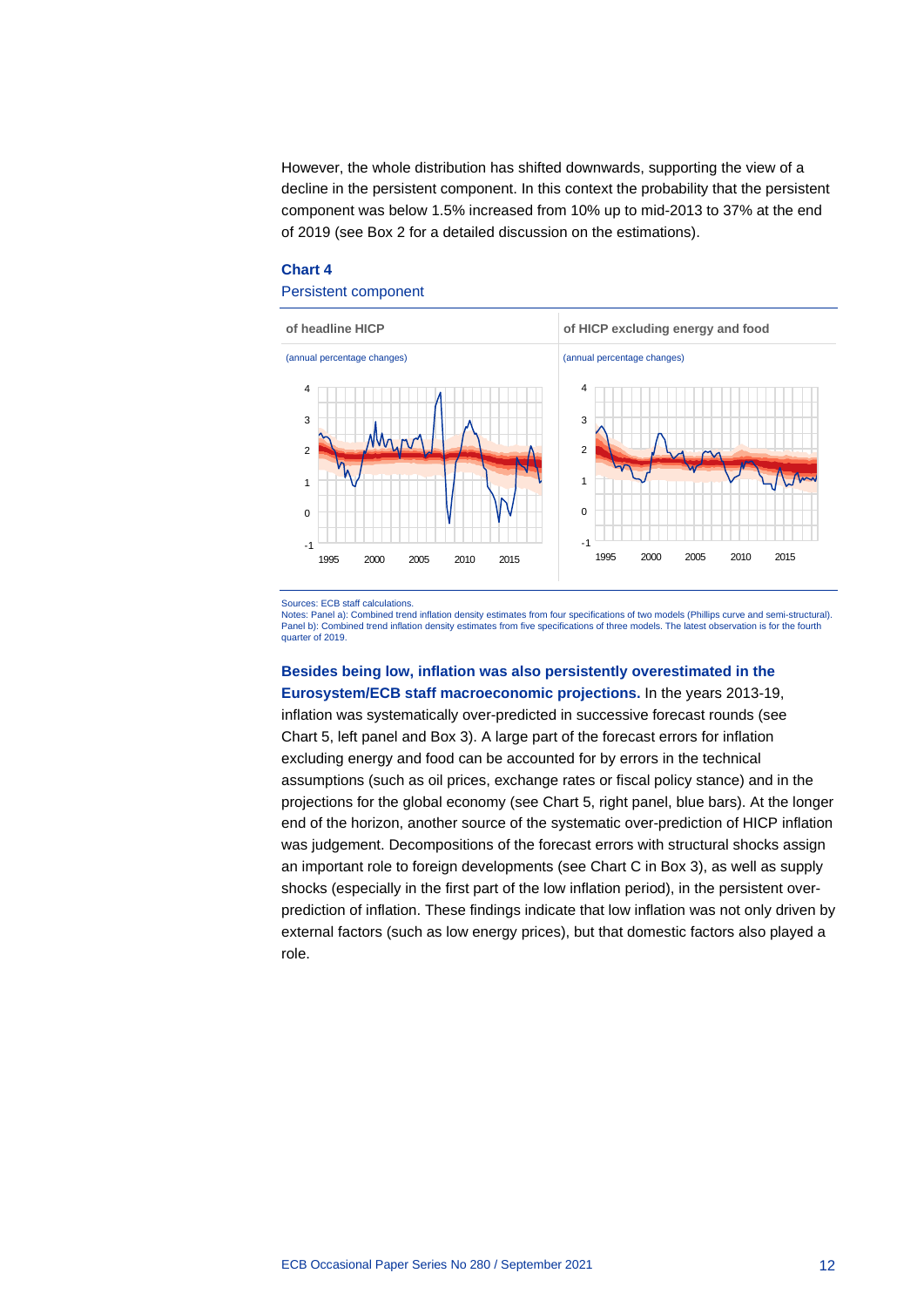# **Chart 5**

#### Projections and projection errors for HICP excluding energy

**HICP excluding energy projections and outturns**





**Two-year ahead projection errors for HICP excluding energy** – **role of conditioning** 

**assumptions**

Notes: The left chart shows the evolution of the projections for each year together with the outturn. Errors in the right chart are defined<br>as outturn minus projection from the March ECB staff projections of the previous y elasticities taken from the macroeconometric models used to produce the Eurosystem staff projections. Foreign refers to errors in assumptions/projections for commodity prices, exchange rates, competitor's prices and foreign demand. Financial refers to interest rates and stock prices.

**What other factors caused the below-target inflation?** Did structural factors contribute to lowering the persistent component of inflation or was slack underestimated? What was the role of inflation expectations? The rest of the paper addresses these questions against the background of the constraint imposed on monetary policy by the effective lower bound in interest rates.

# <span id="page-15-0"></span>**Box 1**

# What are possible sources of a shift in the Phillips curve?

It is challenging to compile a single coherent narrative and quantification of the drivers of HICPX inflation over the past decade, as highlighted by the persistent and relatively large residuals in the Phillips curve-based decomposition in Chart 3, right panel. Theoretical arguments and empirical analyses<sup>[13](#page-15-1)</sup> point to a number of factors that could lie behind those residuals. A drift in inflation expectations, persistent supply shocks (including global ones), impaired wage-price pass-through or an underestimation of the true degree of slack in the euro area can all "shift" the Phillips curve, blurring the positive correlation of activity and inflation – that is, making it *appear* flatter. This box looks more deeply into a number of these explanations.

<span id="page-15-1"></span>One possible explanation for the residuals could lie in the gradual decline of average HICPX inflation itself. As shown in Chart 4, and further discussed in Box 2, there is econometric evidence of a gradual decline in the mean of HICPX over the 2013-19 period. However, the combination of

Sources: ECB staff macroeconomic projections and Eurostat.

<sup>&</sup>lt;sup>13</sup> Much of this work was originally conducted jointly with NCBs (Ciccarelli and Osbat (2017); Nickel et al. (2019)).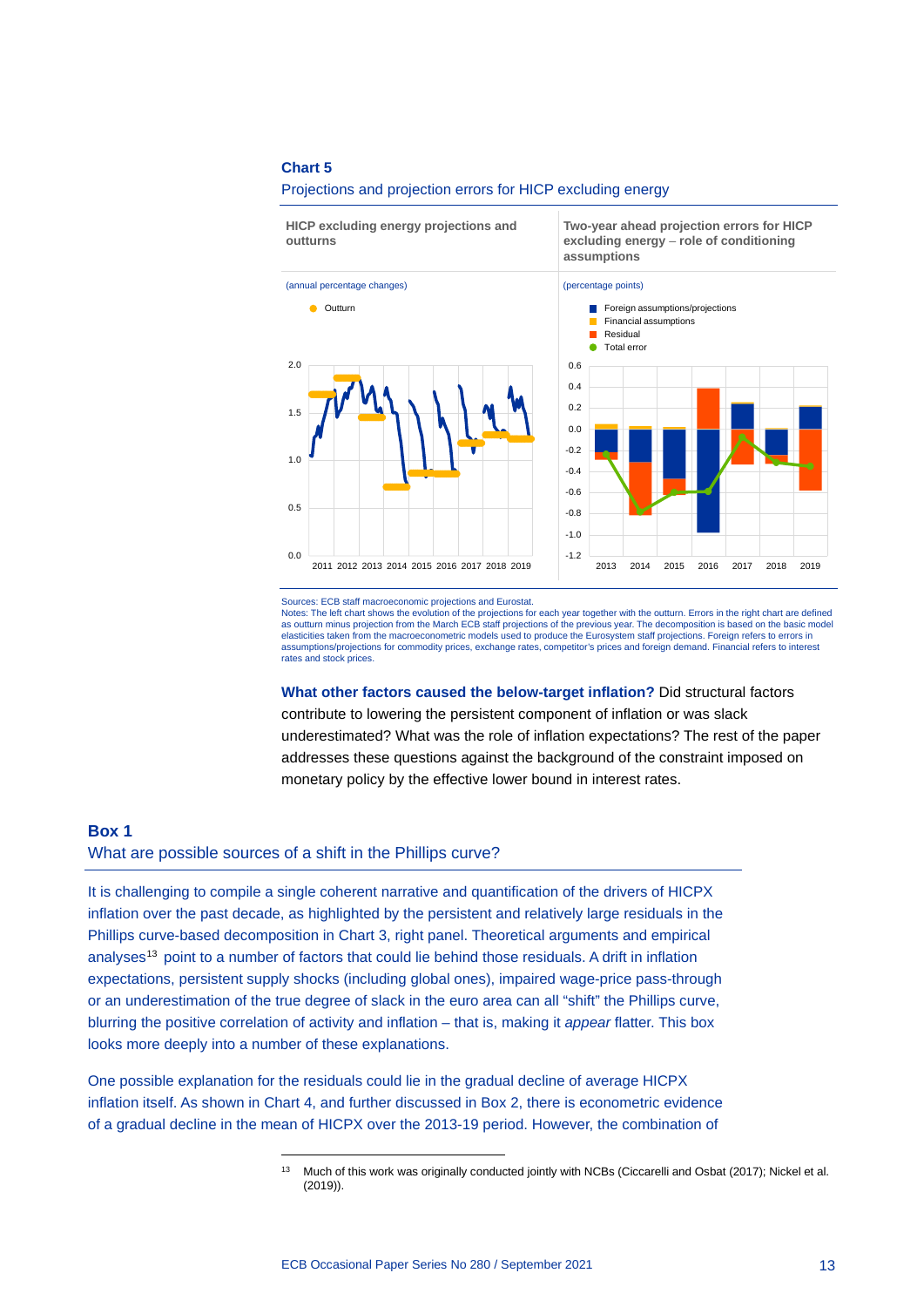fixed-parameter models underlying Chart 3, right panel is unable to capture that feature of the data. In normal times, we tend to associate low-frequency movements in HICPX inflation with more secular factors, such as the impact of globalisation or demographics, that might, by choice, be accommodated by monetary policy. But given the effective lower bound constraint, the drift over the more recent period could also reflect forces that impact the natural rate. These forces, such as more persistent global demand headwinds or supply shocks, would manifest in inflation drifting down because of the reduced monetary policy space.

Inflation expectations could also partly explain the residuals.[14](#page-16-0) Especially longer-term survey measures of inflation expectations have drifted (or shifted) downwards around the period 2013-19. Such developments already play a role in Chart 3, right panel, as shown by the sizeable drag of inflation expectations (red bars) to HICPX inflation over parts of that period. But the modelling uncertainty around that is quite high (see Bobeica and Sokol, 2019), which suggests that inflation expectations could play a more prominent role and plausibly account even for some of the unexplained residuals.

Inflation expectations can be an autonomous driver of inflation, but are more likely to reflect other developments, such as adverse shocks hitting the euro area coupled with monetary policy being constrained by the effective lower bound. Their dynamics could indicate a loss of confidence in the central bank's ability to stabilise inflation around its target, or merely reflect an increased sensitivity of such measures to news about the economy. The two hypotheses are usually very difficult to disentangle empirically.[15](#page-16-1) However, it is clear that adverse shocks that cannot be fully offset by monetary policy due to the effective lower bound constraint can lead to very persistent deviations of inflation (and agents' inflation expectations) from steady state, as can be shown in model simulations (see Section 4.1).

Each regression underlying Chart 3, right panel includes an indicator of external inflationary pressure, either extra-euro area import prices or the oil price in euro. The substantial residuals that are present despite the inclusion of import prices could be due to factors, including structural ones, beyond import prices. A separate role for global slack in the Phillips curve can be framed in terms of increased contestability of markets, especially labour markets. In this setting, global slack is viewed as a supply factor, entering the domestic marginal cost over and above import prices. Empirically, Borio and Filardo<sup>16</sup> found support for this mechanism, and Auer, Borio and Filardo<sup>[17](#page-16-3)</sup> also found that increasing global value chain integration is an important channel for the transmission of global slack to domestic inflation. However, the evidence on global slack in the Phillips curve remains mixed.<sup>[18](#page-16-4)</sup> There is also some suggestive evidence of a link between the trade balance and domestic price pressures.[19](#page-16-5)

<span id="page-16-5"></span><span id="page-16-4"></span><span id="page-16-3"></span><span id="page-16-2"></span><span id="page-16-1"></span><span id="page-16-0"></span>Supply shocks, especially those also affecting the behaviour of wages, could also be at play. In principle, labour costs are a fundamental source of cost-push inflation due to the relatively large share of the wage bill in production costs. At the same time, however, an improvement in demand conditions in the economy could directly boost pricing power, with wage inflation lagging price

- <sup>14</sup> The impact on inflation expectations may have signalled uncertainty about the effectiveness of unconventional monetary policy measures (see Ciccarelli and Osbat (2017)).
- <sup>15</sup> Ciccarelli and Osbat (2017).
- <sup>16</sup> Borio and Filardo (2007).
- <sup>17</sup> Auer et al. (2017).
- <sup>18</sup> Béreau et al. (2018) and ECB (2017), especially Box 2.
- <sup>19</sup> Galstyan (2019); Eser et al. (2020).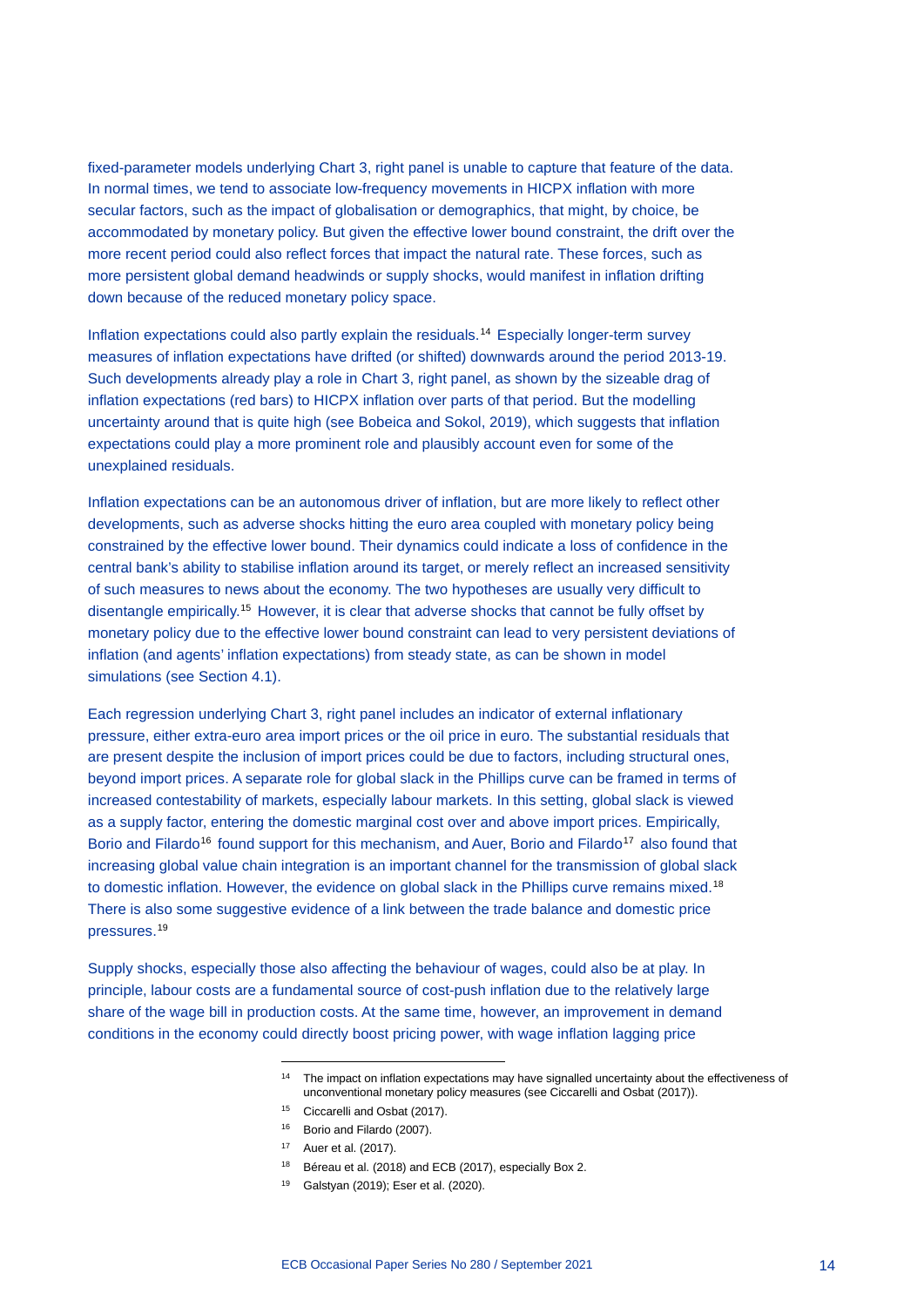inflation. Empirical results on the dynamic correlation of wage growth and inflation are thus often mixed.[20](#page-17-0) Recent work by ECB and Eurosystem staff also pursued the hypothesis that wage-price pass-through is state-dependent, finding that wage increases pass-through to inflation faster, and to a larger extent, following a demand shock than they do after a supply shock (Hahn, 2019). That would suggest an important role of supply shocks over the "missing inflation" period, as also indicated by other structural models (e.g. Bobeica and Jarocinski, 2019).

An alternative way of accounting for the recent residuals in Chart 3, right panel relies on the notion of hidden slack. Using a small Bayesian dynamic factor model for the euro area, Jarocinski and Lenza (2018) estimate the deviations of output from its trend that are consistent with the behaviour of inflation, i.e. that prevail assuming the existence of a stable and non-flat Phillips curve. The version that forecasts inflation best out of sample implies that after the 2011 sovereign debt crisis, the output gap in the euro area far exceeded more traditional estimates (Chart 12), while versions featuring a secular stagnation-like slowdown in trend growth, and hence a small output gap after 2011, do not capture inflation developments as well.

Hidden slack could point to the relevance of omitted factors, for example global factors not fully captured by external prices in other modelling approaches (see above). At the same time, labour market slack might not be fully captured by unemployment rates. While most available indicators of labour market slack and capacity utilisation do point to very little, if any, remaining slack by the end of 2019, there might be limitations to those standard indicators, even when allowing for discouraged workers and part-time workers who are seeking full-time employment, as computed in the "U6" measure.<sup>[21](#page-17-1)</sup> For example, Lombardi, Riggi and Viviano (2020) show that the long-standing drop in workers' bargaining power has weakened the relationship between inflation and a standard output gap.

Finally, a "genuine" flattening or steepening of the Phillips curve slope, even after controlling for factors such as those outlined above, could also have occurred. Theoretical models that allow for nonlinearities in nominal adjustment imply that the Phillips curve itself should be non-linear. For example, if downward adjustments of prices and wages are "stickier" than upward adjustments, then the Phillips curve will become flatter as inflation declines.<sup>[22](#page-17-2)</sup> Furthermore, optimising models of price and wage changes, in which nominal adjustments are more likely when they are more valuable, imply that the Phillips curve will be flatter at low trend inflation rates.<sup>[23](#page-17-3)</sup> Other mechanisms rather rely on the slope being related to the state of the cycle, for example through threshold effects or other devices.<sup>[24](#page-17-4)</sup>

<span id="page-17-4"></span><span id="page-17-3"></span><span id="page-17-2"></span><span id="page-17-1"></span><span id="page-17-0"></span>Overall, however, the econometric evidence for a 'genuine' flattening or steepening is not very convincing for the more recent period. VAR analysis, which closely follows a recent paper on the US Phillips curve (Del Negro et al., 2020) and studies impulse responses to an excess bond premium shock before and after the financial crisis, finds that confidence bands for both real and nominal variables largely overlap for the two samples and are generally wide, contrary to what one would expect if the Phillips curve slope had meaningfully changed. Moreover, time-varying

- <sup>20</sup> See Eser et al. (2020) for a list of references.
- <sup>21</sup> See Work stream on employment (2021) and Nickel et al. (2019).
- <sup>22</sup> See Benigno and Ricci (2011), Lindé and Trabandt (2019) and Gautier et al. (2021). This kind of explanation might also lie behind the common finding that over very long-time horizons (decades), Phillips curve estimates in many advanced economies tend to fall (see, for example, Banque de France, 2018).
- $23$  Costain et al. (2019).
- <sup>24</sup> See Box 2 in Bobeica and Sokol (2019) for a short review.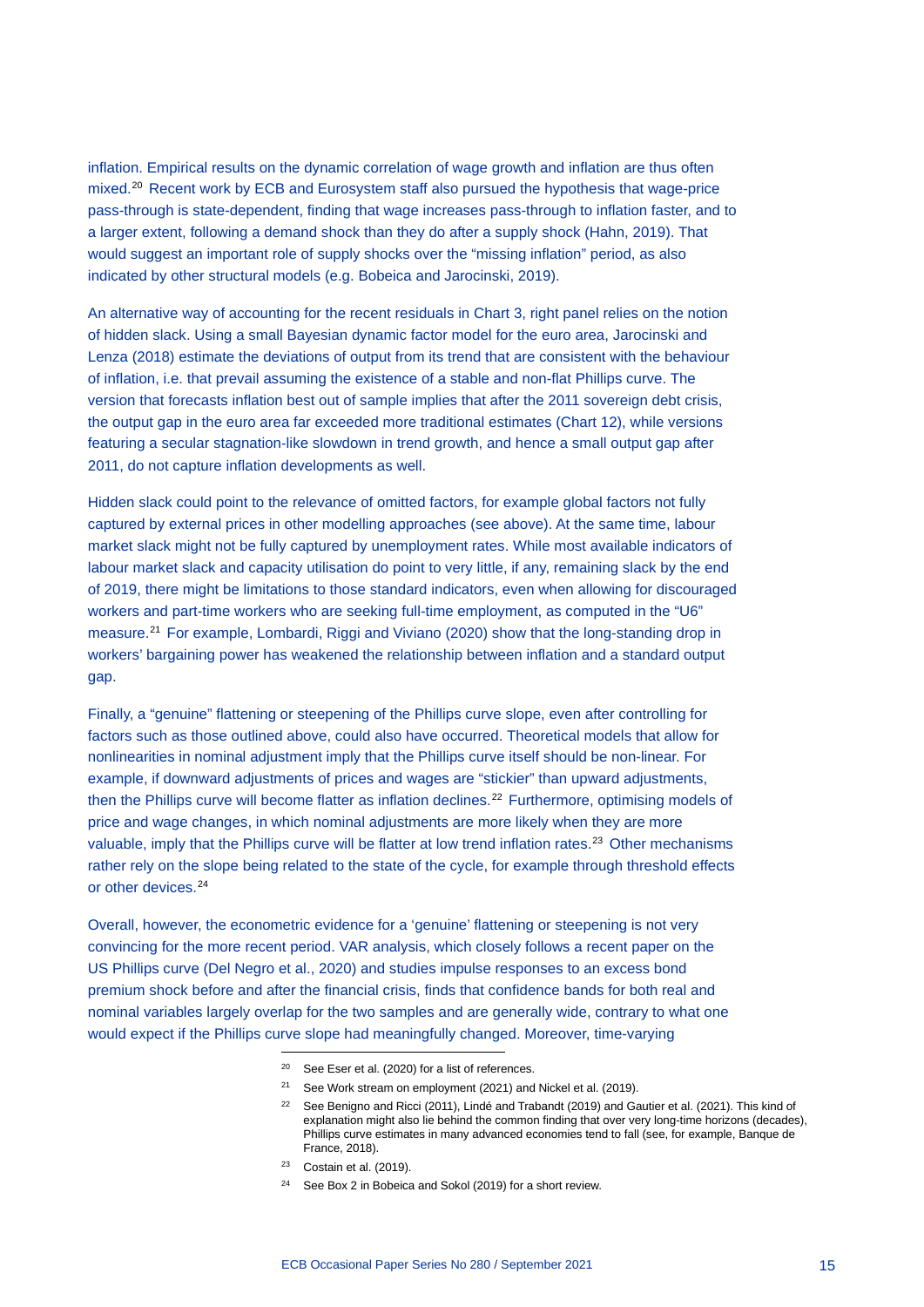estimates of reduced-form Phillips curves are highly uncertain, and do not typically show meaningful signs of a flattening of the coefficient on economic slack around the low inflation period (Chart A).

# **Chart A**

Evolution of the coefficient on economic slack (the "slope" of the Phillips curve) across a pool of time-varying Phillips curve specifications



Sources: Eurostat, European Commission and ECB staff calculations.

Notes: The models in the pool are estimated using data since 1999, and the pool of models includes the same set of explanatory variables as the models underlying Chart 3. For specifications based on the unemployment rate or gap, the coefficient has been inverted for comparability purposes. For details on the methodology, see Primiceri (2005) and Del Negro and Primiceri (2015).

# <span id="page-18-0"></span>**Box 2**

Phillips curve-based estimates of the trend or persistent component of euro area inflation

Understanding the evolution of inflation trends is crucial for assessing medium to long-term risks to price stability. This box analyses the dynamics of the trend or persistent component of inflation, using both terms interchangeably. The trend component refers to a highly persistent, slowly moving time-series component of inflation that is not directly affected by short to medium-term fluctuations, such as cost-push shocks or the business cycle. From a Phillips curve perspective, the trend component can be seen as a − possibly time-varying − intercept term. Importantly, the trend component does not refer to secular or structural phenomena but only reflects time-series properties of the data. The trend component of inflation is estimated using a suite of models, all of which incorporate a Phillips curve relationship that links inflation in deviation from its trend to a measure of economic slack. This box provides model-based evidence on the changing path of trend inflation but does not seek to identify all possible driving factors.

Various pieces of evidence suggest that the trend or persistent component of inflation in the euro area might have declined in recent years. Unless accounted for in inflation projections, a declining path of trend inflation can complicate the conduct of monetary policy. For example, workhorse models routinely used to interpret inflation dynamics, namely Phillips curves with constant coefficients, result in sizeable negative residuals, suggesting that the prevailing levels of economic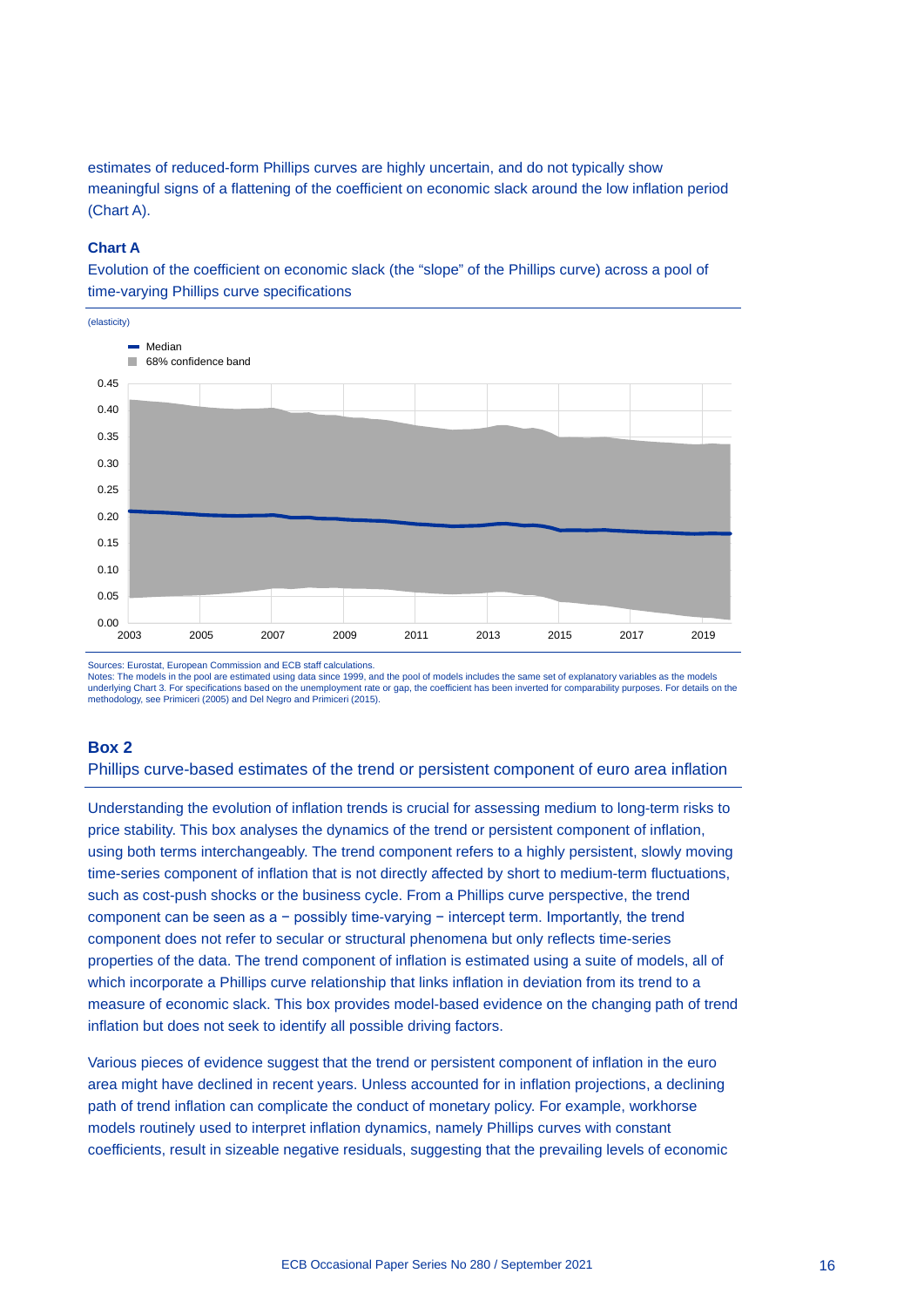slack cannot fully explain the subdued levels of inflation between 2013 and 2019.<sup>[25](#page-19-0)</sup> Further, some papers have found that, in the recent period, popular ("statistical") estimates of the more persistent components of inflation show declines, and Phillips curve models allowing for time-varying (declining) intercepts result in more accurate out-of-sample inflation forecasts.[26](#page-19-1)

The trend or persistent component of inflation is an unobserved variable and its estimates are necessarily model-specific. A wide range of estimation approaches have been used for it in the literature.[27](#page-19-2) This box combines the results from three different models developed by the ECB to hedge against model uncertainty. All three models embed a Phillips curve relationship that links inflation in deviation from a possibly time-varying trend component (which we call the inflation gap) to a measure of economic slack. All three models have been tested and validated in out-of-sample forecasting exercises. The Bayesian methods and the Kalman filter employed to estimate the models enable a straightforward combination of the results, relying on draws from the distribution of the unobservable states, e.g. that of trend inflation.

The first is the dynamic factor model of Jarocinski and Lenza (2018) which was developed to estimate the euro area output gap on the basis of a set of real activity variables and HICP excluding energy and food, a measure of domestic price pressures. The second is a Phillips curve model with time-varying inflation trend and time-varying coefficients and variance, $28$  following the methodology of Chan, Clark and Koop (2018). The third is the semi-structural unobserved components model of Tóth (2021), which combines a multivariate filtering approach with a Cobb-Douglas production function. In this model, inflation is decomposed into trend and cyclical components which are estimated jointly with the output gap.

For these models, the trend component of inflation is estimated for four price indices over 1995- 2019: (i) headline HICP, (ii) HICP excluding energy and food (HICPX inflation), (iii) HICP excluding energy and (iv) the GDP deflator. Chart 4 in Section 2 shows the main results for HICP and HICPX inflation. These combine the trend estimates of inflation from the different models with equal weights to provide "summary" measures, also highlighting the uncertainty involved in the estimation. The combinations for HICPX inflation contain a result of the dynamic factor model for a baseline (where inflation is anchored to the ECB's inflation aim), as well as trend inflation specifications with fixed and time-varying anchors from the other two models. For the other price indices, results from the dynamic factor model are not available.

<span id="page-19-3"></span><span id="page-19-2"></span><span id="page-19-1"></span><span id="page-19-0"></span>The summary measure suggests that trend inflation – where inflation is measured by HICP excluding energy and food − is likely to have declined somewhat, by around 0.2 to 0.3 percentage points (at the median) between 2013 and 2019, although the uncertainty around the trend estimates has increased over the recent period<sup>[29](#page-19-4)</sup> and a non-declining trend inflation profile is well within the plausible range of results. Employing headline HICP or HICP excluding energy yields a similar pattern, while the GDP deflator results in a more stable trend.

<sup>&</sup>lt;sup>25</sup> See, for example, Figure 1 in Ehrmann et al. (2020).

<sup>&</sup>lt;sup>26</sup> See Box 1 in this Occasional Paper but also Ciccarelli and Osbat (2017), Stevens and Wauters (2018), Correa-López et al. (2019), Hasenzagl et al. (2019), Hindrayanto et al. (2019), Banbura and Bobeica (2020).

<sup>&</sup>lt;sup>27</sup> See, for example, Cogley et al. (2010), Faust and Wright (2013), Ascari and Sbordone (2014), Clark and Doh (2014), Yellen (2015), Mertens (2016), Mertens and Nason (2020).

<span id="page-19-4"></span><sup>28</sup> See Banbura and Bobeica (2020).

<sup>&</sup>lt;sup>29</sup> For the last several quarters in the sample, this increase in uncertainty at least partly reflects the fact that two-sided filters (or smoothers) − which have been used to extract the persistent component from observable inflation − tend to provide less precise estimates at the end of the sample.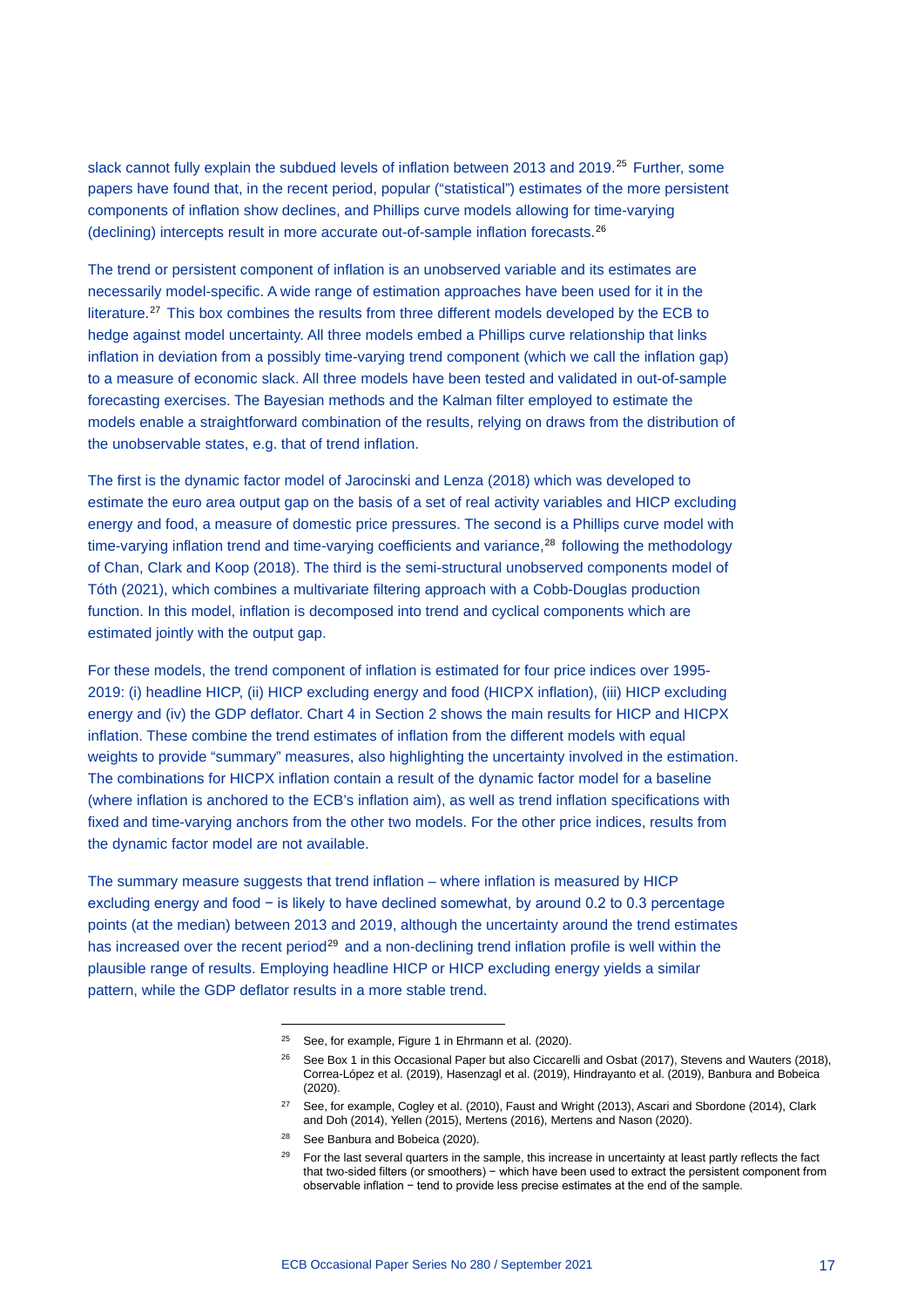Across models and specifications, the estimates obtained by employing a fixed nominal anchor produced more stable and less uncertain estimates. If, however, trend inflation is assumed not to be anchored by inflation expectations or a constant, both the Phillips curve and the semi-structural models estimate that the trend component of inflation has declined since 2011. It is worth noting that actual inflation has been close to, or below, its estimated trend component over the past decade, which is in line with an estimated negative output gap in the euro area for most of this period.

A possible decline in the trend component of inflation raises potential concerns for monetary policy. Since the decline is not a direct consequence of business cycle developments or other transitory fluctuations, it could possibly reflect a downward drift in the perceived inflation target or a perception that the central bank has a more limited ability to meet its target than in the past. Even if the drivers remain unidentified, such a decline in the persistent component is relevant for projecting inflation over the medium term, which in turn is central to monetary policy.

In this vein, the decline in the trend component of inflation as outlined above roughly coincides with the estimated decline in the natural real rate of interest (see Chart A) to regions where the effective lower bound on the short-term nominal interest can be binding, further limiting the ability of monetary policy to exert upward pressure on inflation in the context of economic slack.<sup>[30](#page-20-0)</sup> This may at least partly explain why there has been some likelihood of a downward sloping drift in trend inflation in recent years.

# **Chart A**

(percentages)





Note: The range is based on estimates from Fiorentini et al. (2018), Brand and Mazellis (2019), Jarocinski (2017), Hledik and Vlcek (2018), Holston et al. (2017).

<span id="page-20-0"></span>Overall, the estimates introduced in this box provide tentative evidence of a decline in the trend or persistent component of inflation since 2013, although the uncertainty around the trend estimates has increased over the same time period. It must be acknowledged that the methods presented have their limitations. Declining trend inflation is not the only factor that may help to explain the observed inflation dynamics in the context of the workhorse Phillips curve frameworks, and it is likely that more factors are empirically relevant at the same time. Among other things, economic

<sup>&</sup>lt;sup>30</sup> For more details on this issue, see, for example, Rostagno et al. (2019).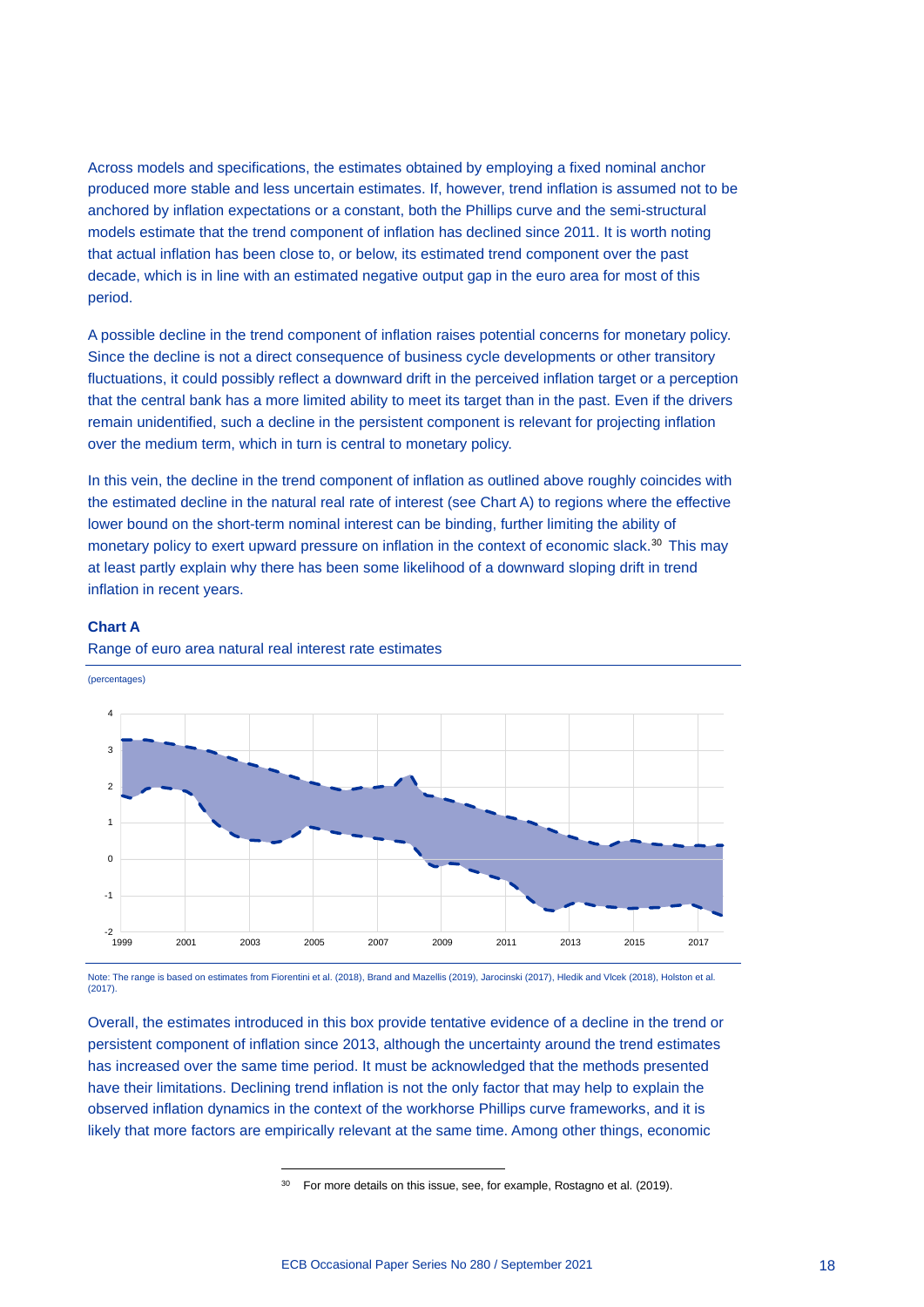slack may have been mis-measured or the slope of the Phillips curve may have declined (see Box 1). Furthermore, the models employed in this box do not identify the drivers of the estimated decline in trend inflation. However, regardless of the exact causes, a decline in trend inflation may signal that policymakers potentially need to address drivers of the inflation process that are beyond business cycle fluctuations in terms of persistence.

# <span id="page-21-0"></span>**Box 3**

# Projection errors for underlying inflation – stylised facts and a structural interpretation

During the period of low inflation between 2013 and 2019, HICP inflation excluding energy was systematically over-predicted in the Eurosystem/ECB staff macroeconomic projections. In the first years of the sample, these over-predictions amplified the errors made for the energy component, while between 2017 and 2019 they compensated for higher than expected energy inflation. The projections for headline HICP inflation, which is the main variable of interest in the macroeconomic projections, were therefore much more accurate during the second half of the sample (see Chart A). The Eurosystem/ECB staff were not alone in making such errors – other institutions such as the European Commission, the OECD and private sector forecasters made errors of a similar magnitude for underlying inflation and consistently in the same direction over this period.<sup>[31](#page-21-1)</sup>

### **Chart A**

Two-year-ahead projection errors for headline HICP inflation



Source: ECB staff projections.

Notes: Positive projection error stands for under-prediction and vice versa. All data refer to percentage point errors in the annual rates of change for the March ECB staff projections for the next calendar year.

<span id="page-21-1"></span>Around half of the over-predictions of underlying inflation relate to errors in the conditioning assumptions. Chart 5, right panel shows the two-year-ahead projection errors for HICP excluding energy since 2013 and decomposes each error into the part which can be attributed to errors in the conditioning assumptions (such as oil prices, exchange rates, interest rates) and a residual related

<sup>&</sup>lt;sup>31</sup> See European Central Bank (2019) "The performance of the Eurosystem/ECB staff macroeconomic projections since the financial crisis", Economic Bulletin, Issue 8.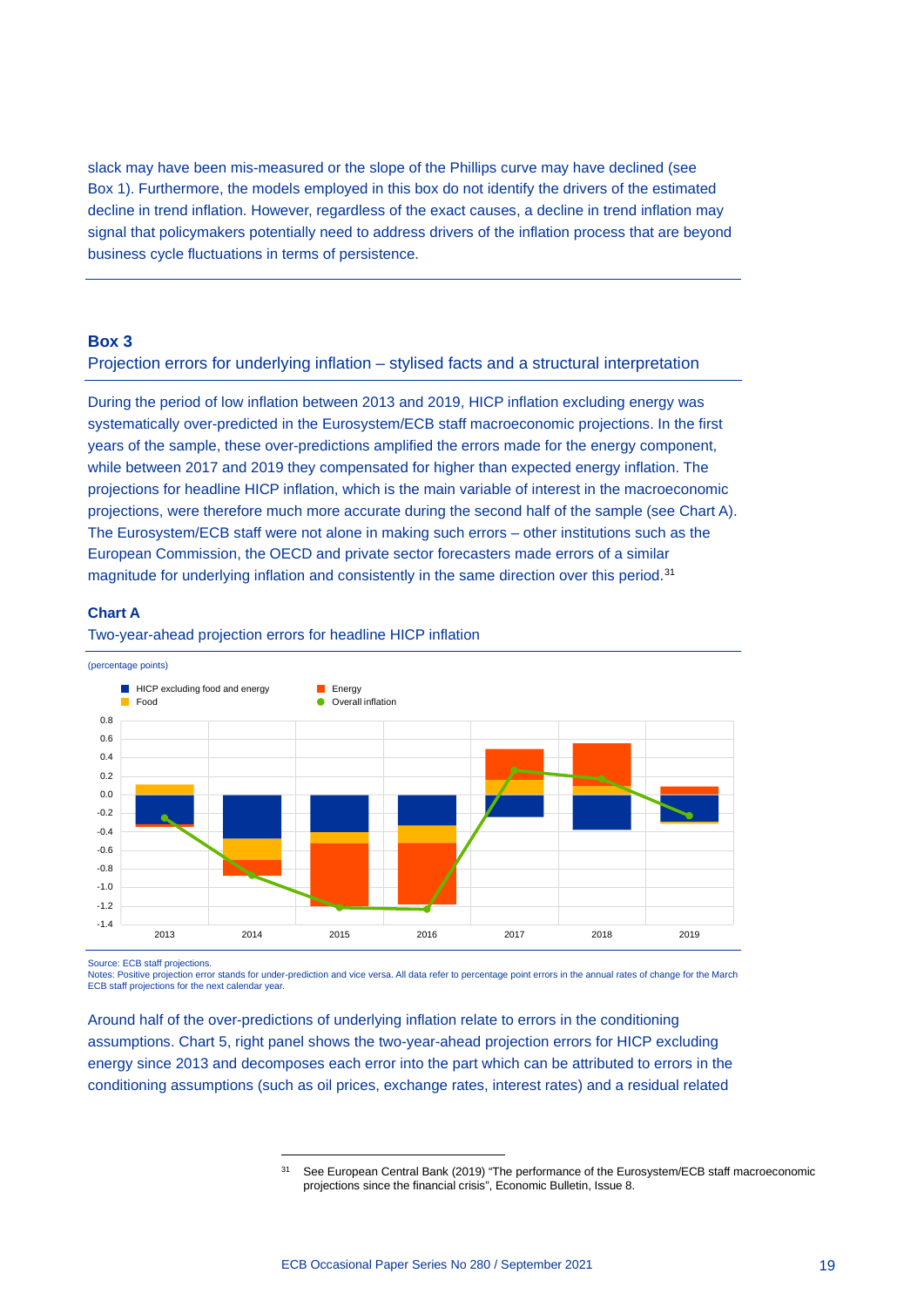to all other factors.<sup>[32](#page-22-0)</sup> According to this decomposition, on average since 2013, around -0.2 percentage points of the error (a little less than half of the average overall error) cannot be explained by conditioning assumptions and could relate to many of the factors proposed for explaining the period of low inflation described above. As in the Philips curve decomposition shown in Chart 3, right panel, the unexplained component increased notably towards the end of the sample.

Errors in projecting underlying inflation have also coincided with systematic errors in projecting labour market quantities and prices (see Chart B). Persistent large under-predictions were made for employment dynamics since 2014, while wage growth was over-predicted for most of the period since 2013. While this can be partly explained by a failure to anticipate the increase in part-time working, similar systematic biases are observed in the projection errors for hours worked and compensation per hour. Such a combination of under-prediction of labour volumes and overprediction of wages suggests a role for positive labour supply shocks<sup>33</sup>. Indeed, the growth of the labour force was under-predicted, but only for the period since 2016 and only to a much smaller extent than employment.<sup>[34](#page-22-2)</sup>

# **Chart B**



Two-year-ahead projection errors for HICP inflation excluding energy and labour market variables

Source: ECB staff estimates.

Notes: Positive projection error stands for under-prediction and vice versa. All data refer to percentage point errors in the annual rates of change for the March ECB staff projections for the next calendar year.

<span id="page-22-3"></span><span id="page-22-2"></span><span id="page-22-1"></span><span id="page-22-0"></span>Another way to analyse projection errors is to estimate their drivers using a structural model. The New Area-Wide Model (NAWM)<sup>[35](#page-22-3)</sup> is used regularly in the Eurosystem/ECB staff forecasting process to produce shock decompositions of the baseline numbers and can be similarly applied to decompose the projection errors into fundamental shocks. Chart C shows the average error from

- <sup>34</sup> See Nickel et al. (2019).
- <sup>35</sup> See Christoffel et al. (2008) and Coenen et al. (2018).

<sup>&</sup>lt;sup>32</sup> The impact of errors in assumptions is based on the standard elasticities used by NCBs' macro-models for constructing the Eurosystem staff projections. A caveat to this approach is that the staff projections also include judgement when taking on board the technical assumptions, implying that using the standard elasticities may either over or underestimate the role of the technical assumptions in explaining the errors, depending on the sign of the judgement included. The analysis does however offer an approximate order of magnitude, especially over longer samples.

<sup>&</sup>lt;sup>33</sup> These favourable supply developments, especially in the labour market, are likely an outcome of labour market reforms after the global financial crisis. See, for example, Anderton and Di Lupidio (2019).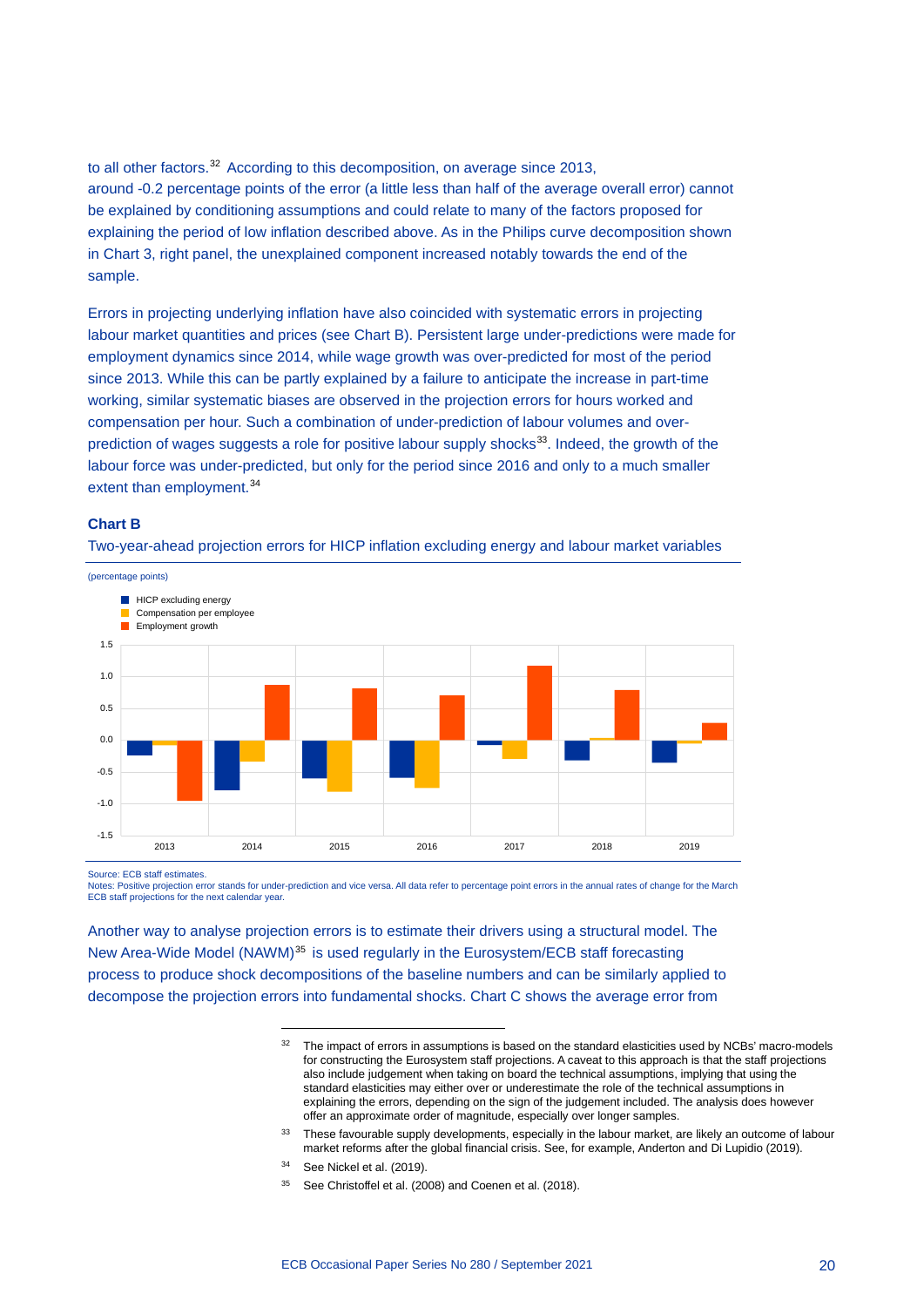the staff projections compiled two years previously for HICP excluding energy.<sup>[36](#page-23-0)</sup> In general, demand shocks contributed positively to the errors over this period in a rather systematic way. Regarding the contribution of the rest of the shocks, two phases can be defined: the first covering the period 2013-16 when supply-side shocks contributed negatively, more than compensating the impact of the demand shocks, and the second from 2017 to 2019, when the international environment was characterised by the group of shocks with a more sizeable negative contribution to HICP inflation excluding energy.

# **Chart C**

HICP excluding energy NAWM shock decomposition of the average two-years-ahead projection error



#### Source: ECB staff estimates.

Notes: The charts show the difference between the NAWM shock contributions of the two-years forecast and the shock decomposition of the December 2019<br>Broad Macroeconomic Projection Exercise (BMPE) which is taken as the rea Results should be analysed with care as there have been three re-estimations of the NAWM over the period. The final vintage (December 2019 BMPE) refers

to NAWM II decompositions, which may make it difficult to compare the decompositions in detail.<br>Demand shocks include the domestic risk premium, export preference and import demand shocks, shocks to government spending and rate shock (monetary policy shock). In addition, NAWM II vintages incorporate the long-term interest rate (shock to banks' survival rate) and the lending rate (shock to retail banks' markdown). Supply shocks include technology shocks, namely transitory, permanent and investment specific technology shocks, as well as markup shocks including wage and domestic price markups and import and export price markups. The category "foreign" captures shocks to foreign demand, foreign prices, US three-month interest rate, competitors' export prices, oil prices and a foreign risk premium shock. For the NAWM II it also includes<br>the US ten-year interest rates shock). Finally, the category "

Chart D zooms in on the contributions of the supply side to these errors, breaking them down into two subgroups: (i) technology (shocks more closely related to trend growth, the production function and capital accumulation) and (ii) markups (shocks linked to price formation). Two features stand out: the negative contribution of markup shocks in 2013-17 that lowered pricing power following the sovereign debt crisis, and increasingly positive contributions of the technology shocks in 2017-19 owing to a rise in digitalisation and e-commerce as analysed in the following chapter.

<span id="page-23-0"></span><sup>&</sup>lt;sup>36</sup> HICP excluding food and energy is not available in the NAWM set-up.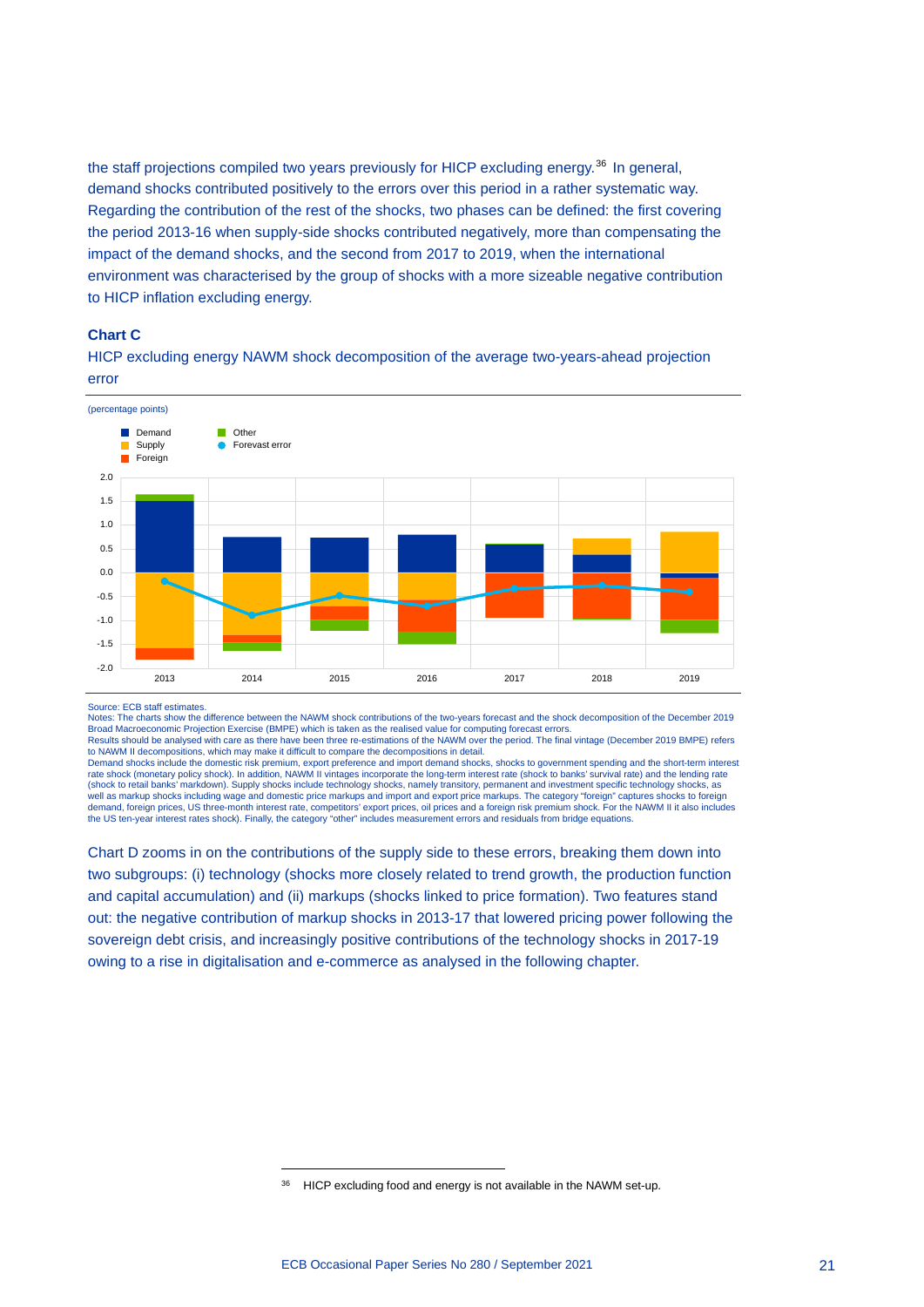# **Chart D**



HICP excluding energy NAWM shock decomposition of the average two-years-ahead forecast error: supply contribution

#### Source: ECB staff estimates.

Notes: The charts show the difference between the NAWM supply shock contributions of the two-years-ahead forecast and the shock decomposition of the December 2019 Eurosystem Staff projections which are taken as the outturn to compute projection errors. Results should be analysed with care as there have<br>been three re-estimations of the NAWM over the period. The final vi difficult to compare the decompositions in detail. Technology shocks include transitory, permanent and investment specific technology shocks, while markup<br>shocks cover wage and domestic price markups and import and export interest rate shock).

Despite the usual caveats in the interpretation of structural models<sup>[37](#page-24-0)</sup>, some features of the data captured by this model align with the analysis made in the first part of the box. For instance, the positive errors in GDP and, in particular, private consumption in the period 2014-17 would have led to higher inflation, but were compensated by negative errors in compensation per employee, unit labour costs and GDP deflator that mirror the negative contribution of the markup shocks. Regarding the final part of the sample, negative errors on productivity are reflected in the positive contribution of technology factors to inflation. Finally, the negative contribution of the external environment connects directly with the contribution of the external conditioning variables to the negative bias in the projections of HICP excluding energy.

<span id="page-24-0"></span><sup>&</sup>lt;sup>37</sup> This is a general equilibrium structural analysis; the correspondence with the observed variables is not straightforward and requires all the variables and their relative movements to be considered.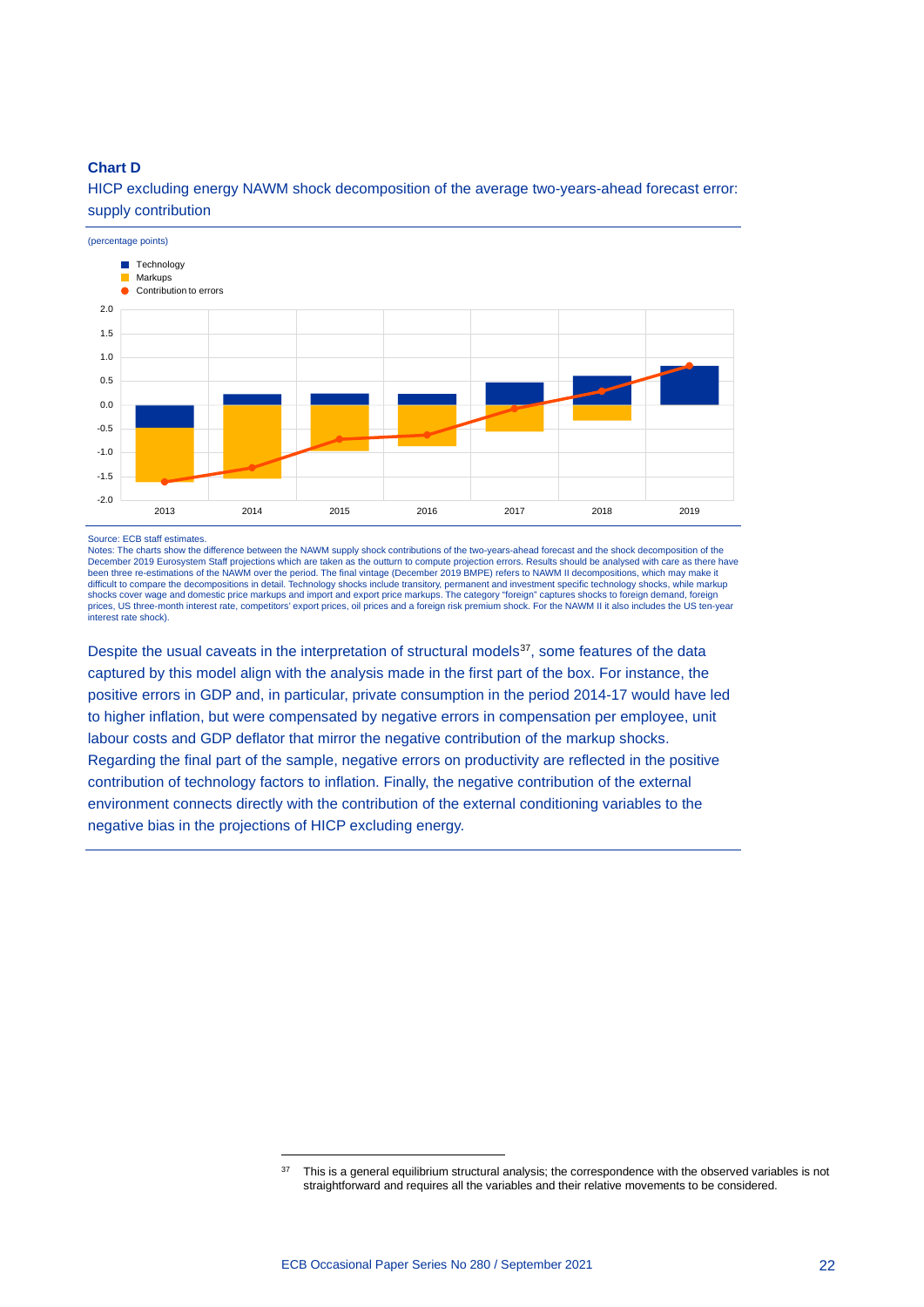# <span id="page-25-0"></span>3 Structural trends and inflation

# 3.1 Globalisation, digitalisation and inflation

<span id="page-25-1"></span>**Secular structural trends such as globalisation, digitalisation as well as demographic change can have a persistent impact on inflation.** Globalisation and digitalisation can either directly affect the price dynamics of certain goods and services (e.g. of imported goods or digital products) or more indirectly affect price dynamics by changing the market structure in goods, services and labour markets (e.g. by affecting pricing power and markups). While the monetary policy response will ultimately determine whether such persistent relative price shocks have a permanent effect on inflation, the ability of monetary policy to offset such effects can be impaired, particularly in a structurally low interest rate environment in which the conventional monetary policy response may be constrained.

# **Globalisation increased gradually over decades and its influence on past inflation developments can only be measured over a longer period of time.**

Chart 6 shows globalisation and inflation trends since 1970 and indicates that as globalisation increased, average inflation rates in advanced economies decreased. However, it is not clear whether there is a causal relationship between these developments. Average inflation rates in advanced economies declined markedly in the 1980s, before falling more slowly from the 1990s onwards as globalisation intensified. As Box 4 explains, many advanced economies shifted to inflationtargeting regimes during this time and stable inflation became the consensus in the conduct of monetary policy. So globalisation in itself is unlikely to have been the main driver of the low inflation in the recent period.<sup>[38](#page-25-2)</sup>

**Globalisation captures at least three different trends**: (i) increasing trade integration in the form of lower average tariffs and higher global value chain participation, (ii) financial openness and (iii) informational globalisation (digitalisation). Each of these megatrends can bring about changes in the price dynamics in advanced economies through cost reductions and changes in the market structure and competitive landscape, affecting also the bargaining power of workers. An aspect common to all three is that they increase the propagation of global shocks to the domestic economy.

<span id="page-25-2"></span><sup>&</sup>lt;sup>38</sup> See European Central Bank (2017).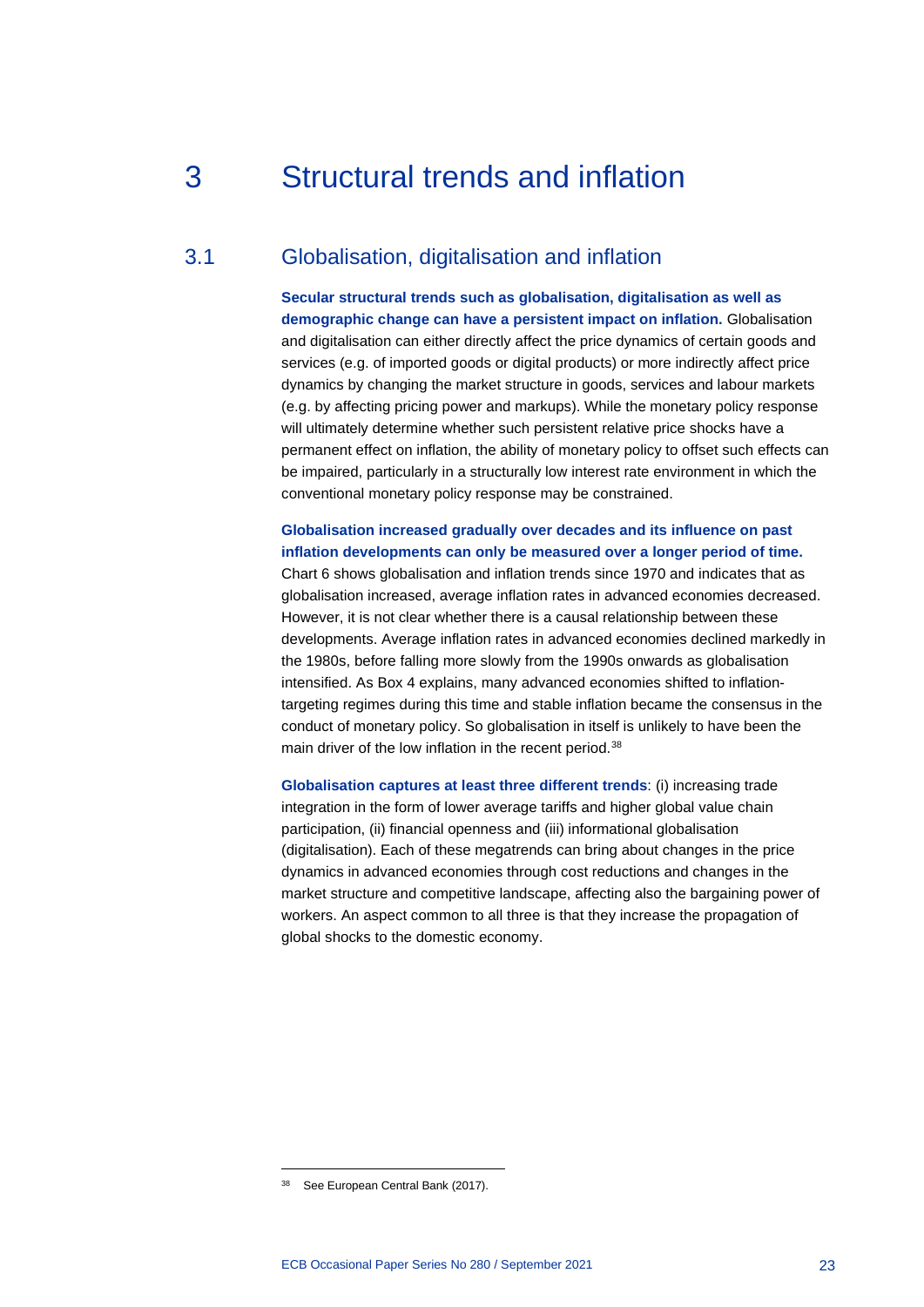#### **Chart 6**





Sources: ECB staff calculations, KOF Swiss Economic Institute and national sources. Note: Headline median inflation of 22 OECD countries and the KOF Globalisation Index.

**Nevertheless, globalisation has been proceeding for decades and cannot explain the persistently low inflation in the euro area since 2013.** There is not much evidence that globalisation accelerated after the sovereign debt crisis. If anything, the globalisation process has slowed down and, in some cases, even reversed since the financial crisis. As shown in Box 4, evidence points rather to a limited impact of globalisation on core (HICPX) inflation and cannot explain the persistently low inflation in the euro area since 2013.

**A more recent phenomenon is digitalisation.** Accounting for all channels through which digitalisation affects inflation and wage growth is challenging. Looking at it within a Phillips curve framework, digitalisation may affect the slope and the position of the curve, but the direction of the impact is ambiguous a priori (see Box 5 on how digitalisation can affect inflation through the lens of the New Keynesian Phillips curve). There are still few studies providing quantitative estimates for the impact of digitalisation on the slope and position of the Phillips curve and the prevailing evidence is uncertain. Adoption of new digital technologies is likely to lead to structural changes in the labour market, with the dynamics of employment and the share of low-skilled workers having implications for inflation.<sup>[39](#page-26-0)</sup> From a general equilibrium perspective, aggregate wage growth will tend to rise with the productivity gains from the adoption of new technologies. However, in the short term, low-skilled workers will be displaced and the aggregate effect on wage growth will depend on the extent to which the economy's structure and policies will be able to upgrade the skill level of the labour force and generate high-skill jobs.<sup>[40](#page-26-1)</sup> The impact of digitalisation will depend importantly on its effect on market power in labour and product markets. The academic debate on this, both theoretical and empirical, is still open, as also discussed in Workstream on digitalisation (2021) and in Box 5.

<sup>39</sup> See McKinsey (2020).

<span id="page-26-1"></span><span id="page-26-0"></span><sup>40</sup> See also Work stream on digitalisation (2021).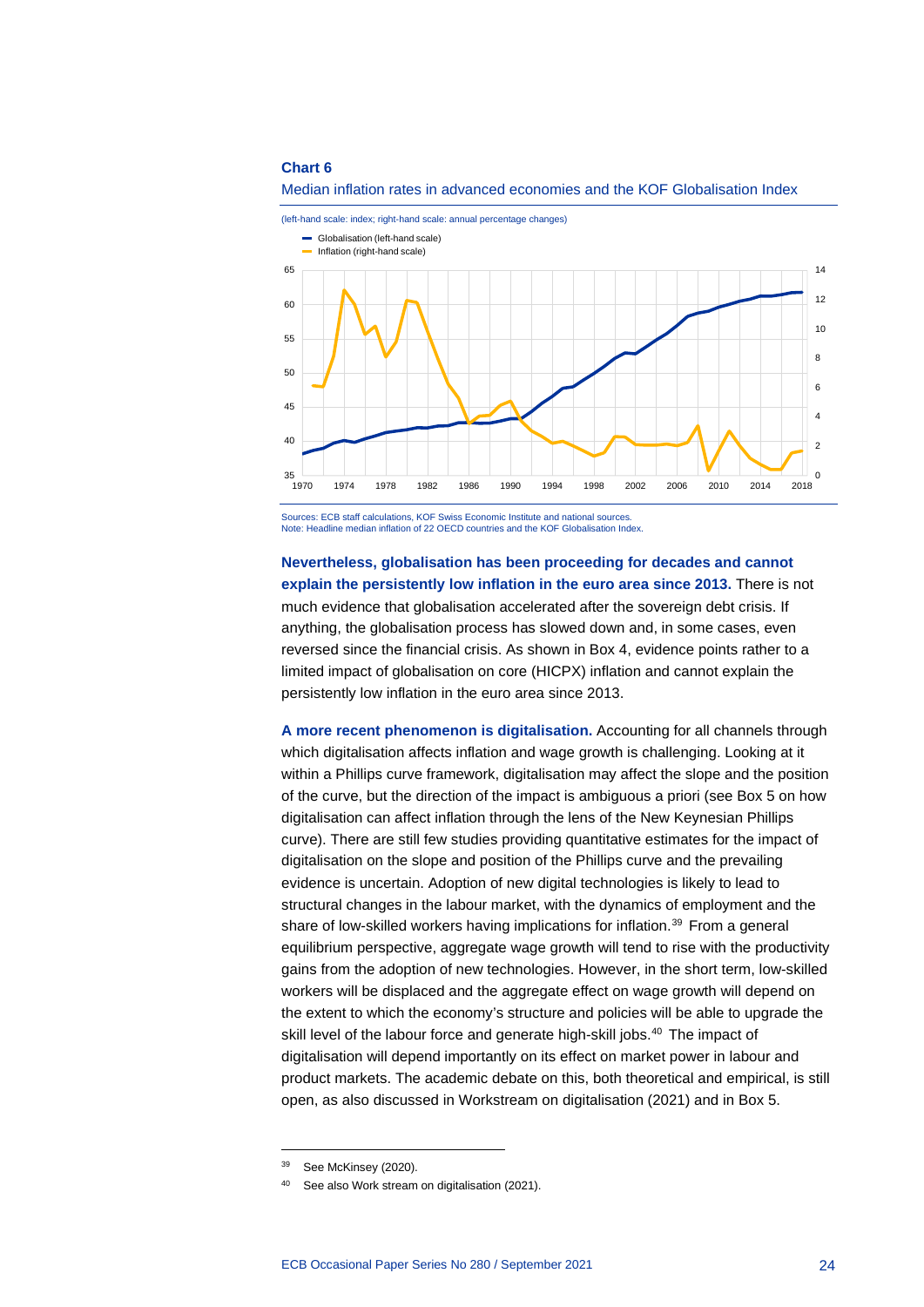# **One way to look empirically at the impact of digitalisation on market power is by analysing markups.** The increased competition would tend to lower markups but there is evidence, especially from the United States, that the markup distribution is very skewed, with a handful of firms accounting for an increase in aggregate markups over the past few decades. The consequences of a market structure with a few high-markup and many low-markup firms for the behaviour of inflation are not clear. New results for the euro area by Kouvavas et al. (2021) show that aggregate markups were driven up by the increase in the markups of high-markup firms, as they were in the United States, but less steeply. They also show that the lowermarkup firms pass through supply and monetary policy shocks to inflation more than high-markup firms. If digitalisation favours the development of high-fixed cost, highbarrier-to-entry firms, which can preserve higher markups, this could reduce the cyclicality of inflation in those sectors.<sup>[41](#page-27-0)</sup> The aggregate effect on inflation will then, all else being equal, depend on the sectoral composition of production and consumption and the size of the high-markup firms' share within them.

**The direct effects of digitalisation on inflation are easier to quantify as they occur via the falling prices of digital consumer products.** The direct negative contribution of the price decrease in digital products to the euro area annual HICP inflation rate was on average -0.15 percentage point per year over the period from 2002 to 2018 (see Chart 7).<sup>[42](#page-27-1)</sup> Prices for the ICT intensive products declined each year as of 2000, with the impact being larger until around 2015 and somewhat decreasing thereafter. In terms of timing, this slowdown of the negative contribution of digital products to inflation speaks against it being a major contributor to the low inflation in the most recent years.

# **Chart 7**

# Direct impact on HICP inflation via price of ICT goods and services



Sources Eurostat and ECB staff calculations.

Note: ICT items are defined as the sum of (i) audio-visual, photographic and information processing equip, (ii) telephone and telefax equipment and (iii) telephone and telefax services The range corresponds to the 19 euro area countries. The latest observation is for June 2020.

<span id="page-27-0"></span><sup>41</sup> See Kouvavas et al. (2021).

<span id="page-27-1"></span><sup>&</sup>lt;sup>42</sup> A caveat of this analysis is the non-harmonised treatment of quality change in ICT products across national HICPs (see Work stream on inflation measurement (2021)).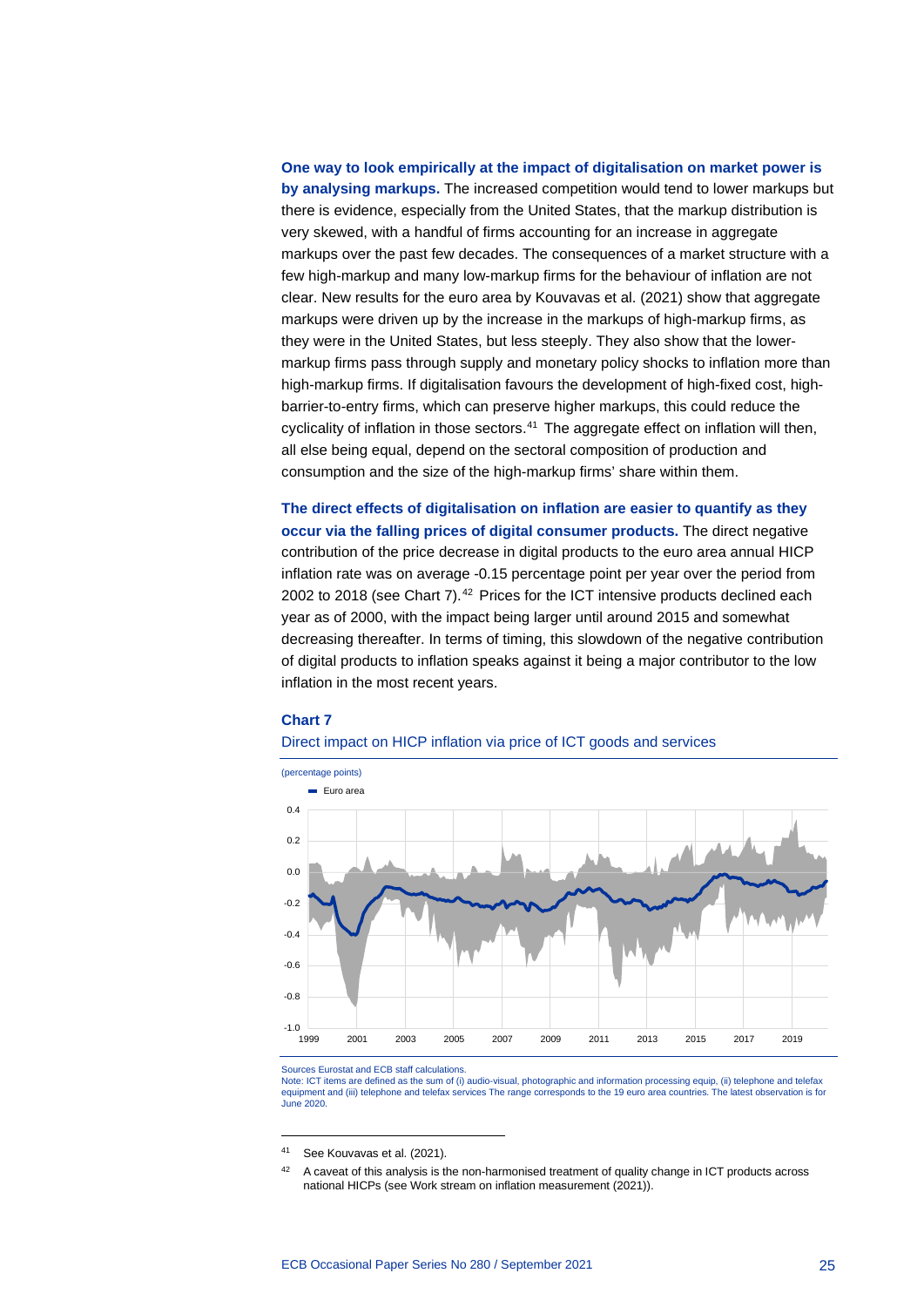**Beyond cost-saving, one indirect effect of digitalisation on inflation runs via higher competition owing to increased price transparency.** E-commerce increases price transparency for consumers and can lead to higher price competition in goods and services that can be purchased online. E-commerce has different degrees of diffusion across euro area countries, allowing us to estimate its effect on various components of inflation. ECB estimates suggest that e-commerce has a small disinflationary effect on non-energy industrial goods, which include many of the goods that are most often bought online (see Chart 8). The estimates are heterogeneous across countries, reflecting different degrees of penetration of ecommerce.

# **Chart 8**





Sources ECB calculations based on own estimates and Eurostat data. Note: See Anderton et al. (2020) for details on the estimation.

### **As globalisation and digitalisation are closely linked, their separate impacts on**

**inflation are difficult to distinguish.** Digitalisation has empowered aspects of globalisation related to the management of distributed supply chains and is blurring traditional distinctions between tradeable and non-tradeable goods by making some services tradeable (and the respective markets contestable). Since 2008, for example, the international flow of information and communication has increased considerably (see Chart 9). Both globalisation and digitalisation tend to support closer integration and interactions among economic agents, and so complement each other in many aspects. However, they may also substitute each other, for example because domestic robots can lead to re-shoring. These mechanisms make it challenging to identify their separate contributions to relative prices and inflation. Also econometrically, it is difficult to disentangle the effects of globalisation and digitalisation because they are trends that tend to move similarly and there is as yet no structural modelling approach that seeks to identify their separate effects on inflation.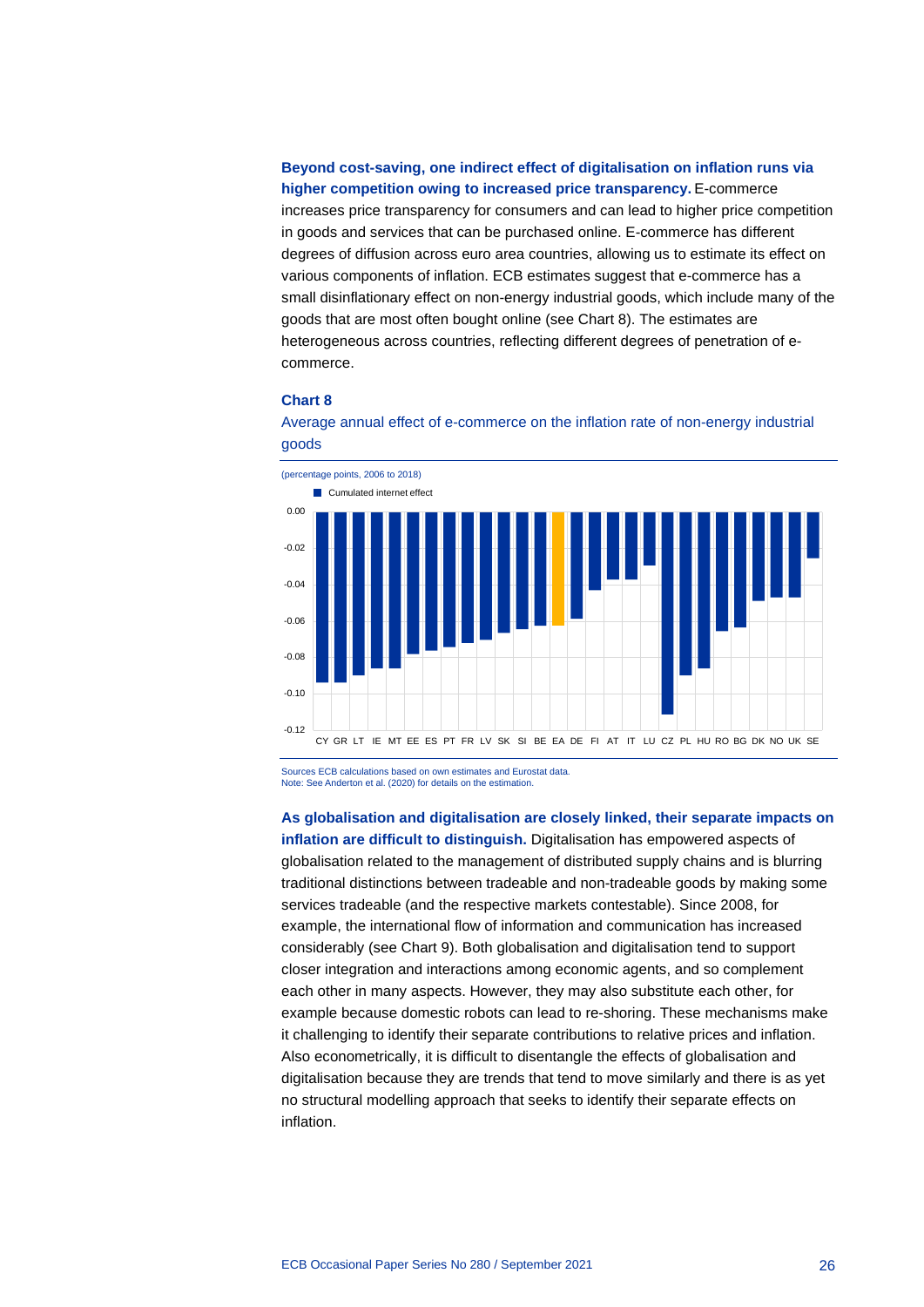# **Chart 9**

# Globalisation indicators



Sources: KOF Swiss Economic Institute, OECD TiVA, Chinn-Ito (2006), ECB calculations. Notes: Overall globalisation is the KOF overall index. Trade globalisation is the KOF de jure trade index (includes tariffs, agreements, regulations and taxes). Financial openness is a GDP PPP weighted average of the Chinn regulations and taxes). Financial openness is a GDP PPP weighted average of the Chinn-Ito index in 31 economies worth world GDP (rescaled 1980=40). Informational globalisation is the KOF de facto informational index. Global value chain (GVC) participation as the ratio of GVC-related trade to gross exports. GVC-related trade is defined as the value added that has crossed at least two national borders (Borin and Mancini, 2017). Values for GVC participation between 2016 and 2018 are based on ECB estimates. The latest observations are 2017 for information globalisation, overall globalisation and trade globalisation, 2018 for financial openness, 2019 for GVC participation.

**Taken together, globalisation and digitalisation have somewhat contributed to the low inflation environment of the past decades**, but other factors have also been at play and their contribution to the most recent low inflation environment is uncertain. One such factor, which in principle should be captured by the Philips curve, is the impact of the demographic transition and its relation to the natural rate of interest.

# <span id="page-29-0"></span>3.2 Demographic transition, the natural rate of interest and inflation

**Most European countries are undergoing a demographic transition characterised by declining fertility and mortality rates.** The implications for the labour force are striking. In the euro area, the supply of labour among those aged 20 to 64 is expected to fall by 9.7% between 2016 and 2070, despite a projected increase in the labour force participation rate that will rely on increased participation of women, older workers and migration.<sup>[43](#page-29-1)</sup> The old-age dependency ratio (people aged 65 and above relative to those aged 15 to 64) in the EU is projected to increase from about 31% in 2018 to about 54% in 2070. There is some empirical evidence that demographic transition can have an effect on inflation, though the transmission channels from demographic change to inflation are not very obvious. One hypothesis is that the impact on inflation arises from the central bank not taking fully into account the effect demographic change has on the natural rate of interest. Equally,

<span id="page-29-1"></span><sup>&</sup>lt;sup>43</sup> See Nickel et al. (2019) for a discussion of the role of these factors on wage growth in the euro area.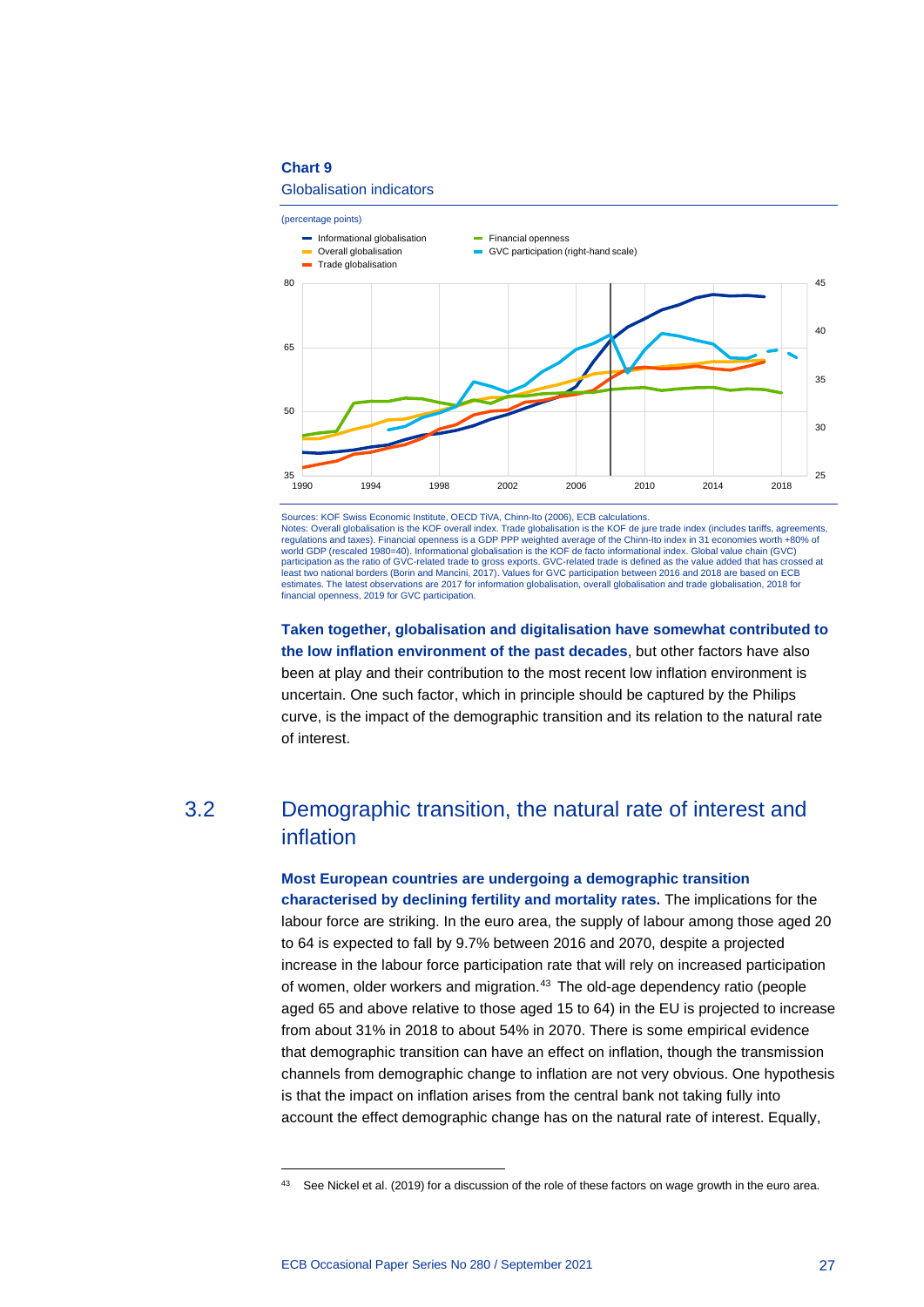as is the case for globalisation and digitalisation, the effective lower bound may also play a role.

**Many studies indicate that demographic change lowers the natural rate of interest.[44](#page-30-0)** From the point of view of monetary policy, the most important persistent, structural change has been the decline in the natural rate of interest. The range of estimates of the natural rate for the euro area after the financial and sovereign debt crisis has dipped into negative territory. The range of estimates for the euro area went from 0.5% to 2.2% on average from 1999 to 2012 to largely negative territory, from -1.5% to 0.6%, as of 2013 (see Chart 10, left panel). Analysis based on a variety of models showed that this was driven by a mix of factors: along with a decline in productivity growth, a surge in risk aversion after the global financial crisis and a rise in markups, demographic developments were also an important determinant (see Chart 10, right panel)<sup>45</sup>. The relevant demographic development here is the ageing of the society, as the baby boomer generation born after World War II is leaving the work force and entering retirement. This decline occurred against the background of a continuous increase in the old-age dependency ratio (see Chart 10, left panel).

# **Chart 10**

# Natural rate of interest



Sources: Eurostat and Brand et al. (2018).

Notes: Left panel: The old-age dependency ratio is defined as the ratio of the number of elderly people (i.e. aged 65 and over) compared to the number of people of working age (i.e. 15-64 years old).

# **A structural model with overlapping generations helps to understand the impact on inflation of a monetary policy that does not internalise the impact of**

<span id="page-30-0"></span><sup>&</sup>lt;sup>44</sup> A recent study (Mian et al., 2021) challenges the finding that demographic shifts due to the aging of the baby boom generation explain the decline in the natural rate of interest and points out that rising inequality is the more important factor explaining the decline in the natural rate of interest.

<span id="page-30-1"></span><sup>45</sup> See Brand et al. (2018) and Fiorentini et al. (2018).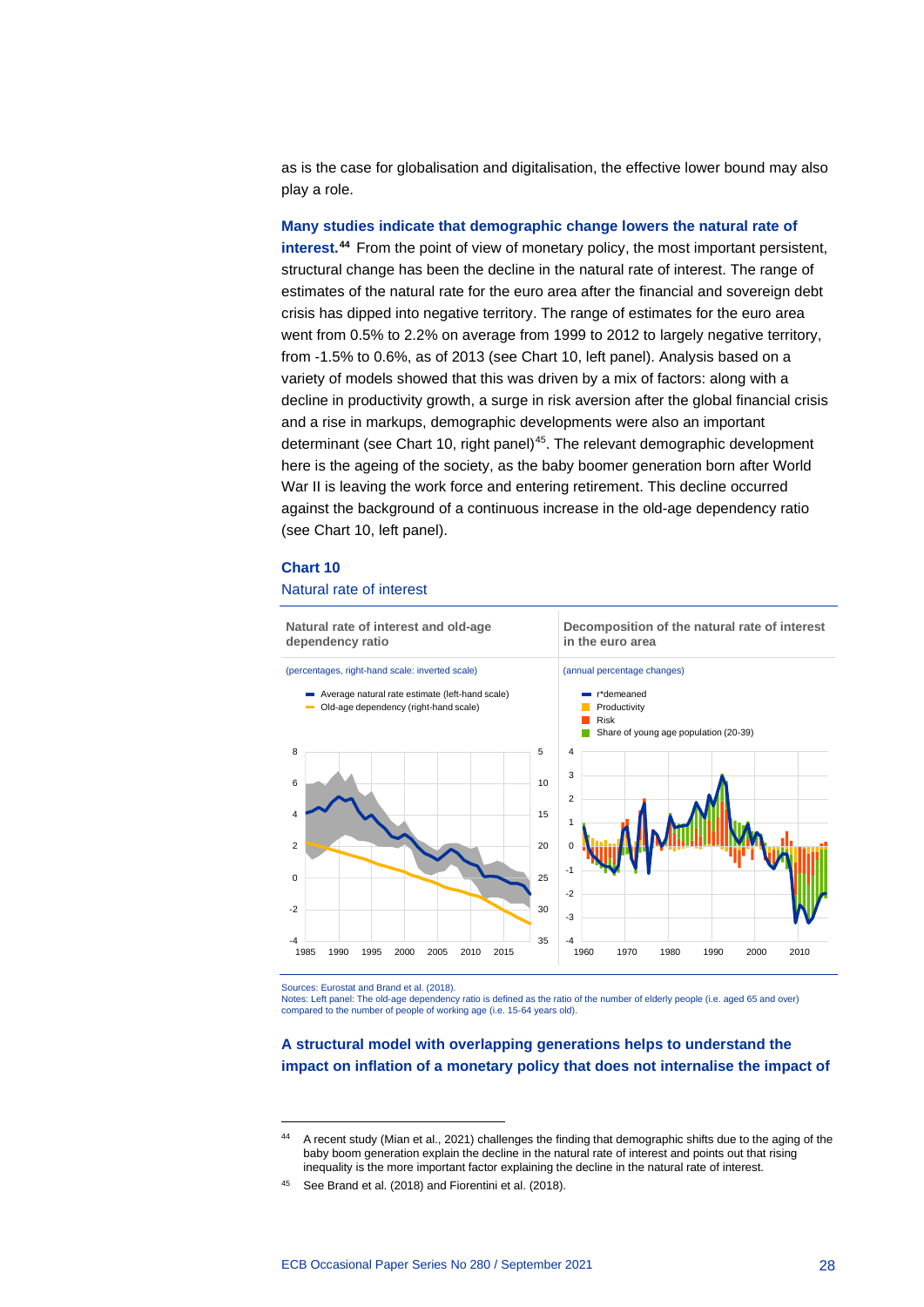**the demographic transition on the natural interest rate.**[46](#page-31-1) In other words, not accounting for this source of persistent downward inflation generates a "disinflationary bias", stemming from a decrease of the natural interest rate by about 0.85 percentage points between 1990 and 2030. When a Taylor-type monetary policy rule features a constant natural interest rate, inflation decreases persistently going from about 2% (which the model assumes as the target) in 1990 to about 0.5% in 2030 using the UN (2017) demographic projections. This decrease seems to match the declining path of low-frequency inflation, particularly since the global financial crisis of 2007. However, using a less naive monetary policy rule where the central bank updates its estimate of the natural rate regularly, albeit with a delay, the disinflationary bias is reduced. The bias will largely remain to the extent that the central bank perceives that the natural interest rate is too high and therefore constantly conducts a tighter policy than intended. The model does not account for the effective lower bound, but if the natural rate of interest falls even below zero, the effective lower bound naturally makes it more difficult for the central bank to undo the bias, even if it were to correctly estimate the natural rate.

**On the basis of ECB staff model analysis, monetary policy that does not fully internalise the downward impact of ageing on the natural interest rate is hence likely to be tighter than intended, thus generating a potential disinflationary bias.** This reasoning must be counterbalanced by the potentially opposite effect of globalisation and digitalisation on the natural rate, to the extent that they increase productivity.

**In general, the effects of secular trends on inflation developments depend crucially on the central bank's response and were likely more pronounced during the low inflation period as the ECB was constrained by the effective lower bound.** Monetary authorities can normally internalise and offset the effects of such secular trends (globalisation, digitalisation, demographics), whether emerging through the natural rate, because of their impact on productivity, or through the increased sensitivity to shocks, because of their impact on market power. The available monetary policy space at the effective lower bound is therefore an important factor in explaining why secular trends may have tangibly affected inflation from 2013 to 2019. Box 6 addresses this interaction with the monetary policy space at the effective lower bound.

# <span id="page-31-0"></span>**Box 4** Globalisation and inflation

<span id="page-31-1"></span>This box looks at the impact of globalisation on inflation and the extent to which it might have acted as a disinflationary force across advanced economies, especially in the euro area. While the role of external factors (e.g. commodity prices) on inflation outcomes has been widely documented, the idea that globalisation might affect inflation in a more fundamental way, rather than simply causing temporary shifts in the level of inflation, has gained traction in the literature. It is argued that by increasing the interconnectedness of the world economies, globalisation in its broadest sense (i.e. trade, informational and financial globalisation) entails the propagation of shocks in one

<sup>46</sup> See Lis et al. (2020).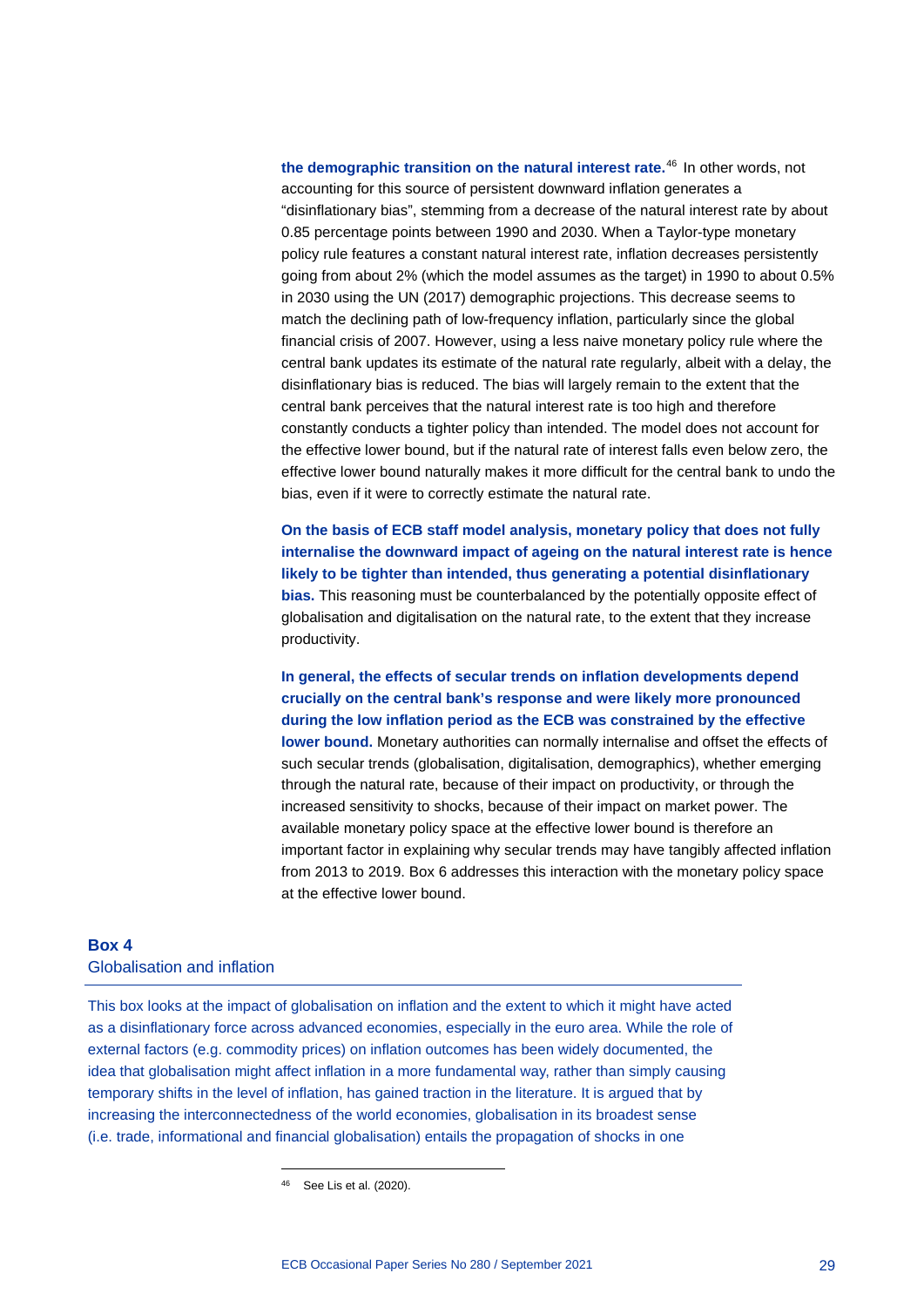economy to other countries, thus influencing domestic macroeconomic outcomes. Overall, evidence presented in this box shows that globalisation has not been a major driver of inflation outcomes across advanced economies, including the euro area. In particular, the impact of globalisation on both headline and core inflation has been economically small, meaning that tailwinds to inflation from a reversal or slowdown of globalisation would be very limited.<sup>[47](#page-32-0)</sup>

The interest in the disinflationary role of globalisation stems from the observed co-movement of inflation rates across advanced economies amid the growing internationalisation of goods, services and financial markets. From 1970 until the global financial crisis, average headline inflation rates in advanced economies declined from around 10% to 2% and have remained below that level since 2014. From the early 1990s onwards, the pace of globalisation accelerated significantly and entered a period of "hyper-globalisation", which led to the progressive reduction of (cross-border) frictions to the flow of people, capital, goods, services, information and knowledge. Globalisation stalled after the global financial crisis owing to a slowdown in the speed of economic integration (see Chart 6).<sup>[48](#page-32-1)</sup>

International inflation co-movements may be explained by three sets of factors: (i) the evolution of the monetary policy regime, (ii) common shocks and (iii) structural changes, some of which are related to globalisation.

The shift to inflation-targeting regimes in the early 1990s played an important role in the convergence of inflation outcomes towards low and stable levels across advanced economies. This shift succeeded in taming persistently high inflation rates and anchoring inflation expectations.[49](#page-32-2) At the same time, the pursuit of low and stable inflation also benefited from a higher level of central bank independence as the consensus emerged around a reduction of political pressure in the conduct of monetary policy.<sup>[50](#page-32-3)</sup> The successful taming of inflation under inflation-targeting frameworks until 2007 was tested by the global financial crisis.[51](#page-32-4) Inflation rates remained subdued and interest rates approached the effective lower bound thereby constraining the available monetary policy space to bring inflation back to target.

<span id="page-32-2"></span><span id="page-32-1"></span><span id="page-32-0"></span>Ciccarelli and Mojon[52](#page-32-5) document the large co-movement in headline inflation rates in OECD countries and show that global inflation accounts for about 70% of the cross-country variance of inflation. The authors find that the inclusion of global inflation consistently improves domestic inflation forecasts. In a similar vein, Mumtaz and Surico<sup>53</sup> find that the global factor was more prominent until the mid-1970s, while it declined thereafter.[54](#page-32-7) Underlying these co-movements are,

- <span id="page-32-7"></span><span id="page-32-6"></span><span id="page-32-5"></span><span id="page-32-4"></span><sup>53</sup> Mumtaz and Surico (2012).
- <sup>54</sup> Taking a longer historical perspective, Gerlach and Stuart analyse data from the 1850s and argue that the role of international inflation on domestic prices, excluding the "Great Inflation" period, has remained remarkably stable over time. See Gerlach Stuart (2021).

<sup>&</sup>lt;sup>47</sup> See also Work stream on globalisation (2021).

<sup>48</sup> This slowdown reflected compositional effects stemming from the increasing weight of emerging market economies in global economic activity, as these economies have a lower trade intensity; a moderation in global value chain (GVC) expansion which partly pre-dated the global financial crisis; and diminishing support from trade finance, with profound implications for the structure of the global economy.

<sup>49</sup> During this period many monetary authorities shifted towards an inflation-targeting regime, either explicitly or implicitly, in a trend that has been referred to as the "globalisation of central banking". See Arrigoni et al. (2020).

<span id="page-32-3"></span><sup>&</sup>lt;sup>50</sup> In this context, the adoption of explicit inflation targets promoted accountability and constrained discretionary policy thus counterbalancing the flexibility stemming from greater independence. See Dall'Orto Mas, R. et al. (2020).

<sup>51</sup> Rogoff 92003); Williams (2014).

<sup>52</sup> Ciccarelli and Mojon (2010) develop three alternative measures of global inflation: a cross-country average of inflation rates, the aggregate OECD inflation and a measure based on static factor analysis.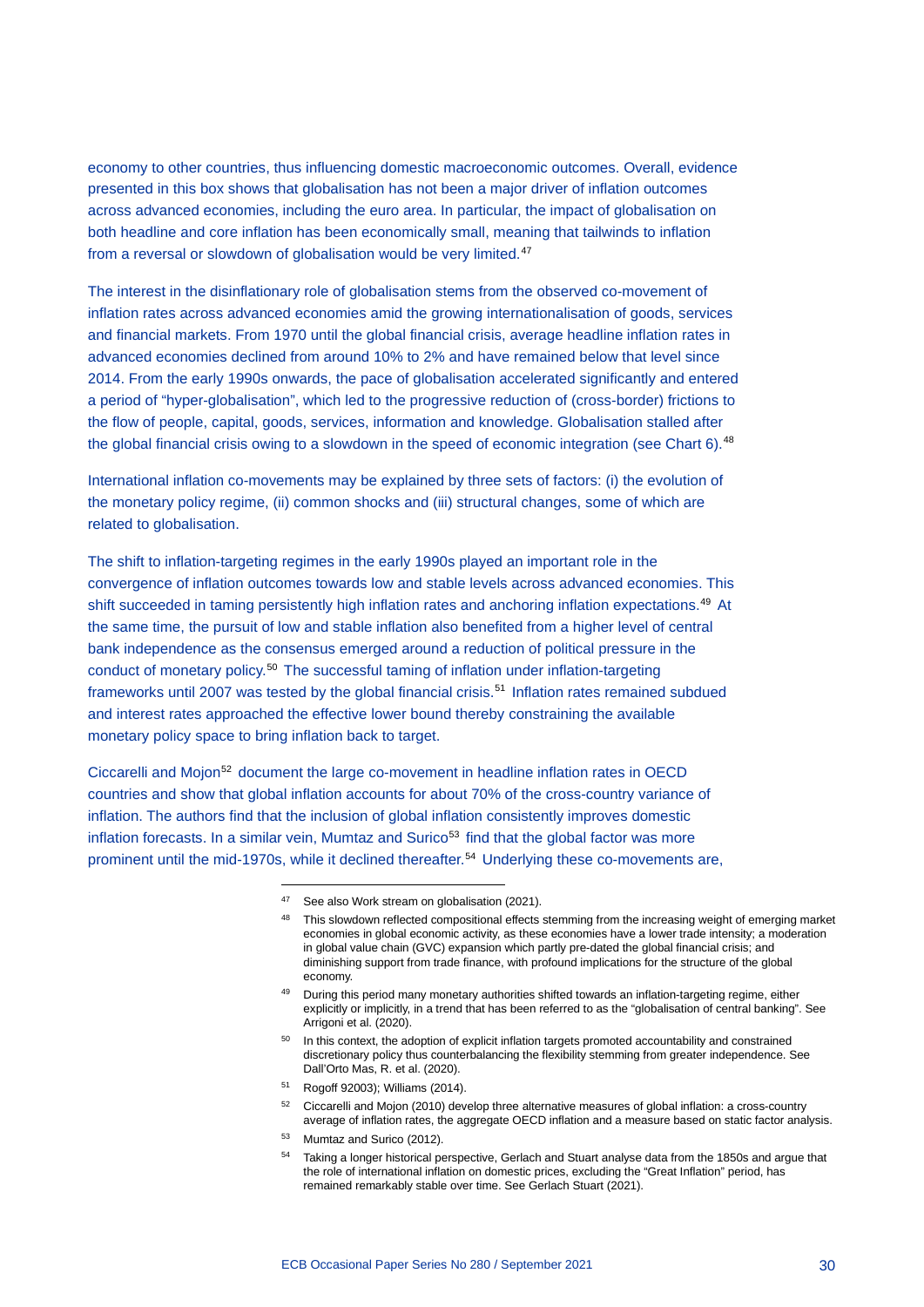however, common shocks, of which fluctuations in oil and non-oil commodity prices are typical examples. In many economies, these drive headline inflation developments at the same time as central banks typically seek to stabilise medium-term inflation, without fully insulating inflation outcomes from the impact of these (largely temporary) shocks.[55](#page-33-0) Chart B depicts the evolution of the estimated (unobserved) common factor, in the spirit of Ciccarelli and Mojon, in headline inflation across countries and the estimated contribution of oil prices since the early 1970s.

Chart A illustrates that, for a sample of advanced economies, fluctuations in oil prices played an important role in explaining the international co-movement in inflation during the 1970s. Their importance started to diminish in the late 1980s thus pointing to a role for other factors related to the closer integration of the world economy. These include higher international competition in intermediate goods, the integration of the labour force of very large emerging economies such as China in the global production system and the adoption of technologies that make it easier to spread production across national boundaries.<sup>[56](#page-33-1)</sup> All these changes occurred against the background of the monetary policy regime shift discussed above.<sup>[57](#page-33-2)</sup> When looking specifically at euro area inflation developments since 2012, Chart B shows that this global common factor contributed to some extent to explaining headline inflation, but not core inflation (as measured by HICP excluding energy and food). In particular, since the sovereign debt crisis euro area, the euro area output gap has largely explained core inflation, though its importance started to diminish in 2015, despite the improvement in domestic demand conditions. One proposed explanation is that globalisation might have affected inflation in ways not directly captured by global inflation per se.

<sup>55</sup> Lane (2020).

<span id="page-33-2"></span><span id="page-33-1"></span><span id="page-33-0"></span><sup>&</sup>lt;sup>56</sup> For a discussion of these factors, see Forbes (2019).

The relatively diminished contribution of oil prices to the common inflation component is confirmed also when the relationship is estimated as of the early 1990s, or when including food prices or when monthon-month changes are employed. Lane, ibid., points out that the transmission of fluctuations in commodity prices to domestic inflation is, however, neither automatic nor uniform across countries. With an independent monetary policy regime and hence flexible exchange rates, there is no deterministic relationship between international relative price movements and overall inflation rates. For example, while the oil price is globally quoted in US dollars, the pattern of movements in the USD/EUR exchange rate has meant that the oil price in euro has been much less volatile than the oil price in US dollars.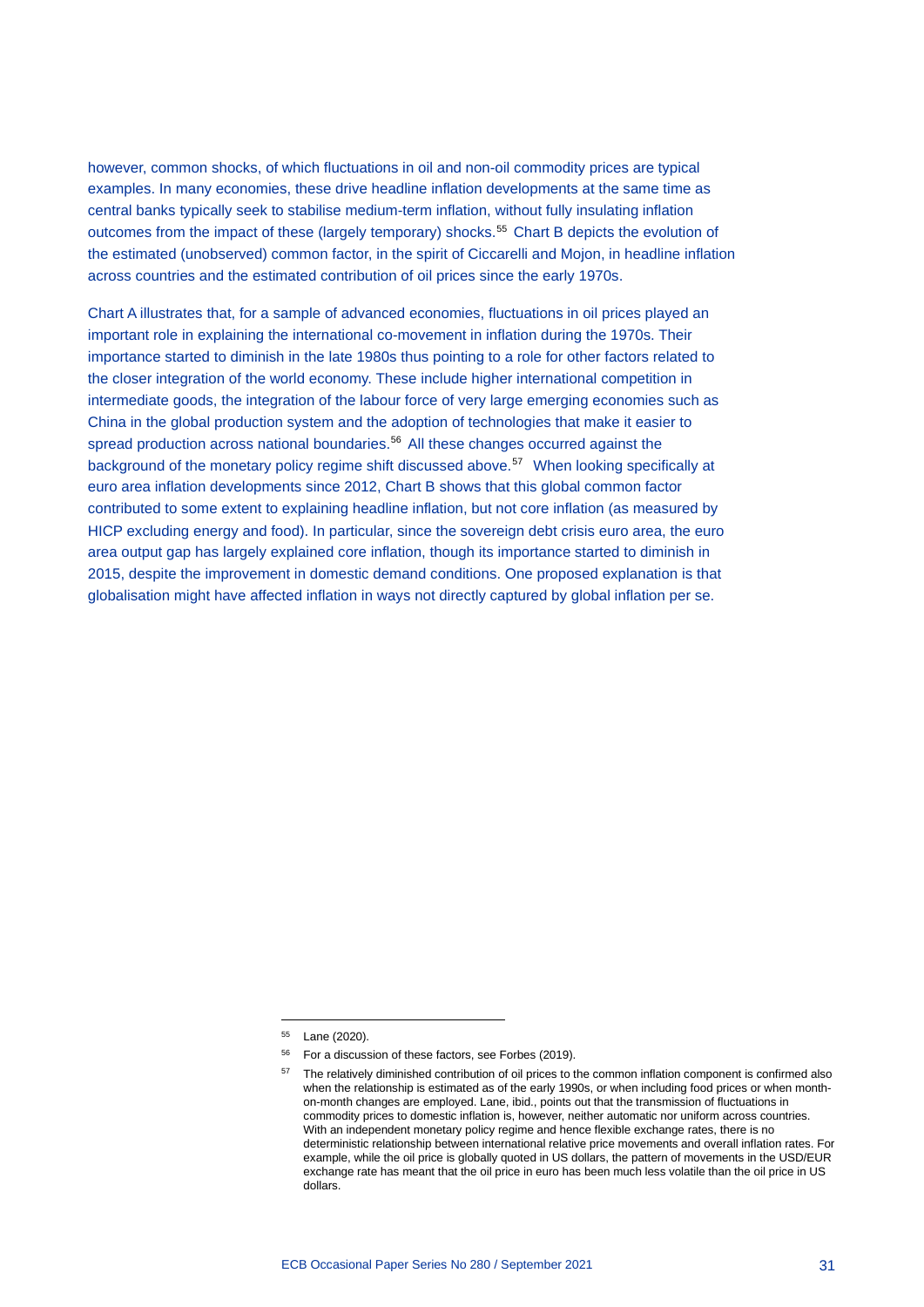# **Chart A**

# Global inflation and commodities



(standardised annual percentage changes; percentage point contributions)

Sources: National sources and ECB staff calculations.

Notes: The common factor is demeaned. The estimation sample runs from January 1971 to December 2019. The blue line reflects the zero mean common factor in global inflation as derived by replicating the principal component approach of Ciccarelli and Mojon (op. cit.) for a sample of 34 advanced and emerging economies. The yellow bars reflect the contributions of oil prices derived as in Yellen (2015). The coefficients are estimated by a linear regression of the common factor on oil prices. The red bars are the residual contributions.

### **Chart B**

# Euro area HICP and global inflation



Sources: Eurostat, national sources and ECB staff calculations.

Notes: All series are in deviation from their sample averages. The two charts represent the decomposition of the annual rates of Euro area HICP and HICP (ex. energy and food) derived from a regression on one autoregressive term, the output gap, the common demeaned factor and its first lag, The estimation sample runs from 2000Q1 to 2019Q4. The common factor in global inflation is derived by replicating the principal component approach of Ciccarelli and Mojon (op. cit.) for a sample of 33 advanced and emerging economies. The green and yellow bars reflect the contributions of the common factor and the slack<br>measures respectively, derived as in Yellen (2015). The blue bars are th

.Structural changes in the economy can influence inflation dynamics by feeding into the more persistent component of inflation. The structure of the economy matters for inflation outcomes because it determines price and wage-setting dynamics. Changes in the structure of the economy fall broadly into two main categories. First, changes that are domestic in nature but affect national economies in similar ways, thus resulting in a common inflation pattern across countries. Demographic changes, which may influence inflation through multiple channels, are an example of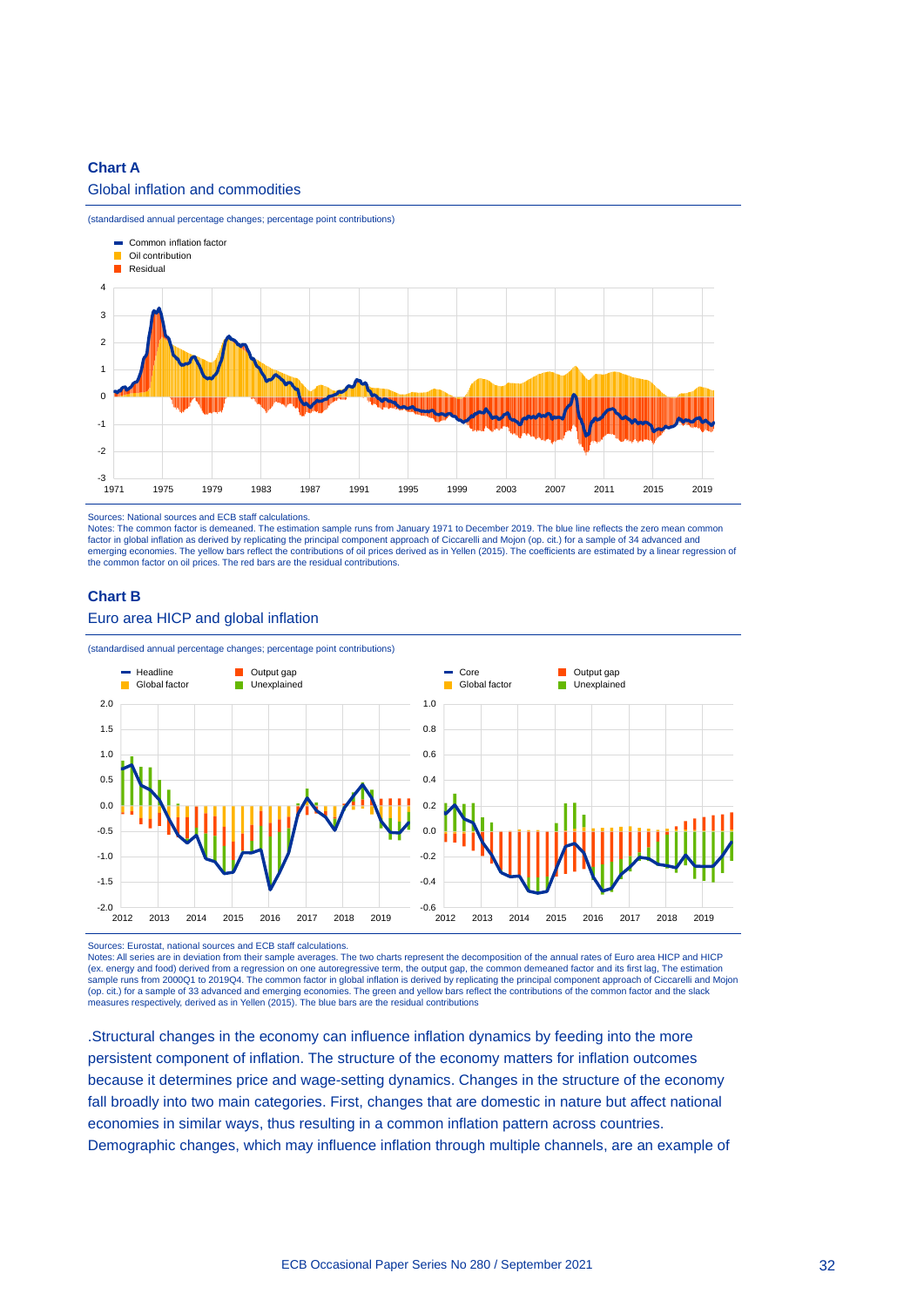this type of structural change.<sup>[58](#page-35-0)</sup> Second, changes of a global nature that increase the interdependence of the world economies, the prime example being the economic and financial globalisation which has taken hold since the 1990s.

The influence of globalisation on inflation outcomes has been widely debated by policymakers and academics alike. In a standard Phillips curve framework, external forces (e.g. foreign demand, foreign prices) feed into inflation through pressures on domestic slack and/or through import prices of final goods or intermediate goods. Moreover, as trade integration mainly influences the price of tradeable goods relative to non-tradeable goods, the impact on average inflation rates over the medium term is limited. Arguments have been growing that foreign factors have a more direct role in explaining inflation fluctuations and that traditional Phillips curve models should be augmented with measures of global slack. However, empirical evidence on how global slack influences the response of inflation to domestic cyclical conditions is mixed. In particular, little support is found for including measures of global slack and measures of integration in global value chains in Phillips curve analyses of the euro area inflation.[59](#page-35-1)

To investigate the influence of globalisation, in its broader sense, on euro area inflation, the Phillips curve "thick modelling" approach used in Section 2 can be adapted to also consider the contribution of alternative indicators of globalisation (e.g. global value chain participation, or aspects less related to trade and more to information flows, institutions or even culture) to HICP (excluding energy and food) inflation. As the multi-faceted phenomenon of globalisation is difficult to capture, the analysis relied on the measures of globalisation made available by the KOF Institute. These measures try to capture different aspects of globalisation such as trade and financial openness, but also social and cultural aspects. Each measure is computed both de facto, using hard data, and de jure, looking at institutions and regulations. The analysis also uses measures of trade globalisation that are based on world input-output tables and capture the degree of a country's integration in global value chains. Chart C shows the results based only on the measures of globalisation that were significant in the econometric analysis. The left panel reports the results based on "hard data": the global value chain-based and de facto KOF measures, whereas the right panel reports the results based on the de jure measures only. The hard-data based measures show that the contribution of globalisation to inflation was smaller than average over the period under review, since the sovereign debt crisis, but this contribution was far too small to explain the low inflation period: the large systematic residuals documented in Section 2 remain. A similar picture emerges from the de jure measures after the sovereign debt crisis, with a more sizeable contribution in 2013-14, which, however, only depends on a single indicator: financial globalisation, which had a blip in some countries.

<sup>58</sup> See, for example, Lis et al. (2020).

<span id="page-35-1"></span><span id="page-35-0"></span><sup>59</sup> See European Central Bank (2017) and Nickel (2017).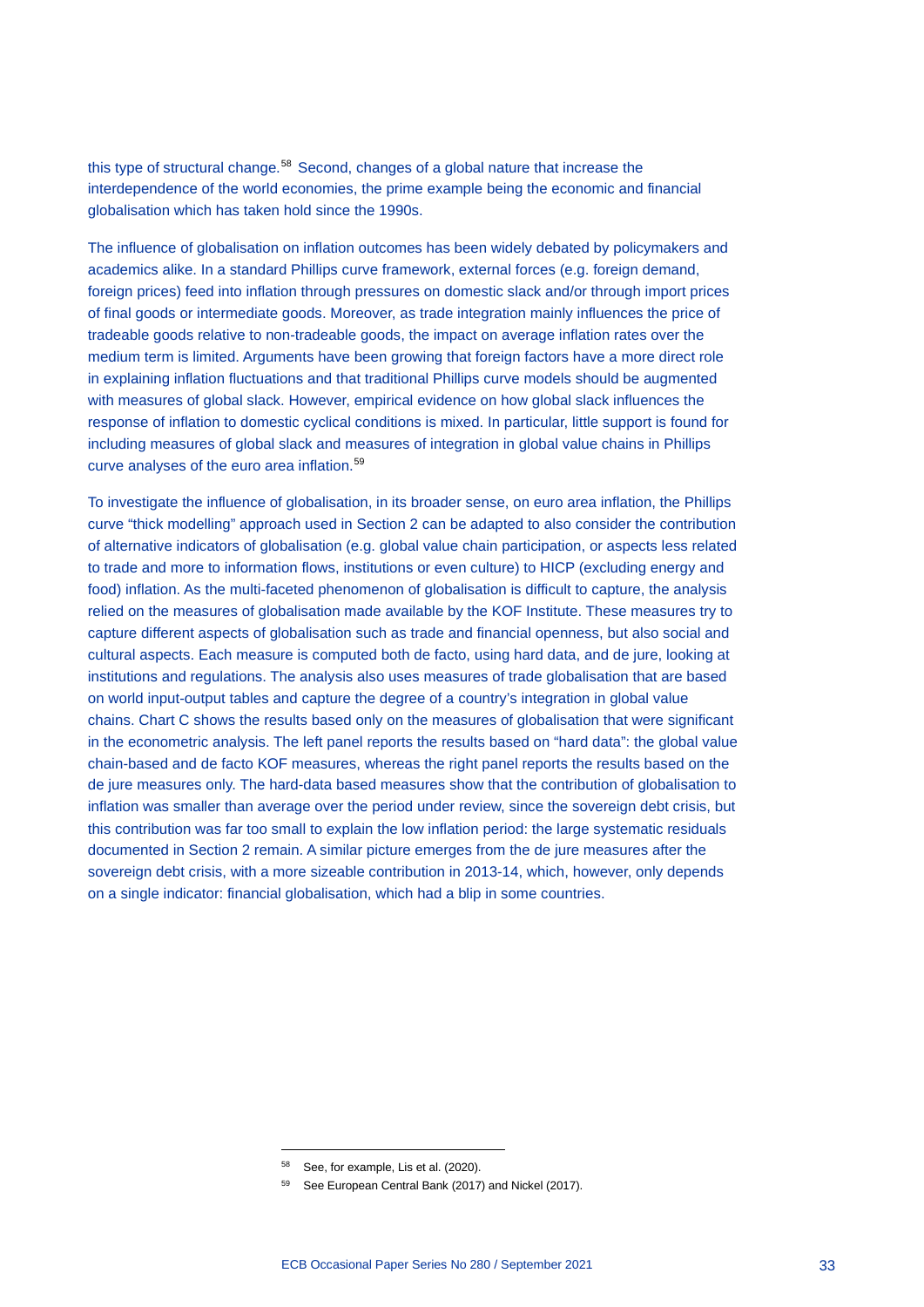#### **Chart C**



Thick modelling of the Phillips Curve: the contribution of indicators of globalisation

(annual percentage changes; percentage point contributions)

Sources: Eurostat, KOF, OECD, and ECB staff calculations.

Notes: All series are in deviation from their sample averages. Many indicators of globalisation are available only annually and up to 2018 or 2019. They were projected forward using an AR(1) autoregressive process and then interpolated; they appear in the regressions as quarter-on-quarter growth rates annualised.

Finally, it could be argued that globalisation, by changing the structure of the world economy, could alter the inflation formation process and so affect the more persistent component of inflation across advanced economies. Global economic integration in its various dimensions (e.g. labour, trade in final and intermediate products) may act as a persistent and positive supply shock, leading to sustained disinflationary pressures and shifting the Phillips curve downwards. But it may also affect the market structure by increasing competition within many markets, causing structural changes that would influence the inflation process and possibly flattening the Phillips curve. Researchers have looked at the possibility that globalisation might affect inflation in a more fundamental way rather than simply causing temporary shifts in the level of inflation.<sup>[60](#page-36-0)</sup> Attinasi and Balatti<sup>[61](#page-36-1)</sup> analyse this issue in detail and find that the impact of globalisation (i.e. trade, financial and informational globalisation) on the persistent component of inflation is limited and economically small. In particular, the authors show that, also when looking separately at goods and services inflation, the negative, but relatively small, correlation between globalisation and the persistent component of inflation across advanced economies is confirmed. This distinction is motivated by the fact that, on the back of the rise of financial and informational integration, services have become more tradeable and their share in consumption baskets has grown. Available evidence suggests that indicators of globalisation are significantly correlated with overall persistent inflation, mainly through the goods component, whereas they appear to have offset services inflation, thereby reducing the total effect. At the same time, estimates of specifications including domestic variables (e.g. output gap and labour cost) suggest that these indicators are robustly significant and domestic factors continue to play an important role in driving price dynamics. This evidence shows no large difference in the effects of globalisation before or after the financial crisis, or between the euro area economies and other advanced economies.

<sup>60</sup> See Forbes (2019).

<span id="page-36-1"></span><span id="page-36-0"></span><sup>&</sup>lt;sup>61</sup> See Attinasi and Balatti (2021).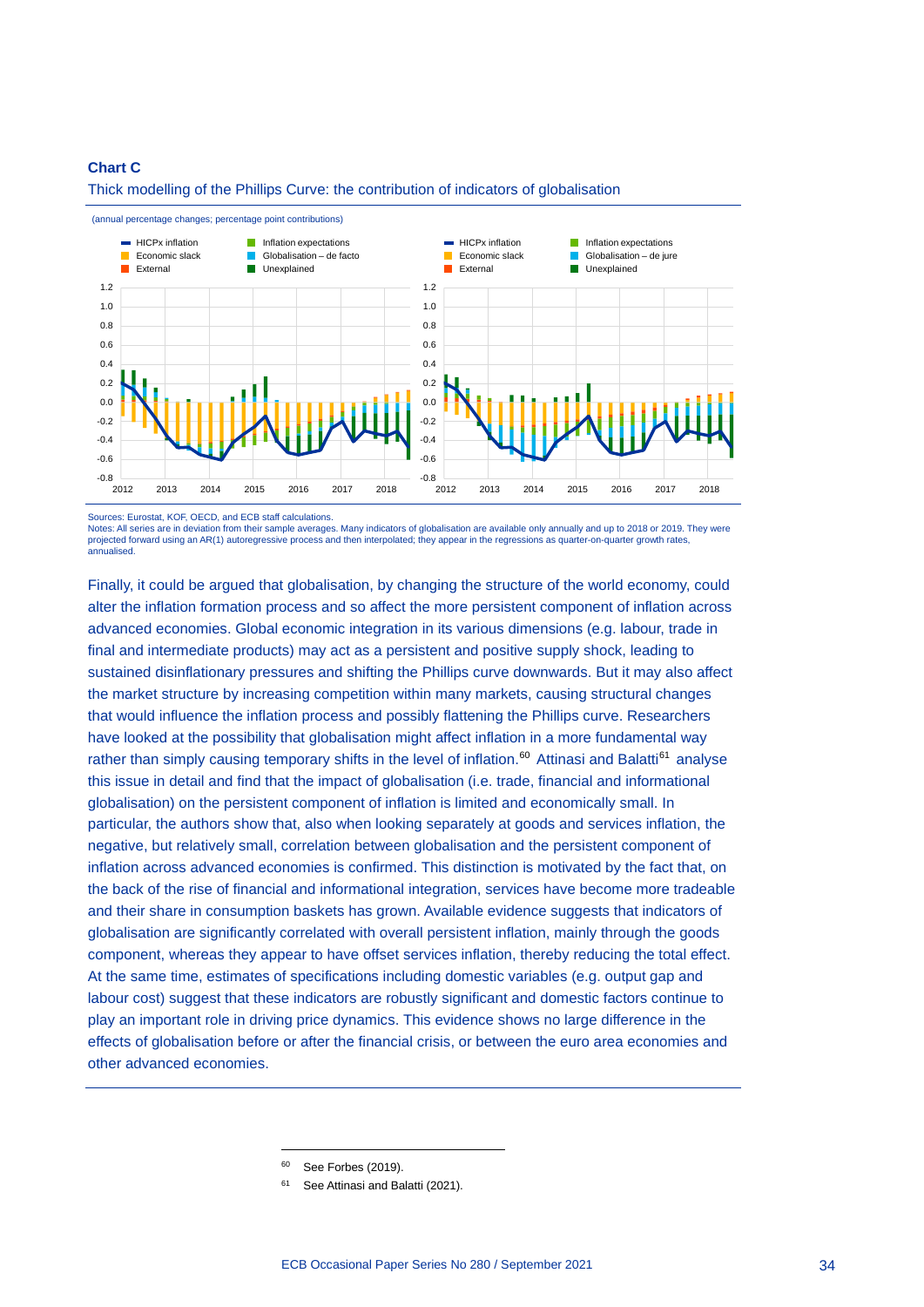## **Box 5**

Digitalisation and inflation through the lens of the New Keynesian Phillips curve

Digitalisation is one of the major drivers of long-term changes of the economy and affects inflation via numerous channels. As discussed in Anderton et al.  $(2021)$ ,  $62$  these channels can be looked at through the lens of the New Keynesian Phillips curve framework:

 $\pi_t = \beta E_t \pi_{t+1} + \kappa \hat{y}_t + \epsilon_t$ 

where  $\pi_t$  is current inflation,  $E_t \pi_{t+1}$  is inflation expectation,  $\hat{y}_t$  is the output gap (as a proxy for marginal costs) and  $\epsilon_t$  is a cost-push shock. β is the discount factor and  $\kappa$  is the slope of the Phillips curve. Some aspects of digitalisation can affect the deep parameters that are behind the slope, others can be thought of as a persistent supply shock (productivity and cost-push shocks). This is illustrated in Chart A; for details, see Anderton et al (2021).

The green boxes in Chart A indicate the various components of the Phillips curve, square boxes refer to deep structural parameters and grey round boxes are shocks to the Phillips curve.

## **Chart A**





Source: Authors' visualisation.

The effect of digitalisation on the slope of the Phillips curve, i.e. its sensitivity to aggregate demand pressures, is ambiguous. It may enhance firms' price flexibility or change production technology but it may also affect market power in an ambiguous way.

<span id="page-37-0"></span>Amazon is a good example of how digitalisation may increase price flexibility and increase the slope of the Phillips curve. Amazon is both a seller of product varieties and the provider of digital market infrastructure for other sellers (the online marketplace). Access to the online marketplace increases

<sup>&</sup>lt;sup>62</sup> See Work stream on digitalisation (2021).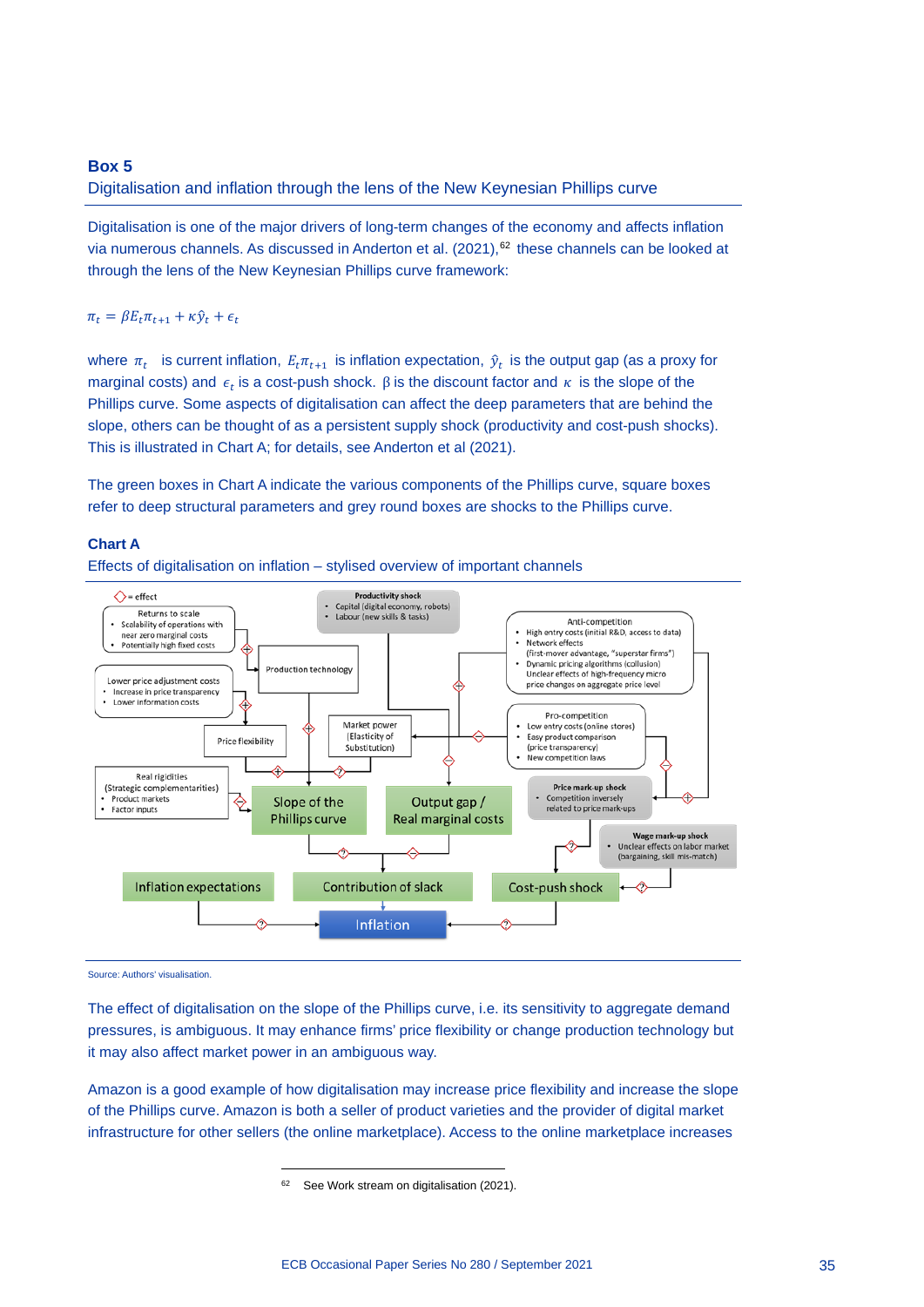price transparency for firms and consumers. For firms, it lowers information and menu costs to set or reset their optimal price. It also reduces firm entry costs as it becomes easier to create online stores and acquire customers. For consumers, the marketplace offers a wide variety of easily comparable products from many different firms. This reduces information frictions and increases the degree of substitutability across similar products, increasing competition by lowering barriers to entry. The enhancement of price flexibility enables firms to react more rapidly to shocks, steepening the Phillips curve.

At the same time, Amazon has an asymmetric position in this marketplace. In general, the market power of firms is asymmetrically affected by the digitalisation process. "Platform" firms like Amazon are able to collect fees from other firms and customers participating in their digital marketplace. Amazon can do so because it has full control of its ecosystem, which is extremely costly to replicate. This provides it with an informational edge over competing sellers, mitigating the procompetition and transparency effects of the digital marketplace.

Besides market structure, production technology matters too. Relative to physical production, online firms may have less steeply declining returns to scale as they are able to scale up operations at near zero marginal costs. This change in production technology enables firms to provide large amounts of output at low additional costs, which will steepen the Phillips curve.

Digitalisation not only affects the slope of the Phillips curve, but might also be a source of persistent supply shocks. In fact, it could be characterised as a persistent technology shock, lowering the costs of production by increasing the efficiency of capital and labour. As such, digitalisation increases potential output of the economy, leading to a negative output gap due to nominal rigidities.

In fact, digitalisation may trigger a series of potentially offsetting price and wage markup shocks that shift the Phillips curve in an ambiguous way, with different models providing different theoretical predictions.[63](#page-38-0) One important aspect is whether digitalisation increases or decreases market power. In some markets prone to higher concentration firms may exploit their market power, charge higher markups for their product variety and put upward pressure on inflation. However, in other markets increased competition among many firms in the digital marketplace, lowers firms' ability to charge sizeable markups over their marginal costs, which puts downward pressure on inflation. The effects on wages is ambiguous, see Nickel et al. (2020).<sup>[64](#page-38-1)</sup> On the one hand, wages may rise due to higher wage premia for high skilled workers, job creation and better search and matching. On the other, digitalisation may lead to job destruction, offshoring, outsourcing and an on-demand economy of low-skilled workers, putting downward pressures on wages.

<span id="page-38-1"></span><span id="page-38-0"></span>From a model-based perspective, long-term inflation expectations do not change in a more digitalised economy as they are determined by the monetary authority. However, in the short run inflation expectations may deviate from the central bank's inflation target if the central bank cannot fully offset these supply shocks. Box 8 shows that persistent shocks to headline inflation (irrespective of their source) may lead to a de-anchoring of inflation expectations as happened around 2015, for example.

 $63$  See Anderton and Cette (2021) for a discussion of alternative models.

<sup>64</sup> Nickel et al. (2020).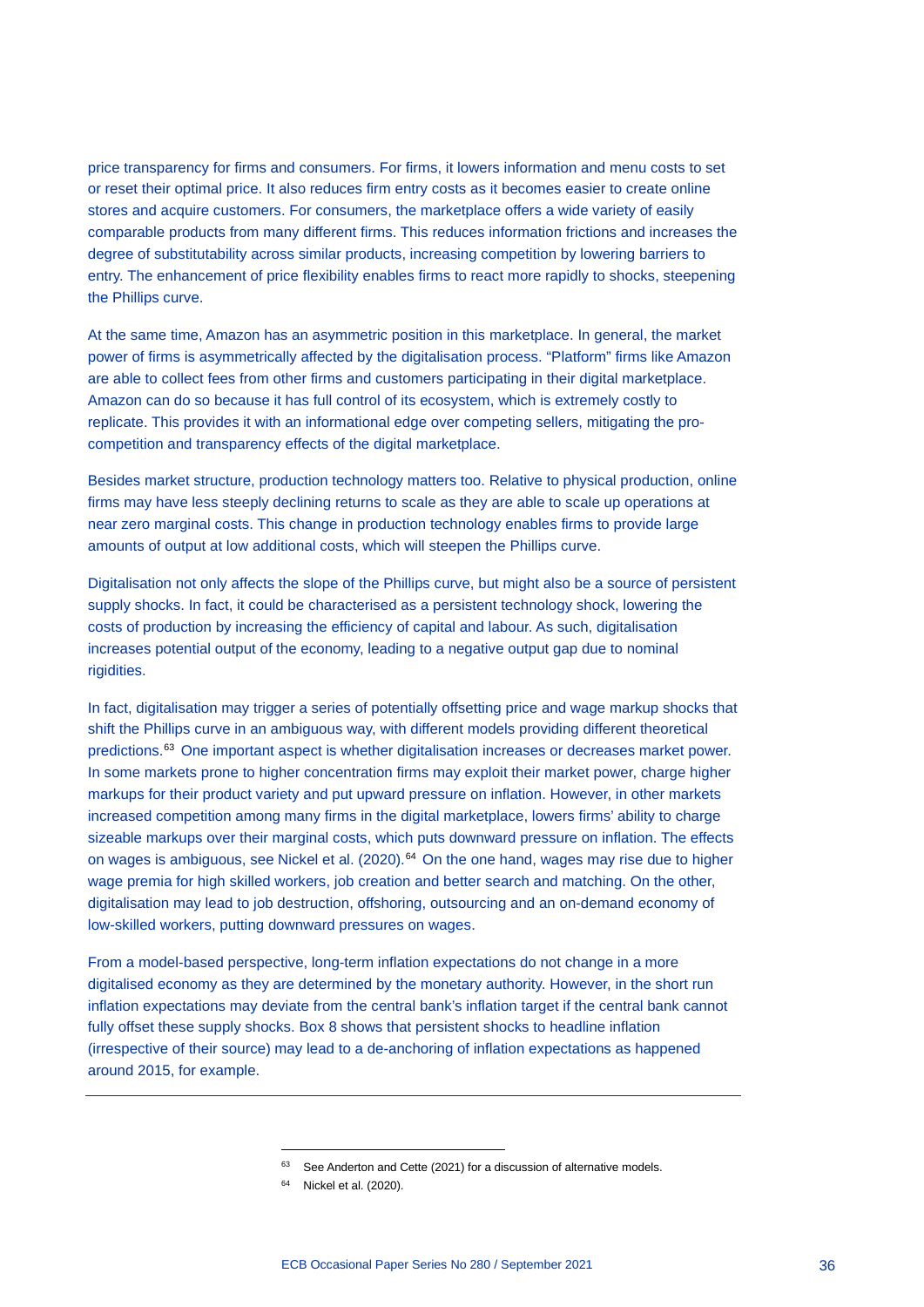# **Box 6** Trade integration and price Phillips curves in euro area countries

This box examines the responsiveness of consumer price inflation to domestic conditions in euro area countries and whether this correlation is affected by trade openness and participation in global value chains. A standard representation of a hybrid new Keynesian Phillips curve is estimated in a panel of the 19 euro area economies, proxying marginal costs with economic slack and using quarterly data over 1999-2019. This exercise does not focus on identifying causal relationships but on uncovering (conditional) correlations; the estimate of the slope of the Phillips curve should hence not be interpreted in a structural sense. At the same time, as documented by McLeay and Tenreyro (2020) for the United States and by Eser et al. (2021) for the euro area, the fundamental identification problem inherent in time-series estimation of the Phillips curve is alleviated in a panel setting in a monetary union, where common time effects can capture the impact of common monetary policy in offsetting demand shocks.<sup>[65](#page-39-0)</sup> During the sample period, most euro area countries exhibited rising levels of openness and were relatively more integrated in global production chains than other large economies like the United States, also on the back of increasingly interconnected production chains within the European Union and integration in a monetary union.[66](#page-39-1) Estimations are carried out by regressing the quarter-on-quarter change of the HICP excluding energy and food on the unemployment gap, past inflation, and two lags of the import deflator.<sup>[67](#page-39-2)</sup> The unemployment gap is interacted with measures of trade openness and integration in cross-border supply chains, to investigate whether these globalisation measures affect the slope of the Phillips curve.<sup>[68](#page-39-3)</sup>

Trade integration may not only affect inflation levels but also change the price-setting behaviour of firms and thus the way inflation responds to domestic conditions, though its overall effect is a priori ambiguous. For example, rising exposure to global competition may limit the scope for firms to pass domestic costs on to consumers in order not to lose competitiveness or market share. However, greater integration and openness to trade can also affect market concentration and favour larger and more productive players which might be relatively more protective of markups. The findings of this box, while not making causal statements and largely leveraging on cross-country variation, support the argument that, overall, rising exposure to global competition may limit firms' scope for passing on their costs to consumers.

<span id="page-39-3"></span><span id="page-39-2"></span><span id="page-39-1"></span><span id="page-39-0"></span>For the panel of euro area countries, a high dependence on export markets and high global value chain participation are associated with a lower correlation of inflation with the domestic business cycle (Chart A, left and middle panels). The estimated coefficients turn out significantly lower for observations with relatively higher global value chain participation and trade openness (Chart A, yellow bars). The coefficients displayed in Chart A are interpreted as identifying relative differences across euro area countries, rather than aggregate euro area results over time. From a cross-

- <sup>65</sup> McLeay and Tenreyro, (2020), and Eser et al. (2020).
- <sup>66</sup> See, for example, Gunnella et al. (2017).
- $67$  The dependent variable is the annualised quarter-on-quarter growth rate of underlying inflation, while the import deflator is taken in year-on-year growth rates. Regressions also include a rich set of fixed effects accounting for a country's macroeconomic cycle and idiosyncratic shocks affecting all countries.
- 68 Trade openness is computed as gross exports of goods and services as a percentage of GDP. Global value chain (GVC) participation is measured as the share of GVC-related trade in total gross exports (Borin and Mancini, 2017), where GVC-related trade is defined as the sum of exported domestic value added that is re-exported by a direct importer (forward GVC trade) and foreign value added embedded in own exports (backward GVC trade). For a better interpretation of interaction terms, levels of GVC participation and openness are expressed as dummies equal to 1 if the underlying observation is higher than that of the panel long-term median. Underlying values are also taken in deviation from their long-term averages, in order to consider their relative importance from a historical perspective. Similar results for openness are obtained measuring trade as the average between exports and imports.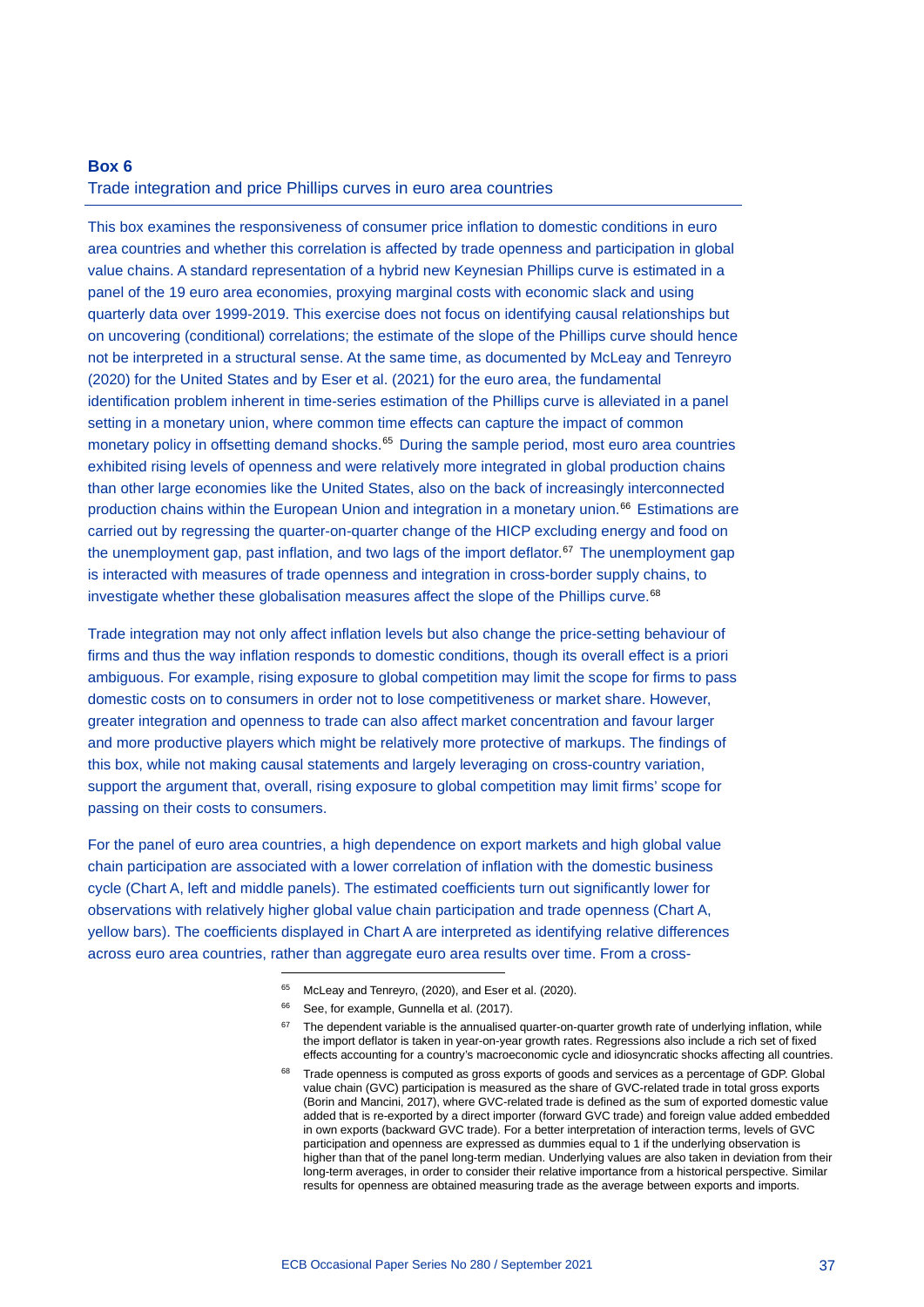country perspective, trade integration channels thus appear to be relevant especially for the smaller euro area countries, which are generally more open and embed a larger share of foreign inputs in their exports.[69](#page-40-0) However, the country-specific time variation in trade integration variables is smaller than the cross-country variation (which drives the estimated coefficients shown in Chart A).<sup>[70](#page-40-1)</sup> Furthermore, as discussed above, a panel setting can at least partially account for common monetary policy via common time effects,<sup>[71](#page-40-2)</sup> allowing us to uncover stronger correlations compared to univariate analyses. It is therefore likely that the contribution of trade integration in lowering the correlation between activity and prices for individual countries or the euro area aggregate is subject to high uncertainty and plausibly negligible, in line with results displayed in Box 2 and Box 4.[72](#page-40-3) In other words, the panel result that trade integration dampens the correlation between slack and inflation reflects different levels of trade integration across countries, rather than a process that unfolded through time, and is thus coherent with the time-series result that, in the euro area, the slope of the Phillips curve has not changed substantially.

#### **Chart A**



Global factors affecting the slope of price Phillips curves in a panel of euro area countries

Sources: Eurostat, ECB, World Input-Output Database, and authors' calculations.

Notes: Results from a reduced-form estimation of a Phillips curve in a panel of 19 countries over 1999-2019, where the lagged unemployment gap is<br>interacted with a dummy equal to 1 if the underlying value of GVC participat dependent variable is the annualised quarter-on-quarter growth rate of underlying inflation. Other controls include lagged inflation, the two lags of the import deflator, as well as country-period and year fixed effects. Coefficients of interaction terms are statistically significant. GVC participation is computed as the share of GVC-related trade in total gross exports (Borin and Mancini, 2017), where GVC-related trade is defined as the sum of exported domestic value added<br>that is re-exported by a direct importer (forward GVC trade) and f participation ends in 2016, with values for 2015 and 2016 based on authors' estimates. Digitalisation data are broadly available from 2004.

<span id="page-40-3"></span><span id="page-40-2"></span><span id="page-40-1"></span><span id="page-40-0"></span>Certain aspects of digitalisation that enhance global integration are also found to weaken the correlation between underlying inflation and domestic conditions in euro area countries. Adapting the previous analysis, similar results are obtained using measures of informational globalisation (e.g. the use of internet for e-commerce or for finding information about goods and services; Chart

- While not all 19 countries in our sample have belonged to the euro area since 1999, the extent of the convergence process (e.g. participation in the ERM II) or the existence of currency boards with the euro could have mitigated policy divergences for countries before euro adoption.
- $72$  This also resonates with the cross-sectional analysis in Bianchi and Civelli (2015) and confirms results obtained for central and eastern European (CEE) EU countries in Attinasi and Balatti (2021).

<sup>&</sup>lt;sup>69</sup> The GVC participation of the euro area as an aggregate (i.e. excluding intra-euro area flows) is instead lower and comparable to that of the United States, which highlights the importance of regional supply chains (see for example ECB Working Group on Global Value Chains, 2019).

<sup>&</sup>lt;sup>70</sup> For example, in our sample the average cross-sectional standard deviation in GVC participation is about 2.4 times higher than the average within-country standard deviation.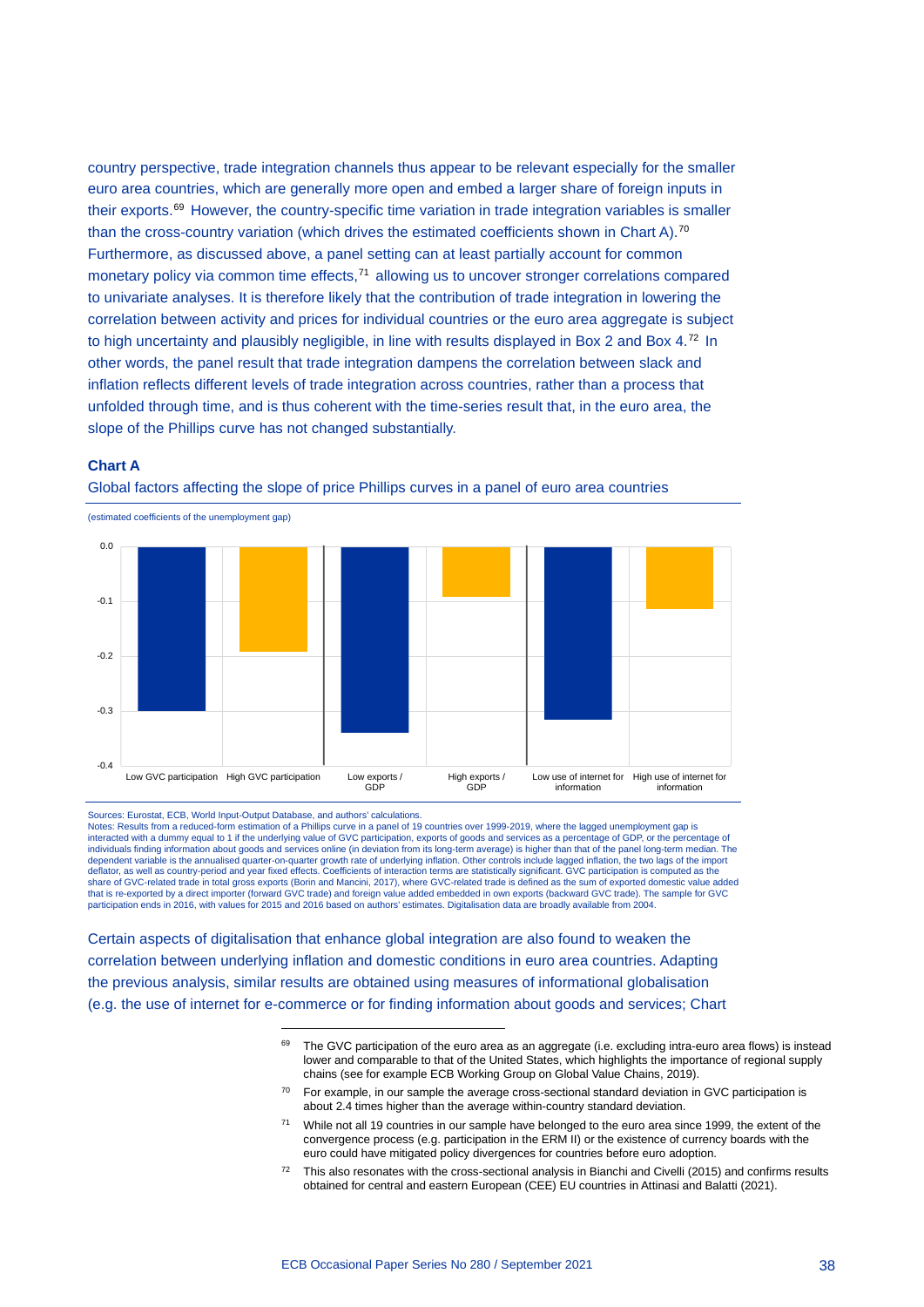A, right panel). These variables capture technological developments fostering the cross-border flow of information or lowering entry costs into global markets that may affect business dynamism, competition, and price transparency.[73](#page-41-0)

In the euro area, economic integration has a strong regional character as a significant share of trade is exchanged within the monetary union and euro area countries are on average more involved in regional than global production chains. This raises the question whether both intra- and extra-euro area trade are associated with a lower correlation of core inflation with slack. This may have implications for the overall relation between activity and inflation, since the retrenchment in global trade has recently been partly offset by an acceleration of regional integration within the euro area. By running the analysis above and differentiating trade flows, results provide some suggestive evidence that both higher intra- and extra-euro area trade openness are correlated with a lower sensitivity of inflation to activity.

By stabilising inflation over the business cycle, monetary policy could obscure a relationship between global integration and the correlation of consumer prices with domestic conditions. Limits to monetary policy space in the neighbourhood of the effective lower bound could hence have made globalisation forces relatively more binding in recent times. This cannot be explored by using only euro area countries with virtually the same monetary policy. The sample is therefore expanded to include the other eight non-euro area EU Member States<sup>74</sup>, Japan, the United Kingdom, and the United States. The sample is then split into two halves according to the level of monetary policyrelevant rates (relative to their historical averages) in each country. Monetary policy space for a given country and a given year is defined as high if the respective policy rate is higher than that of the median across all countries, and otherwise low. Finally, price Phillips curves are estimated in the two subsamples of high and low policy space, including interaction terms of the unemployment gap with global integration measures. For this exercise, the euro area is considered in moving composition, and data on a country's previously relevant policy rates are used for the time before euro adoption, if the latter is after 1999.[75](#page-41-2)

When accounting for different levels of policy space in the larger panel described above, relatively higher trade integration is associated with a lower estimated slope of the Phillips curve, for observations where the policy space was relatively more limited. Similar results are obtained when considering digitalisation variables, too (Chart B). In particular, when monetary policy space was relatively smaller (Chart B, blue bars), the estimated slope of the Phillips curves is lower than when policy space was relatively larger (Chart B, yellow bars). Moreover, when global integration variables were relatively lower (Chart B, light-orange bars) the estimated correlation between inflation and the business cycle was higher and closer to the correlation estimated when globalisation forces were stronger but there was more monetary policy space. Baseline results are slightly different than above given the different sample but are broadly confirmed, hence providing some confidence against sample bias. Furthermore, the main results obtained without splitting the sample (the orange bars in Chart B) are also broadly in line with those displayed in Chart A. Finally, while global integration could also be correlated with a compression of the natural rate (thus

<sup>&</sup>lt;sup>73</sup> See, for example, Anderton et al. (2020).

<span id="page-41-2"></span><span id="page-41-1"></span><span id="page-41-0"></span><sup>74</sup> Bulgaria, Czech Republic, Denmark, Croatia, Hungary, Poland, Romania and Sweden.

<sup>&</sup>lt;sup>75</sup> For the euro area, the main refinancing operations rate is used until September 2008 after which the deposit facility rate is used. For countries where a currency board with the euro was in place in the sample period, the relevant policy rate is assumed to be that of the euro area.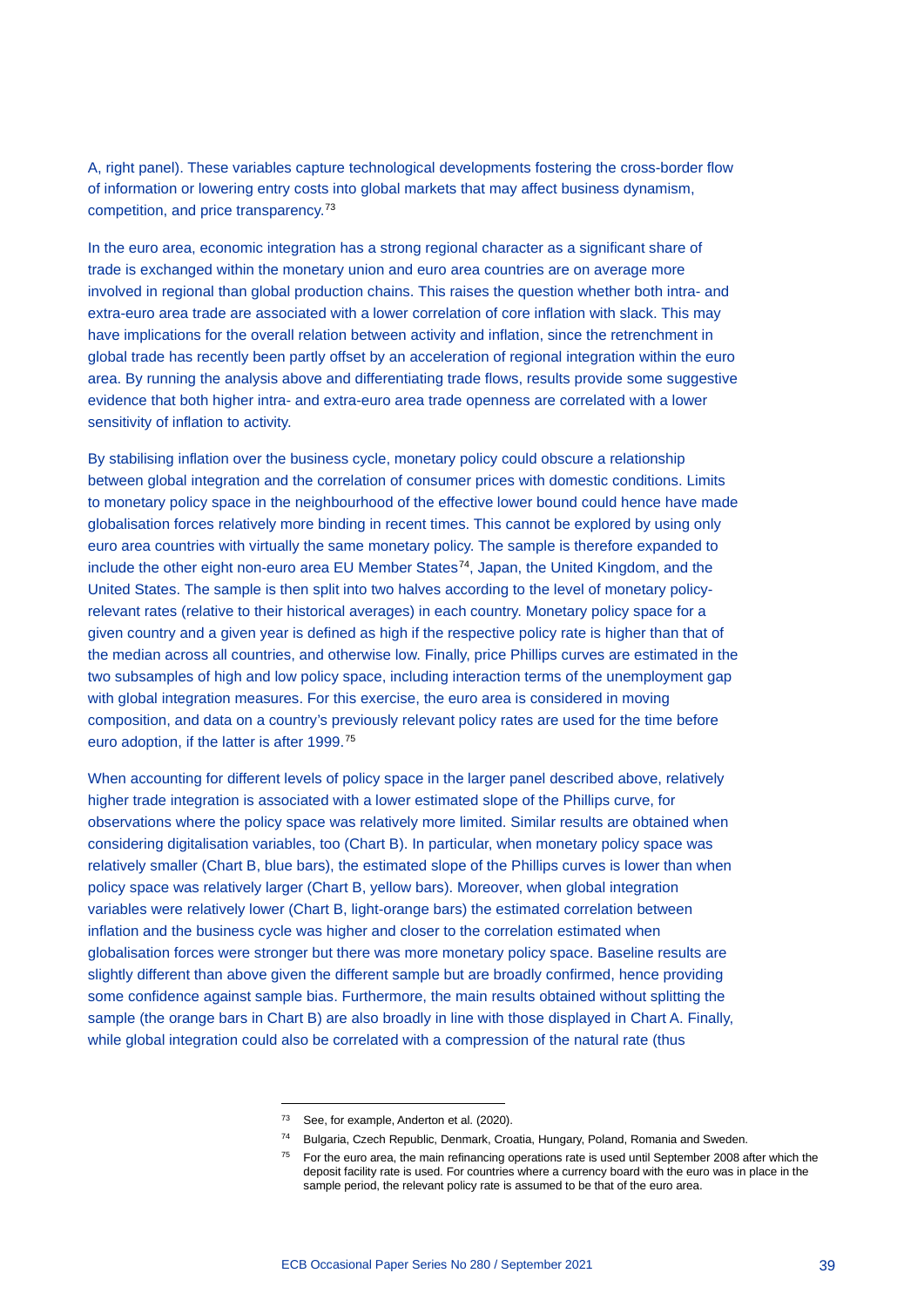potentially biasing our estimates), evidence on the global fall of the natural rate tends to point more forcefully towards demographic trends as a key common driver.[76](#page-42-0)

#### **Chart B**





Sources: Eurostat, ECB, World Input-Output Database, and authors' calculations.

Notes: Results from reduced-form estimations of a Phillips curve in a panel of 30 countries over 1999-2019, where the lagged unemployment gap is interacted<br>with a dummy equal to 1 if the underlying value of GVC participati finding information about goods and services online (in deviation from its long-term average) is higher than that of the panel long-term median. The dependent variable is the annualised quarter-on-quarter growth rate of underlying inflation. Other controls include lagged inflation, the two lags of the import deflator, as<br>well as country-period and year fixed effects. Estimations rates (in deviation from their long-term average) are higher (lower) than that of the median country in a given year. Coefficients of interaction terms are<br>statistically significant except for the one for GVC participation total gross exports (Borin and Mancini, 2017), where GVC-related trade is defined as the sum of exported domestic value added that is re-exported by a direct importer (forward GVC trade) and foreign value added embedded in own exports (backward GVC trade). The sample for GVC participation ends in 2016, with<br>values for 2015 and 2016 based on authors' estimates. Digitalisation da

A similar analysis at the sectoral level suggests that GVC integration channels are particularly relevant for manufacturing industries. The aggregate approach described above is complemented by the estimation of a sectoral Phillips curve panel where sectoral labour costs drive sectoral output price inflation.<sup>[77](#page-42-1)</sup> By interacting sectoral labour costs with the change in GVC participation at the sectoral level, we find that the exposure to global competition lowers the correlation between sectoral wages and producer prices, and particularly so for manufacturing industries (relative to the rest of the business economy), which are the most integrated in GVCs, generally sell highly tradeable goods and are less local in nature. This increases strategic complementarities and the dependence of producer price inflation on global economic conditions. As GVCs are a sectoral phenomenon, the industrial composition of an economy is an important aspect in assessing how global factors may influence the responsiveness of inflation to the business cycle.

<span id="page-42-1"></span><span id="page-42-0"></span>Overall, for a panel of euro area countries there is evidence that, all else being equal, global economic integration appears to have affected firms' price-setting behaviour, particularly when monetary policy space was relatively more limited. However, the small quantitative estimates imply that future structural transformations, such as new ways of organising production processes, would

<sup>76</sup> See for [example.](https://www.ecb.europa.eu/press/key/date/2021/html/ecb.sp210426%7E0ac9c74462.en.html)

<sup>77</sup> We regress growth of sectoral gross output deflator on growth of sectoral labour costs per worker, growth of sectoral deflator of import of intermediates and growth of sectoral mean labour productivity. Data are sourced from CompNet (7th Vintage dataset), where annual information is available for eleven euro area countries and 56 two-digit sectors (according to the NACE Rev. 2 classification) of the business economy, from 2005 to 2015.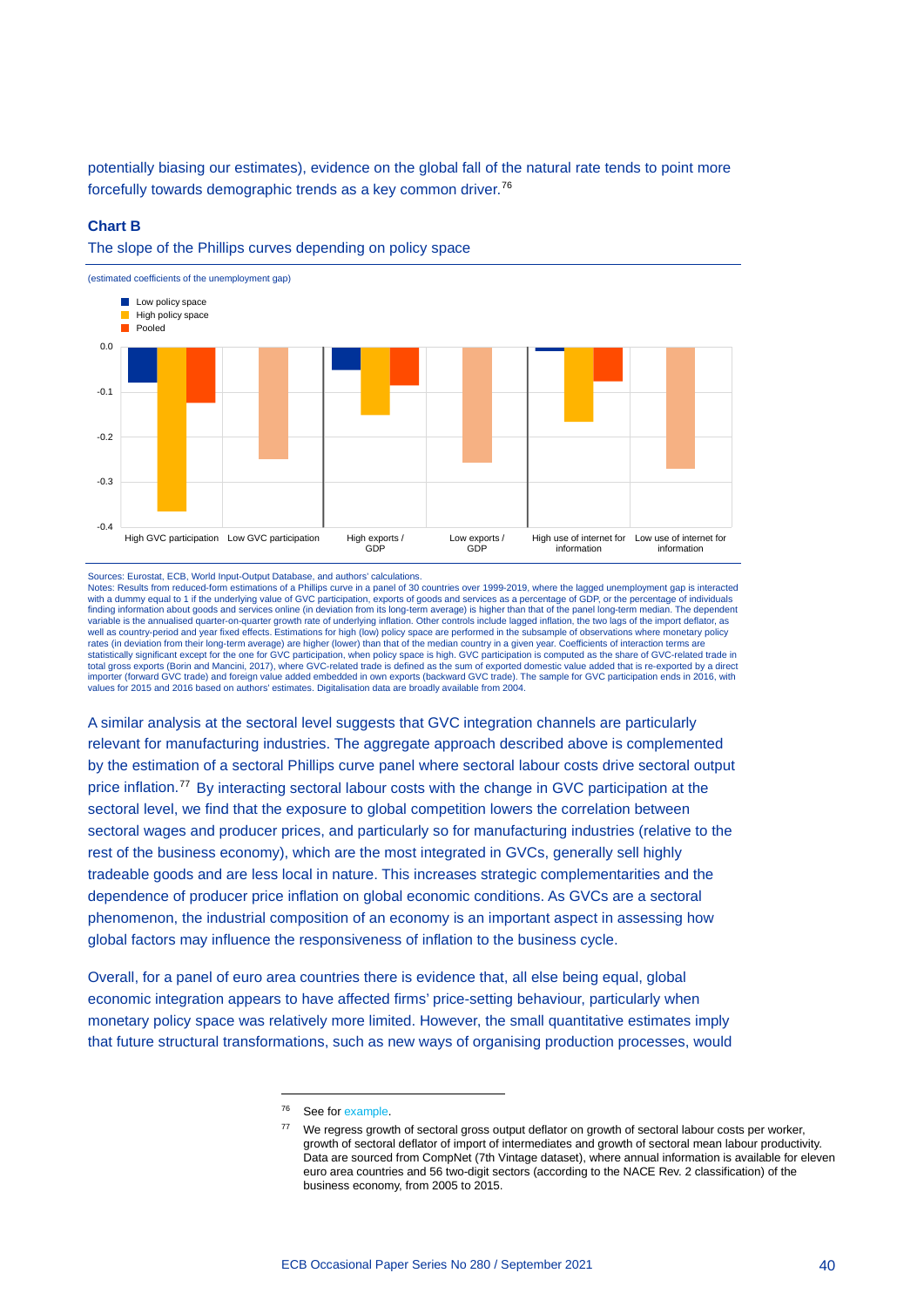have limited implications for the aggregate inflation of individual countries, even if they continue to shape price setting.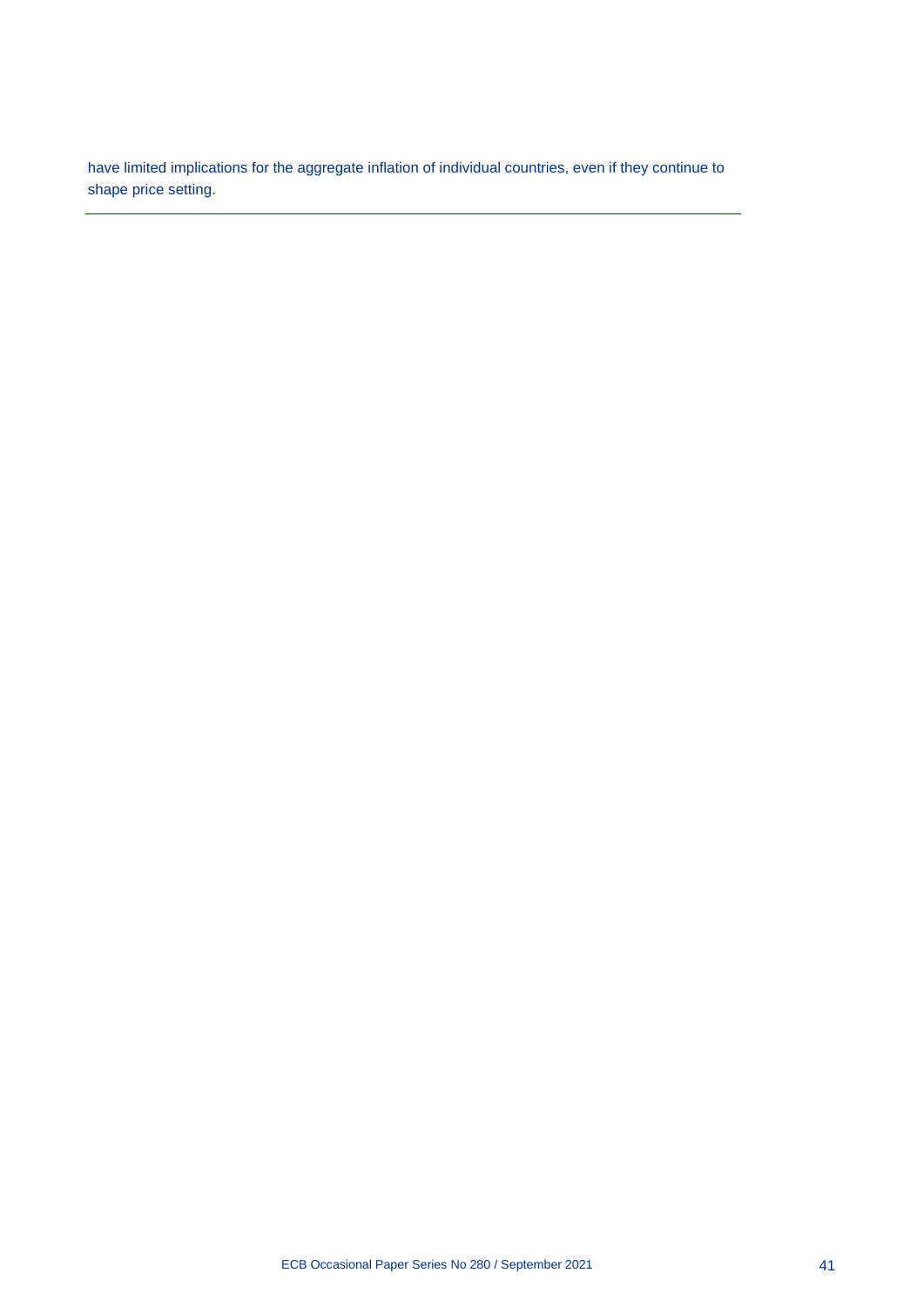# 4 The role of supply shocks and inflation expectations in an effective lower bound environment

# 4.1 Model-based illustrations highlighting the role of the effective lower bound

**As shown in Chapter 2, the empirical literature that allows for time variation in the slope of the Phillips curve does yield robust results.** The thick modelling approach does not indicate statistically significant changes in its estimates of the slope of the Phillips curve. The same models shown in Chart 3 estimated with timevarying parameters yield a very flat slope parameter for the Phillips curve when using measures of output and a visible, but not statistically significant, decline when using measures based on unemployment.

**In the absence of compelling evidence of a change in the slope of the price Phillips curve, two main hypotheses could explain the recent negative Phillipscurve residuals: (1) unexpected positive supply developments causing an underestimation of economic slack and (2) a de-anchoring of inflation expectations as a result of the low interest rate/low inflation environment.** With respect to the first point, more favourable supply developments increasing potential growth could have led to greater slack than estimated in real time and more pronounced downward inflation pressures than projected.[78](#page-44-0) Another explanation could be that longer-term inflation expectations have become less well-anchored and drifted downwards, leading price-setters to reduce their prices more often, or to a larger extent, or to increase them less often and to a smaller extent.<sup>[79](#page-44-1)</sup> The response of longer-term inflation expectations to low realised inflation is more likely when private sector agents perceive an asymmetric central bank reaction function (limited willingness to respond) or when they think the central bank is running out of tools at the effective lower bound (limited ability to respond). In this case, price-setters come to terms with this perceived asymmetric reaction function of the central bank and their inflation expectations drift downwards with effects on their pricing behaviour.

**Model-based simulations show that the combination of underestimating the amount of economic slack and a de-anchoring of longer-term inflation expectations can result in a persistent shortfall in inflation, especially when monetary policy is constrained by the ELB.** The ECB's New Area-Wide Model (NAWM) is used to illustrate the two complementary hypotheses by carrying out

<span id="page-44-0"></span><sup>&</sup>lt;sup>78</sup> These favourable supply developments, especially in the labour market, are likely an outcome of labour market reforms after the global financial crisis. See, for example, Anderton and Di Lupidio (2019).

<span id="page-44-1"></span> $79$  Inflation is mechanically determined by the frequency and size of price increases and decreases. The paper by authors of the PRISMA research network, Gautier et al. (2021), finds that over the past ten years the relative share of price increases in all price changes contributed the most to inflation variations in the euro area. Higher inflation was associated with more frequent price increases and less frequent price decreases but the size of price increases or decreases remained more or less the same.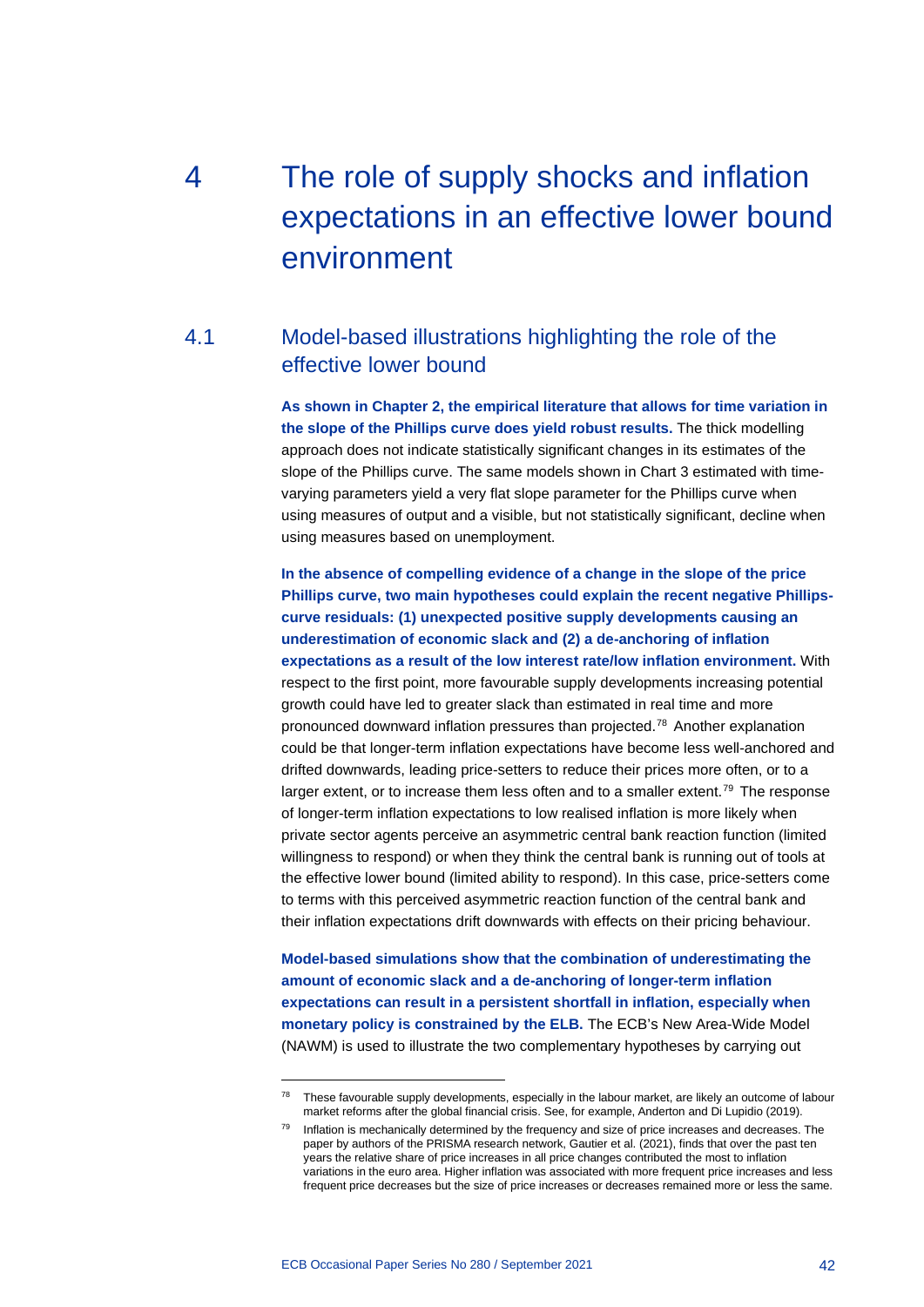counterfactual simulations around the baseline of the December 2013 BMPE (see Chart 11). $80$  The first simulation shows that a larger negative output gap than the one incorporated in the BMPE baseline (by -0.5 percentage point at the start of the BMPE horizon) holds back the projected acceleration in inflation, whereas the momentum of GDP growth is stronger than projected, reflecting the more favourable supply-side developments included in the simulation.<sup>[81](#page-45-1)</sup> The second simulation shows that a gradual downward shift in longer-term inflation expectations (by -0.4 percentage point, cumulatively, before the start of the BMPE horizon) perpetuates the period of persistently low inflation outcomes as (forward-looking) price and wage settlements are more muted based on the model's price and wage Phillips curves.<sup>[82](#page-45-2)</sup> In this case, GDP growth is more sluggish than expected due to a deterioration in real financing conditions, which restrains private sector spending. The combined effect on annual inflation is about -0.2 percentage point, cumulated over the BMPE horizon, while the net effect on GDP is moderately positive. If monetary policy is constrained by the ELB on nominal interest rates, the combined effect on inflation is noticeably amplified by about one-third, while the upward and downward effects on GDP basically offset each another. When combined with a de-anchoring of long-term inflation expectations, more favourable supply conditions than assumed in the projections, which put additional downward pressure on inflation, can therefore help to explain the combination of substantial negative inflation forecast errors without substantial growth forecast errors.

<span id="page-45-1"></span><span id="page-45-0"></span><sup>80</sup> For a description of the NAWM, see Coenen et al. (2018).

<sup>81</sup> Specifically, it is assumed that, at the beginning of the projection horizon, both private-sector agents and the central bank within the NAWM realise that potential output in the third quarter of 2013 is actually 0.5 percent above the figure incorporated in the projection baseline, which translates into a proportionate percentage-point downward revision of the output gap. This correction of the output gap is brought about by a sequence of upward revisions of potential by one-tenth of a percentage over a 5 quarter period before the start of the projection horizon.

<span id="page-45-2"></span><sup>&</sup>lt;sup>82</sup> The gradual downward shift in longer-term inflation expectations is implemented within the NAWM through an incremental decline in private-sector agents' perceptions of the central bank's inflation objective by one-tenth of a percentage in each of the four quarters before the start of the projection horizon. The perceived inflation objective provides the anchor for private-sector long-term inflation expectations. At the same time, it is assumed that the actual inflation objective of the central bank remains unchanged.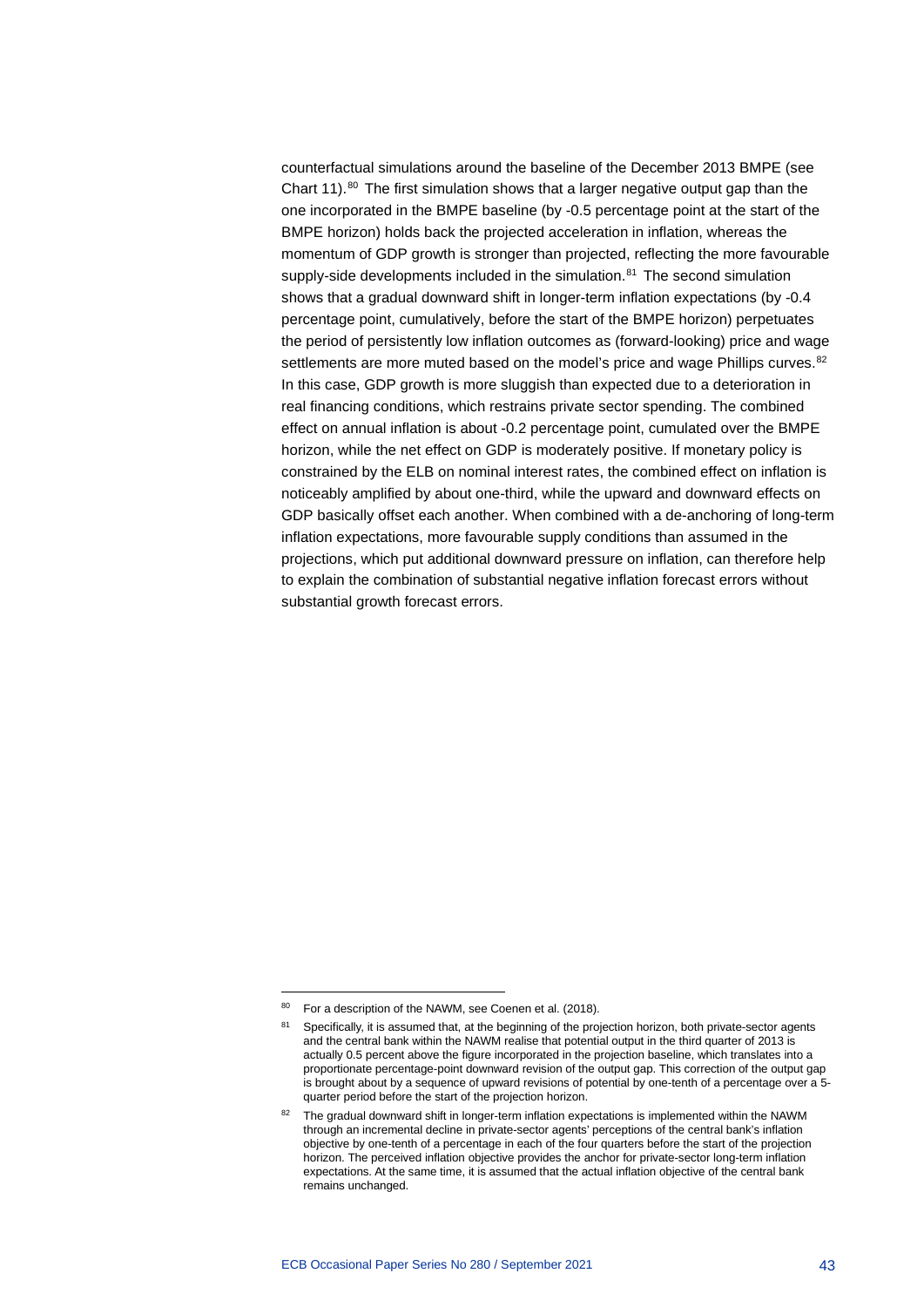#### **Chart 11**

The consequences of underestimating economic slack and of a de-anchoring of longer-term expectations for inflation and GDP



Source: ECB staff calculations based on simulations with the New Area-Wide Model.<br>Notes: This chart reports the outcomes of counterfactual simulations of two potentially complementary hypotheses that can help Notes: This chart reports the outcomes of counterfactual simulations of two potentially complementary hypotheses that can help<br>explain the prolonged period of low inflation in the aftermath of the financial and sovereign d and without taking into account an effective lower bound (ELB) on nominal interest rates.

# 4.2 Supply shocks and the hidden slack hypothesis

**Is there evidence that "hidden" slack has contributed to lower-than-expected inflation in the euro area?** Looking at the European Commission's estimates, potential output was indeed revised upwards retrospectively, but corresponding revisions in GDP growth implied a more optimistic output gap, especially since 2016 (not shown in the chart). The real time estimates of the output gap were actually not more optimistic than in autumn 2020. However, some models suggest a much higher degree of economic slack than standard measures.

**Alternative model-based output gap estimates show much higher levels of economic slack during the low inflation period than conventional output gap estimates, for example.** One of these measures is based on the model by Jarocinski and Lenza (2018), which is designed to minimise the inflation forecast error (see Chart 12).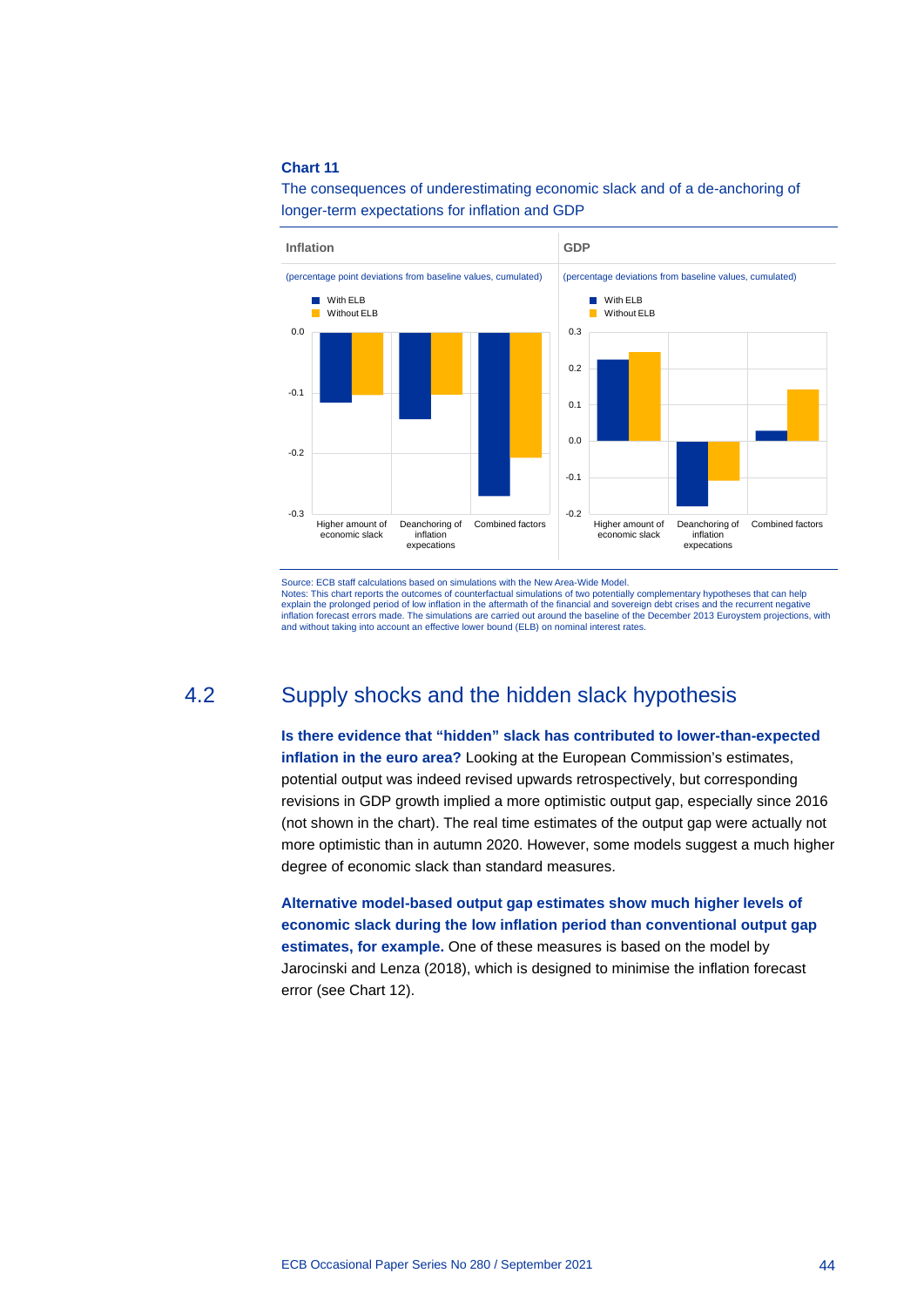#### **Chart 12**

### Alternative output gap estimates



Sources: Eurostat, (B)MPE projections, Jarocinski-Lenza (2018) and ECB staff estimates. Notes: The European Commission output gap is interpolated for quarterly frequency. The latest observations are for the fourth quarter of 2019 for the Jarocinski-Lenza output gap and autumn 2020 for the European Commission output gap.

**The Jarocinski-Lenza measure for the level of economic slack has a good inflation forecasting performance for the low inflation period, potentially also based on capturing not only domestic slack but also global factors, going beyond the inclusion of external prices in other modelling approaches.** Indeed, the information set used to extract the measure also includes euro area imports and exports. In this context one indication that the output gap may not have closed as early as 2017 is the increasing current account surplus of the euro area over this period.

**Growth-stimulating positive supply shocks from the labour market are likely to have held inflation in the euro area down for some time after the sovereign debt crisis.** One indication of this comes from the projection errors for wage growth and labour market quantities: wage growth turned out lower than expected until 2017, while employment growth surprises were positive. Such employment growth surprises could be related to demographic or social shifts, which also have an impact on the labour market, such as the increase in labour participation among older workers and women and increased migration.<sup>[83](#page-47-0)</sup> Globalisation has also contributed to more integration and contestability in labour and product markets, likely reducing the bargaining power of workers and potentially hampering the ability and/or the willingness of firms to pass through costs to prices.

**The wage Phillips curve no longer points to hidden labour market slack in the latter part of the low inflation period in the euro area, suggesting that the "missing inflation" in that period originated mainly from pricing behaviour in product markets.** For the euro area, a thick modelling framework for wage growth analogous to the one employed for inflation points to a decrease of residuals in the period 2017 to 2018 (after a prolonged period of "missing" wage growth, as documented in Nickel et al. (2019)), suggesting in the latter part of the low inflation

<span id="page-47-0"></span><sup>83</sup> See Bodnár (2018).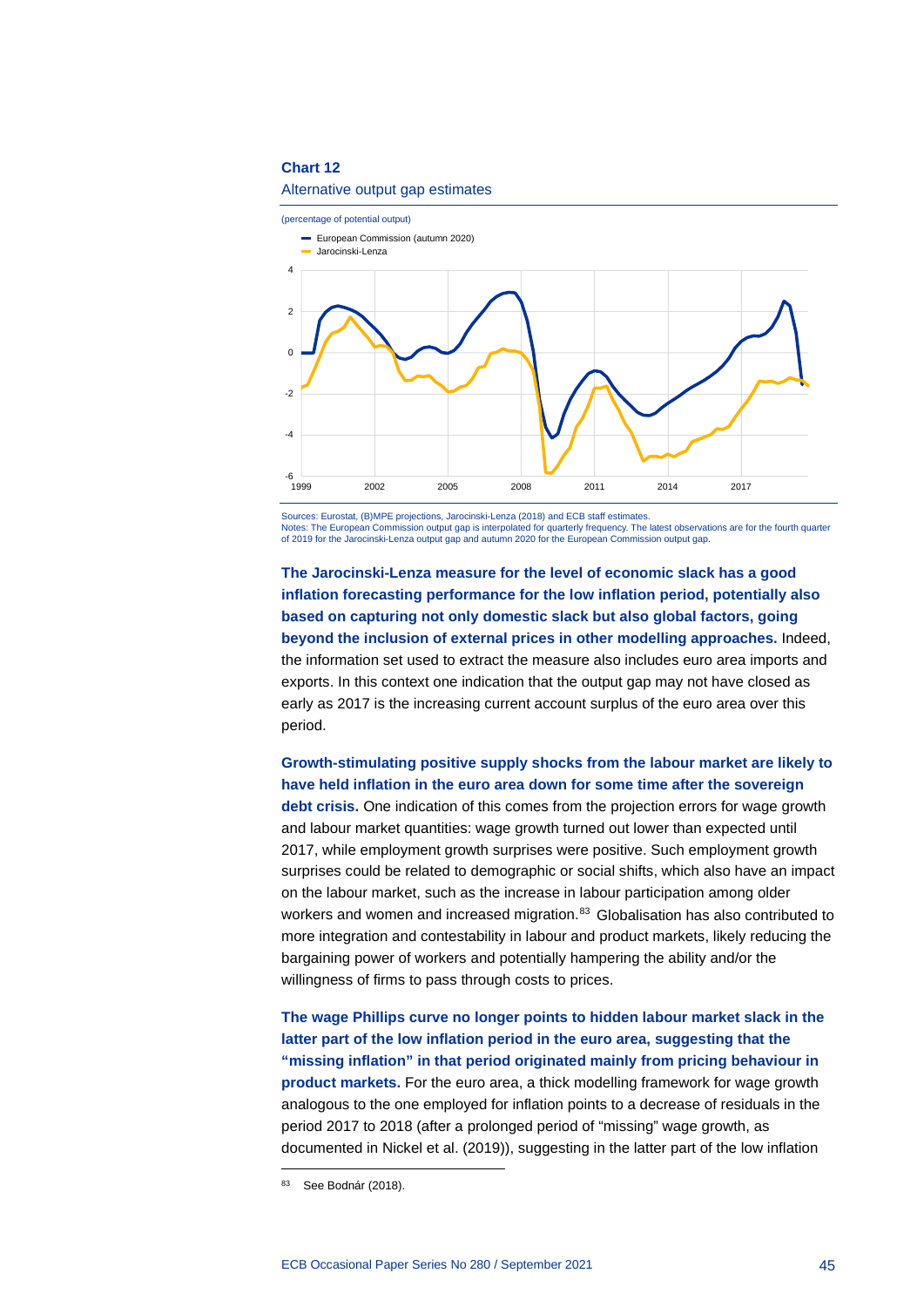period wage inflation has moved more in line with the predictions of the Philips curve based on traditional slack indicators.

**Wage-price pass-through might be state-dependent and could have changed over the different phases of the low inflation period in the euro area.** The impact of wage growth on price inflation depends on the source of the shocks driving the economy at each point in time: wage increases pass through to inflation faster and to a larger extent following a demand shock than a supply shock. This line of argument would suggest that while adverse demand shocks were dominating the behaviour of wages and HICPX – as would appear to be the case over the earlier part of the 2013-2019 period when slack largely accounted for both weak wage growth and weak HICPX inflation – inflation-specific supply shocks (e.g. negative markup shocks in product markets) could have broken that co-movement from around 2017 onwards. Furthermore, the pass-through from wage growth to inflation has been found to be weaker both in low inflation and low growth regimes (see Box 7 for a more detailed analysis).

**One piece of evidence corroborating the role of a missing pass-through from wages to prices in the latter part of the low inflation period lies in the compression of firms' profit margins.** When wage and unit labour cost growth picked up strongly from mid-2017 onwards, firm's profit margins, which had already been lower than in the period before the crisis, were compressed further (see Chart 13). At least in an accounting sense, the reduced profit margins restrained the increase in domestic price pressures. Coupled with an estimated concomitant rise in markups, [84](#page-48-0) this suggests that firms may have been reluctant to pass through cost increases into prices. One explanation could be the increasing share of firms with large market power. The mechanisms that might have led to an increase in market power are the subject of much debate, also in relation to structural forces like globalisation and digitalisation. For example, both have increased competition by expanding the range of available products and transparency in prices, but both have also created opportunities that are easier to exploit for larger firms that can bear the higher fixed costs of logistics or digital platform building. The net effect on market power is an empirical question.<sup>[85](#page-48-1)</sup> As Box 7 suggests, a structural increase in markups can allow firms to price less cyclically, reducing the cyclicality of aggregate inflation and the pass-through of costs. Another possible reason why wage growth may have less of an impact on inflation could be the increased tradability of services, which has also been fostered by digitalisation: if services are more easily outsourced abroad, the contestability of labour market segments that were previously shielded from international competition increases, and the share of domestic labour costs decreases.

<sup>84</sup> As documented in Kouvavas et al. (2021).

<span id="page-48-1"></span><span id="page-48-0"></span><sup>85</sup> See Kouvavas et al. (2021) and Anderton and Cette (2021).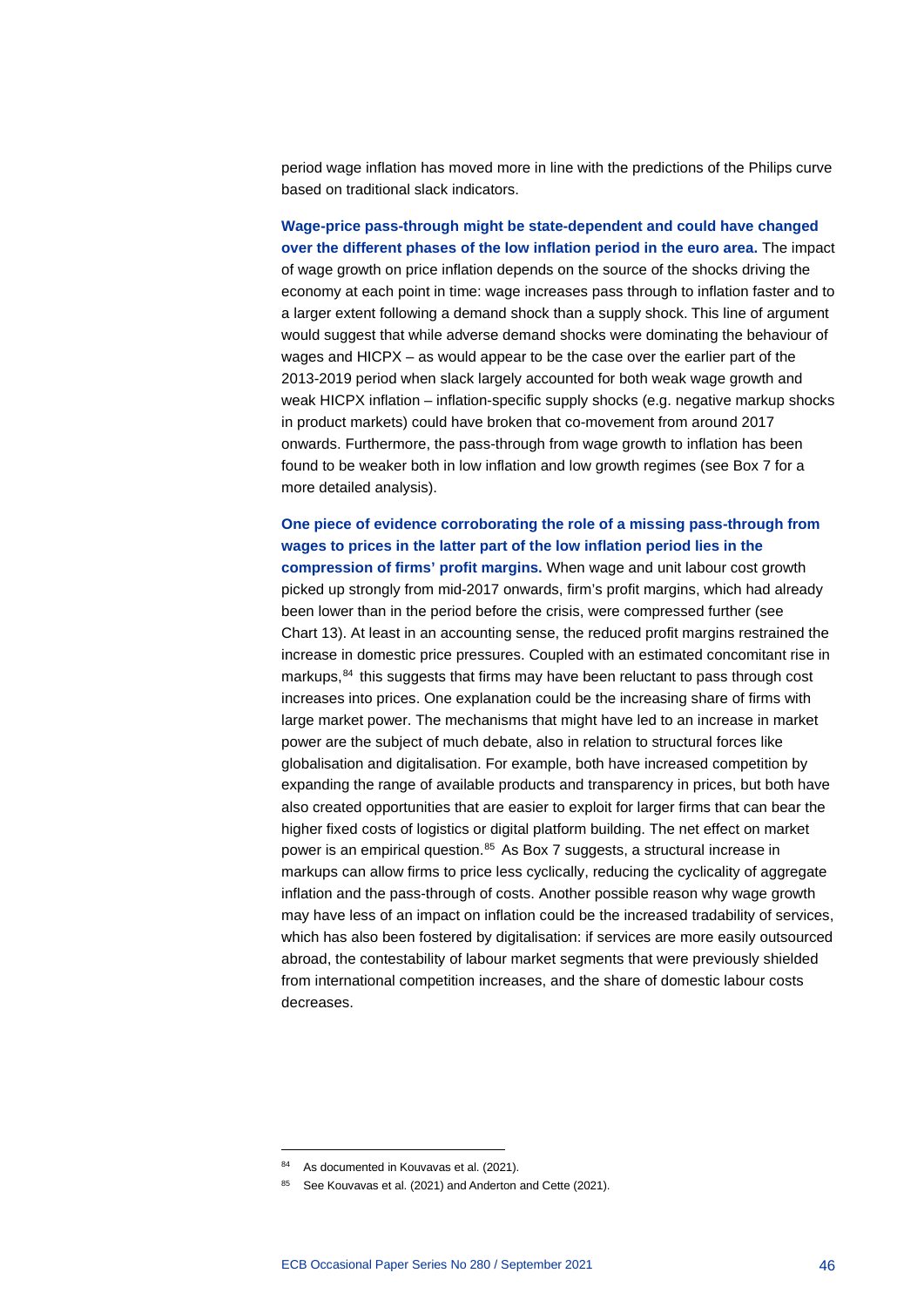#### **Chart 13**



Markups and profits (total economy)

Sources Eurostat, ORBIS and authors' calculations.

Notes: Aggregate profit margin (at quarterly frequency) is computed as GDP deflator over unit labour cost, weighted by GDP over EA countries. Avg. firm-level markup (at annual frequency, preliminary) is computed from Orbis balance sheet data as estimated output elasticity of labour and materials multiplied by the ratio of sales to labour and material costs, weighted by sales across firms and by GDP over DE, FR, IT, ES, BE, LU, AT, PT and FI.

# 4.3 Have inflation expectations become less well-anchored?

**The anchoring of inflation expectations plays a crucial role in any monetary policy strategy and in the conduct of monetary policy.** This role results from the importance of inflation expectations for price and wage setting and hence inflation developments in an economy. As mentioned above, another reason for a shift in the Phillips curve may have been less well-anchored inflation expectations. The notion of inflation expectations (de-)anchoring is neither clear-cut nor easy to quantify. Interpretations of whether inflation expectations are anchored can differ depending on the approach used to define (de)anchoring as well as the measure used and the horizon that inflation expectations are considered over.

**To analyse the impact that the credibility of and trust in the central bank has, a longer-term horizon for inflation expectations is considered (around five years and beyond).** Within this time horizon the impact of temporary shocks, including, for example, energy prices, will have faded and inflation expectations should be largely anchored to the central bank's inflation aim.

**There is evidence that medium-term inflation expectations have become less well anchored to the ECB's inflation aim – contributing to the period of low inflation via their effects on wage and price setting.** Survey-based and marketbased measures corrected for inflation risk premia have fallen to slightly below the range that survey participants consider consistent with the ECB's definition of price stability (i.e.  $1.7-1.9\%$ )<sup>[86](#page-49-0)</sup> since early 2019 from levels much closer to 2% before the

<span id="page-49-0"></span><sup>86</sup> See Box 4 in Work stream on inflation expectations (2021).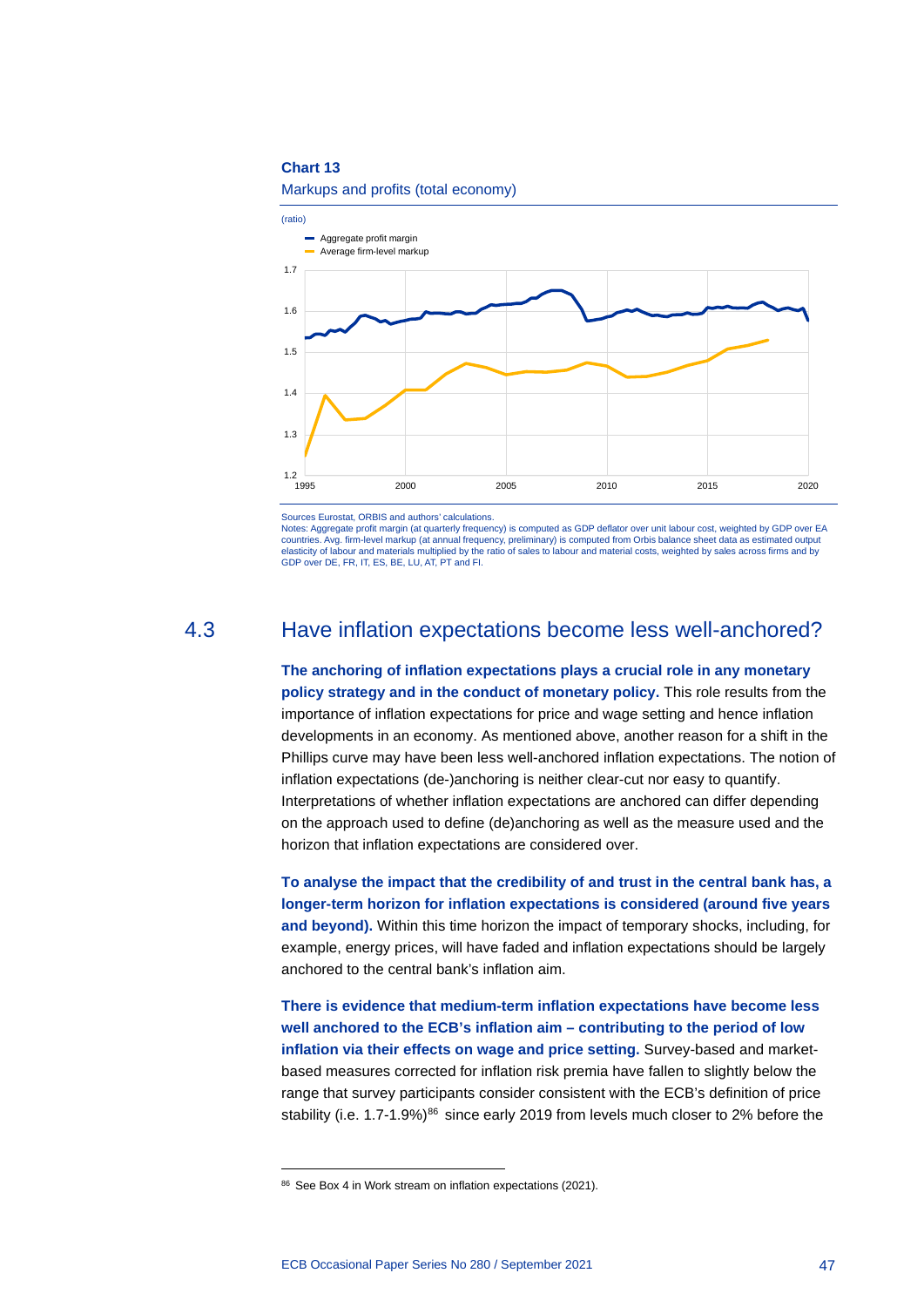twin crisis (see Chart 14, left panel).<sup>[87](#page-50-0)</sup> Moreover, the probability distribution has become more skewed to the downside. There is also some evidence that marketbased measures of longer-term inflation compensation have become more responsive to actual inflation developments and macroeconomic news since 2013 (see Chart 14, right panel). Broadly speaking, there is increasing evidence from the data and support in the literature for the view that both survey and market-based longer-term inflation expectations have become less well-anchored.

#### **Chart 14**

#### Long-term inflation expectations



#### Sources: ECB SPF and Refinitiv.

Notes: LHS panel: The vertical lines denote break points detected by statistical time-series tests (Bai-Perron (2003)) applied to the SPF longer-term inflation expectations data originally by Dovern and Kenny (2020) and updated by A. Bessonovs (Bank of Latvia).<br>These are: fourth-quarter 2009 break in uncertainty and balance of risks, third-quarter 2013 b distribution and first-quarter 2019 break in average point estimate, in average mean of probability distribution and in uncertainty. The<br>blue line shows the average of the reported individual point longer-term inflation ex mean of the reported individual probability distributions. The grey shaded area shows the inter-quartile range of reported individual point longer-term expectations. RHS panel: The chart depicts the rolling beta estimates of the following model:  $\Delta_{\text{daily}}$ ILS<sup>5y5y</sup> =  $\alpha_t$  +  $β$ <sub>t</sub>surprises + ε<sub>t</sub>. The size of the rolling window is three years. Surprises for each reporting period only include the first flash release of inflation, GDP and PMI for DE, FR, IT, ES and EA. Grey shaded areas denote when estimated pass-through coefficient was statistically significant.

**Another important question is "whose expectations matter?". Some hold the view that those of households and firms, which actually set prices and wages, are very important.** However, data on consumers' and firms' inflation expectations are scarce. In fact, these expectations are central to the functioning of the economy and to the task of the central bank, and a better ability to gauge their anchoring would be very valuable. Unfortunately, available measures of households' inflation expectations, also for individual euro area countries, are rather noisy and difficult to interpret in terms of level, pointing to an apparent upward bias relative to actual inflation but broad co-movement with inflation. The new ECB's Consumer Expectations Survey (CES) has been developed with the aim of closing some of the euro area-wide data gaps going forward..

<span id="page-50-0"></span><sup>87</sup> See Corsello, Neri and Tagliabracci (2021).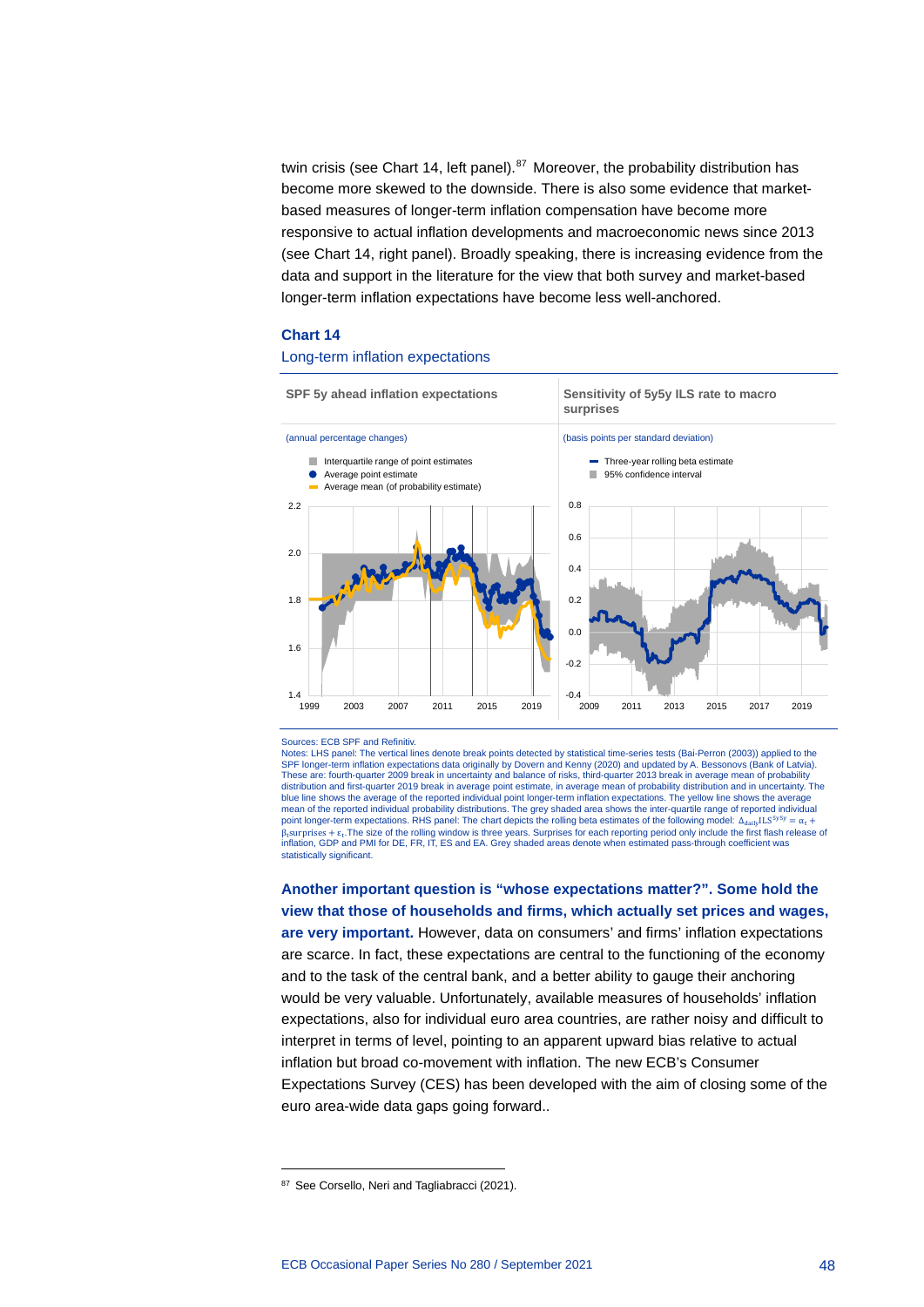**Recent evidence suggests that central banks can make their policies more effective by influencing household expectations and more research is needed to better understand this process.** One way central banks can anchor household inflation expectations is by investing in building greater public trust and institutional credibility. With respect to households, the new euro area consumer expectations survey will provide a further basis for understanding this process. However, more data are needed to study the process underlying firms' inflation expectations.

# **Box 7** Wage-price pass-through, profit margins and markups in the euro area

**Labour cost developments are an important element in price setting, but empirically so far only a loose link between wage growth and consumer price inflation has been documented.** While recent empirical evidence for the United States confirmed that the effect of wages on prices is weak to non-existent (see Peneva and Rudd, 2017), for the euro area recent research suggests that consumer price inflation consistently responds to wage growth. A set of features has been identified as being important for determining the pass-through from wage growth to consumer price inflation: not only the cyclical state of the economy, including the type of shock prevalent at each point in time, but also structural characteristics related, for instance, to the degree of market power. Against this backdrop, this box presents how these factors have shaped the pass-through from wage growth to inflation in the euro area based on recent macro evidence and on results using firmlevel data.

**The link between wage growth and inflation is stronger when demand shocks are more prevalent than supply shocks.** From a theoretical perspective, the shock-dependent pass-through is grounded in new Keynesian models where the dynamic relationship between labour cost inflation and price inflation depends on the firms' optimal pricing response to wage increases. Gumiel and Hahn (2018) document this shock dependency for the link between wage growth and inflation within the New Area-Wide Model (Christoffel, Coenen and Warne, 2008). In response to an inflationary supply shock that increases wages (wage markup shock), firms only gradually pass on the cost increase to prices and profit margins fall (see Chart A, left panel). In response to an inflationary demand shock (domestic risk premium shock) which also increases wages, firms use the favourable demand conditions to pass on the cost increase over-proportionally so that profit margins increase (see Chart A, right panel). Hence, supply shocks lead to a dampened price adjustment, while in the case of demand shocks the price response is amplified by the profit margin response. Several studies explore the idea of shock dependency implied by theoretical structural models in more tractable smaller scale VAR models. In particular, the theoretical predictions are confirmed in empirical analyses based on VAR models both for the euro area (Hahn, 2019; Conti and Nobili, 2019) and the large euro area countries (Bobeica, Ciccarelli and Vansteenkiste, 2019).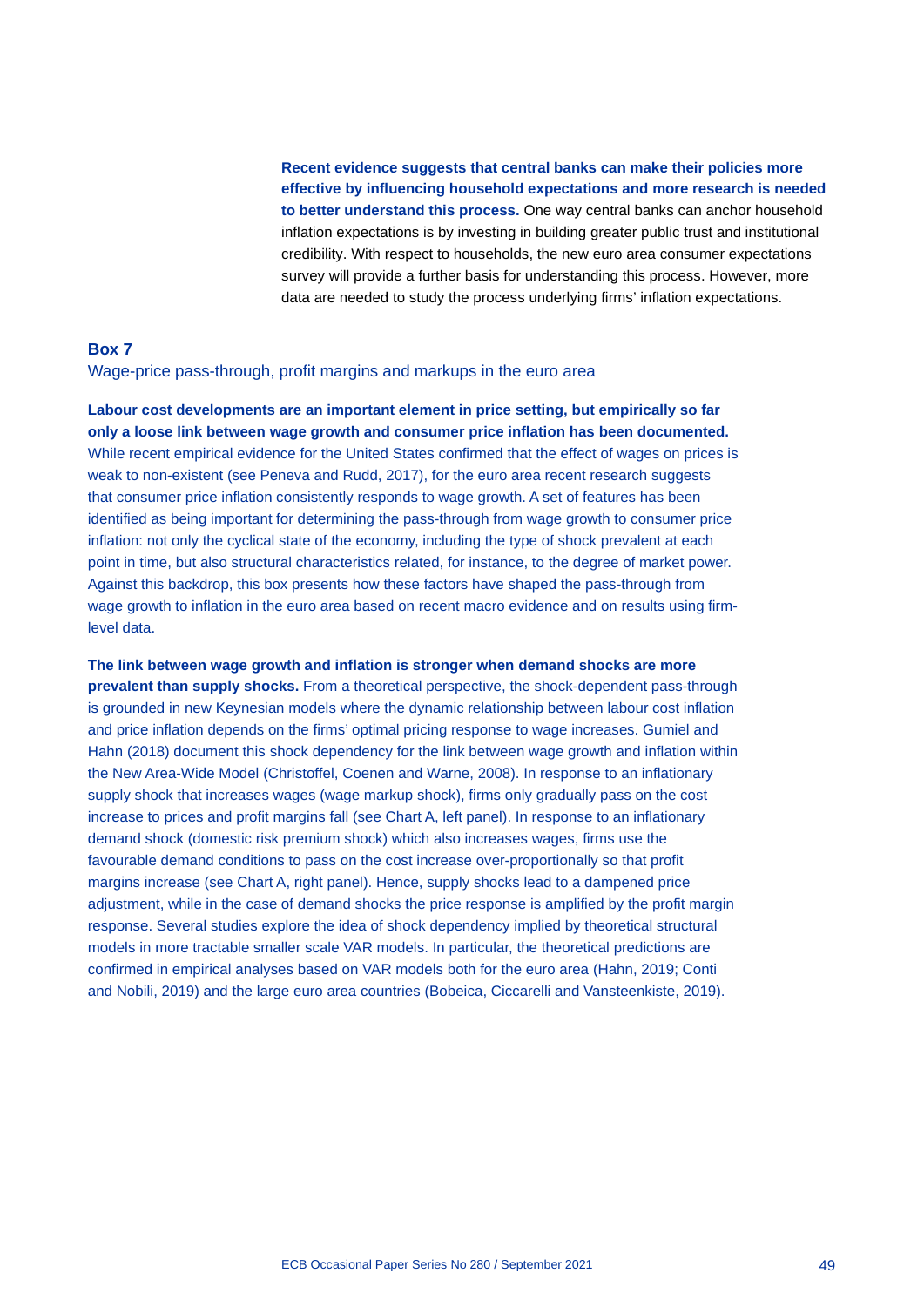## **Chart A**

Stylised pass-through of a wage increase to the GDP deflator in the New Area-Wide Model following



Source: Gumiel and Hahn (2018).

Notes: The x-axis indicates the quarters following the shock. The supply shock refers to a wage markup shock and the demand shock to a domestic risk premium shock in the New Area-Wide Model (Christoffel, Coenen and Warne, 2008). The magnitude of the shocks is normalised to a cumulated increase in<br>compensation per employee of 1% over the first year following the shock. so that this component does not contribute to the changes in the GDP deflator.

**The pass-through from wage growth to inflation has been found to be weaker both in low inflation and low growth regimes.** In a low inflation environment, the persistence of low expected inflation can cause a weak pass-through (Taylor, 2000). This is confirmed empirically by Bobeica, Ciccarelli and Vansteenkiste (2019), who show that the wage-price pass-through in the biggest euro area countries depends on the inflation regime and is lower in a low inflation environment (see Chart B, left panel).[88](#page-52-0) Hahn (2020) finds that the wage-price pass-through in the euro area also depends on the growth regime and in the case of demand shocks it is lower in recessions than in expansions on account of a lower relative response of profit margins (see Chart B, right panel). This does not apply to supply shocks.

<span id="page-52-0"></span><sup>88</sup> These findings are corroborated by Boranova et al. (2019).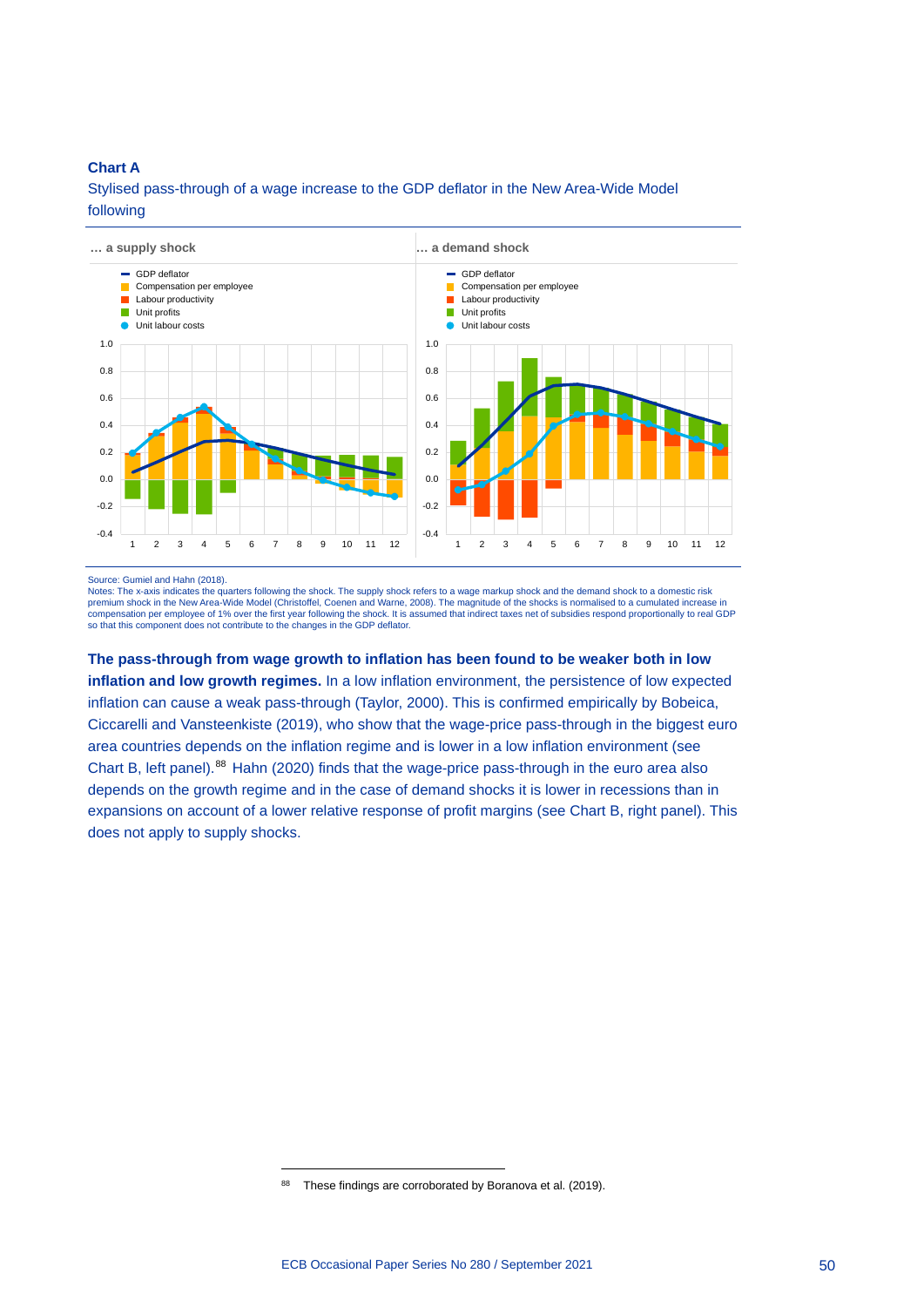#### **Chart B**



#### Labour cost-price pass-through for

Source: Left panel: Bobeica, Ciccarelli and Vansteenkiste (2019); right panel: Hahn (2020).<br>Notes: Left panel: impulse response functions of inflation to a shock in unit labour cost inflation by means of a Choleski orthogo ordered as follows: real GDP, unit labour costs, GDP deflator. Standardised multipliers are computed as the ratio of the cumulative responses of price and labour cost inflation over the considered horizons. Right panel: the x-axis indicates the quarters following the shock. Impulse responses refer to a demand shock. The magnitude of the shock is normalised to a cumulated increase in compensation per employee of 1% over the first year in both regimes. HICPX refers to the HICP excluding energy and food.

**Apart from drivers at the business cycle frequency, several structural forces have likely shaped the strength of the link between wages and inflation.** Such forces can be linked to globalisation, for instance (e.g. Basu, 2019), the rise of super-star firms (e.g. Autor et al., 2020), changes in business regulations, and to pricing power of firms ( e.g. Boranova et al, 2019). For example, Bobeica, Ciccarelli and Vansteenkiste (2021) empirically document a declining passthrough from labour costs to prices in the United States and discuss the connection with structural changes related to a changing inflation environment (echoing a better anchoring of inflation expectations), increased trade integration (linked to globalisation) and increasing markups (linked to changes in market power).

<span id="page-53-0"></span>**The global increase in market power is an important and widely discussed structural trend.** For example, De Loecker and Eeckhout (2020) document that market power, proxied by average firm-level markups,<sup>89</sup> has increased globally over the last few decades. The increase in the euro area appears to be smaller than in the United States. Kouvavas, Osbat, Reinelt and Vansteenkiste (2021) find, based on firm-level markups estimated using the production function approach, that

<sup>89</sup> Markups are conceptually closely related to profit margins at the macro level: the markup is defined as price over marginal cost at the firm level, while the profit margin is the GDP deflator over unit labour cost at the aggregate level. The tightness of the relationship depends on how close marginal costs are to average (unit) costs, i.e., on the presence of fixed costs. Moreover, it depends on possible measurement differences across micro and macro data sources.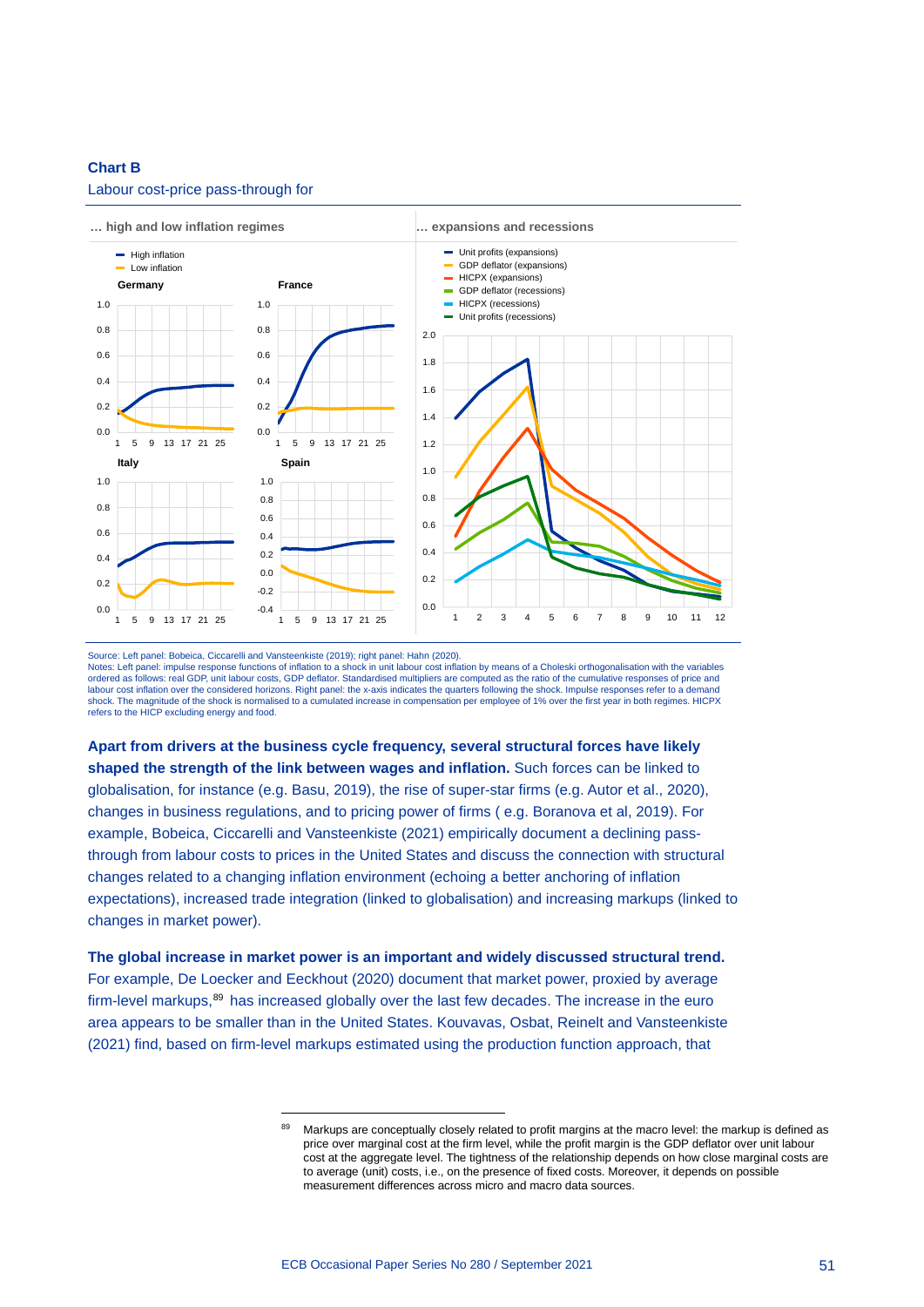markups in the euro area increased by 28 percentage points between 1999 and 2018 (see Chart C, left panel).

#### **Chart C**

#### Average euro area markup (left panel) and inflation and markup level

Average euro area markup **Inflation and markup level** 



#### Source: Kouvavas, Osbat, Vansteenkiste, Reinelt (2021).

Notes: Left panel: markups are estimated at the firm level as output elasticity of variable inputs divided by the revenue share of variable inputs. The euro area aggregate markup is measured by firm-level sales within countries and by GDP across countries. The dashed lines decompose the change in the aggregate<br>markup following De Loecker, Eeckhout and Unger (2020). "Within" isolate "Reallocation" captures changes in the aggregate markup that result from changes in firms' market shares, while keeping constant individual markups. Net entry is the residual component. Right panel: average inflation in manufacturing sectors, split by markup level. Low markup refers to the industries in the bottom 10% of the average markup distribution, high markup refers to the top 10%.

**An increasing share of firms with large market power can lead to lower pass-through of labour costs to prices and, hence, less inflation volatility.** Markups create a wedge between marginal costs and prices. Hence, larger market power allows firms to reduce the pass-through of costs to prices, as high markups can be used to buffer marginal cost changes, which firms with low markups would have to price in.<sup>[90](#page-54-0)</sup> As such, a structural increase in their markups can allow firms to price less cyclically. Firms can optimally choose to do so for several reasons, such as (i) absorbing cost shocks into lower markups to preserve market shares and thus profits (Atkeson and Burstein, 2008), (ii) holding back price increases in order to keep the customer base (Chevalier and Scharfstein, 1996; Gourio and Rudanko, 2014) and (iii) strategic interactions between firms leading to stronger price rigidity (Mongey, 2019). Given the historical developments in the aggregate markups and the less cyclical pricing among high-markup firms, these structural changes could lead to decreased cyclicality of aggregate inflation and reduced pass-through of costs. Chart C (right panel) indicates that higher markups are associated with less cyclical inflation (Kouvavas, Osbat, Vansteenkiste and Reinelt, 2021): in industries where average firm-level markups are higher the producer price inflation index is more cyclical than in industries with low average markups.[91](#page-54-1) Since increased average markup is driven by a reallocation of production to high-markup firms (see Chart C, right panel, red line), this structural shift could have contributed to decreased pass-through and less cyclical inflation.

<span id="page-54-0"></span><sup>90</sup> There is a related literature that analyses the behaviour of constrained firms. There is conflicting evidence whether these firms tend to increase prices in a downturn to increase liquidity (Gilchrist, Schoenle, Sim and Zakrajsek, 2017) or tend to lower prices to sell off inventories to increase cash flows (Kim, 2020).

<span id="page-54-1"></span><sup>91</sup> Markups are measured at the firm level and then aggregated using sales and GDP weights. PPI data are matched on NACE categories.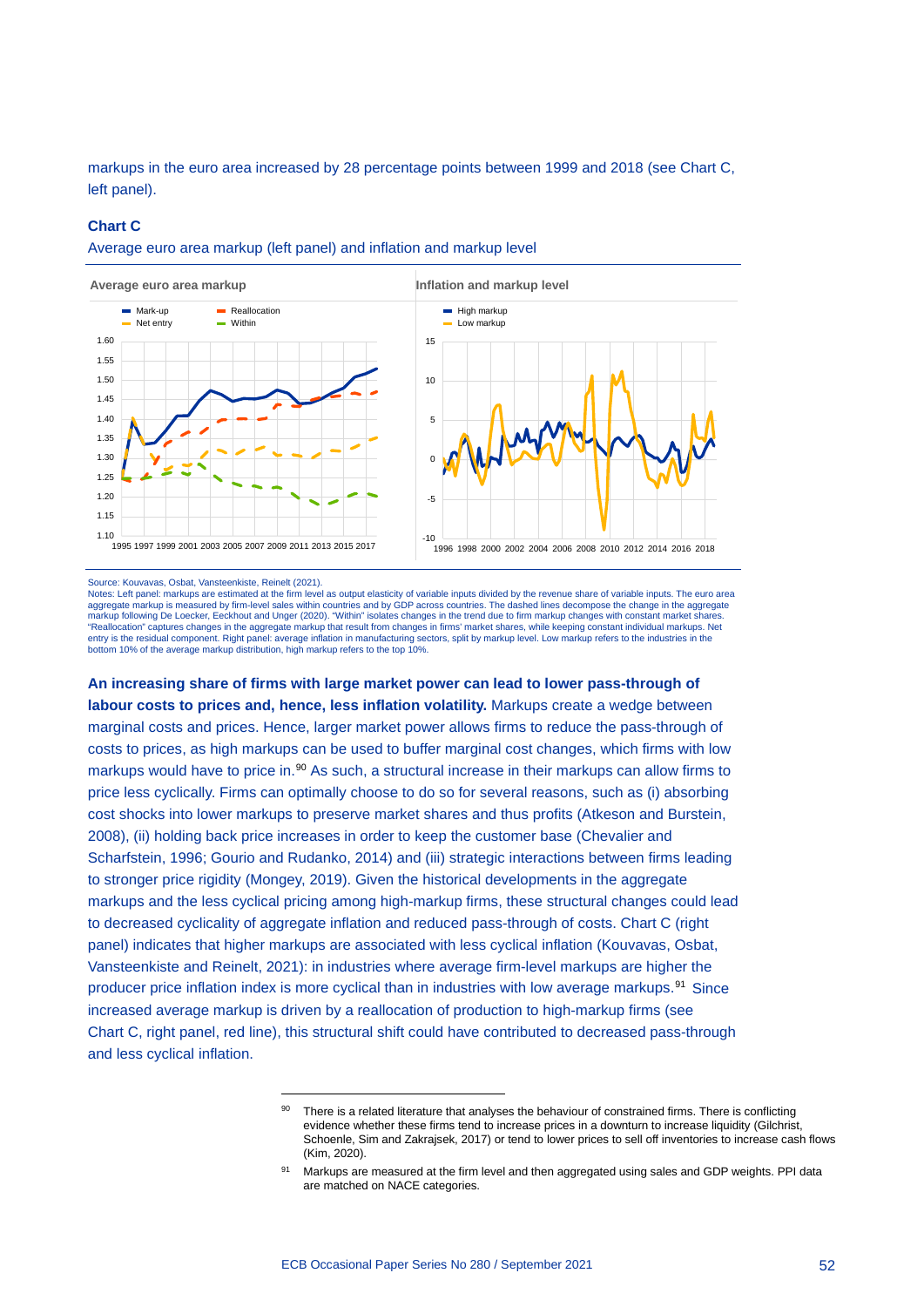Overall, the results indicate that the wage-price pass-through depends on the shocks prevalent at each point in time and on the state of the business cycle, as well as on the distribution of market power across firms.

## **Box 8**

### Inflation expectations and their role in interpreting low inflation

Inflation expectations are a key driver of actual inflation and are thus an essential part of the inflation generation process. They can influence actual inflation directly via price setting, but also indirectly via wage negotiations and consumption and investment decisions, given their impact on real interest rates. This box summarises the findings of the work of the Work stream on inflation expectations.<sup>[92](#page-55-0)</sup>

The ECB's economic and monetary analysis has focused in practice on inflation expectations in surveys of professional forecasters and those implied by financial market prices. When using them for policy analysis it should be understood that the ECB's survey of professional forecasters provides figures for the expected level of inflation and the subjective probabilities surrounding it, while market-based inflation compensation measures are inferred from the prices that market participants pay in hedging against inflation (or deflation) risks. As such, these prices reflect not only the probabilities of different outcomes, but also a risk premium that investors are willing to pay to insure against the disutility associated with these outcomes.<sup>[93](#page-55-1)</sup> Analysis of market-based measures of inflation expectations also needs to consider market distortions (or technical factors) that may blur their information content, particularly in times of stress. Differences between the levels of the two measures become considerably smaller when adjusting market-based inflation compensation measures for such risk premia. As the inflation risk premium has its own useful information content for policy analyses, policymakers need to look at both sources. Survey and market-based measures have also served as useful cross-checks on the Eurosystem's own inflation projections.

While it is households' and firms' inflation expectations that ultimately matter in the expectations channel of monetary policy transmission, data limitations and – at times – difficulties in interpreting such expectations have meant that in practice survey and market-based measures have been utilised as proxies. This approach is validated by some evidence that firms and trade unions input information from professional forecasters into their own expectation formation. However, the analysis of the role of expectations in monetary transmission would be greatly enhanced if it could rely more on data on households' and firms' expectations. This would make it possible to investigate how these agents form their expectations and would be a first step to investigating whether and how these expectations shape real economic decisions. It would also allow analysts to dig deeper into some of the puzzles inherent in available measures of household inflation expectations, such as the apparent upward bias compared with actual inflation. While this bias seems to be related to the fact that agents who are more uncertain typically report their inflation expectations using upwardly rounded figures, whether this inflation uncertainty affects actual decisions is a question

<span id="page-55-1"></span><span id="page-55-0"></span><sup>92</sup> See Work stream on inflation expectations (2021).

<sup>93</sup> Market-based measures of inflation expectations are therefore more accurately referred to as measures of "inflation compensation".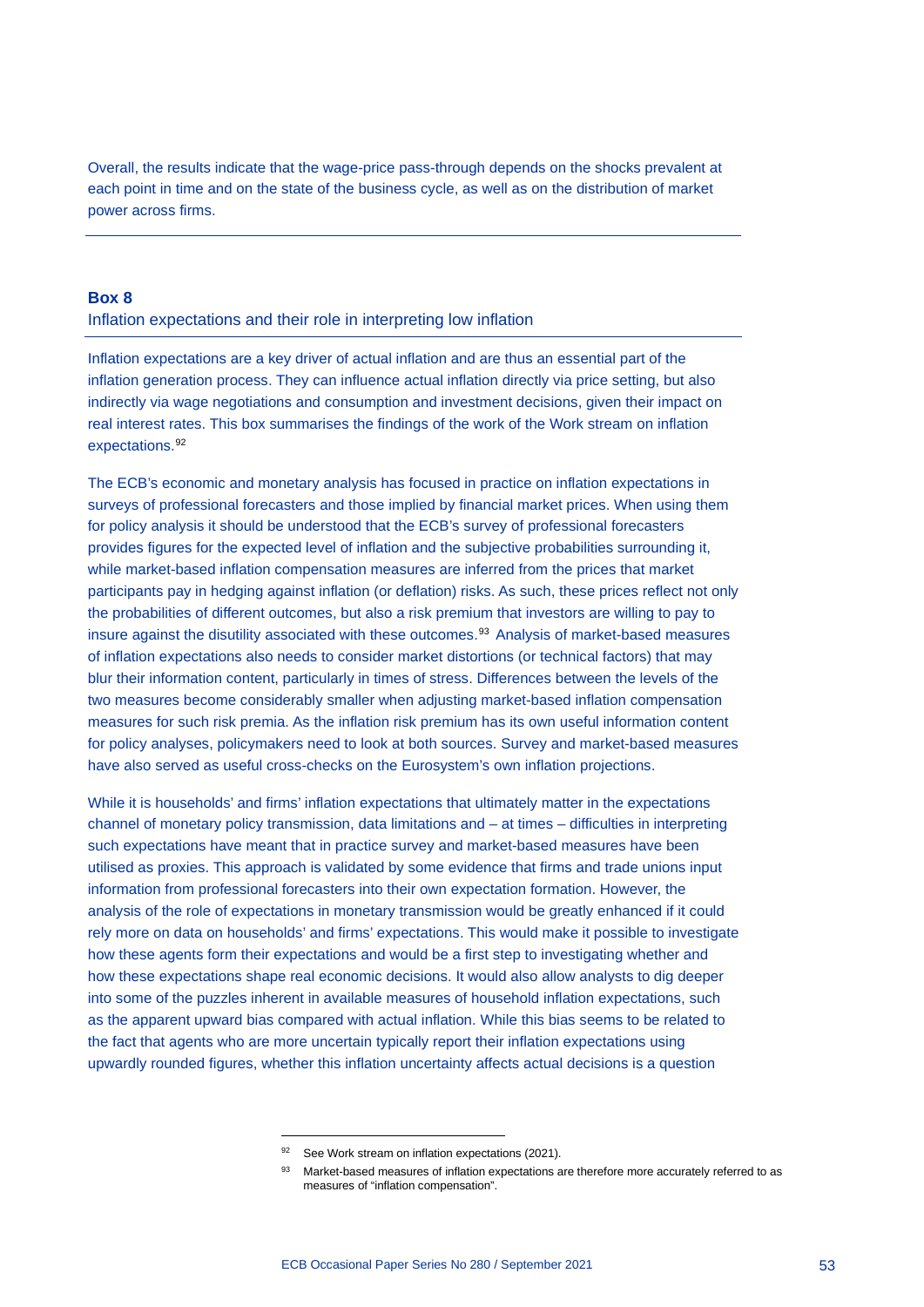that still needs to be examined. Looking ahead, new survey data, particularly for households' expectations, should add to our understanding of their nature and formation.

In the period since the global financial and European debt crises, longer-term inflation expectations in the euro area have moved down and there is some evidence that they have become less wellanchored. A key issue is the anchoring of longer-term inflation expectations and thus the question of which level inflation tends to gravitate to once the impact of shocks fades out. A further question is whether, should longer-term expectations become unanchored, they can be re-anchored as a response to monetary policy actions. Anchoring is a complex and multi-faceted concept and policymakers need to look at different metrics and assess possibly mixed signals at each point in time.

One potential metric for gauging (un-)anchoring is the level of inflation expectations itself. Chart A shows the evolution of survey (ECB SPF) and market-based indicators of euro area longer-term inflation expectations. Average longer-term SPF inflation expectations moved down in the period of low inflation and, starting in 2019, also moved to the bottom or slightly out of the 1.7-2.0% range that SPF respondents associate with price stability.[94](#page-56-0) Formal break-point tests confirm this downward shift. This notion of less well-anchored expectations was even clearer for the levels of longer-term market-based measures – at least before adjusting for inflation risk premia. Raw market-based measures (for the same horizon as the SPF, namely the one-year ILS rate in four years' time) declined from a peak of 2.7% shortly before the global financial crisis to a low of 0.7% in March 2020 (at the onset of the Coronavirus pandemic) and have since recovered to around 1.5%. By contrast, the movement in "genuine" market-based inflation expectations (i.e. after adjusting for the estimated inflation risk premium) has been more limited over the same time span.

#### **Chart A**

#### Inflation expectations: survey- and market-based



Sources: Bloomberg, Refinitiv and Eurosystem staff calculations.

<span id="page-56-0"></span>Notes: The risk adjustment is based on an affine term structure model and fitted to the euro area zero-coupon ILS curve. The estimation method follows Joslin et al. (2011). For details, see Camba-Mendez and Werner (2017).

<sup>94</sup> When asked to quantify the ECB inflation aim in special questions in the third quarter of 2019 and the fourth quarter of 2020 rounds, the median responses implied an ECB price stability objective referring to a range of 1.7-2.0%. Nearly all respondents reported a range rather than a single point value, implying some difficulty in benchmarking against a specific value. The median lower end of the range was 1.7%, the median upper end was 2.0% and the median span of ranges (upper-lower) was 0.3 p.p. For further details see the fourth quarter of 2020 SP[F Report.](https://www.ecb.europa.eu/stats/ecb_surveys/survey_of_professional_forecasters/html/ecb.spf2020q4%7Edab5d8085d.en.html)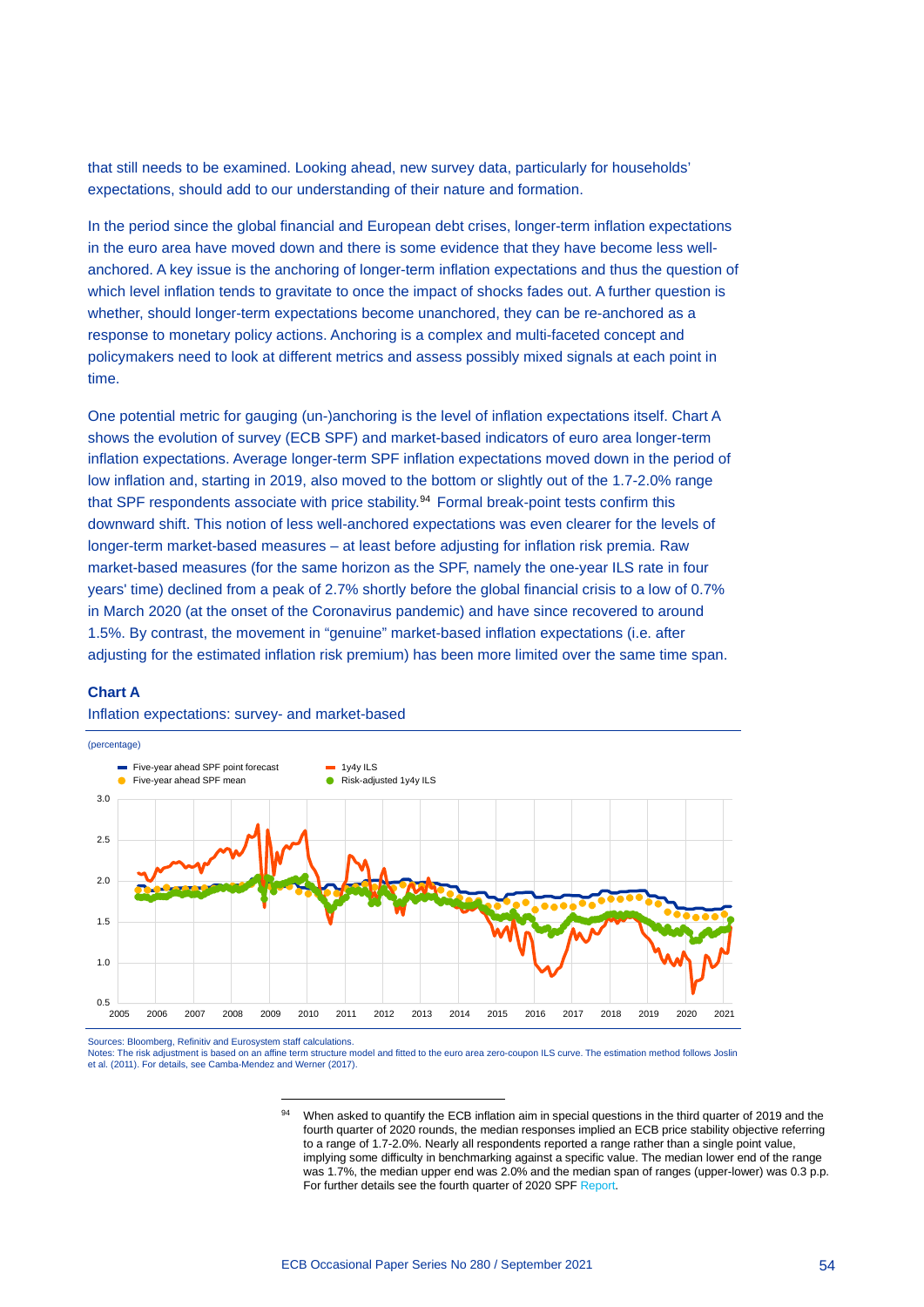Anchoring can also be assessed in terms of the responsiveness of longer-term inflation expectations to shorter-term developments. The relevant metrics point to positive, but only sporadically significant, relationships and some caution is required in their interpretation. For instance, while there is some evidence of a positive and statistically significant pass-through from short-term to longer-term ILS rates throughout the low inflation period, this might reflect a comovement across horizons of premia. Other results using single equation models with stochastic volatility also show a positive, but only temporarily significant pass-through from short-term to longer-term SPF expectations during the global financial crisis and around the start of quantitative easing. The different timings highlight the problem that the responsiveness metric can in principle capture the effect of very persistent shocks, de-anchoring and/or re-anchoring. In practice, each metric has its strengths and weaknesses and they could also be interlinked if, for instance, responsiveness ceases once the level has adjusted.

In recent years it appears that it takes longer after a shock for inflation expectations to reach their "steady-state" level. Modelling the term structure of the inflation expectations curve in Consensus Economics data up to ten years ahead suggests that in the period after the global financial crisis, the horizon at which shocks are expected to be fading out has lengthened at the same time as the data-implied steady-state inflation expectation has shifted downwards. It is not a priori clear what this duality implies for any overall assessment of de-anchoring.

There is also a fairly strong empirical association between longer-term inflation expectations and trends in actual inflation. This could be a sign that inflation trends are seen as a track record of central bank credibility in pursuing the inflation objective. This association broke in 2015 and it was only in 2019 that longer-term inflation expectations from the SPF started to fall to the by then already lower trend measures (see Chart B). This highlights the challenges of anchoring inflation expectations if inflation trends are persistently below target and suggests that re-anchoring efforts may have limited effectiveness if signs of successfully changing inflation trends do not become evident. This may be aggravated in view of model results suggesting that survey-based measures of longer-term expectations have been responsive to downward but not upward surprises in euro area inflation.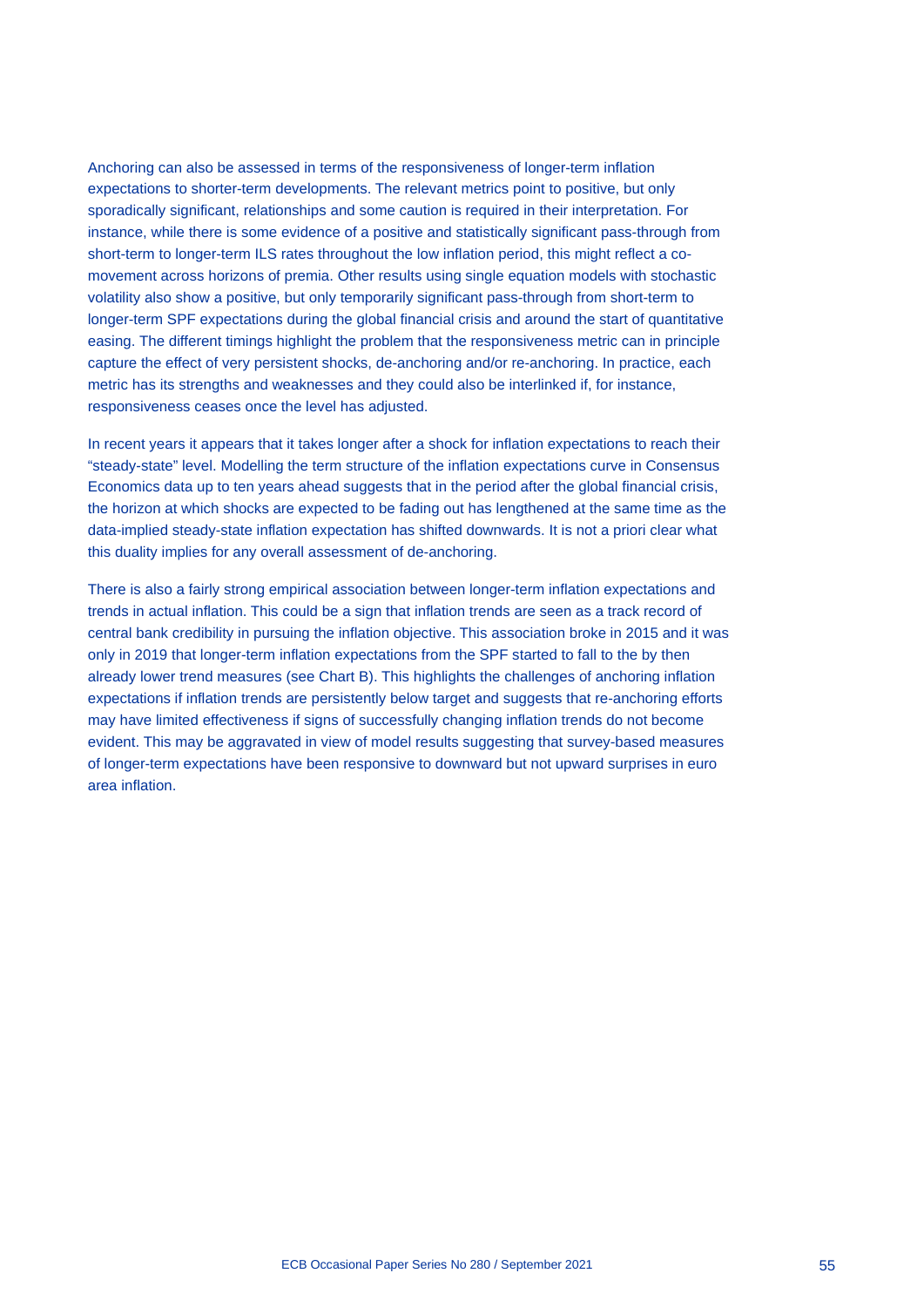## **Chart B**



SPF long-term euro area inflation expectations and measures of inflation trend

Sources: ECB SPF and Eurosystem calculations based on HICP. Notes: The expanding average and the exponentially-weighted moving average (EWMA) are computed starting in 1999.

There is some evidence to suggest that monetary policy actions can lead to a re-anchoring of longer-term inflation expectations. Model-based analysis using market-based measures and distinguishing between a pure policy shock (e.g. an unexpected interest rate hike/cut) and an information shock (e.g. an unexpected change in the central bank's assessment of the macroeconomic outlook) suggest that pure policy shocks led to statistically significant increases in spot ILS rates across short- to medium-term maturities – but only in the period since the PSPP has been in place.

At the same time, there is also some evidence that central bank projections are an important information element in shaping private sector expectations. Regression analysis points to some residual influence of Eurosystem projections on subsequent Consensus Economics expectations, also after controlling for macroeconomic news emerging between the two forecasts (oil prices, inflation surprises and monetary policy measures). This implies that central bank projections are an important element in managing private sector expectations.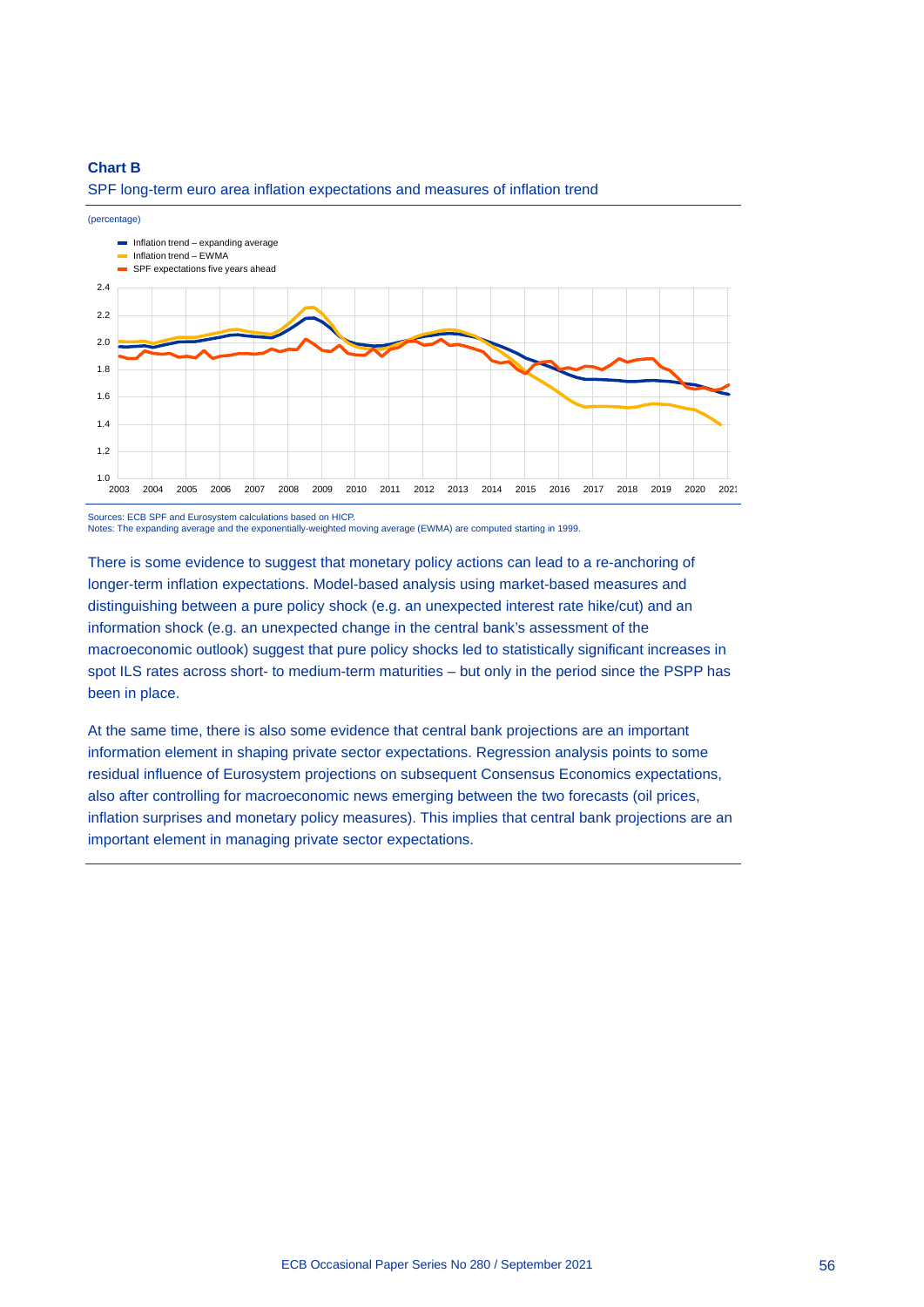# 5 The outlook for structural forces after the pandemic

**The global COVID-19 pandemic has brought about an acceleration of some of the aspects of digitalisation and (de)globalisation discussed Chapter 3.** Beyond the cyclical conditions, the long-term impact will depend on how long the pandemic continues to affect social and work life. Some aspects have become well delineated, but what remains to be seen is if the emerging behaviours will remain in place for a long time or will be quickly reversed with a return to "normal" – i.e. patterns observed before the start of the pandemic. If uncertainty remains high, precautionary savings and demand for safe assets might increase, while their supply may be complicated by the increase in debt ratios across all advanced economies. These developments may put renewed downward pressure on the natural rate of interest.

**In terms of digitalisation, the pandemic has accelerated the adoption of digital technologies that allow remote work – with potential effects on housing costs.** If this persists it could also reduce the pressure of housing costs on inflation by allowing relocation to less urban areas. In turn this could trigger a second wave of globalisation based on de-localising services, if remote working spills over to the outsourcing of previously local white-collar jobs. Like the impact on housing costs, this would be disinflationary.

**Post-pandemic manufacturing chains may be organised in a way that is more tolerant of higher costs, putting pressure on inflation.** This could happen by means of partial re-shoring or a shortening of the length of supply chains. Even more importantly, it would involve changing the trade-off between efficiency and resilience, accepting higher cost structures in exchange for making the supply chain more robust to shocks.

**Looking ahead, shocks related to climate change are likely to play an increasing role for the outlook for price stability through their impact on inflation and other macroeconomic indicators.** The impact on inflation is not straightforward and is likely to be indirect. It will not only affect the level of inflation, but also its seasonality and volatility. Box 9 elaborates on the possible transmission channels of climate-related changes to inflation.

**The determining factor is whether the effects of structural forces become embedded in longer-term inflation expectations** and whether their contribution to long-term inflation will tend to differ between phases in which they act as anti- or proinflationary forces. The last decade has shown that shocks that push inflation below the central bank's aim are more difficult to neutralise than shocks that push it above it, because of the asymmetric policy space being constrained by the ELB.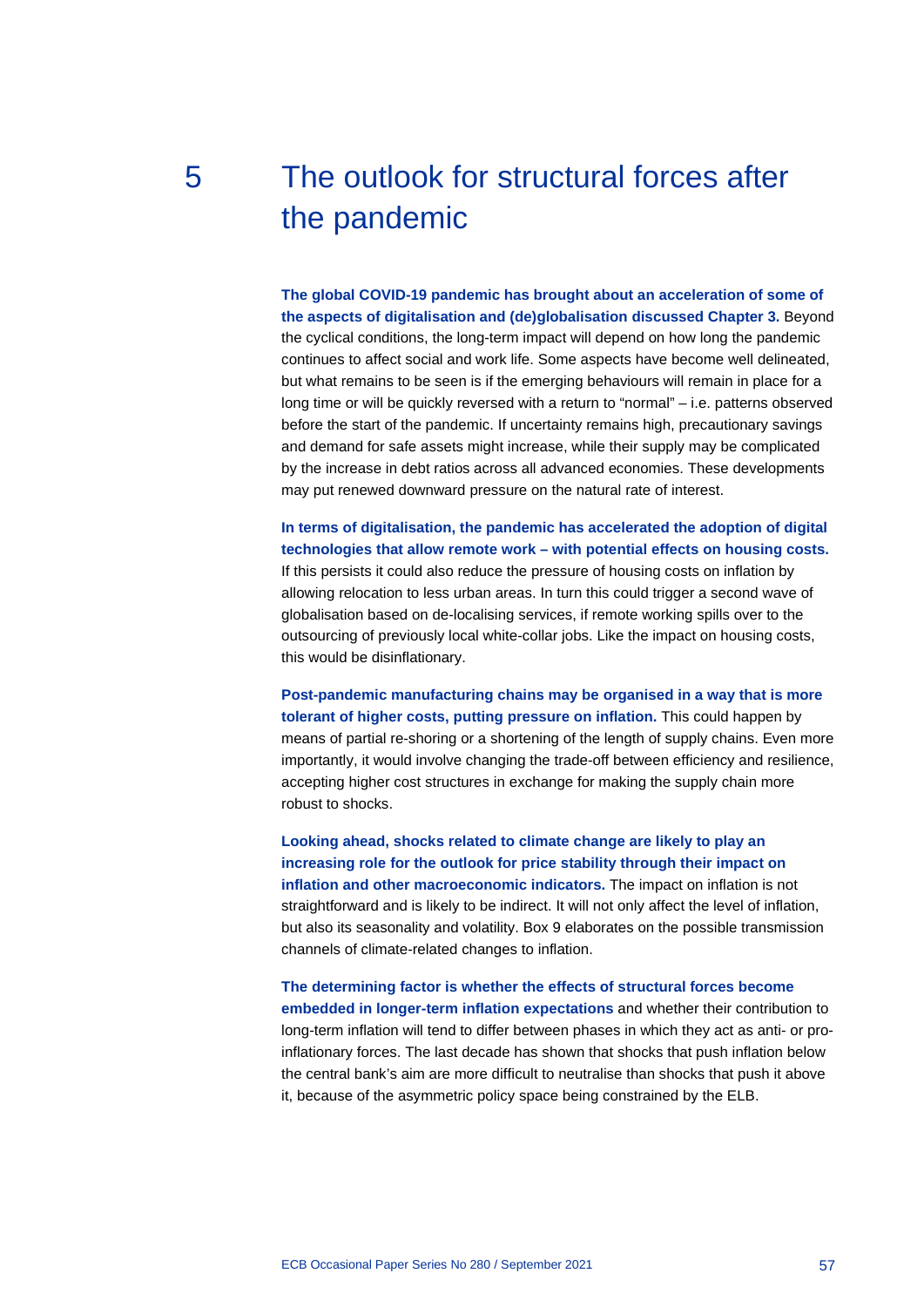## **Box 9**

### Considerations on the impact of climate change on inflation

Climate change can have an impact on the level and the volatility of inflation, but the impact on inflation cannot easily be quantified or projected owing to uncertainty about the identification, distribution and persistence of climate-related shocks (Coeuré, 2018). Given this uncertainty, a first step towards quantification is the clarification of the different drivers and mechanisms that tie climate change and inflation together. This box aims to take this first step by illustrating the climaterelated drivers of inflation and their transmission channels.

Climate change can have an impact on inflation directly through physical changes in climate and climate policies, and indirectly through related macroeconomic impacts (see Chart A). Average global warming has exceeded 1°C and may reach 1.5°C within the next two decades (see Chart B, panel a; IPCC, 2021). Consequently, countries and their economies are increasingly exposed to climate change impacts, including more frequent and more extreme climate and weather events (see, for example, Chart B, panel b). This in turn has an impact on GDP growth, investment and consumption decisions as well as agricultural and labour productivity (see Chart B, panel c). Without ambitious emission reductions, global warming beyond 2°C is likely, with wide-ranging physical and economic consequences (see, for example, IPCC, 2021). However, complying with the Paris Agreement to limit global warming to well below 2°C through orderly, structural changes to the economy will also likely have implications for inflation given the extent of the necessary changes.<sup>[95](#page-60-0)</sup>

#### **Chart A**

Impact of climate change on inflation – stylised overview of important channels



<span id="page-60-0"></span>Sources: authors' visualisation.

<sup>95</sup> Annually necessary emission reductions beyond 2030 exceed reductions estimated for 2020, taking into account the impact of the COVID-19 pandemic (Elderson (2021)).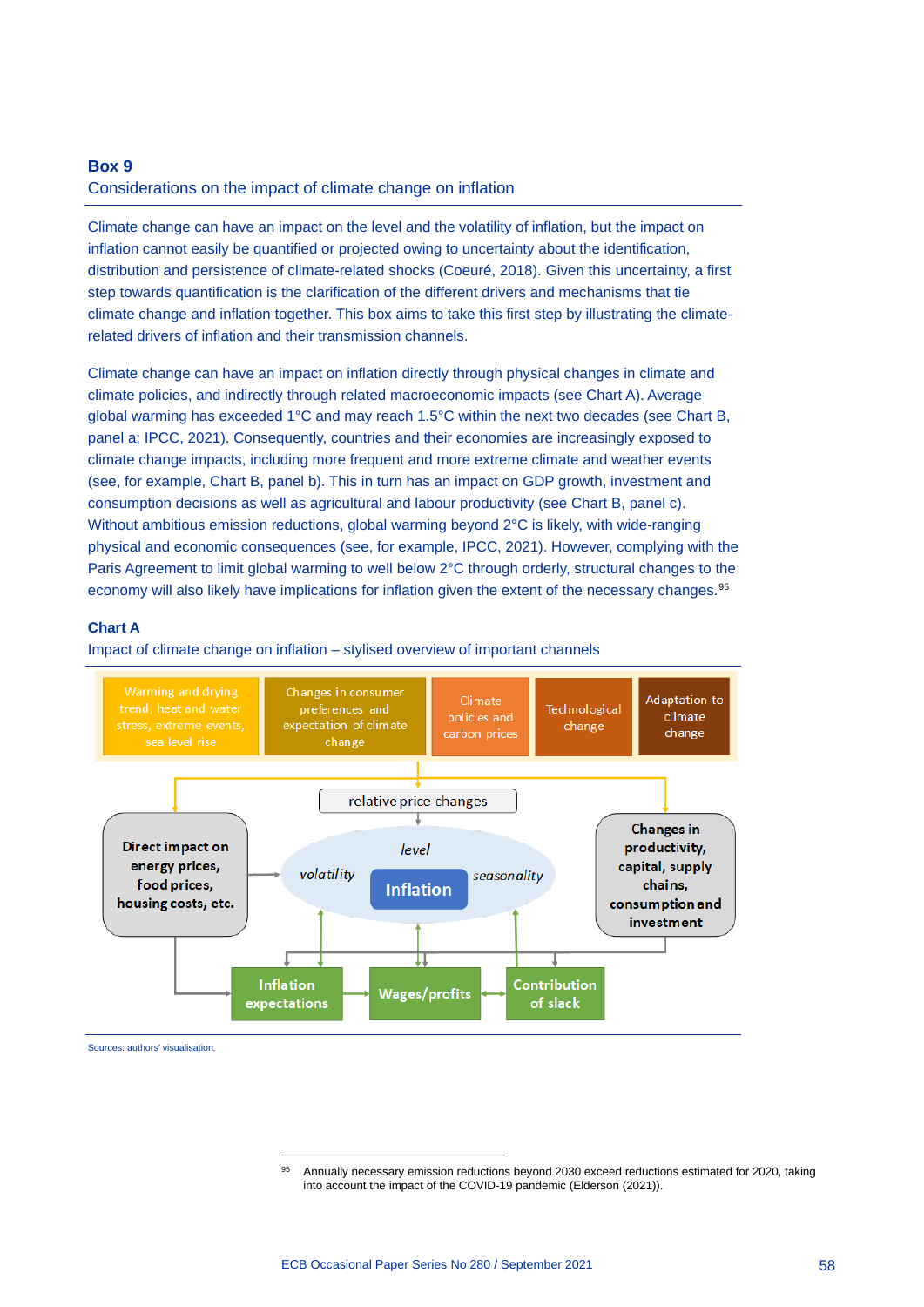#### **Chart B**

#### Examples of climate-related drivers of inflation, and country heterogeneity of impacts



Sources: IPCC, NGFS Climate Analytics climate impact explorer (Climate Analytics, 2021), Copernicus Climate Change Services, ECB staff calculations. Notes: Panel a): projected ranges include spread across different models and scenarios (IPCC, 2021, Table 4.5). 2020 observed ranges refer to estimates<br>according to different datasets (Copernicus (2021)). All values are re values across different model simulations, following the NGFS current policies scenario (NGFS, 2021). See Climate Analytics (2021) for an overview of limitations of the analysis and models. Panel c): percent changes compared with 1986-2006. Heat stress impact on labour productivity indicates "the percentage decrease in efficiency during regular working hours under hot and humid climate conditions, due to the reduced capacity of the human body to perform physical labour" (Climate Analytics, 2021). European average includes all European countries (GDP weighted). Northern, eastern, western and southern Europe include averages over euro area countries located in the respective regions. Regions are defined according to Climate Analytics. All values<br>are based on model projections and refer to median values across d See Climate Analytics (2021) for an overview of limitations of the analysis and models.

More frequent and intense extreme events may disrupt production, infrastructure and global supply chains (supply shock) and cause damage to household and corporate balance sheets, reducing consumption and investment (demand shock). These disruptions may be more temporary and local in case of single events<sup>96</sup>, but could also lead to more permanent destruction of business activity in affected areas, or lead to more persistent, wider economic consequences in case of correlated or cascading events (e.g. Zscheischler et al., 2018; Raymond et al., 2020). A demand shock associated with high income losses or increased uncertainty can lead to downward price pressures. Price changes associated with supply-side effects may, in the first instance, change relative price developments, but depending on the extent of the event aggregate inflation can also be upwardly affected. Price pressures may also arise through the expectation of physical climate change impacts in specific regions. Empirical evidence suggests that impacts on prices are heterogeneous, depending on the type of extreme event and inflation sub-index. As opposed to upward price pressures on food, the impact on housing is reported to be negative (Parker, 2018), especially for

<span id="page-61-0"></span><sup>96</sup> For example, the hot and dry 2018 summer in Germany led to low river water levels, which is assumed to have created supply bottlenecks and resulting pressures on prices; see Coeuré (2018).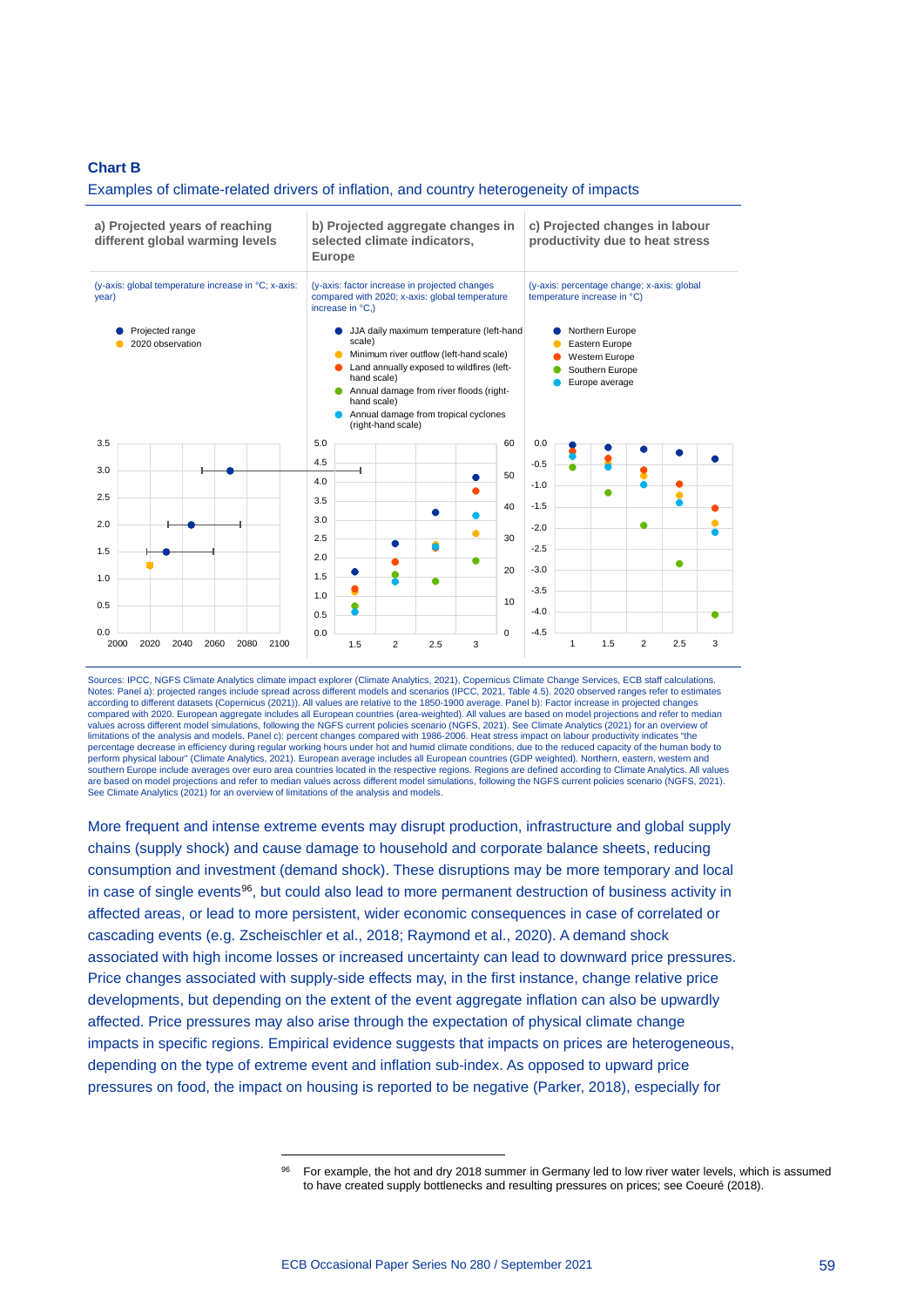properties in areas affected by, or expected to be affected by, flood risk and rising sea levels (BCBS, 2021).

Fiscal measures to mitigate climate change tend to have a direct inflationary impact, especially in emission-intensive sectors such as energy, energy-intensive manufacturing or the automotive and transport industry. For example, a greater use of carbon taxes that are levied on the carbon content of fuels would be inflationary. The overall impact of such taxes on inflation will however depend crucially on the use of the additional revenue. If they are used to offset the loss in purchasing power by cutting other consumption taxes, such as electricity taxes or VAT, the overall effect would be low, whereas the use for additional government spending or cuts in direct taxes could even increase the effect on inflation.

## **Chart C**

Emission allowance price and sectors affected by the EU Emissions Trading System (ETS)



Sources: Bloomberg, European Environment Agency, ECB staff calculations.

Notes: Panel a) shows the European Climate Exchange OTC. Panel b) illustrates which sectors on aggregate effectively bore the costs of increasing EUA prices: only "remaining verified emissions" need to be covered by purchased emissions allowances.

Within the EU ETS, inflationary pressure could result from increasing auction prices for allowances. Those allowances involve additional costs for producers, which have been shown to have a high pass-through to prices (e.g. Martin et al., 2016). Indeed, the price of emission allowances has increased drastically over recent months, from around €30 per ton of CO2e emitted in January 2021 to more than €50 per ton of CO2e emitted in June 2021 (see Chart C, panel a). Activities within the scope of the ETS include electricity and heat generation, energy-intensive industries<sup>[97](#page-62-0)</sup> and domestic commercial aviation, but emissions by the latter two were largely covered by freely allocated allowances (see Chart C, panel b). With the beginning of "phase 4" of the EU ETS in 2021, the share of free allowances is set to decrease, with the exception of activities considered at high risk of relocating their production to non-EU countries ("carbon leakage", European Commission (2019)). Going forward, increasing allowance prices, together with a decreasing overall number of allowances and number of free allowances, could therefore have an impact on prices of

<span id="page-62-0"></span>Energy-intensive industries within the scope of the EU ETS include oil refineries, steel works, and production of iron, aluminium, metals, cement, lime, glass, ceramics, pulp, paper, cardboard, acids and bulk organic chemicals (CO2), production of nitric, adipic and glyoxylic acids and glyoxal (N2O) and production of aluminium (PFCs) (European Commission (2021)).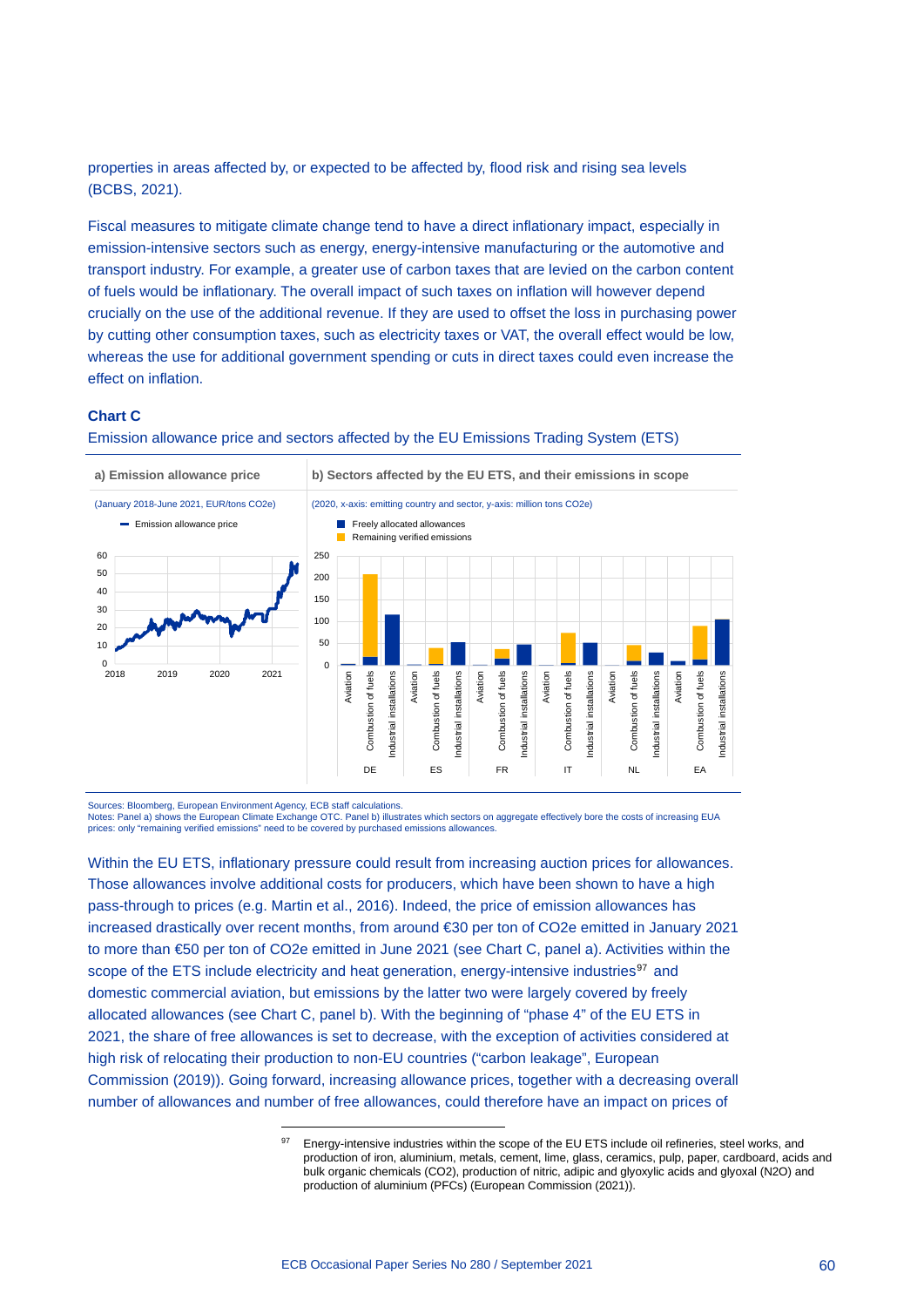energy, non-energy industrial goods and domestic aviation. Depending on the outcome of current discussions on revisions to the EU ETS, consumer prices related to heating and transport could also be affected more directly.<sup>[98](#page-63-0)</sup>

Other key aspects include technological developments, and the way in which climate policies will affect costs of production and consumer habits and thus relative prices in the euro area and globally. Relative price adjustments between carbon-intensive and low-carbon goods and services are likely, particularly if changes in relative consumption demand do not immediately result in corresponding changes in relative supply. Generally, changes in relative prices are regarded as steering the allocation of resources and may therefore play a key role in structural changes in different sectors of the economy. Policies, technological changes, and changes in consumer behaviours can be deflationary, if they depress aggregate demand to a larger extent than they affect supply. For example, policies that promote environmentally friendly technologies could have a downward impact on inflation and even prices in these sectors. Technological developments such as improvements in the energy efficiency of renewable energies may also lower energy prices (Andersson et al., 2020).

Finally, climate change, or the expectation of climate change impacts, may have implications for the formation of inflation expectations. According to the NGFS (2020) inflation expectations might be de-anchored owing to climate change, for example due to higher volatility or more persistent shocks in headline inflation, or through more persistent changes in energy prices feeding into inflation expectations. This is not a far-fetched argument: past experience around 2015 showed that persistent shocks to headline inflation (irrespective of their source) may lead to a de-anchoring of inflation expectations (see Box 8).

<span id="page-63-0"></span><sup>98</sup> See the European Commission's [proposal](https://ec.europa.eu/info/sites/default/files/revision-eu-ets_with-annex_en_0.pdf) for a review of the Emissions Trading System.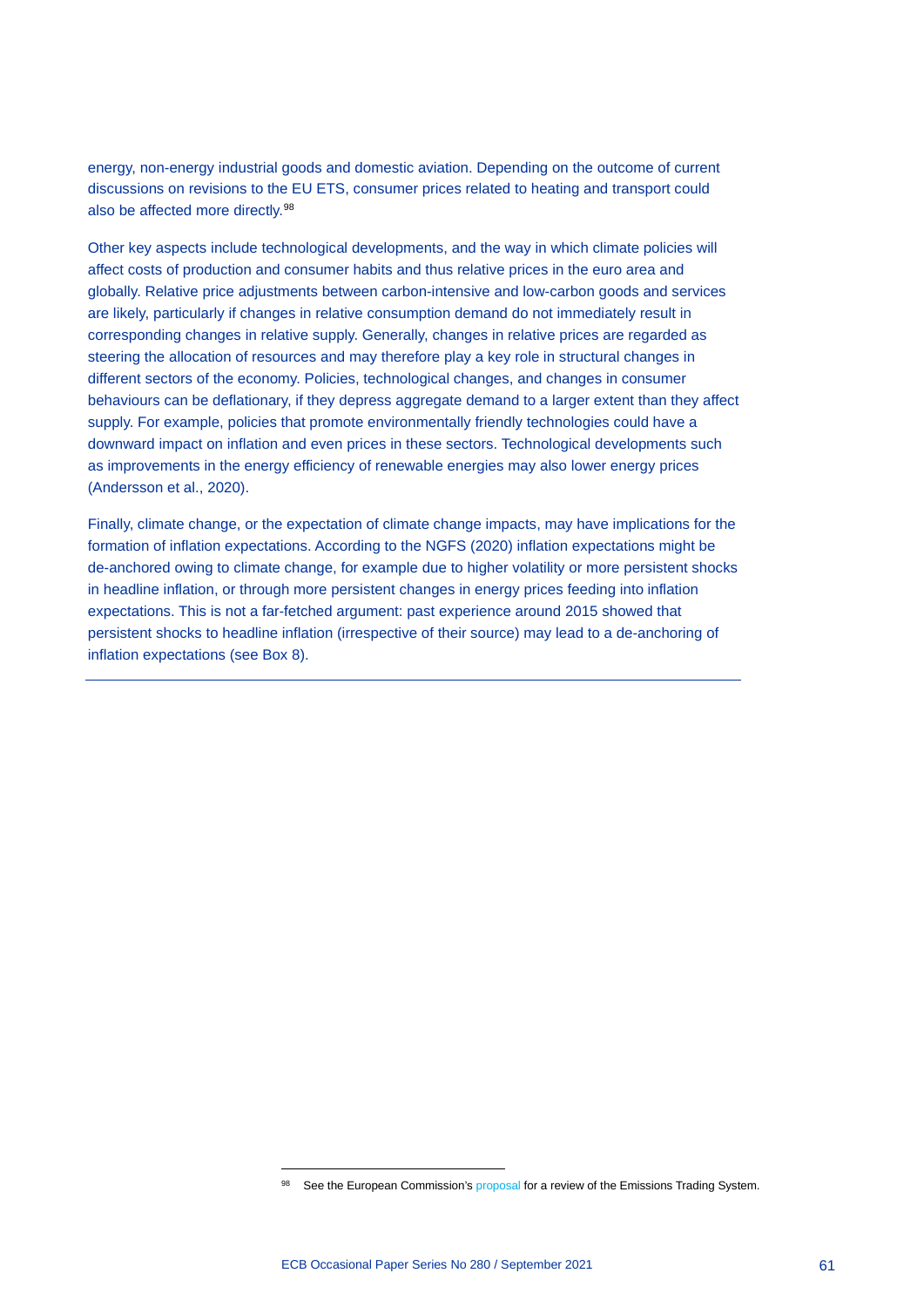# 6 Conclusion

**Understanding why inflation has been persistently low – and below the ECB's inflation aim – since 2013 requires a holistic assessment.** Such an assessment needs to include the role of cyclical drivers (especially seen through the lens of the Phillips curve – see Chapter 2) and structural trends (like globalisation, digitalisation or demographic change – see Chapter 3). It should also cover the impact of positive supply shocks and look at how all these factors interact when monetary policy is at the lower effective bound (see Chapter 4). These factors are interlocking and no single one can explain the low inflation period on its own.

# **This paper finds that cyclical developments can account for a significant share of the fall in inflation – but mainly in the first part of the low inflation period.**

The global financial and sovereign debt crises caused a twin recession in the euro area in 2009 and 2012 and high levels of economic slack in the period from 2013 to 2017. Phillips curve analyses – linking developments in economic slack to inflation outcomes – find that these high levels of economic slack have put downward pressure on inflation and were the most important factor in the fall in inflation during the first part of the low inflation period. But this is only one part of the story of low inflation in the euro area. Inflation remained low also when conventional measures of economic slack suggested that the economy was growing faster than potential for a number of years, with slack appearing to have been completely absorbed by 2017/18 at the latest.

**Although structural trends like globalisation, digitalisation and demographic change are likely to have had a dampening effect on inflation over the last decades, by themselves they can only contribute marginally to the low inflation period in the euro area analysed here.** These secular trends have mostly been going on for decades – with little evidence of acceleration in recent years except in part for digitalisation and possibly also demographics. And for many years these structural factors did not prevent central banks from reaching their inflation targets. This suggests that, to the extent that these factors have indeed contributed to the recent period of low inflation, it must have happened through interaction with other factors (see also Work stream on globalisation (2021) and Work stream on digitalisation (2021)).

# **The underestimation of economic slack, as well as inflation expectations which are less well anchored to the ECB's inflation aim, might also help us to understand the recent period of low inflation in the euro area.** While

conventional measures of economic slack suggested that economic slack was completely absorbed in the latter part of the low inflation period, there might have been hidden slack, as conventional measures of potential output tend to track actual output too closely<sup>[99](#page-64-0)</sup> and might therefore underestimate economic slack in the form of the gap between actual and potential output. Also, positive supply shocks from the labour market stimulating employment and GDP could have played an important role

<span id="page-64-0"></span><sup>99</sup> See, for example, Jarocinski and Lenza (2018).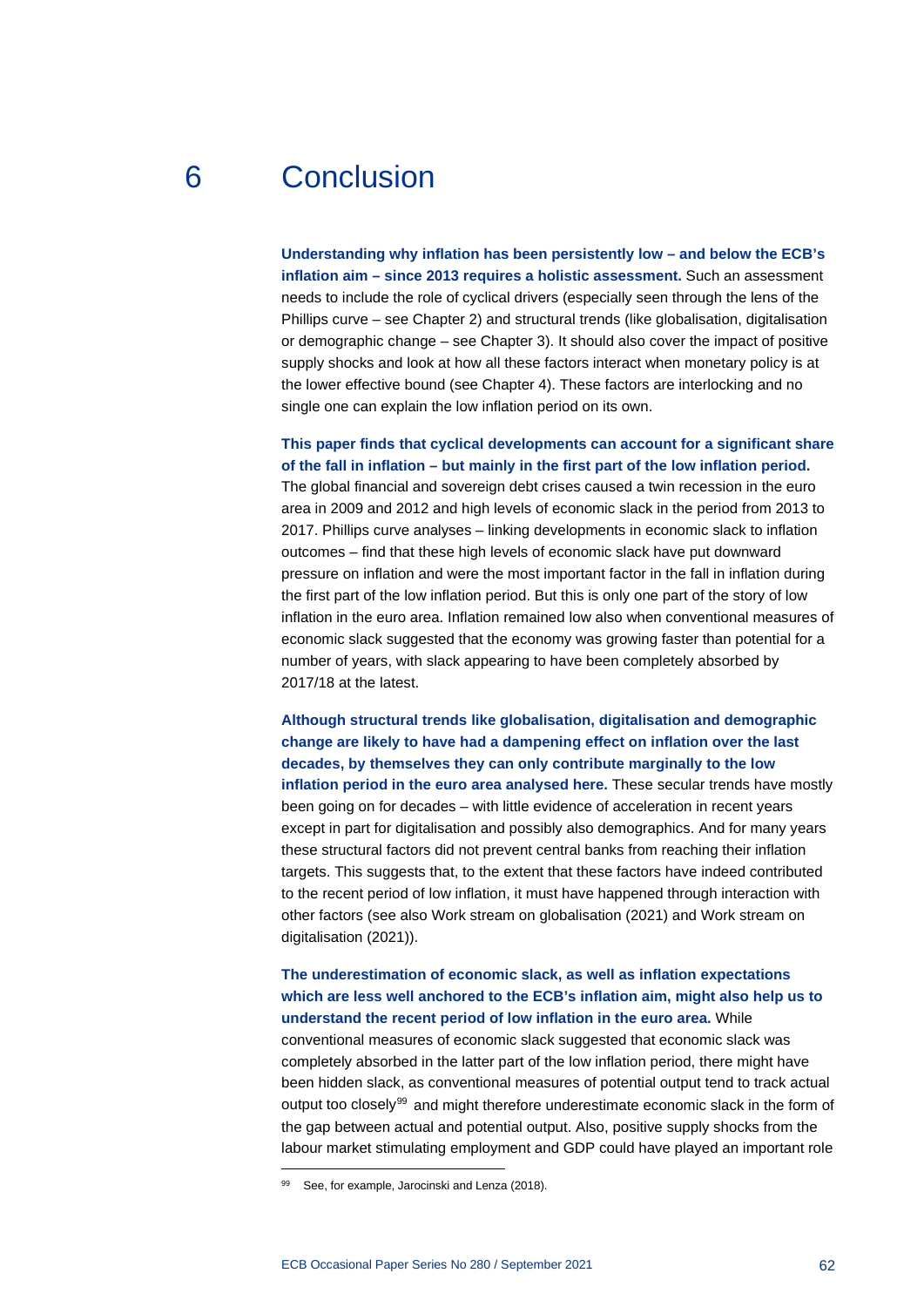in the underestimation of economic slack. A second important factor could be the pronounced fall in survey-based and market-based (corrected for inflation risk premia) measures of inflation expectations over the low inflation period from levels close to 2% before the twin crisis – reflecting that both survey and market-based longer-term inflation expectations have become less well-anchored (see Work stream on inflation expectations (2021)).

# **The evidence presented in this paper indicates that a combination of interconnected factors is required to explain persistently low inflation over**

**2013-2019.** Cyclical drivers, notably the disinflationary impact of the 2009 and 2012 twin recessions, have interacted with ongoing structural trends (such as globalisation, digitalisation and demographic factors) in a context in which the effective lower bound means that disinflationary shocks cannot easily be offset by interest rate policy. The persistence of low inflation has also contributed to lower inflation expectations, which may have become less well anchored to the ECB's inflation aim. At the same time the amount of economic slack might have been underestimated. Model-based simulations confirm the view that underestimating the amount of economic slack and a de-anchoring of longer-term inflation expectations can result in a persistent shortfall in inflation, especially when monetary policy is constrained by the effective lower bound, and can therefore provide a decisive contribution to understanding why inflation has also remained low in the period 2017- 2019.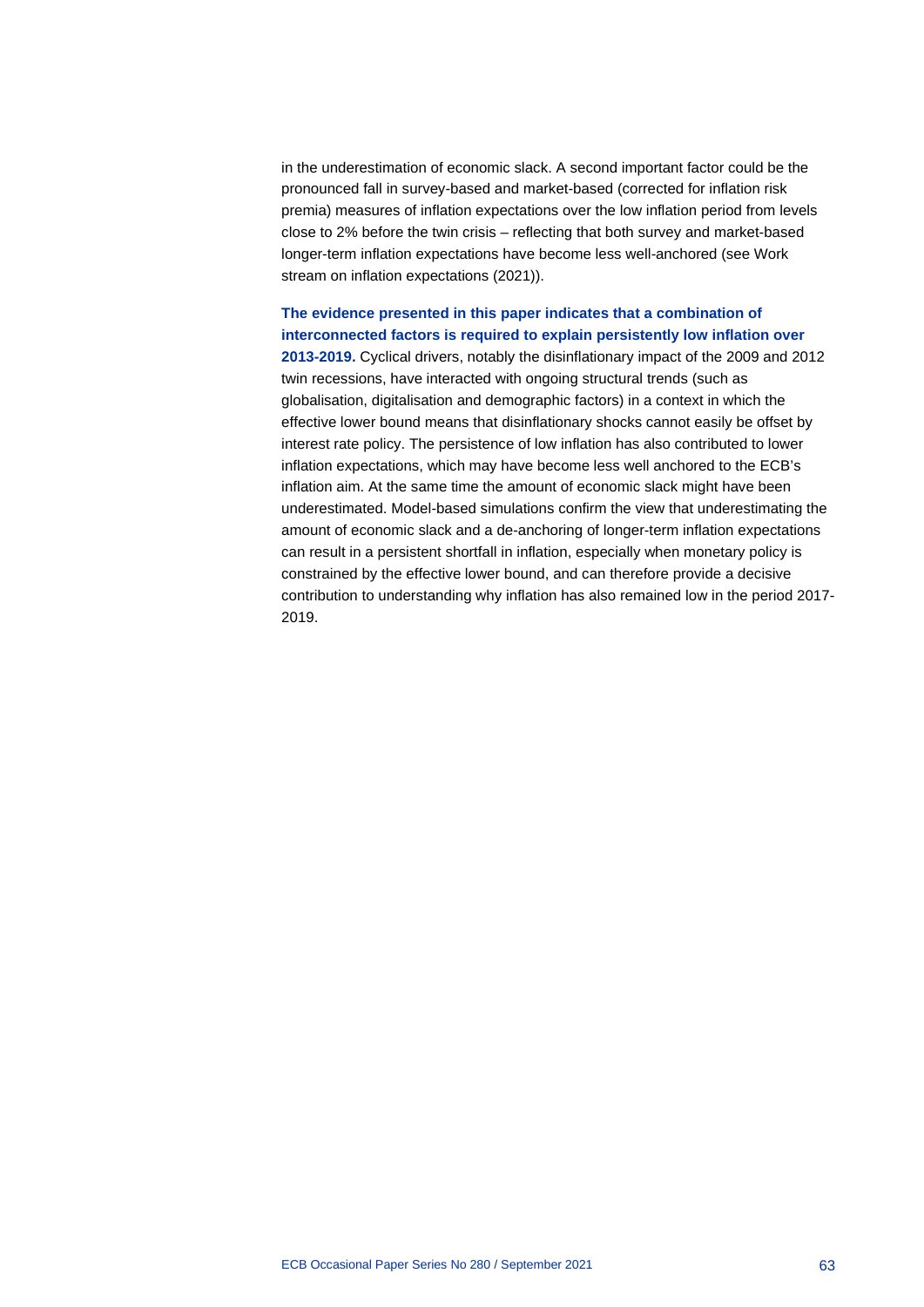# References

Álvarez, L. J. and Correa-López, M. (2020), "Inflation Expectations in Euro Area Phillips Curves", *Occasional Paper Series*, No 2018, Banco de Espana.

Andersson, M., Baccianti, C. and Morgan, J. (2020), "Climate change and the macro economy", *Occasional Paper Series*, No 243, European Central Bank, Frankfurt am Main, June.

Anderton, R. and Di Lupidio, B. (2019), "Effects of labour and product market regulation on worker flows: evidence for the euro area using micro data", Working Paper Series, No 2312, European Central Bank, Frankfurt am Main, September.

Anderton, R., Jarvis, V., Labhard, V., Morgan, J., Petroulakis, F. and Vivianropean, L. (2020), "Virtually everywhere? Digitalisation and the euro area and EU economies" *Occasional Paper Series*, No 244, European Central Bank, Frankfurt am Main, June.

Anderton, R., Jarvis, V., Labhard, V., Petroulakis, F., Rubene, I., and Vivian, L. (2021), "The digital economy and the euro area", *Economic Bulletin*, Issue 8, European Central Bank, Frankfurt am Main.

Ascari, G. and Sbordone, A. M. (2014), "The Macroeconomics of Trend Inflation", *Journal of Economic Literature*, Vol. 52(3), pp. 679-739.

Atkeson, A. and Burstein, A. (2008), "Pricing-to-market, trade costs, and international relative prices", *American Economic Review*, Vol. 98 No 5, pp. 1998-2031.

Attinasi, M. G. and Balatti, M. (2021), "Globalisation and its implications for inflation in advanced economies", *Economic Bulletin*, Issue 4, European Central Bank, Frankfurt am Main.

Auer, R., Borio, C., and Filardo, A. (2017), "The globalisation of inflation: the growing importance of global value chains," *BIS Working Paper Series*, No 602, Bank for International Settlements.

Autor, D., Dorn, D., Katz, L. F., Patterson, C. and Van Reenen, J. (2020), "The fall of the labor share and the rise of superstar firms", *The Quarterly Journal of Economics*, Vol.135, No 2, pp. 645-709.

Banbura, M. and Bobeica, E. (2020), "Forecasting euro area inflation with the Phillips curve. An evaluation over 25 years". Manuscript.

Banque de France (2018), "Does the Phillips curve still exist?", *Rue de la Banque no. 56*.

Basu, S. (2019), "Are price-cost markups rising in the United States? A discussion of the evidence", *Journal of Economic Perspectives*, Vol. 33, No 3, pp. 3-22.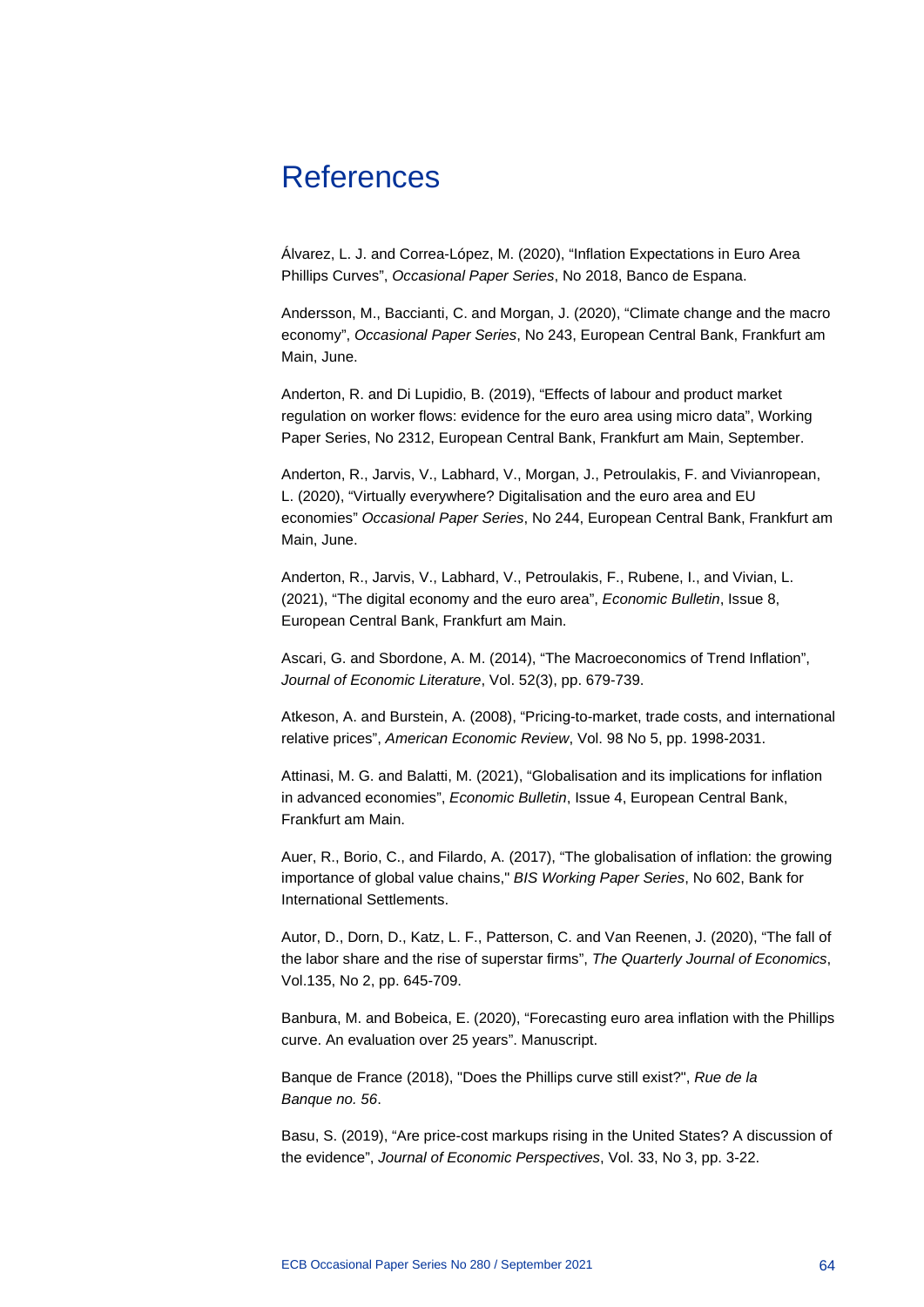Baumann, U. and ESCB Work stream on Inflation Expectations (2021), "Inflation expectations and their role in Eurosystem forecasting", *Occasional Paper Series*, European Central Bank, forthcoming.

BCBS (2021), "Climate-related risk drivers and their transmission channels", Bank for International Settlements, April.

Benigno, P. and Ricci, L. (2011), "The inflation-output trade-off with downward wage rigidities", *American Economic Review*, Vol. 101, No 4, pp. 1436-66.

Béreau, S., Faubert, V. and Schmidt, K. (2018), "Explaining and Forecasting Euro Area Inflation: the Role of Domestic and Global Factors", *Working Paper Series* No 663, Banque de France.

Bianchi, F. and Civelli, A. (2015), "Globalization and inflation: Evidence from a timevarying VAR", *Review of Economic Dynamics*, Vol. 18, Issue 2, pp. 406-433.

Bobeica, E. and Hahn, E. (2019), "The pass-through of labour costs to prices in the euro area and the large euro area countries", box entitled "Understanding low wage growth in the euro area and European countries", *Occasional Paper Series*, No 232, European Central Bank, Frankfurt am Main, October.

Bobeica, E. and Jarocinski, M. (2019), "Missing Disinflation and Missing Inflation: A VAR Perspective", *International Journal of Central Banking*, Vol. 15, No 1, pp. 199-232.

Bobeica, E. and Sokol, A. (2019), "Drivers of underlying inflation in the euro area over time: a Phillips curve perspective", *Economic Bulletin*, Issue 4, European Central Bank, Frankfurt am Main.

Bobeica, E., Ciccarelli, M. and Vansteenkiste, I. (2019), "The link between labor cost and price inflation in the euro area", *Working Paper Series*, No 2235, European Central Bank, Frankfurt am Main, February.

Bobeica, E., Ciccarelli, M. and Vansteenkiste, I. (2021), "The Changing Link between Labor Cost and Price Inflation in the United States", Mimeo.

Bodnár, K. (2018), "Labour supply and employment growth", *Economic Bulletin*, Issue 1, European Central Bank, Frankfurt am Main.

Boranova, V., Huidrom, R., Nowak, S., Topalova, P., Tulin, M. V., and Varghese, R. (2019), "Wage Growth and Inflation in Europe: A Puzzle?", *IMF Working Paper,* No 19/280, International Monetary Fund, December.

Borin, A. and Mancini, M. (2017), "Follow the Value Added: Tracking Bilateral Relations in Global Value Chains", *MPRA Paper* 82692, University Library of Munich, Germany.

Borio, C. and Filardo, A. (2007), "Globalisation and inflation: New cross-country evidence on the global determinants of domestic inflation", *BIS Working Paper Series*, No 227, Bank for International Settlements.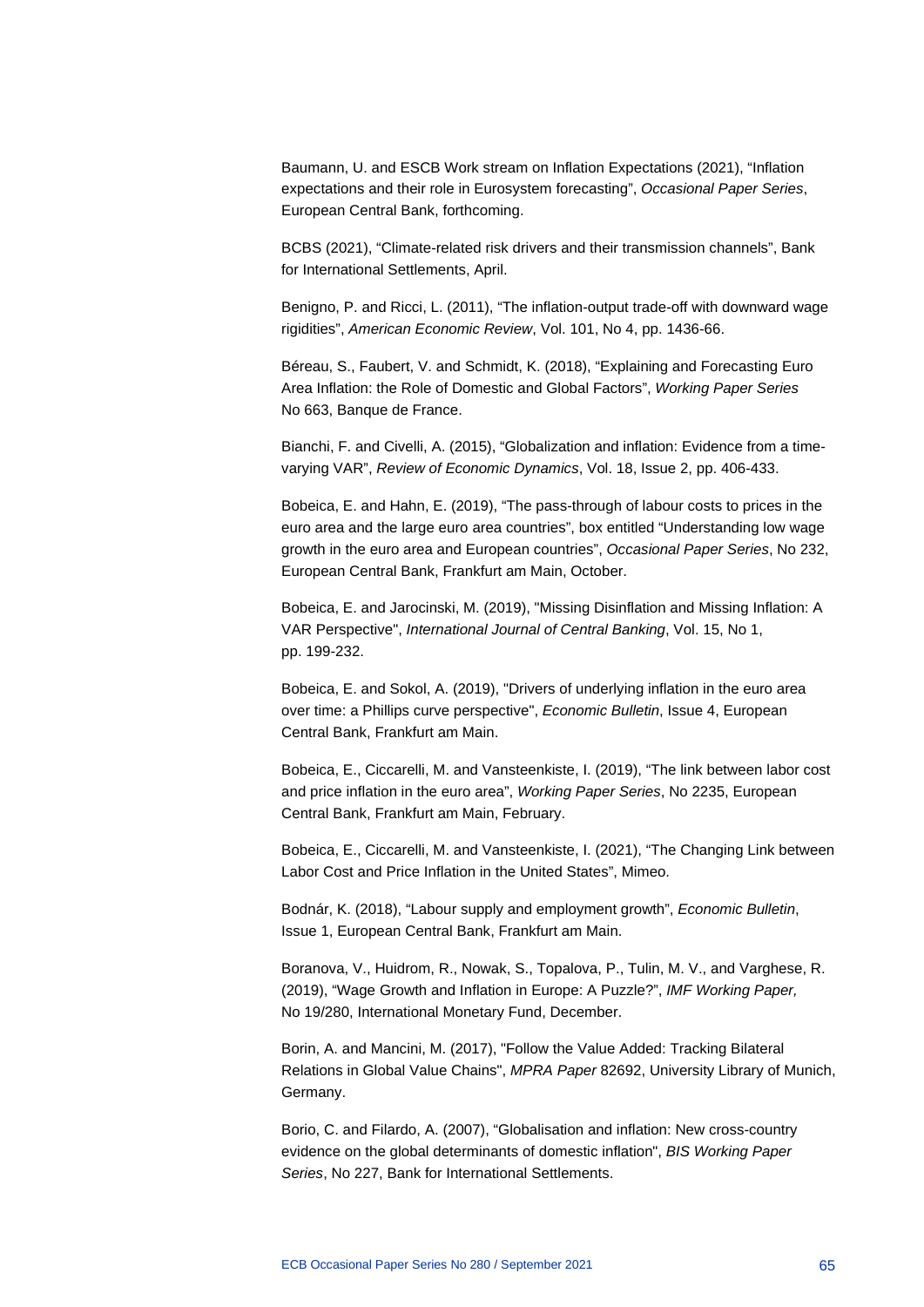Brainard, L. (2020), "Monetary Policy Strategies and Tools When Inflation and Interest Rates Are Low", speech given at the 2020 U.S. Monetary Policy Forum, sponsored by the Initiative on Global Markets at the University of Chicago Booth School of Business, New York, 21 February 2020.

Branch, W.A. and Evans, G.W. (2017), "Unstable Inflation Targets", *Journal of Money, Credit and Banking*, Vol. 49, pp. 767-806.

Brand, C. and Mazelis, F. (2019), "Taylor-rule Consistent Estimates of the Natural Interest Rates", *Working Paper Series*, No 2257, European Central Bank, Frankfurt am Main, March.

Brand, C., Bielecki, M. Penalver, A. (Editors) (2018), "The Natural Rate of Interest: Estimates, Drivers and Challenges to Monetary Policy", *Occasional Paper Series*, No 217, European Central Bank, Frankfurt am Main, December.

Camba-Méndez, G., and Werner, T. (2017), "The inflation risk premium in the post-Lehman period", *Working Paper Series*, No 2033, European Central Bank, Frankfurt am Main, March.

Carvalho, C., Eusepi, S., Moench, E. and Preston, B. (2019), "Anchored Inflation Expectations", SSRN eLibrary, available at http://dx.doi.org/10.2139/ssrn.3018198, April.

Chan, J. C., Clark, T. E., and Koop, G. (2018), "A new model of inflation, trend inflation, and long-run inflation expectations", *Journal of Money, Credit and Banking*, Vol. 50, No 1, pp. 5-53.

Chevalier, J. A., and Scharfstein, D. S. (1996), "Capital-Market Imperfections and Countercyclical Markups: Theory and Evidence", *American Economic Review*, Vol. 86, No 4, pp. 703-25.

Christiano, L. J. and Fitzgerald, T.J. (2003), "The Band-Pass Filter", *International Economic Review*, Vol. 44, Issue 2, May, pp. 435-465.

Christoffel, K., Coenen, G., and Warne, A. (2008), "The New Area-Wide Model of the euro area: A micro-founded open-economy model for forecasting and policy analysis", *Working Paper Series*, No 944, European Central Bank, Frankfurt am Main, October.

Ciccarelli, M. and Mojon, B. (2010), "Global Inflation", *The Review of Economics and Statistics*, Vol. 92, No 3, August, pp. 524-535.

Ciccarelli, M. and Osbat, C. (2017), "Low inflation in the euro area: Causes and consequences", *Occasional Paper Series*, No 181, European Central Bank, Frankfurt am Main, January.

Ciobion, O., Gorodnichenko, Y., Kumar, S. and Pedemonte, M. (2018), "Inflation Expectations as a Policy Tool?", *NBER Working Paper Series*, No 24788.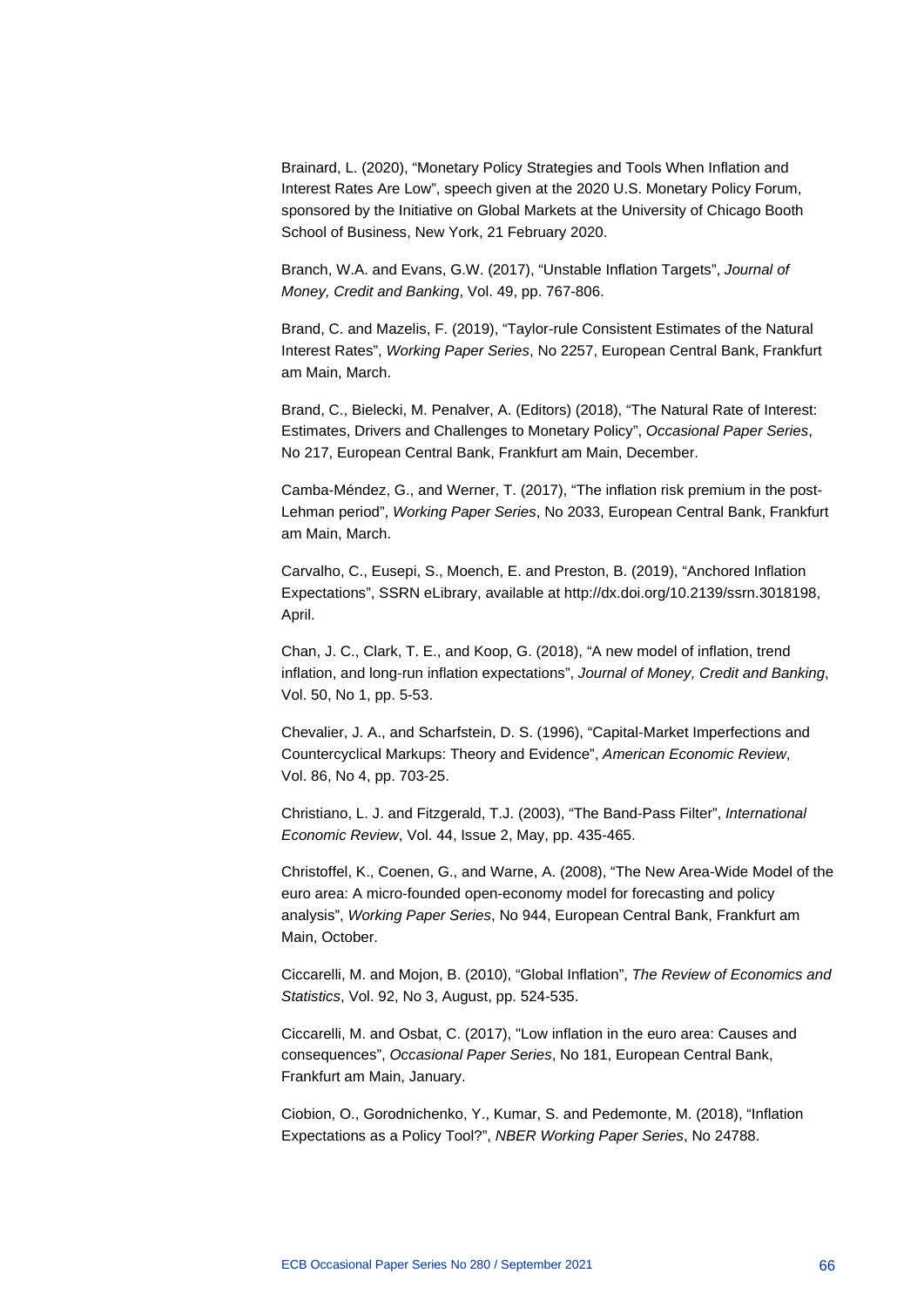Climate Analytics (2021), Climate Impact Explorer technical documentation, Climate Analytics, online resource.

Coenen, G., Karadi, P., Schmidt, S., and Warne, A. (2018), "The New Area-Wide Model II: an extended version of the ECB's micro-founded model for forecasting and policy analysis with a financial sector", *Working Paper Series*, No 2200, European Central Bank, Frankfurt am Main, November.

Coeuré, B. (2018), "Monetary policy and climate change", speech given at the conference on "Scaling up Green Finance: The Role of Central Banks", Berlin, 8 November.

Cogley, T. and Sbordone, A. M. (2008), "Trend Inflation, Indexation, and Inflation Persistence in the New Keynesian Phillips Curve", *American Economic Review*, Vol. 98, No 5 pp. 2101-26.

Cogley, T., Primiceri, G. and Sargent, T. (2010), "Inflation-Gap Persistence in the US", *American Economic Journal: Macroeconomics*, Vol. 2 No 1, pp. 43-69.

Coibion, O. and Gorodnichenko, Y. (2011), "Monetary Policy, Trend Inflation, and the Great Moderation: An Alternative Interpretation", *The American Economic Review*, Vol. 101, No1, pp. 341-70.

CompNet 2020, User Guide for the 7th Vintage CompNet Dataset.

Conti, A. M. and Nobili, A. (2019), "Wages and prices in the euro area: exploring the nexus", *Occasional Paper Series*, No 518, Bank of Italy, October.

Copernicus (2021), European state of the climate 2020, Copernicus Climate Change Service, online resource.

Correa-López, M., Pacce, M., and Schlepper, K. (2019), "Exploring trend inflation dynamics in euro area countries", *Working Paper Series*, No 1909, Banco de Espana.

Corsello, F., Neri, S., and Tagliabracci, A. (2021), "Anchored or de-anchored? That is the question", *European Journal of Political Economy*, Vol. 69, 102031.

Costain, J., Nakov, A., and Petit, B. (2019), "Monetary policy implications of statedependent prices and wages", *Working Paper Series*, No 2272, European Central Bank.

De Loecker, J. and Eeckhout, J. (2020), "Global market power", *NBER Working Paper*, No 24768.

Del Negro and Primiceri (2015), "Time varying structural vector autoregressions and monetary policy: a corrigendum", *The Review of Economic Studies*, Vol. 82, No 4, pp.1342-1345.

Del Negro, M., Lenza, M., Primiceri, G., and Tambalotti, A. (2020), "What's up with the Phillips Curve?", *Brookings Papers on Economic Activity*, Spring.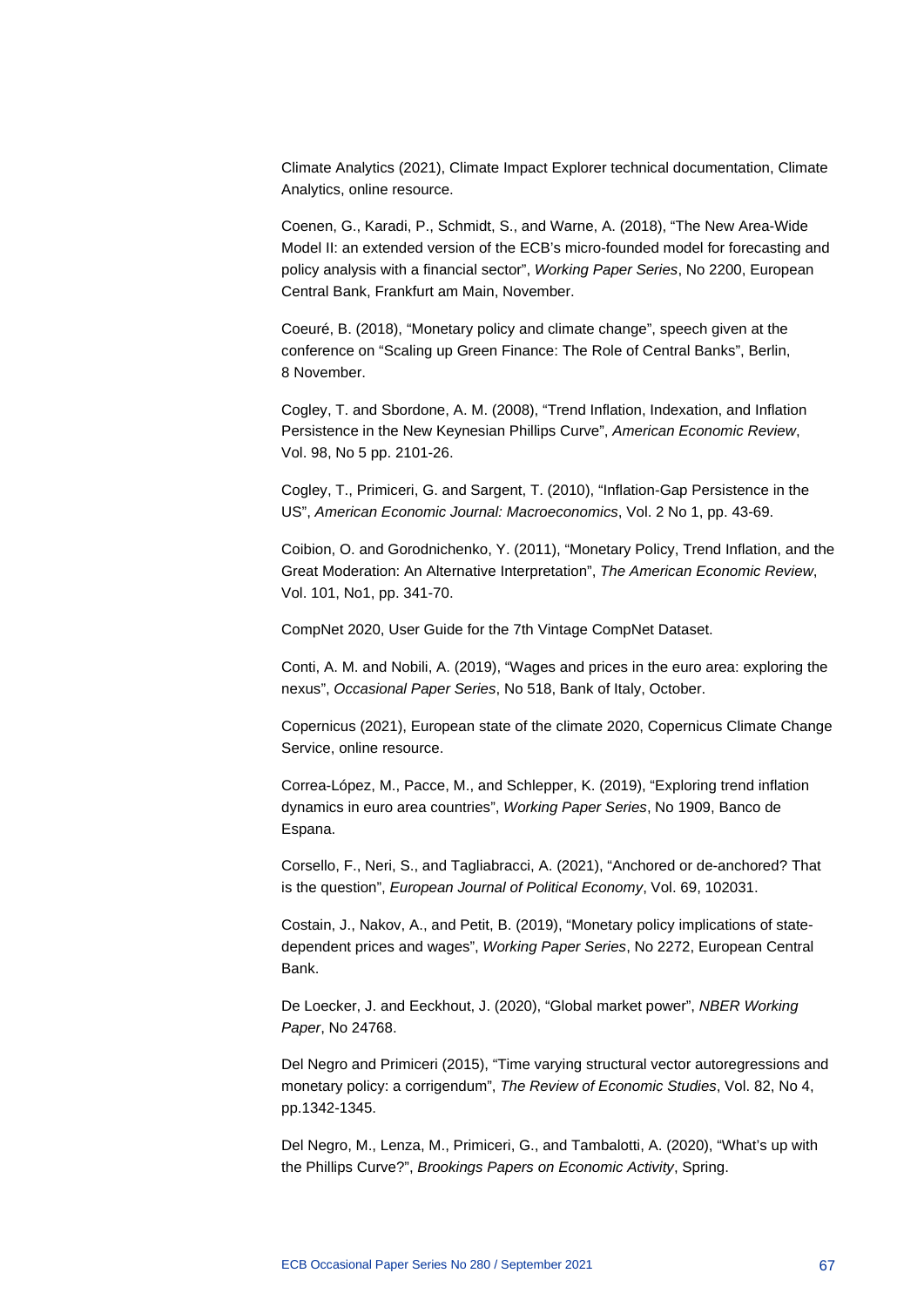Dovern, J. and Kenny, G. (2020), "Anchoring inflation expectations in unconventional times: Micro evidence for the euro area", *International Journal of Central Banking*, Vol. 16, No 5, pp. 309-347.

Durbin, J., and Koopman, S. (2002), "A Simple and Efficient Simulation Smoother for State Space Time Series Analysis", *Biometrika*, Vol. 89 No 3, pp. 603-615.

ECB Working Group on Global Value Chains (2019), "The impact of global value chains on the euro area economy", *Occasional Paper Series*, No 221, European Central Bank, Frankfurt am Main.

Ehrmann, M., Jarociński, M., Nickel, C., Osbat, C., and Sokol, A. (2020), ["Inflation in](https://voxeu.org/article/inflation-changing-economic-environment)  [a changing economic environment"](https://voxeu.org/article/inflation-changing-economic-environment), Voxeu column, February.

Elderson, F. (2021), "The embrace of the horizon: Forcefully moving with the changing tide for climate action in financial sector policies", speech given at the Green Swan Conference – Coordinating finance on climate, 3 June.

Eser, F., Karadi, P., Lane, P. R., Moretti, L., and Osbat, C. (2020), "The Phillips Curve at the ECB", *Working Paper Series*, No 2400, European Central Bank, Frankfurt am Main, May.

European Central Bank (2016), A guide to the Eurosystem/ECB staff macroeconomic projection exercises, Frankfurt am Main.

European Central Bank (2017), "Domestic and global drivers of inflation in the euro area", *Economic Bulletin*, Issue 4, European Central Bank, Frankfurt am Main.

European Central Bank (2019) "The performance of the Eurosystem/ECB staff macroeconomic projections since the financial crisis", *Economic Bulletin*, Issue 8, European Central Bank, Frankfurt am Main.

European Commission (2019), Commission Delegated Decision (EU) 2019/708, Brussels.

Fiorentini, G., Galesi, A., Perez Quiros, G., and Sentana, E. (2018), "The Rise and Fall of the Natural Interest Rate", *Working Paper Series*, No 1822, Banco de Espana.

Forbes, K. (2019), "Has globalization changed the inflation process?", *Bank for International Settlements Working Paper*, No 791.

Galstyan, V. (2019), "Inflation and the Current Account in the Euro Area", Economic Letters 4/EL/19, Central Bank of Ireland.

Gautier, E., Conflitti, C., Riemer, F., Fabo, B., Fadejeva, L., Jouvanceau, V., Menz, J.-O., Messner, T., Petroulas, P., Roldan-Blanco, P., Rumler, F., Santoro, S., Wieland, E., Zimmer, H. (2021), "New Facts on Consumer Price Rigidity in the Euro Area", *ECB Working paper series*, (forthcoming).

Gerlach, S. and Stuart, R. (2021), "International Co-Movements of Inflation, 1851-1913", *CEPR Discussion Paper*, No DP15914, March.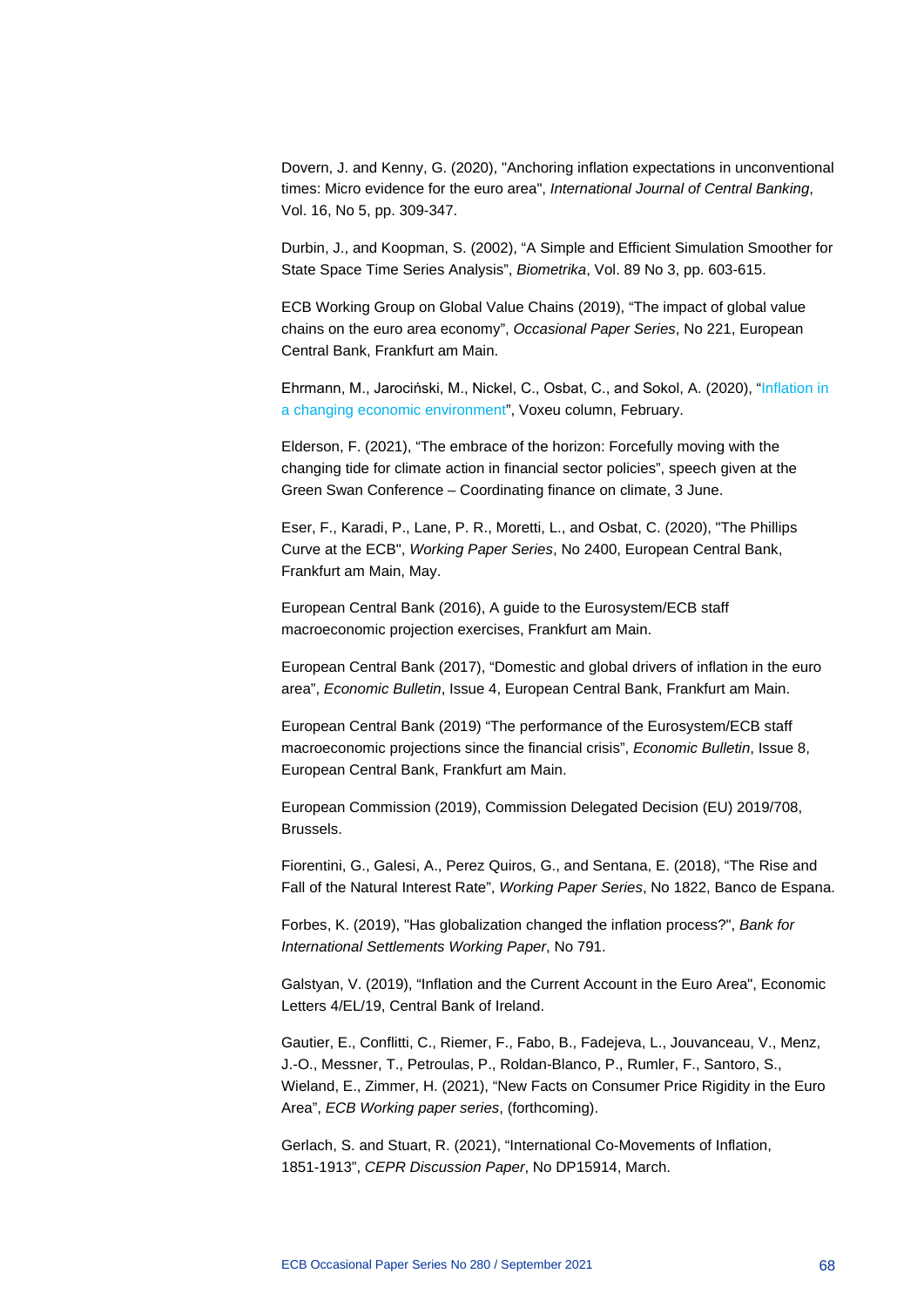Gilchrist, S., Schoenle, R., Sim, J. and Zakrajšek, E. (2017), "Inflation dynamics during the financial crisis", *American Economic Review*, Vol. 107, No. 3, pp. 785-823.

Gourio, F. and Rudanko, L. (2014), "Customer capital. Review of Economic Studies", Vol. 81, No. 3, pp. 1102-1136.

Gumiel, J. E. and Hahn, E. (2018), box entitled "The role of wages in the pick-up of inflation", *Economic Bulletin*, Issue 5, European Central Bank, Frankfurt am Main.

Gunnella, V., Fidora, M., and Schmitz, M. (2017), "The impact of global value chains on the macroeconomic analysis of the euro area", *Economic Bulletin*, Issue 8, European Central Bank, Frankfurt am Main.

Hahn, E. (2019), "How are wage developments passed through to prices in the euro area? Evidence from a BVAR model", *Applied Economics*, Vol. 53, No 22, May, pp. 2467-2485.

Hahn, E. (2020), "The wage-price pass-through in the euro area: does the growth regime matter?", *Working Paper Series*, No 2485, European Central Bank, Frankfurt am Main, October.

Hartmann, P. and Smets, F. (2018), "The first twenty years of the European Central Bank: monetary policy", *Working Paper Series*, No 2219, European Central Bank, Frankfurt am Main, December.

Hasenzagl, T., Pellegrino, F., Reichlin, L., and Ricco, G. (2019), ["The inflation puzzle](https://voxeu.org/article/inflation-puzzle-euro-area)  in the euro area – [it's the trend not the cycle!"](https://voxeu.org/article/inflation-puzzle-euro-area), Voxeu column, October.

Hazell J, Herreño, J., Nakamura, E. and Steinsson, J. (2020), "The Slope of the Phillips Curve: Evidence from U.S. States", *NBER Working Paper Series*, No 28005.Hindrayanto, I., Samarina, A., and Stanga, I. M. (2019), "Is the Phillips curve still alive? Evidence from the euro area", *Economics Letters*, Vol. 174, pp.149-152.

Hledik, T. and Vlcek, J. (2018), "Quantifying the Natural Rate of Interest in a Small Open Economy. The Czech Case", *Working Paper Series*, No 7, Česká národní banka.

Holm-Hadulla, F., Musso, A., Rodriguez Palenzuela, D. and Vlassopoulos, T. (eds.) (2021), "Evolution of the ECB's analytical framework", *Occasional Paper Series*, No 277, ECB, September.

Holston, K., Laubach, T. and Williams, J. C. (2017), "Measuring the natural rate of interest: International trends and determinants", *Journal of International Economics*, May, Vol.108, pp. S59-S75.

IPCC (2021), Masson-Delmotte, V., P. Zhai, A. Pirani, S. L. Connors, C. Péan, S. Berger, N. Caud, Y. Chen, L. Goldfarb, M. I. Gomis, M. Huang, K. Leitzell, E. Lonnoy, J. B. R. Matthews, T. K. Maycock, T. Waterfield, O. Yelekçi, R. Yu and B. Zhou (eds.), [Climate Change 2021: The Physical Science Basis.](https://www.ipcc.ch/report/ar6/wg1/) Contribution of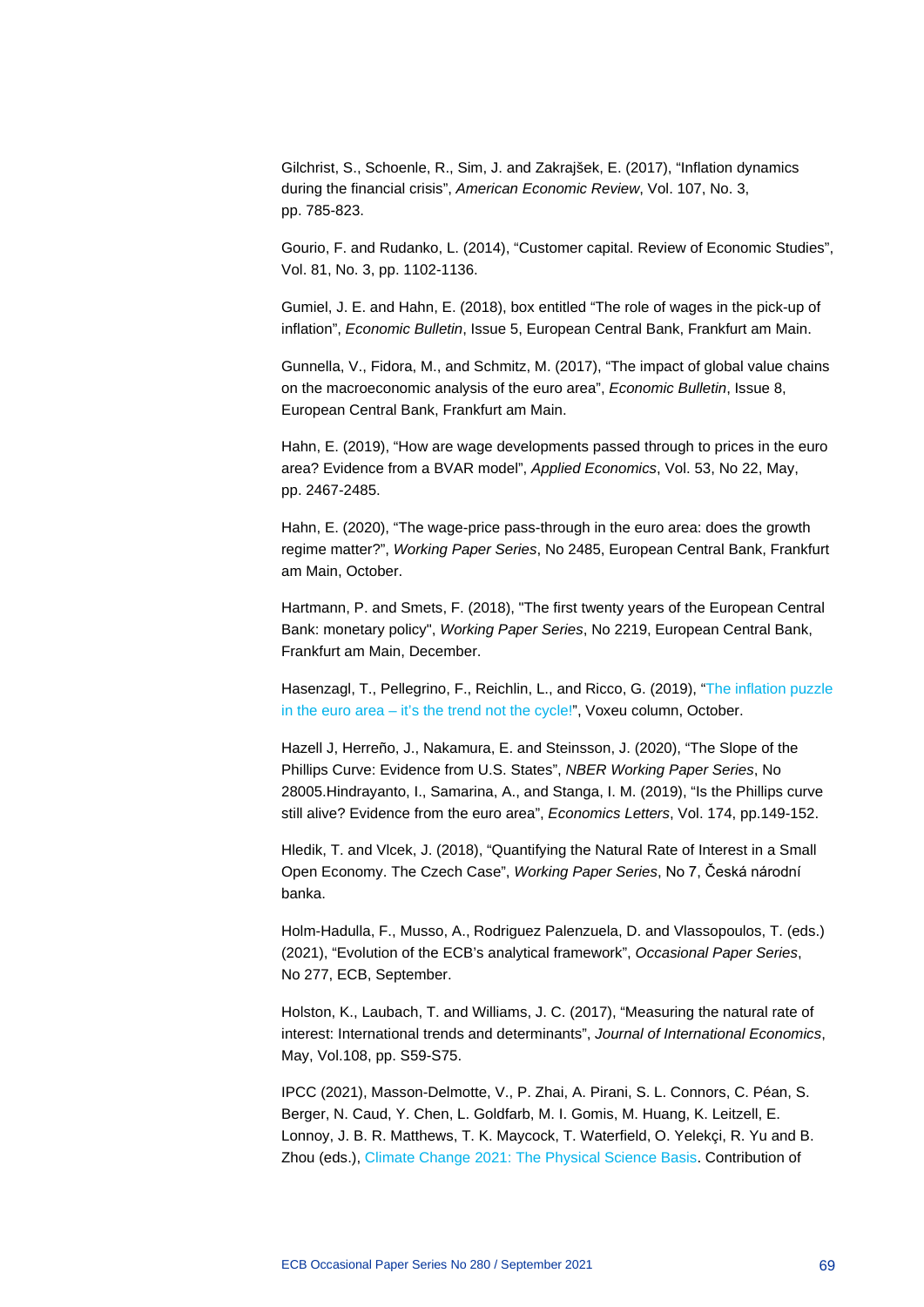Working Group I to the Sixth Assessment Report of the Intergovernmental Panel on Climate Change.

Jarocinski, M. (2017), "VAR-based Estimation of the Natural Rate of Interest", ECB Draft Paper.

Jarocinski, M. and Lenza, M. (2018), "An Inflation-Predicting Measure of the Output Gap in the Euro Area", *Journal of Money, Credit and Banking*, Vol. 50, No 6, pp. 1189-1224.

Joslin, S., Singleton, K. J., and Zhu, H. (2011), "A New Perspective on Gaussian Dynamic Term Structure Models", *Review of Financial Studies*, Vol 24, No 3, pp. 926-970.

Kim, R. (2020), "The Effect of the Credit Crunch on Output Price Dynamics: The Corporate Inventory and Liquidity Management Channel", *The Quarterly Journal of Economics*, Vol. 136, No. 1, pp 563-619.

Kouvavas, O., Osbat, C., Reinelt, T. and Vansteenkiste, I. (2021), "Markups and inflation cyclicality in the euro area", mimeo.

Lane, P. R. (2020), "International inflation co-movements", speech delivered at the Inflation: Drivers and Dynamics 2020 Online Conference, Federal Reserve Bank of Cleveland/European Central Bank, 22 May.

Lindé, J. and Trabandt, M. (2019), "Resolving the missing deflation puzzle", *Discussion Paper Series*, No 13690, Centre for Economic Policy Research, April.

Lis, E., Nickel, C. and Papetti, A. (2020), "Demographics and inflation in the euro area: a two-sector New Keynesian perspective", *Working Paper Series*, No 2382, European Central Bank, Frankfurt am Main, March.

Martin, R., Muuls, M., Wagner, U. J. (2016), "The impact of the European Union emissions trading scheme on regulated firms: what is the evidence after ten years?", *Review of Environmental Economics and Policy*, Vol. 10 No 1, December.

Masson-Delmotte, V., Zhai, P., Pörtner, H.-O., Roberts, D., Skea, J., Shukla, P.R., Pirani, A., Moufouma-Okia, W., Péan, C., Pidcock, R., Connors, S., Matthews, J.B.R., Chen, Y., Zhou, X., Gomis, M.I., Lonnoy, E., Maycock, T., Tignor, M., and Waterfield T., (2018), Summary for Policymakers IPCC Report.

McKinsey & Company (2020), "How COVID-19 has pushed companies over the technology tipping point—and transformed business forever", Report, October.

McLeay, M. and Tenreyro, S. (2020), "Optimal inflation and the identification of the Phillips curve", *NBER Macroeconomics Annual*, University of Chicago Press, Vol. 34, No 1, pp. 199-255.

Melolinna, M. and Tóth, M. (2019), "Output gaps, inflation and financial cycles in the UK", *Empirical Economics*, Springer, Vol. 56, No 3, March, pp. 1039-1070.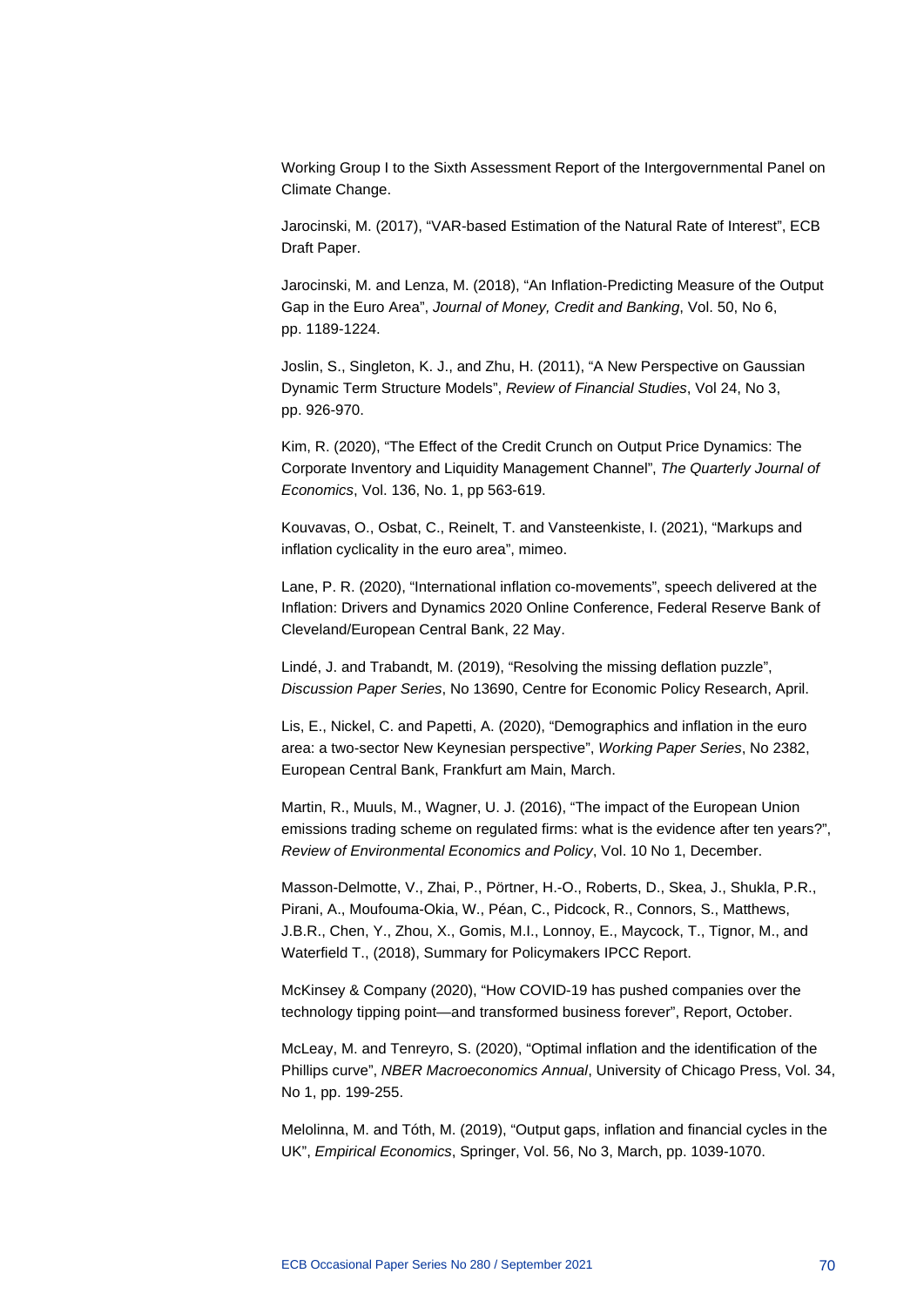Mertens, E. and Nason, J.M. (2020), "Inflation and Professional Forecast Dynamics: An Evaluation of Stickiness, Persistence and Volatility", *Quantitative Economics*, forthcoming.

Mertens, E. (2016), "Measuring the Level and Uncertainty of Trend Inflation", *The Review of Economics and Statistics*, Vol. 98, No 5, pp. 950-967.

Mian, A. R., Straub, L., and Sufi, A. (2021) "What Explains the Decline in r\*? Rising Income Inequality Versus Demographic Shifts. Rising Income Inequality Versus Demographic Shifts", *Becker Friedman Institute for Economics Working Paper Series*, No. 2021-104.

Mongey, S. (2019), "Market structure and monetary non-neutrality", 2017 Meeting Papers 184, Society for Economic Dynamics.

Mumtaz, H. and Surico, P. (2012), "Evolving International Inflation Dynamics: World and Country-specific Factors", *Journal of the European Economic Association*, Vol. 10, No 4, August, pp. 716-734.

NGFS (2020), "The macroeconomic and financial stability impacts of climate change – research priorities", Technical Document, Network for Greening the Financial System, June.

NGFS (2021), "NGFS climate scenarios for central banks and supervisors", Slide Deck, Network for Greening the Financial System, June.

Nickel, C. (2017) "The role of foreign slack in domestic inflation", article in VoxEU, available at https://voxeu.org/article/role-foreign-slack-domestic-inflation-eurozone, July.

Nickel, C., Bobeica, E., Koester, G., Lis, E., and Porqueddu, M. (eds.) (2019), "Understanding low wage growth in the euro area and European countries", *Occasional Paper Series*, No 232, European Central Bank, Frankfurt am Main, September.

Panetta, Fabio (2021), "Monetary Autonomy in a Globalised World", welcome address delivered at the joint BIS, BOE, ECB and IMF conference "Spillovers in a 'Post-Pandemic, Low-for-Long' World", Frankfurt am Main, April 26.

Parker, M. (2018), "The impact of disasters on inflation", *Economics of Disasters and Climate Change*, Springer, Vol. 2, No 1, April, pp. 21-48.

Peneva, E. V. and Rudd, J. B. (2017), "The passthrough of labor costs to price inflation", *Journal of Money, Credit and Banking*, Vol. 49, No 8, pp. 1777-1802.

Primiceri (2005), "Time Varying Structural Vector Autoregressions and Monetary Policy", *Review of Economic Studies*, Oxford University Press, Vol. 72, No 3, pp. 821-852.

Raymond, C., Horton, R.M., Zscheischler, J. et al. (2020), "Understanding and managing connected extreme events", *Nature Climate Change*, Vol. 10, pp. 611-621.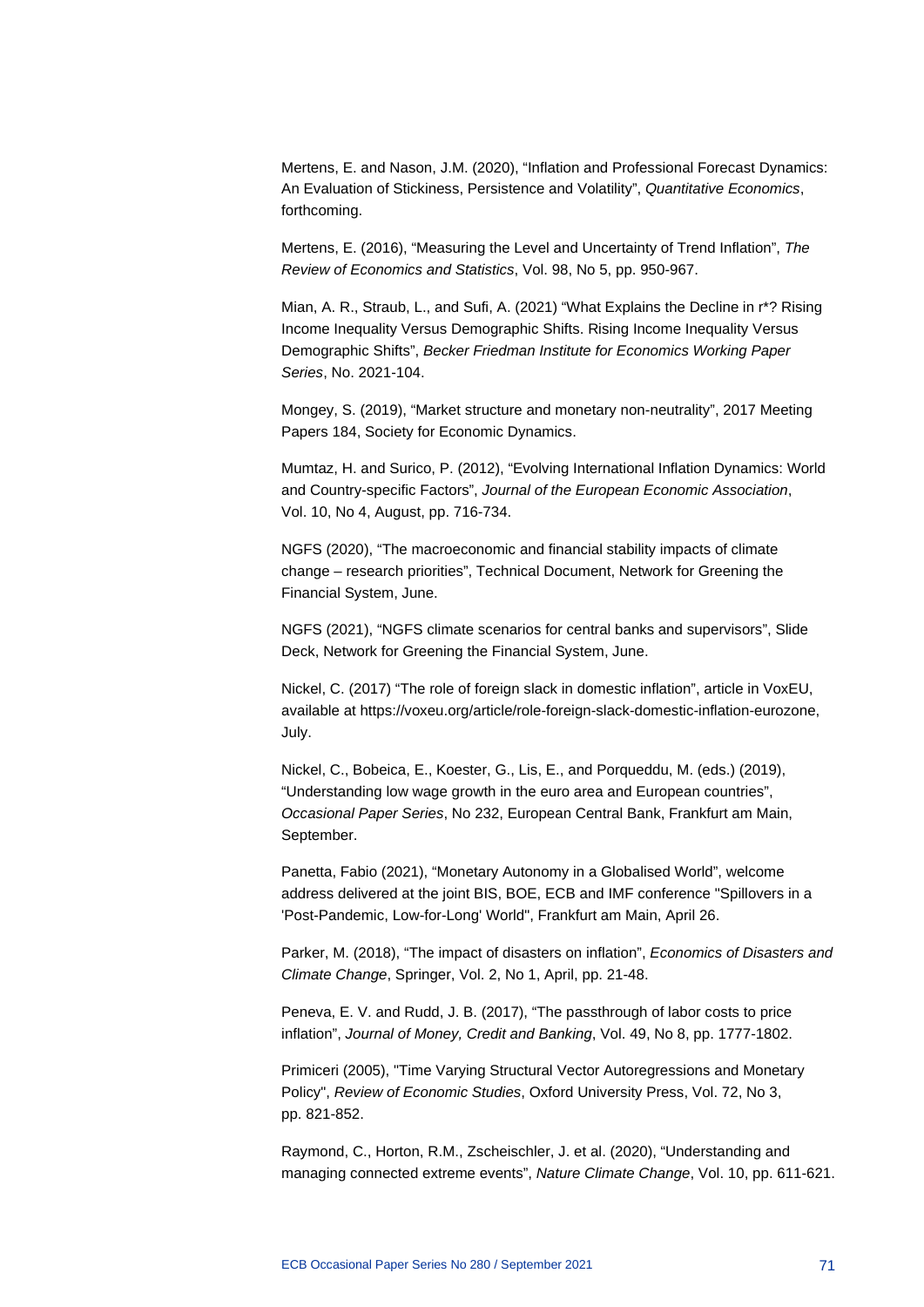Rogoff, K. (2003), "Globalization and global disinflation", *Economic Review*, Vol. 88, Issue Q IV, pp. 45-78.

Stevens, A. and Wauters, J. (2018), "Is euro area low inflation here to stay? Insights from a time-varying parameter model with survey data", *Working Paper Research*, No 355, Nationale Bank van België/Banque Nationale de Belgique.

Taylor, J. B. (2000), "Low inflation, pass-through, and the pricing power of firms", *European Economic Review*, Vol. 44, No 7, pp. 1389-1408.

Tóth, M. (2021), "A multivariate unobserved components model to estimate potential output in the euro area: a production function based approach", *Working Paper Series*, No 2021/2523, European Central Bank, Frankfurt am Main.

UN (2017), World Population Prospects: The 2017 Revision, United Nations Department of Economics and Social Affairs, Population Division, DVD Edition.

Williams, J.C. (2014), "Inflation Targeting and the Global Financial Crisis: Successes and Challenges", Federal Reserve Bank of San Francisco, October.

Work stream on digitalisation (2021), "Digitalisation: channels, impacts and implications for monetary policy in the euro area", *Occasional Paper Series*, No 265, ECB, September.

Work stream on globalisation (2021), "The implications of globalisation for the ECB monetary policy strategy", *Occasional Paper Series*, No 262, ECB, September.

Work stream on inflation expectations (2021), "Inflation expectations and their role in Eurosystem forecasting", *Occasional Paper Series*, No 263, ECB, September.

Work stream on inflation measurement (2021), "Inflation measurement and its assessment in the ECB's monetary policy strategy review", *Occasional Paper Series*, No 264, ECB, September.

Work stream on monetary-fiscal policy interactions (2021), "Monetary-fiscal policy interactions in the euro area", *Occasional Paper Series*, No 272, ECB, September.

Yellen, J.L. (2015), "Inflation Dynamics and Monetary Policy", speech delivered at the Philip Gamble Memorial Lecture, University of Massachusetts, Amherst, 24 September.

Zscheischler, J., Westra, S., van den Hurk, B.J.J.M. et al. (2018), "Future climate risk from compound events", Nature Climate Change, Vol. 8, pp. 469-477.